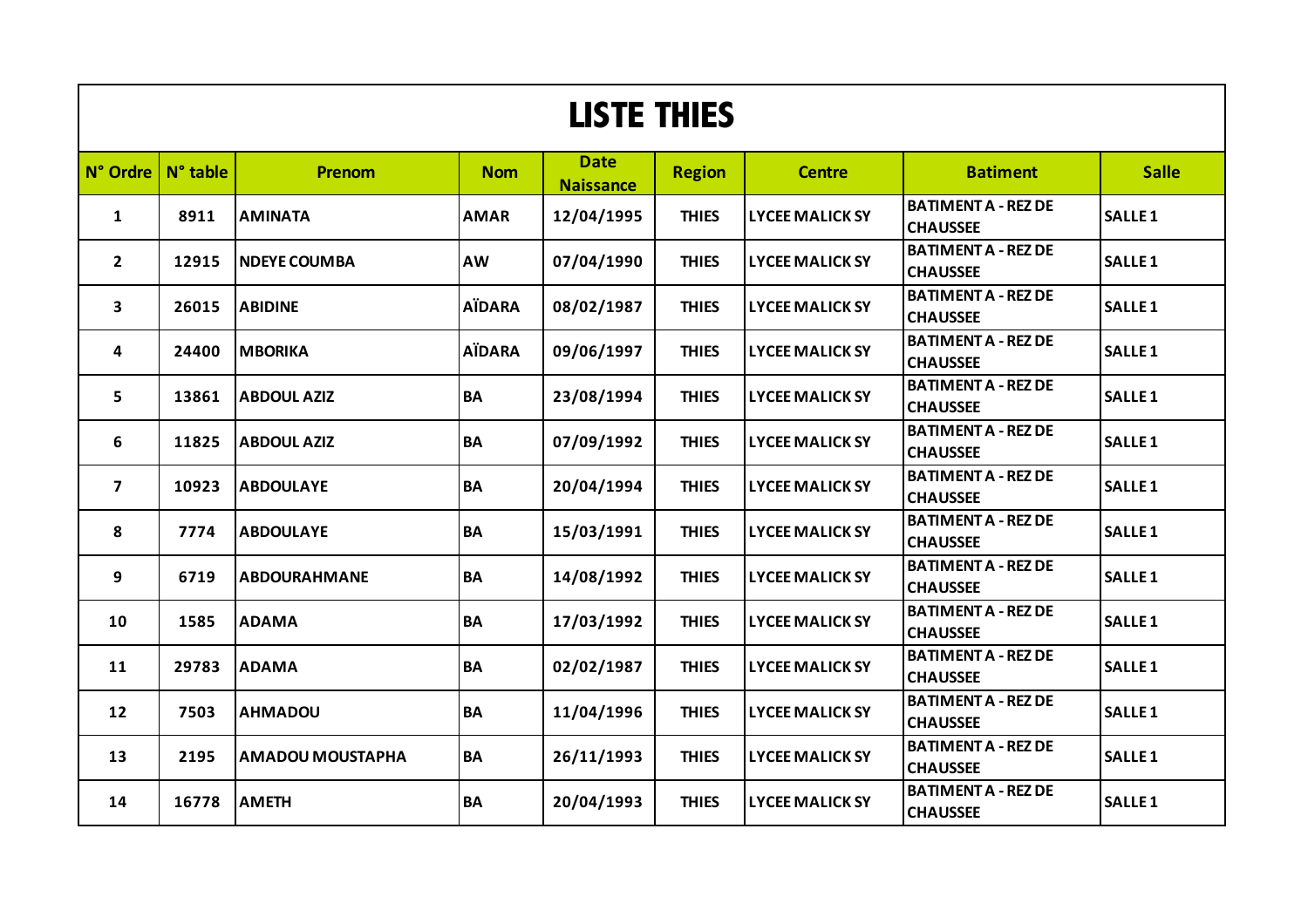| 15 | 21454 | <b>AMINATA</b>         | <b>BA</b> | 31/01/1993 | <b>THIES</b> | <b>LYCEE MALICK SY</b> | <b>BATIMENT A - REZ DE</b><br><b>CHAUSSEE</b> | <b>SALLE1</b>      |
|----|-------|------------------------|-----------|------------|--------------|------------------------|-----------------------------------------------|--------------------|
| 16 | 11871 | <b>ARONA</b>           | <b>BA</b> | 07/04/1989 | <b>THIES</b> | <b>LYCEE MALICK SY</b> | <b>BATIMENT A - REZ DE</b><br><b>CHAUSSEE</b> | <b>SALLE1</b>      |
| 17 | 22188 | <b>ARONA</b>           | <b>BA</b> | 16/02/1993 | <b>THIES</b> | <b>LYCEE MALICK SY</b> | <b>BATIMENT A - REZ DE</b><br><b>CHAUSSEE</b> | SALLE <sub>1</sub> |
| 18 | 21630 | <b>AWA</b>             | <b>BA</b> | 23/10/1994 | <b>THIES</b> | <b>LYCEE MALICK SY</b> | <b>BATIMENT A - REZ DE</b><br><b>CHAUSSEE</b> | <b>SALLE1</b>      |
| 19 | 12518 | <b>AWA FALL</b>        | <b>BA</b> | 12/12/1996 | <b>THIES</b> | <b>LYCEE MALICK SY</b> | <b>BATIMENT A - REZ DE</b><br><b>CHAUSSEE</b> | SALLE <sub>1</sub> |
| 20 | 11540 | <b>AÏSSATA</b>         | <b>BA</b> | 02/04/1996 | <b>THIES</b> | <b>LYCEE MALICK SY</b> | <b>BATIMENT A - REZ DE</b><br><b>CHAUSSEE</b> | SALLE <sub>1</sub> |
| 21 | 7880  | <b>BASSIROU</b>        | <b>BA</b> | 15/02/1997 | <b>THIES</b> | <b>LYCEE MALICK SY</b> | <b>BATIMENT A - REZ DE</b><br><b>CHAUSSEE</b> | <b>AMPHI1</b>      |
| 22 | 6125  | <b>COUMBA</b>          | <b>BA</b> | 05/09/1996 | <b>THIES</b> | <b>LYCEE MALICK SY</b> | <b>BATIMENT A - REZ DE</b><br><b>CHAUSSEE</b> | AMPHI <sub>1</sub> |
| 23 | 5272  | <b>DEMBA</b>           | <b>BA</b> | 11/09/1997 | <b>THIES</b> | <b>LYCEE MALICK SY</b> | <b>BATIMENT A - REZ DE</b><br><b>CHAUSSEE</b> | <b>AMPHI1</b>      |
| 24 | 9046  | <b>DOUSSOU</b>         | <b>BA</b> | 21/02/1995 | <b>THIES</b> | <b>LYCEE MALICK SY</b> | <b>BATIMENT A - REZ DE</b><br><b>CHAUSSEE</b> | <b>AMPHI1</b>      |
| 25 | 11918 | <b>EL HADJI ABOU</b>   | <b>BA</b> | 26/09/1993 | <b>THIES</b> | <b>LYCEE MALICK SY</b> | <b>BATIMENT A - REZ DE</b><br><b>CHAUSSEE</b> | <b>AMPHI1</b>      |
| 26 | 9864  | <b>EL HADJI MANGUI</b> | <b>BA</b> | 16/03/1995 | <b>THIES</b> | <b>LYCEE MALICK SY</b> | <b>BATIMENT A - REZ DE</b><br><b>CHAUSSEE</b> | AMPHI <sub>1</sub> |
| 27 | 23879 | <b>EL HADJI YORO</b>   | <b>BA</b> | 14/09/1985 | <b>THIES</b> | <b>LYCEE MALICK SY</b> | <b>BATIMENT A - REZ DE</b><br><b>CHAUSSEE</b> | <b>AMPHI1</b>      |
| 28 | 25374 | <b>FATIMATA</b>        | <b>BA</b> | 11/11/1993 | <b>THIES</b> | <b>LYCEE MALICK SY</b> | <b>BATIMENT A - REZ DE</b><br><b>CHAUSSEE</b> | <b>AMPHI1</b>      |
| 29 | 1447  | <b>HAMET</b>           | <b>BA</b> | 31/12/1991 | <b>THIES</b> | <b>LYCEE MALICK SY</b> | <b>BATIMENT A - REZ DE</b><br><b>CHAUSSEE</b> | <b>AMPHI1</b>      |
| 30 | 15322 | <b>IBRAHIMA</b>        | <b>BA</b> | 12/04/1993 | <b>THIES</b> | <b>LYCEE MALICK SY</b> | <b>BATIMENT A - REZ DE</b><br><b>CHAUSSEE</b> | <b>AMPHI1</b>      |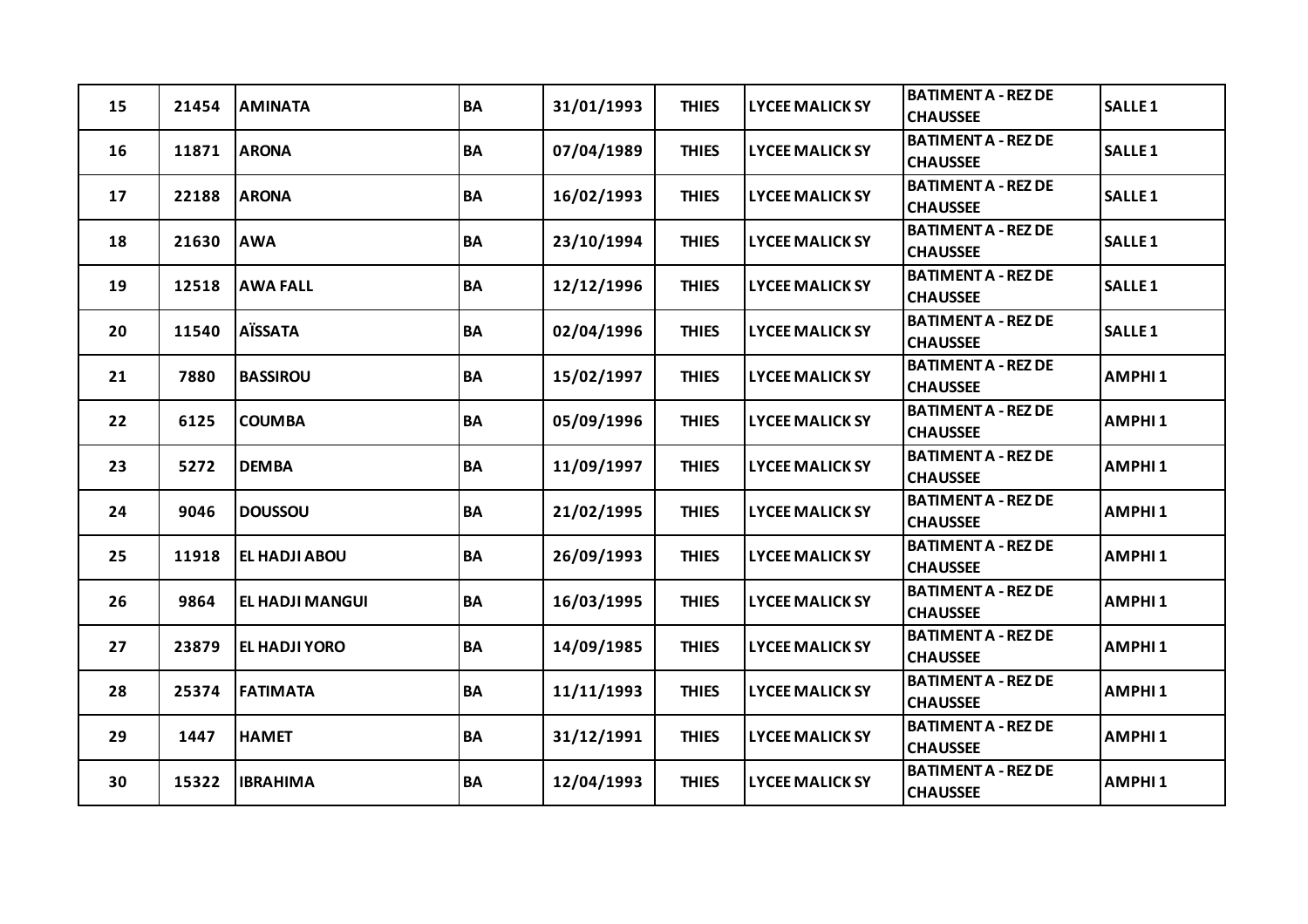| 31 | 26260 | <b>ISMAILA</b>                           | <b>BA</b> | 07/01/1989 | <b>THIES</b> | <b>LYCEE MALICK SY</b> | <b>BATIMENT A - REZ DE</b><br><b>CHAUSSEE</b> | <b>AMPHI1</b>      |
|----|-------|------------------------------------------|-----------|------------|--------------|------------------------|-----------------------------------------------|--------------------|
| 32 | 22472 | <b>KHAR</b>                              | <b>BA</b> | 06/06/1992 | <b>THIES</b> | <b>LYCEE MALICK SY</b> | <b>BATIMENT A - REZ DE</b><br><b>CHAUSSEE</b> | <b>AMPHI1</b>      |
| 33 | 21621 | <b>LAMINE</b>                            | <b>BA</b> | 17/01/1994 | <b>THIES</b> | <b>LYCEE MALICK SY</b> | <b>BATIMENT A - REZ DE</b><br><b>CHAUSSEE</b> | AMPHI <sub>1</sub> |
| 34 | 11290 | <b>MAGATTE</b>                           | <b>BA</b> | 29/04/1989 | <b>THIES</b> | <b>LYCEE MALICK SY</b> | <b>BATIMENT A - REZ DE</b><br><b>CHAUSSEE</b> | <b>AMPHI1</b>      |
| 35 | 23491 | <b>MAHAM</b>                             | <b>BA</b> | 10/06/1993 | <b>THIES</b> | <b>LYCEE MALICK SY</b> | <b>BATIMENT A - REZ DE</b><br><b>CHAUSSEE</b> | <b>AMPHI1</b>      |
| 36 | 22172 | <b>MAMADOU SALIOU</b>                    | <b>BA</b> | 12/10/1997 | <b>THIES</b> | <b>LYCEE MALICK SY</b> | <b>BATIMENT A - REZ DE</b><br><b>CHAUSSEE</b> | <b>AMPHI1</b>      |
| 37 | 12753 | <b>MOUHAMADOU AL AMINE</b>               | <b>BA</b> | 25/09/1997 | <b>THIES</b> | <b>LYCEE MALICK SY</b> | <b>BATIMENT A - REZ DE</b><br><b>CHAUSSEE</b> | <b>AMPHI1</b>      |
| 38 | 12043 | <b>MOUHAMADOU MOUSTAPHA</b><br><b>SY</b> | <b>BA</b> | 02/11/1991 | <b>THIES</b> | <b>LYCEE MALICK SY</b> | <b>BATIMENT A - REZ DE</b><br><b>CHAUSSEE</b> | AMPHI <sub>1</sub> |
| 39 | 18653 | <b>MOUSSA</b>                            | <b>BA</b> | 05/04/1989 | <b>THIES</b> | <b>LYCEE MALICK SY</b> | <b>BATIMENT A - REZ DE</b><br><b>CHAUSSEE</b> | AMPHI <sub>1</sub> |
| 40 | 23116 | <b>MOUSSA</b>                            | BA        | 18/07/1997 | <b>THIES</b> | <b>LYCEE MALICK SY</b> | <b>BATIMENT A - REZ DE</b><br><b>CHAUSSEE</b> | <b>AMPHI1</b>      |
| 41 | 16761 | <b>MOUSSA</b>                            | <b>BA</b> | 14/06/1994 | <b>THIES</b> | <b>LYCEE MALICK SY</b> | <b>BATIMENT A - REZ DE</b><br><b>CHAUSSEE</b> | <b>AMPHI1</b>      |
| 42 | 17626 | <b>NDEYE FATOU</b>                       | <b>BA</b> | 11/02/1993 | <b>THIES</b> | <b>LYCEE MALICK SY</b> | <b>BATIMENT A - REZ DE</b><br><b>CHAUSSEE</b> | AMPHI <sub>1</sub> |
| 43 | 3040  | <b>PAPE MAMADOU</b>                      | <b>BA</b> | 10/01/1996 | <b>THIES</b> | <b>LYCEE MALICK SY</b> | <b>BATIMENT A - REZ DE</b><br><b>CHAUSSEE</b> | <b>AMPHI1</b>      |
| 44 | 2006  | <b>SABAKHAO OMAR</b>                     | <b>BA</b> | 03/12/1994 | <b>THIES</b> | <b>LYCEE MALICK SY</b> | <b>BATIMENT A - REZ DE</b><br><b>CHAUSSEE</b> | <b>AMPHI1</b>      |
| 45 | 16829 | <b>SADIBOU</b>                           | <b>BA</b> | 10/01/1993 | <b>THIES</b> | <b>LYCEE MALICK SY</b> | <b>BATIMENT A - REZ DE</b><br><b>CHAUSSEE</b> | <b>AMPHI1</b>      |
| 46 | 15412 | <b>SAFIÉTOU</b>                          | <b>BA</b> | 05/08/1997 | <b>THIES</b> | <b>LYCEE MALICK SY</b> | <b>BATIMENT A - REZ DE</b><br><b>CHAUSSEE</b> | <b>AMPHI1</b>      |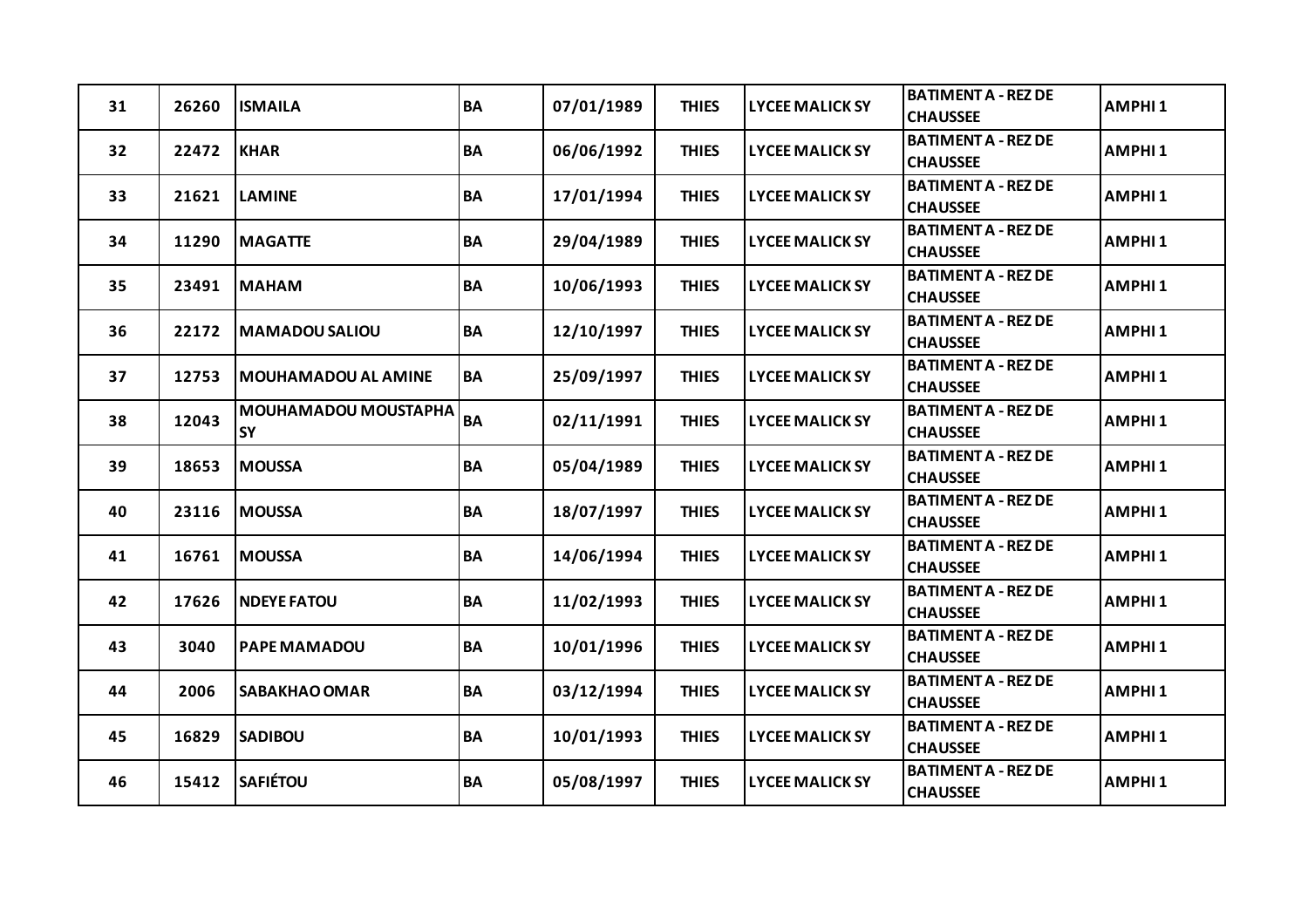| 47 | 10521 | <b>SAMBA</b>             | BA             | 11/06/1994 | <b>THIES</b> | <b>LYCEE MALICK SY</b> | <b>BATIMENT A - REZ DE</b><br><b>CHAUSSEE</b> | <b>AMPHI1</b>                                |
|----|-------|--------------------------|----------------|------------|--------------|------------------------|-----------------------------------------------|----------------------------------------------|
| 48 | 2866  | <b>SAMBA THIOLO</b>      | BA             | 01/03/1996 | <b>THIES</b> | <b>LYCEE MALICK SY</b> | <b>BATIMENT A - REZ DE</b><br><b>CHAUSSEE</b> | <b>AMPHI1</b>                                |
| 49 | 12726 | <b>SERIGNE CHEIKH</b>    | BA             | 19/02/1993 | <b>THIES</b> | <b>LYCEE MALICK SY</b> | <b>BATIMENT A - REZ DE</b><br><b>CHAUSSEE</b> | AMPHI <sub>1</sub>                           |
| 50 | 23151 | <b>SOULEYE BOUYA</b>     | <b>BA</b>      | 05/07/1994 | <b>THIES</b> | <b>LYCEE MALICK SY</b> | <b>BATIMENT A - REZ DE</b><br><b>CHAUSSEE</b> | <b>AMPHI1</b>                                |
| 51 | 14217 | <b>BASSIROU</b>          | <b>BABOU</b>   | 20/02/1990 | <b>THIES</b> | <b>LYCEE MALICK SY</b> | <b>BATIMENT A - REZ DE</b><br><b>CHAUSSEE</b> | <b>AMPHI1</b>                                |
| 52 | 4990  | <b>ALIOU</b>             | <b>BADIANE</b> | 26/02/1994 | <b>THIES</b> | <b>LYCEE MALICK SY</b> | <b>BATIMENT A - REZ DE</b><br><b>CHAUSSEE</b> | AMPHI <sub>1</sub>                           |
| 53 | 22212 | AWA DIAGHA DJIMALA       | <b>BADIANE</b> | 10/06/1993 | <b>THIES</b> | <b>LYCEE MALICK SY</b> | <b>BATIMENT A - REZ DE</b><br><b>CHAUSSEE</b> | <b>AMPHI1</b>                                |
| 54 | 13611 | <b>IBRAHIMA</b>          | <b>BADIANE</b> | 22/03/1991 | <b>THIES</b> | <b>LYCEE MALICK SY</b> | <b>BATIMENT A - REZ DE</b><br><b>CHAUSSEE</b> | <b>AMPHI1</b>                                |
| 55 | 12391 | <b>LAMINE</b>            | <b>BADIANE</b> | 03/02/1995 | <b>THIES</b> | <b>LYCEE MALICK SY</b> | <b>BATIMENT A - REZ DE</b><br><b>CHAUSSEE</b> | AMPHI <sub>1</sub>                           |
| 56 | 13476 | <b>MAMADY ELY DIEYE</b>  | <b>BADIANE</b> | 22/06/1993 | <b>THIES</b> | <b>LYCEE MALICK SY</b> | <b>BATIMENT A - REZ DE</b><br><b>CHAUSSEE</b> | <b>AMPHI1</b>                                |
| 57 | 22607 | <b>MARIA FALL</b>        | <b>BADIANE</b> | 20/01/1993 | <b>THIES</b> | <b>LYCEE MALICK SY</b> | <b>BATIMENT A - REZ DE</b><br><b>CHAUSSEE</b> | AMPHI <sub>1</sub>                           |
| 58 | 12509 | <b>OUMY SALIMATOU</b>    | <b>BADIANE</b> | 09/10/1992 | <b>THIES</b> | <b>LYCEE MALICK SY</b> | <b>BATIMENT A - REZ DE</b><br><b>CHAUSSEE</b> | AMPHI <sub>1</sub>                           |
| 59 | 11349 | <b>PAPA MAMADOU</b>      | <b>BADIANE</b> | 05/01/1997 | <b>THIES</b> | <b>LYCEE MALICK SY</b> | <b>BATIMENT A - REZ DE</b><br><b>CHAUSSEE</b> | <b>AMPHI1</b>                                |
| 60 | 10398 | <b>ALICE MARIE NELLY</b> | <b>BADJI</b>   | 09/11/1994 | <b>THIES</b> | <b>LYCEE MALICK SY</b> | <b>BATIMENT A - REZ DE</b><br><b>CHAUSSEE</b> | <b>AMPHI1</b>                                |
| 61 | 21178 | <b>ASSANE</b>            | <b>BADJI</b>   | 10/02/1993 | <b>THIES</b> | <b>LYCEE MALICK SY</b> | <b>BATIMENT A - REZ DE</b><br><b>CHAUSSEE</b> | <b>SALLE 2 (CLUB</b><br><b>SCIENTIFIQUE)</b> |
| 62 | 26088 | <b>BAKARY</b>            | <b>BADJI</b>   | 10/03/1987 | <b>THIES</b> | <b>LYCEE MALICK SY</b> | <b>BATIMENT A - REZ DE</b><br><b>CHAUSSEE</b> | <b>SALLE 2 (CLUB</b><br><b>SCIENTIFIQUE)</b> |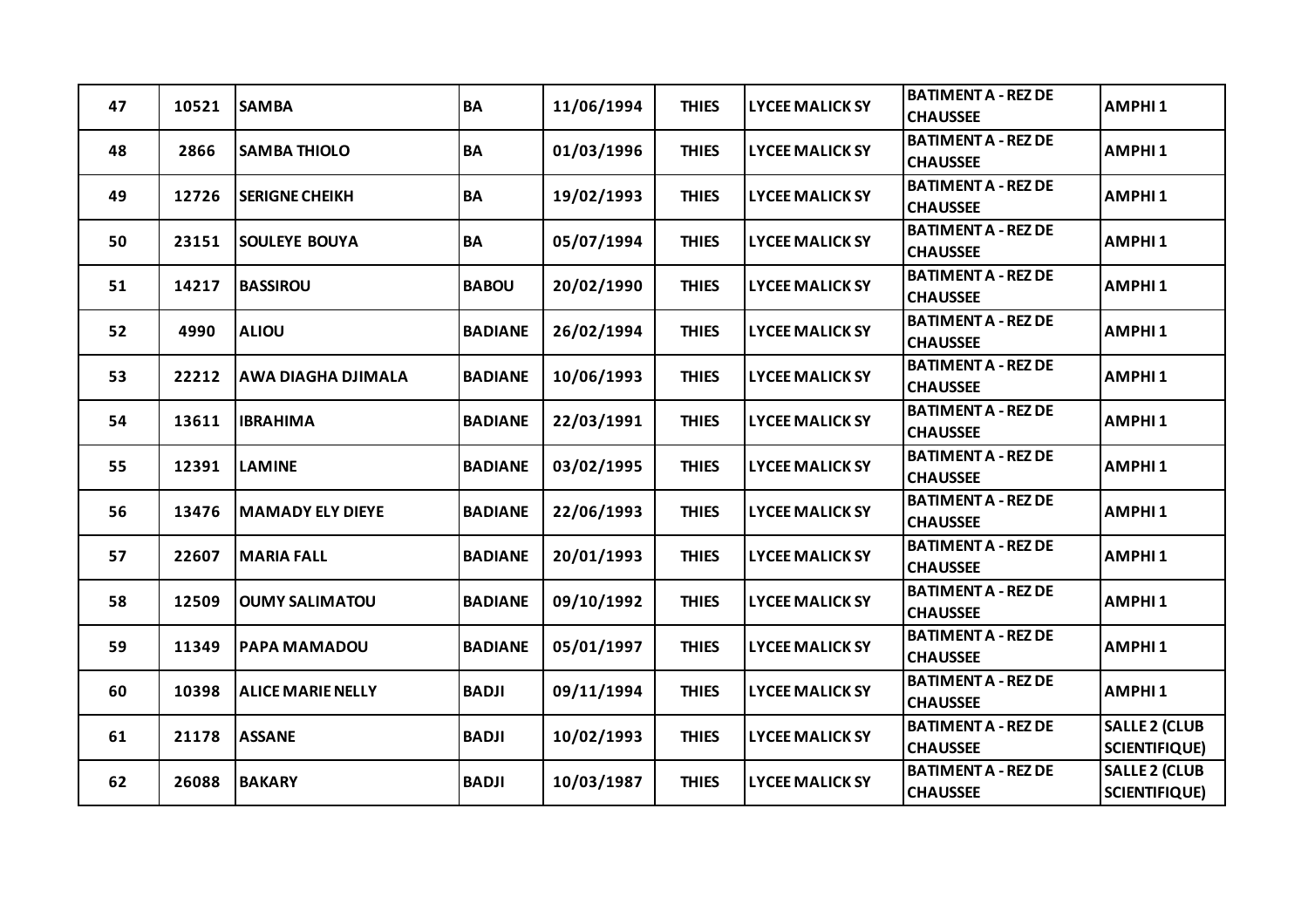|    |       |                             | <b>BADJI</b>   | 20/02/1995 |              |                        | <b>BATIMENT A - REZ DE</b> | <b>SALLE 2 (CLUB</b> |
|----|-------|-----------------------------|----------------|------------|--------------|------------------------|----------------------------|----------------------|
| 63 | 8365  | <b>CASSIMOU</b>             |                |            | <b>THIES</b> | <b>LYCEE MALICK SY</b> | <b>CHAUSSEE</b>            | <b>SCIENTIFIQUE)</b> |
| 64 | 12283 | <b>CHARLES FRANÇOIS</b>     | <b>BADJI</b>   | 29/01/1993 | <b>THIES</b> | <b>LYCEE MALICK SY</b> | <b>BATIMENT A - REZ DE</b> | <b>SALLE 2 (CLUB</b> |
|    |       |                             |                |            |              |                        | <b>CHAUSSEE</b>            | <b>SCIENTIFIQUE)</b> |
| 65 | 14004 | <b>FAMARA</b>               | <b>BADJI</b>   | 07/02/1992 | <b>THIES</b> | <b>LYCEE MALICK SY</b> | <b>BATIMENT A - REZ DE</b> | <b>SALLE 2 (CLUB</b> |
|    |       |                             |                |            |              |                        | <b>CHAUSSEE</b>            | <b>SCIENTIFIQUE)</b> |
| 66 | 3696  | <b>FATOUMATA</b>            | <b>BADJI</b>   | 01/01/1991 | <b>THIES</b> | <b>LYCEE MALICK SY</b> | <b>BATIMENT A - REZ DE</b> | <b>SALLE 2 (CLUB</b> |
|    |       |                             |                |            |              |                        | <b>CHAUSSEE</b>            | <b>SCIENTIFIQUE)</b> |
| 67 | 14599 | <b>MAMADY</b>               | <b>BADJI</b>   | 09/09/1993 | <b>THIES</b> | <b>LYCEE MALICK SY</b> | <b>BATIMENT A - REZ DE</b> | <b>SALLE 2 (CLUB</b> |
|    |       |                             |                |            |              |                        | <b>CHAUSSEE</b>            | <b>SCIENTIFIQUE)</b> |
| 68 | 1939  | <b>MOUSTAPHA</b>            | <b>BADJI</b>   | 06/03/1990 | <b>THIES</b> | <b>LYCEE MALICK SY</b> | <b>BATIMENT A - REZ DE</b> | <b>SALLE 2 (CLUB</b> |
|    |       |                             |                |            |              |                        | <b>CHAUSSEE</b>            | <b>SCIENTIFIQUE)</b> |
| 69 | 3401  | PAPA ABDOULAYE              | <b>BADJI</b>   | 15/06/1986 | <b>THIES</b> | <b>LYCEE MALICK SY</b> | <b>BATIMENT A - REZ DE</b> | <b>SALLE 2 (CLUB</b> |
|    |       |                             |                |            |              |                        | <b>CHAUSSEE</b>            | <b>SCIENTIFIQUE)</b> |
| 70 | 18931 | <b>PAPE DIENE FAYE</b>      | <b>BADJI</b>   | 07/01/1994 | <b>THIES</b> | <b>LYCEE MALICK SY</b> | <b>BATIMENT A - REZ DE</b> | <b>SALLE 2 (CLUB</b> |
|    |       |                             |                |            |              |                        | <b>CHAUSSEE</b>            | <b>SCIENTIFIQUE)</b> |
| 71 | 24248 | <b>SALIF</b>                | <b>BADJI</b>   | 01/01/1995 | <b>THIES</b> | <b>LYCEE MALICK SY</b> | <b>BATIMENT A - REZ DE</b> | <b>SALLE 2 (CLUB</b> |
|    |       |                             |                |            |              |                        | <b>CHAUSSEE</b>            | <b>SCIENTIFIQUE)</b> |
| 72 | 2316  | <b>SANA</b>                 | <b>BADJI</b>   | 26/08/1990 | <b>THIES</b> | <b>LYCEE MALICK SY</b> | <b>BATIMENT A - REZ DE</b> | <b>SALLE 2 (CLUB</b> |
|    |       |                             |                |            |              |                        | <b>CHAUSSEE</b>            | <b>SCIENTIFIQUE)</b> |
| 73 | 10399 | <b>SADIO</b>                | <b>BAKHAYO</b> | 17/05/1990 | <b>THIES</b> | <b>LYCEE MALICK SY</b> | <b>BATIMENT A - REZ DE</b> | <b>SALLE 2 (CLUB</b> |
|    |       |                             | KO             |            |              |                        | <b>CHAUSSEE</b>            | <b>SCIENTIFIQUE)</b> |
| 74 | 20151 | <b>ALBERT</b>               | <b>BAKHOU</b>  | 03/03/1997 | <b>THIES</b> | <b>LYCEE MALICK SY</b> | <b>BATIMENT A - REZ DE</b> | <b>SALLE 2 (CLUB</b> |
|    |       |                             | M              |            |              |                        | <b>CHAUSSEE</b>            | <b>SCIENTIFIQUE)</b> |
| 75 | 15546 | <b>WALY</b>                 | <b>BAKHOU</b>  | 05/10/1991 | <b>THIES</b> | <b>LYCEE MALICK SY</b> | <b>BATIMENT A - REZ DE</b> | <b>SALLE 2 (CLUB</b> |
|    |       |                             | M              |            |              |                        | <b>CHAUSSEE</b>            | <b>SCIENTIFIQUE)</b> |
| 76 | 22096 | <b>AMADOU THIERNO</b>       | <b>BALDE</b>   | 21/09/1996 | <b>THIES</b> | <b>LYCEE MALICK SY</b> | <b>BATIMENT A - REZ DE</b> | <b>SALLE 2 (CLUB</b> |
|    |       |                             |                |            |              |                        | <b>CHAUSSEE</b>            | <b>SCIENTIFIQUE)</b> |
| 77 | 12772 | <b>OMAR</b>                 | <b>BALDE</b>   | 16/06/1994 | <b>THIES</b> | <b>LYCEE MALICK SY</b> | <b>BATIMENT A - REZ DE</b> | <b>SALLE 2 (CLUB</b> |
|    |       |                             |                |            |              |                        | <b>CHAUSSEE</b>            | <b>SCIENTIFIQUE)</b> |
| 78 | 19373 | <b>MOUHAMADOU LAMI BARA</b> | <b>BALL</b>    | 10/11/1991 | <b>THIES</b> | <b>LYCEE MALICK SY</b> | <b>BATIMENT A - REZ DE</b> | <b>SALLE 2 (CLUB</b> |
|    |       |                             |                |            |              |                        | <b>CHAUSSEE</b>            | <b>SCIENTIFIQUE)</b> |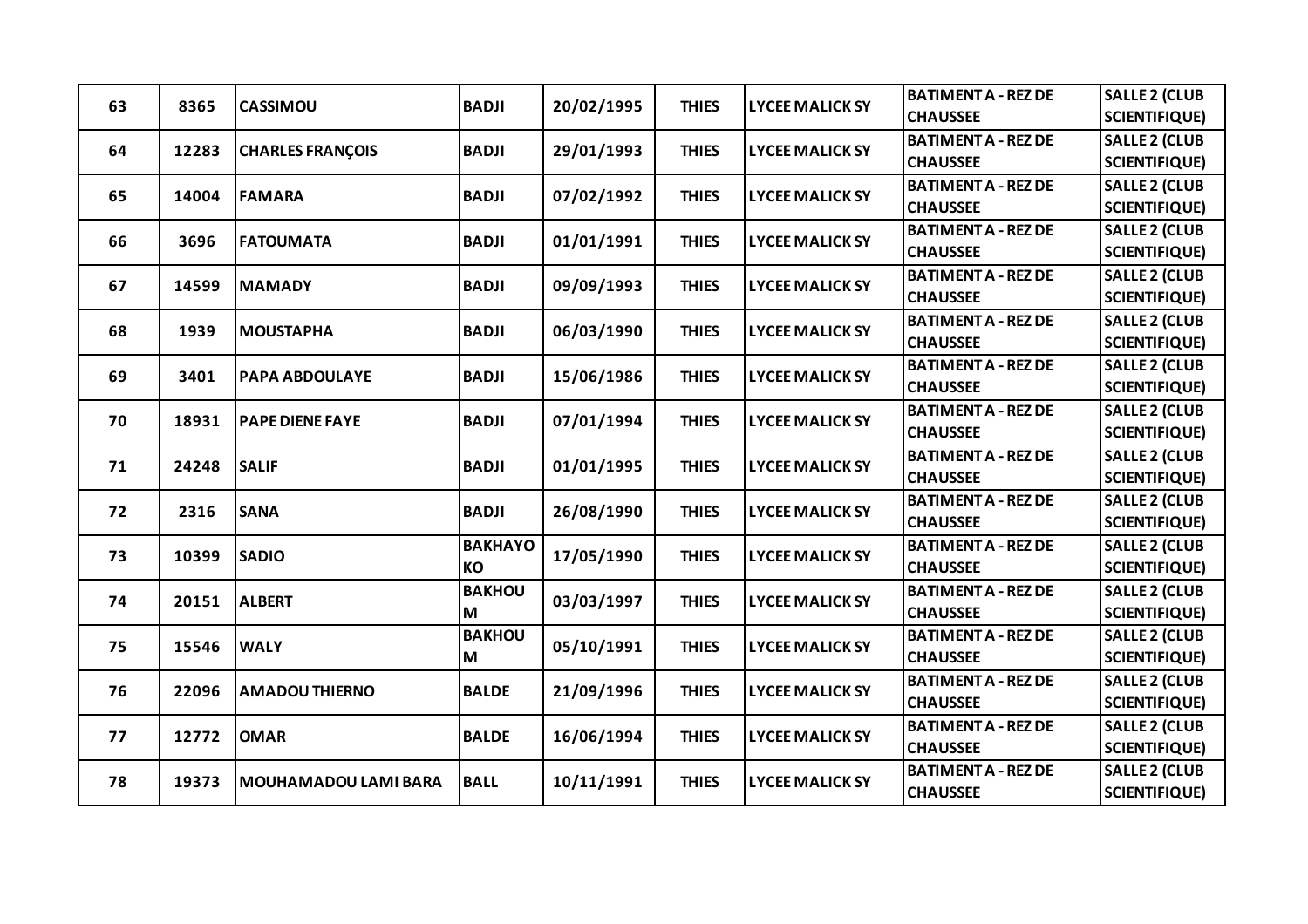| 79 | 17867 | <b>BATHELEMY</b>             | <b>BAMPOKY</b>  | 18/01/1989 | <b>THIES</b> | <b>LYCEE MALICK SY</b> | <b>BATIMENT A - REZ DE</b>    | <b>SALLE 2 (CLUB</b> |
|----|-------|------------------------------|-----------------|------------|--------------|------------------------|-------------------------------|----------------------|
|    |       |                              |                 |            |              |                        | <b>CHAUSSEE</b>               | <b>SCIENTIFIQUE)</b> |
| 80 | 8929  | <b>THOMAS</b>                | <b>BAMPOKY</b>  | 11/01/1994 | <b>THIES</b> | <b>LYCEE MALICK SY</b> | <b>BATIMENT A - REZ DE</b>    | <b>SALLE 2 (CLUB</b> |
|    |       |                              |                 |            |              |                        | <b>CHAUSSEE</b>               | <b>SCIENTIFIQUE)</b> |
| 81 | 12255 | <b>FRANÇOIS XAVIER LABAR</b> | <b>BANDIAKY</b> | 17/08/1992 | <b>THIES</b> | <b>LYCEE MALICK SY</b> | <b>BATIMENT A - REZ DE</b>    | <b>SALLE 2 (CLUB</b> |
|    |       |                              |                 |            |              |                        | <b>CHAUSSEE</b>               | <b>SCIENTIFIQUE)</b> |
| 82 | 14635 | <b>BINTOU</b>                | <b>BARR</b>     | 26/10/1997 | <b>THIES</b> | <b>LYCEE MALICK SY</b> | <b>BATIMENT A - REZ DE</b>    | <b>SALLE 2 (CLUB</b> |
|    |       |                              |                 |            |              |                        | <b>CHAUSSEE</b>               | <b>SCIENTIFIQUE)</b> |
| 83 | 13494 | <b>IDRISSA</b>               | <b>BARRO</b>    | 13/11/1997 | <b>THIES</b> | <b>LYCEE MALICK SY</b> | <b>BATIMENT A - REZ DE</b>    | <b>SALLE 2 (CLUB</b> |
|    |       |                              |                 |            |              |                        | <b>CHAUSSEE</b>               | <b>SCIENTIFIQUE)</b> |
| 84 | 2240  | <b>AMADOU</b>                | <b>BARRY</b>    | 19/08/1993 | <b>THIES</b> | <b>LYCEE MALICK SY</b> | <b>BATIMENT A - REZ DE</b>    | <b>SALLE 2 (CLUB</b> |
|    |       |                              |                 |            |              |                        | <b>CHAUSSEE</b>               | <b>SCIENTIFIQUE)</b> |
| 85 | 23490 | <b>AMADOU OURY</b>           | <b>BARRY</b>    | 03/02/1992 | <b>THIES</b> | <b>LYCEE MALICK SY</b> | <b>BATIMENT A - REZ DE</b>    | <b>SALLE 2 (CLUB</b> |
|    |       |                              |                 |            |              |                        | <b>CHAUSSEE</b>               | <b>SCIENTIFIQUE)</b> |
| 86 | 10686 | <b>ASTOU</b>                 | <b>BARRY</b>    | 28/06/1995 | <b>THIES</b> | <b>LYCEE MALICK SY</b> | <b>BATIMENT A - REZ DE</b>    | <b>SALLE 2 (CLUB</b> |
|    |       |                              |                 |            |              |                        | <b>CHAUSSEE</b>               | <b>SCIENTIFIQUE)</b> |
| 87 | 23591 | <b>BOUBACAR TOURE</b>        | <b>BARRY</b>    | 30/10/1994 | <b>THIES</b> | <b>LYCEE MALICK SY</b> | <b>BATIMENT A - REZ DE</b>    | <b>SALLE 2 (CLUB</b> |
|    |       |                              |                 |            |              |                        | <b>CHAUSSEE</b>               | <b>SCIENTIFIQUE)</b> |
| 88 | 11059 | <b>MAMADOU</b>               | <b>BARRY</b>    | 12/06/1994 | <b>THIES</b> | <b>LYCEE MALICK SY</b> | <b>BATIMENT A - REZ DE</b>    | <b>SALLE 2 (CLUB</b> |
|    |       |                              |                 |            |              |                        | <b>CHAUSSEE</b>               | <b>SCIENTIFIQUE)</b> |
| 89 | 20028 | <b>MAMADOU</b>               | <b>BARRY</b>    | 05/01/1993 | <b>THIES</b> | <b>LYCEE MALICK SY</b> | <b>BATIMENT A - REZ DE</b>    | <b>SALLE 2 (CLUB</b> |
|    |       |                              |                 |            |              |                        | <b>CHAUSSEE</b>               | <b>SCIENTIFIQUE)</b> |
| 90 | 20591 | <b>SOULEYMANE</b>            | <b>BARRY</b>    | 25/06/1995 | <b>THIES</b> | <b>LYCEE MALICK SY</b> | <b>BATIMENT A - REZ DE</b>    | <b>SALLE 2 (CLUB</b> |
|    |       |                              |                 |            |              |                        | <b>CHAUSSEE</b>               | <b>SCIENTIFIQUE)</b> |
| 91 | 7974  | <b>FATOU KINE</b>            | <b>BARY</b>     | 19/02/1993 | <b>THIES</b> | <b>LYCEE MALICK SY</b> | <b>BATIMENT A - 1ER ETAGE</b> | <b>SALLE 3</b>       |
| 92 | 12533 | <b>CHEIKH</b>                | <b>BASSE</b>    | 26/06/1989 | <b>THIES</b> | <b>LYCEE MALICK SY</b> | <b>BATIMENT A - 1ER ETAGE</b> | <b>SALLE 3</b>       |
| 93 | 15561 | <b>MAME DIARRA</b>           | <b>BASSE</b>    | 28/10/1995 | <b>THIES</b> | <b>LYCEE MALICK SY</b> | <b>BATIMENT A - 1ER ETAGE</b> | <b>SALLE 3</b>       |
| 94 | 13946 | <b>MARÉME</b>                | <b>BASSE</b>    | 02/07/1987 | <b>THIES</b> | <b>LYCEE MALICK SY</b> | <b>BATIMENT A - 1ER ETAGE</b> | <b>SALLE3</b>        |
| 95 | 22975 | <b>ALICE</b>                 | <b>BASSENE</b>  | 19/03/1990 | <b>THIES</b> | <b>LYCEE MALICK SY</b> | <b>BATIMENT A - 1ER ETAGE</b> | <b>SALLE 3</b>       |
| 96 | 16922 | <b>ROSALIE</b>               | <b>BASSENE</b>  | 03/01/1995 | <b>THIES</b> | <b>LYCEE MALICK SY</b> | <b>BATIMENT A - 1ER ETAGE</b> | <b>SALLE3</b>        |
| 97 | 12157 | <b>ALASSANE</b>              | <b>BATHILY</b>  | 03/02/1991 | <b>THIES</b> | <b>LYCEE MALICK SY</b> | <b>BATIMENT A - 1ER ETAGE</b> | <b>SALLE3</b>        |
| 98 | 21323 | <b>ABDOULAYE</b>             | <b>BEYE</b>     | 10/04/1993 | <b>THIES</b> | <b>LYCEE MALICK SY</b> | <b>BATIMENT A - 1ER ETAGE</b> | <b>SALLE 3</b>       |
| 99 | 16955 | <b>ABOUBACRY</b>             | <b>BEYE</b>     | 09/08/1993 | <b>THIES</b> | <b>LYCEE MALICK SY</b> | <b>BATIMENT A - 1ER ETAGE</b> | <b>SALLE3</b>        |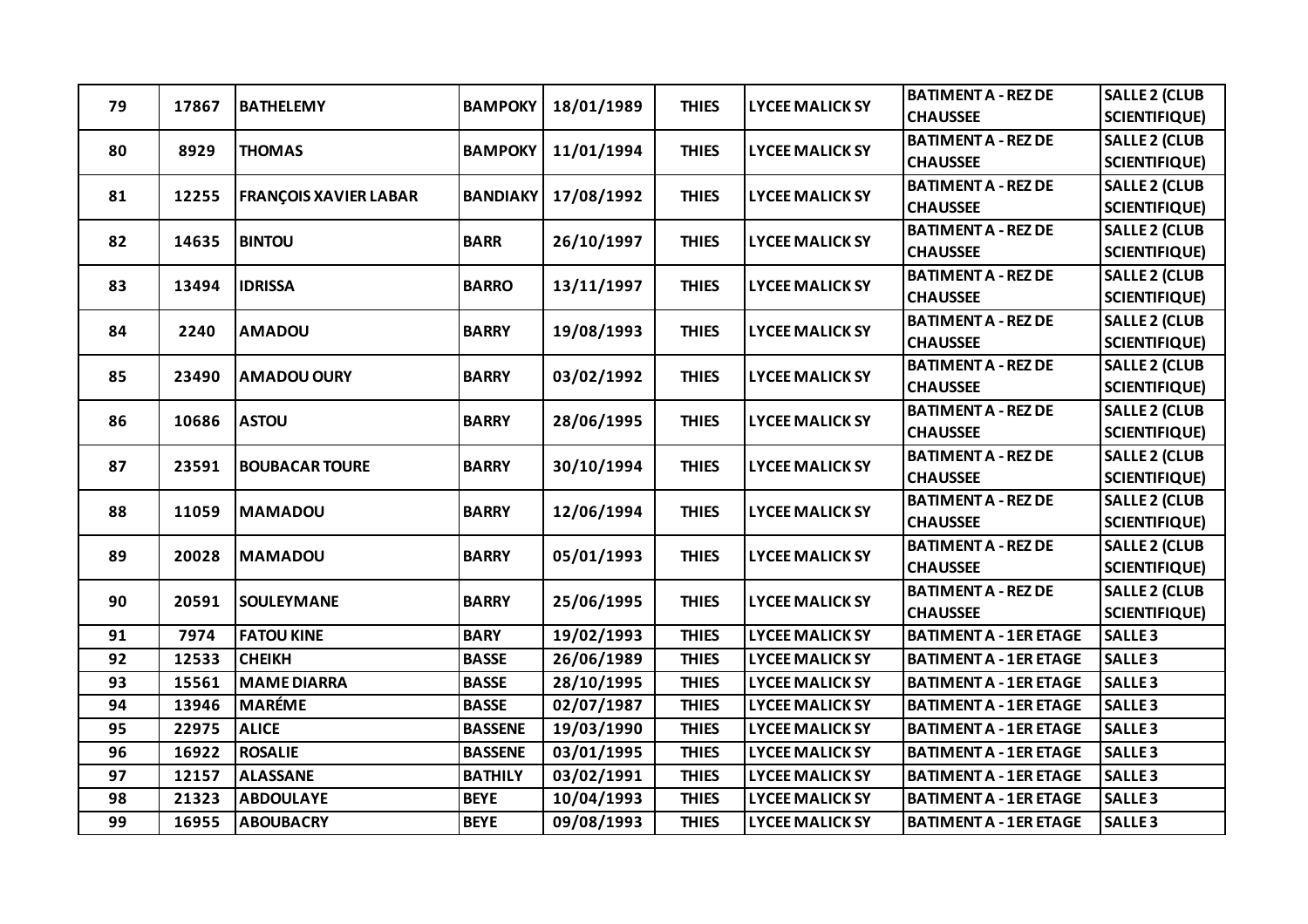| 100 | 24254 | <b>DAME</b>                          | <b>BEYE</b>   | 11/12/1994 | <b>THIES</b> | <b>LYCEE MALICK SY</b> | <b>BATIMENT A - 1ER ETAGE</b> | <b>SALLE 3</b> |
|-----|-------|--------------------------------------|---------------|------------|--------------|------------------------|-------------------------------|----------------|
| 101 | 19072 | <b>MAMADOU LAMINE</b>                | <b>BEYE</b>   | 21/12/1994 | <b>THIES</b> | <b>LYCEE MALICK SY</b> | <b>BATIMENT A - 1ER ETAGE</b> | <b>SALLE3</b>  |
| 102 | 9592  | <b>MBOWTA</b>                        | <b>BEYE</b>   | 16/10/1992 | <b>THIES</b> | <b>LYCEE MALICK SY</b> | <b>BATIMENT A - 1ER ETAGE</b> | <b>SALLE3</b>  |
| 103 | 22129 | <b>MOUHAMED</b>                      | <b>BEYE</b>   | 04/12/1995 | <b>THIES</b> | <b>LYCEE MALICK SY</b> | <b>BATIMENT A - 1ER ETAGE</b> | <b>SALLE3</b>  |
| 104 | 24021 | <b>PAPA AMAR</b>                     | <b>BEYE</b>   | 22/03/1993 | <b>THIES</b> | <b>LYCEE MALICK SY</b> | <b>BATIMENT A - 1ER ETAGE</b> | <b>SALLE3</b>  |
| 105 | 22897 | <b>DOUDOU</b>                        | <b>BIAYE</b>  | 08/03/1996 | <b>THIES</b> | <b>LYCEE MALICK SY</b> | <b>BATIMENT A - 1ER ETAGE</b> | <b>SALLE3</b>  |
| 106 | 4100  | EL HADJI ABDOUL HAQ<br><b>MALICK</b> | <b>BIAYE</b>  | 02/01/1997 | <b>THIES</b> | <b>LYCEE MALICK SY</b> | <b>BATIMENT A - 1ER ETAGE</b> | <b>SALLE 3</b> |
| 107 | 24488 | <b>JULES CÉSAR</b>                   | <b>BIESSE</b> | 15/07/1990 | <b>THIES</b> | <b>LYCEE MALICK SY</b> | <b>BATIMENT A - 1ER ETAGE</b> | <b>SALLE 3</b> |
| 108 | 11798 | <b>GILBERT</b>                       | <b>BINDIA</b> | 02/12/1996 | <b>THIES</b> | <b>LYCEE MALICK SY</b> | <b>BATIMENT A - 1ER ETAGE</b> | <b>SALLE 3</b> |
| 109 | 9465  | <b>OLIVIER THIARA</b>                | <b>BINDIA</b> | 13/04/1994 | <b>THIES</b> | <b>LYCEE MALICK SY</b> | <b>BATIMENT A - 1ER ETAGE</b> | <b>SALLE 3</b> |
| 110 | 21817 | <b>ROBERT THIARA</b>                 | <b>BINDIA</b> | 28/03/1993 | <b>THIES</b> | <b>LYCEE MALICK SY</b> | <b>BATIMENT A - 1ER ETAGE</b> | <b>SALLE3</b>  |
| 111 | 10042 | <b>ALIOU</b>                         | <b>BODIAN</b> | 12/12/1992 | <b>THIES</b> | <b>LYCEE MALICK SY</b> | <b>BATIMENT A - 1ER ETAGE</b> | <b>SALLE 3</b> |
| 112 | 21936 | <b>CHEIKH MAMINA</b>                 | <b>BODIAN</b> | 27/10/1991 | <b>THIES</b> | <b>LYCEE MALICK SY</b> | <b>BATIMENT A - 1ER ETAGE</b> | <b>SALLE 3</b> |
| 113 | 13569 | <b>FODÉ DIALLO</b>                   | <b>BODIAN</b> | 08/08/1994 | <b>THIES</b> | <b>LYCEE MALICK SY</b> | <b>BATIMENT A - 1ER ETAGE</b> | <b>SALLE3</b>  |
| 114 | 14747 | <b>MAMADOU MACINA CISSE</b>          | <b>BODIAN</b> | 22/08/1996 | <b>THIES</b> | <b>LYCEE MALICK SY</b> | <b>BATIMENT A - 1ER ETAGE</b> | <b>SALLE 3</b> |
| 115 | 20058 | <b>JEAN PAUL</b>                     | <b>BOISSY</b> | 01/01/1993 | <b>THIES</b> | <b>LYCEE MALICK SY</b> | <b>BATIMENT A - 1ER ETAGE</b> | <b>SALLE 3</b> |
| 116 | 23256 | <b>ALADJI</b>                        | <b>BOP</b>    | 12/05/1992 | <b>THIES</b> | <b>LYCEE MALICK SY</b> | <b>BATIMENT A - 1ER ETAGE</b> | <b>SALLE 3</b> |
| 117 | 10068 | <b>DECKALON JULES CHARLES</b>        | <b>BOUCAL</b> | 04/11/1992 | <b>THIES</b> | <b>LYCEE MALICK SY</b> | <b>BATIMENT A - 1ER ETAGE</b> | <b>SALLE 3</b> |
| 118 | 17243 | <b>ISMAILA</b>                       | <b>BOYE</b>   | 15/02/1986 | <b>THIES</b> | <b>LYCEE MALICK SY</b> | <b>BATIMENT A - 1ER ETAGE</b> | <b>SALLE3</b>  |
| 119 | 14953 | <b>NDEYE SOKHNA</b>                  | <b>BOYE</b>   | 17/05/1993 | <b>THIES</b> | <b>LYCEE MALICK SY</b> | <b>BATIMENT A - 1ER ETAGE</b> | <b>SALLE4</b>  |
| 120 | 12750 | <b>OUSSEYNOU EL VALID</b>            | <b>BOYE</b>   | 24/06/1995 | <b>THIES</b> | <b>LYCEE MALICK SY</b> | <b>BATIMENT A - 1ER ETAGE</b> | <b>SALLE4</b>  |
| 121 | 21443 | <b>ALBOURY</b>                       | BÂ            | 06/07/1992 | <b>THIES</b> | <b>LYCEE MALICK SY</b> | <b>BATIMENT A - 1ER ETAGE</b> | <b>SALLE4</b>  |
| 122 | 19329 | <b>MBAYE</b>                         | BÂ            | 19/12/1994 | <b>THIES</b> | <b>LYCEE MALICK SY</b> | <b>BATIMENT A - 1ER ETAGE</b> | <b>SALLE4</b>  |
| 123 | 15599 | <b>AÏSSATA</b>                       | <b>CAMA</b>   | 30/05/1986 | <b>THIES</b> | <b>LYCEE MALICK SY</b> | <b>BATIMENT A - 1ER ETAGE</b> | <b>SALLE4</b>  |
| 124 | 15214 | <b>ABDOUKARIM</b>                    | <b>CAMARA</b> | 13/04/1992 | <b>THIES</b> | <b>LYCEE MALICK SY</b> | <b>BATIMENT A - 1ER ETAGE</b> | <b>SALLE4</b>  |
| 125 | 19617 | <b>AHMETH SALOUM</b>                 | <b>CAMARA</b> | 23/04/1995 | <b>THIES</b> | <b>LYCEE MALICK SY</b> | <b>BATIMENT A - 1ER ETAGE</b> | <b>SALLE4</b>  |
| 126 | 22811 | <b>BAILO</b>                         | <b>CAMARA</b> | 14/11/1997 | <b>THIES</b> | <b>LYCEE MALICK SY</b> | <b>BATIMENT A - 1ER ETAGE</b> | <b>SALLE4</b>  |
| 127 | 22820 | <b>BECAYE</b>                        | <b>CAMARA</b> | 16/02/1989 | <b>THIES</b> | <b>LYCEE MALICK SY</b> | <b>BATIMENT A - 1ER ETAGE</b> | <b>SALLE4</b>  |
| 128 | 12212 | <b>DEMBA</b>                         | <b>CAMARA</b> | 31/12/1996 | <b>THIES</b> | <b>LYCEE MALICK SY</b> | <b>BATIMENT A - 1ER ETAGE</b> | <b>SALLE4</b>  |
| 129 | 11418 | <b>DIOMMAKHA</b>                     | <b>CAMARA</b> | 23/01/1995 | <b>THIES</b> | <b>LYCEE MALICK SY</b> | <b>BATIMENT A - 1ER ETAGE</b> | <b>SALLE4</b>  |
| 130 | 26526 | <b>FATOU MBACKE</b>                  | <b>CAMARA</b> | 09/05/1992 | <b>THIES</b> | <b>LYCEE MALICK SY</b> | <b>BATIMENT A - 1ER ETAGE</b> | <b>SALLE4</b>  |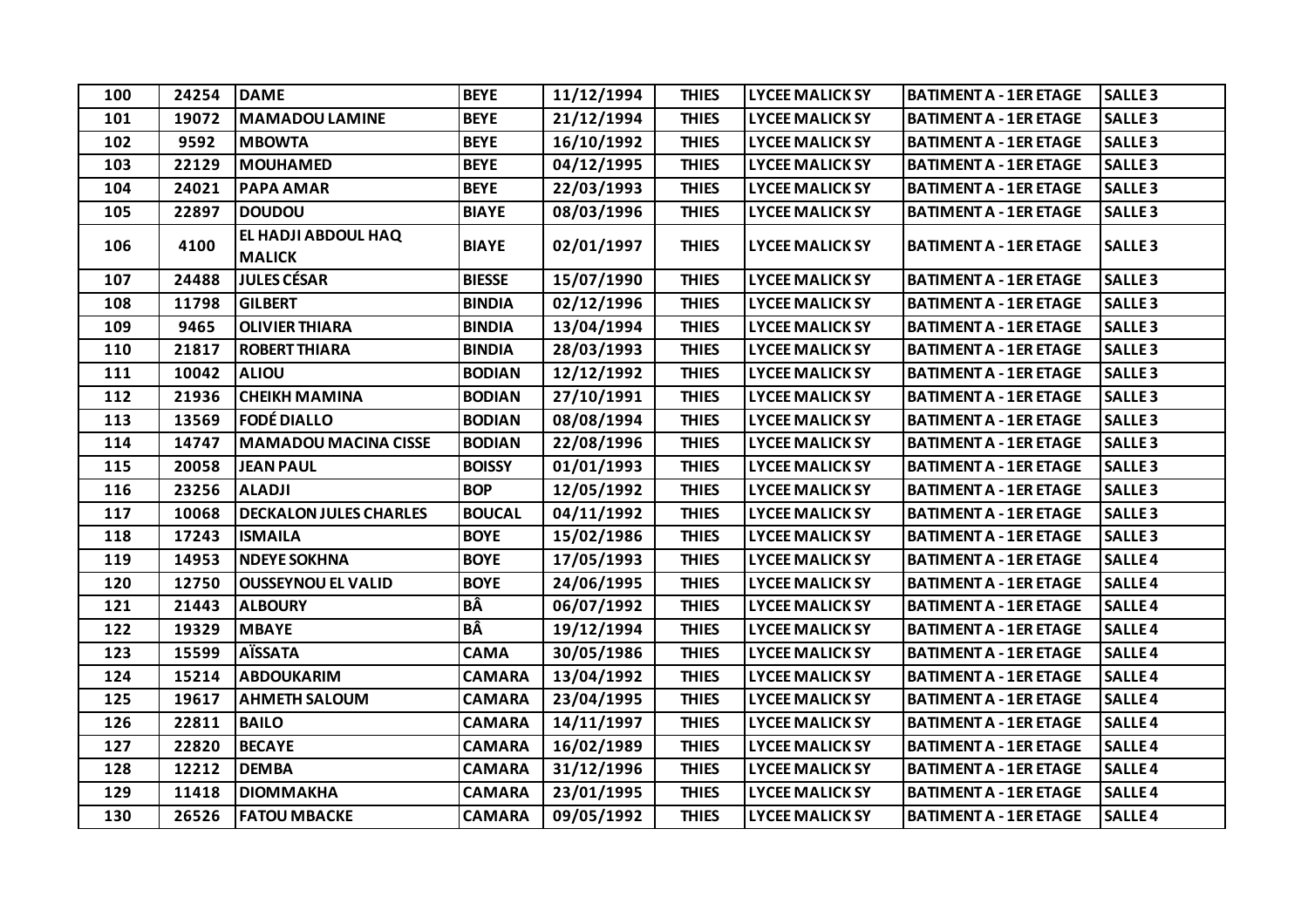| 131 | 2018  | <b>IBRAHIMA</b>        | <b>CAMARA</b> | 29/09/1997 | <b>THIES</b> | <b>LYCEE MALICK SY</b> | <b>BATIMENT A - 1ER ETAGE</b> | <b>SALLE4</b>  |
|-----|-------|------------------------|---------------|------------|--------------|------------------------|-------------------------------|----------------|
| 132 | 7685  | <b>IBRAHIMA</b>        | <b>CAMARA</b> | 11/12/1996 | <b>THIES</b> | <b>LYCEE MALICK SY</b> | <b>BATIMENT A - 1ER ETAGE</b> | <b>SALLE4</b>  |
| 133 | 24898 | <b>IBRAHIMA</b>        | <b>CAMARA</b> | 14/09/1995 | <b>THIES</b> | <b>LYCEE MALICK SY</b> | <b>BATIMENT A - 1ER ETAGE</b> | <b>SALLE4</b>  |
| 134 | 15096 | <b>ISMAILA</b>         | <b>CAMARA</b> | 26/12/1992 | <b>THIES</b> | <b>LYCEE MALICK SY</b> | <b>BATIMENT A - 1ER ETAGE</b> | <b>SALLE4</b>  |
| 135 | 10994 | <b>KHADY DIOUF</b>     | <b>CAMARA</b> | 24/10/1996 | <b>THIES</b> | <b>LYCEE MALICK SY</b> | <b>BATIMENT A - 1ER ETAGE</b> | <b>SALLE4</b>  |
| 136 | 7193  | <b>LAMINE</b>          | <b>CAMARA</b> | 22/02/1996 | <b>THIES</b> | <b>LYCEE MALICK SY</b> | <b>BATIMENT A - 1ER ETAGE</b> | <b>SALLE4</b>  |
| 137 | 14013 | <b>MAIMOUNA SANE</b>   | <b>CAMARA</b> | 30/11/1996 | <b>THIES</b> | <b>LYCEE MALICK SY</b> | <b>BATIMENT A - 1ER ETAGE</b> | <b>SALLE4</b>  |
| 138 | 4820  | <b>MAMADOU</b>         | <b>CAMARA</b> | 15/01/1996 | <b>THIES</b> | <b>LYCEE MALICK SY</b> | <b>BATIMENT A - 1ER ETAGE</b> | <b>SALLE4</b>  |
| 139 | 17074 | <b>NDEYE PENDA</b>     | <b>CAMARA</b> | 24/11/1992 | <b>THIES</b> | <b>LYCEE MALICK SY</b> | <b>BATIMENT A - 1ER ETAGE</b> | <b>SALLE4</b>  |
| 140 | 23799 | <b>SADIO</b>           | <b>CAMARA</b> | 04/03/1987 | <b>THIES</b> | <b>LYCEE MALICK SY</b> | <b>BATIMENT A - 1ER ETAGE</b> | <b>SALLE4</b>  |
| 141 | 5631  | <b>SEYDOU</b>          | <b>CAMARA</b> | 12/04/1995 | <b>THIES</b> | <b>LYCEE MALICK SY</b> | <b>BATIMENT A - 1ER ETAGE</b> | <b>SALLE4</b>  |
| 142 | 24228 | <b>AISSATOU</b>        | <b>CISS</b>   | 09/08/1993 | <b>THIES</b> | <b>LYCEE MALICK SY</b> | <b>BATIMENT A - 1ER ETAGE</b> | <b>SALLE4</b>  |
| 143 | 15021 | <b>ANDRE SATA</b>      | <b>CISS</b>   | 21/06/1991 | <b>THIES</b> | <b>LYCEE MALICK SY</b> | <b>BATIMENT A - 1ER ETAGE</b> | <b>SALLE4</b>  |
| 144 | 8126  | <b>ANTA</b>            | <b>CISS</b>   | 16/02/1993 | <b>THIES</b> | <b>LYCEE MALICK SY</b> | <b>BATIMENT A - 1ER ETAGE</b> | <b>SALLE4</b>  |
| 145 | 2692  | <b>ASSANE</b>          | <b>CISS</b>   | 09/06/1991 | <b>THIES</b> | <b>LYCEE MALICK SY</b> | <b>BATIMENT A - 1ER ETAGE</b> | <b>SALLE4</b>  |
| 146 | 20885 | <b>ASSANE HANE</b>     | <b>CISS</b>   | 27/11/1993 | <b>THIES</b> | <b>LYCEE MALICK SY</b> | <b>BATIMENT A - 1ER ETAGE</b> | <b>SALLE4</b>  |
| 147 | 17504 | <b>BABACAR</b>         | <b>CISS</b>   | 20/01/1989 | <b>THIES</b> | <b>LYCEE MALICK SY</b> | <b>BATIMENT A - 1ER ETAGE</b> | <b>SALLE 5</b> |
| 148 | 10742 | <b>CHEIKH</b>          | <b>CISS</b>   | 15/11/1992 | <b>THIES</b> | <b>LYCEE MALICK SY</b> | <b>BATIMENT A - 1ER ETAGE</b> | <b>SALLE 5</b> |
| 149 | 23400 | <b>DJIBY</b>           | <b>CISS</b>   | 05/04/1995 | <b>THIES</b> | <b>LYCEE MALICK SY</b> | <b>BATIMENT A - 1ER ETAGE</b> | <b>SALLE 5</b> |
| 150 | 18629 | <b>FATOU</b>           | <b>CISS</b>   | 10/09/1994 | <b>THIES</b> | <b>LYCEE MALICK SY</b> | <b>BATIMENT A - 1ER ETAGE</b> | <b>SALLE 5</b> |
| 151 | 16087 | <b>IBRAHIMA</b>        | <b>CISS</b>   | 13/05/1993 | <b>THIES</b> | <b>LYCEE MALICK SY</b> | <b>BATIMENT A - 1ER ETAGE</b> | <b>SALLE 5</b> |
| 152 | 13163 | <b>MAMADOU</b>         | <b>CISS</b>   | 17/10/1997 | <b>THIES</b> | <b>LYCEE MALICK SY</b> | <b>BATIMENT A - 1ER ETAGE</b> | <b>SALLE 5</b> |
| 153 | 9467  | <b>MOUHAMED LAMINE</b> | <b>CISS</b>   | 01/04/1988 | <b>THIES</b> | <b>LYCEE MALICK SY</b> | <b>BATIMENT A - 1ER ETAGE</b> | <b>SALLE 5</b> |
| 154 | 16502 | <b>NDEYE FATOU</b>     | <b>CISS</b>   | 02/06/1994 | <b>THIES</b> | <b>LYCEE MALICK SY</b> | <b>BATIMENT A - 1ER ETAGE</b> | <b>SALLE 5</b> |
| 155 | 20097 | <b>PAPA MALICK</b>     | <b>CISS</b>   | 05/01/1994 | <b>THIES</b> | <b>LYCEE MALICK SY</b> | <b>BATIMENT A - 1ER ETAGE</b> | <b>SALLE 5</b> |
| 156 | 14833 | <b>PAPE ABIBOU</b>     | <b>CISS</b>   | 01/10/1996 | <b>THIES</b> | <b>LYCEE MALICK SY</b> | <b>BATIMENT A - 1ER ETAGE</b> | <b>SALLE 5</b> |
| 157 | 6485  | <b>ALASSANE</b>        | <b>CISSE</b>  | 13/04/1996 | <b>THIES</b> | <b>LYCEE MALICK SY</b> | <b>BATIMENT A - 1ER ETAGE</b> | <b>SALLE 5</b> |
| 158 | 22409 | <b>ALIOUNE</b>         | <b>CISSE</b>  | 01/07/1993 | <b>THIES</b> | <b>LYCEE MALICK SY</b> | <b>BATIMENT A - 1ER ETAGE</b> | <b>SALLE 5</b> |
| 159 | 23216 | <b>AMADOU</b>          | <b>CISSE</b>  | 05/07/1994 | <b>THIES</b> | <b>LYCEE MALICK SY</b> | <b>BATIMENT A - 1ER ETAGE</b> | <b>SALLE 5</b> |
| 160 | 13536 | EL HADJI MALICK        | <b>CISSE</b>  | 29/04/1994 | <b>THIES</b> | <b>LYCEE MALICK SY</b> | <b>BATIMENT A - 1ER ETAGE</b> | <b>SALLE 5</b> |
| 161 | 20880 | <b>KHADIM</b>          | <b>CISSE</b>  | 12/04/1992 | <b>THIES</b> | <b>LYCEE MALICK SY</b> | <b>BATIMENT A - 1ER ETAGE</b> | <b>SALLE 5</b> |
| 162 | 17555 | <b>MADICKE</b>         | <b>CISSE</b>  | 17/10/1989 | <b>THIES</b> | <b>LYCEE MALICK SY</b> | <b>BATIMENT A - 1ER ETAGE</b> | <b>SALLE 5</b> |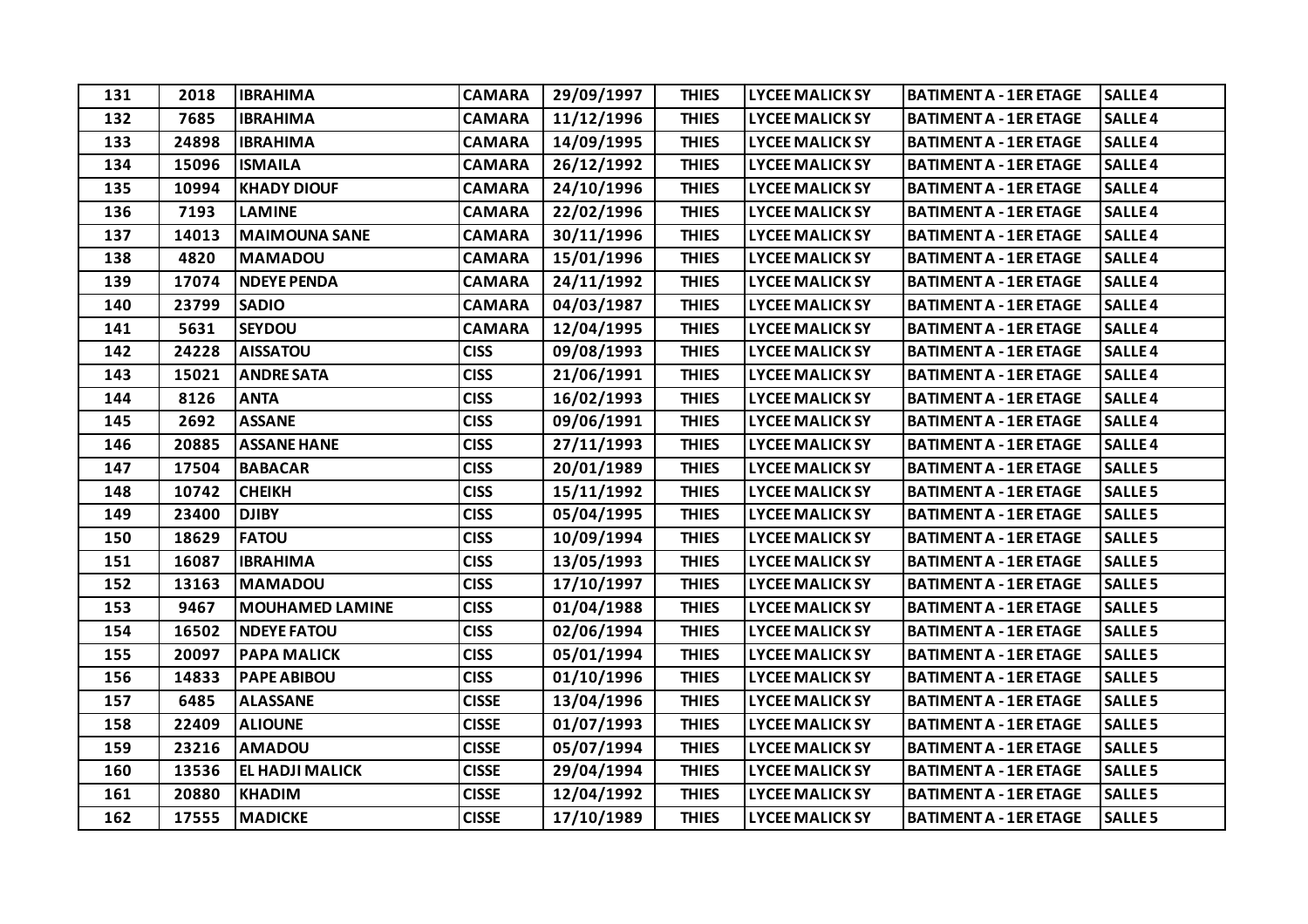| 163 | 25059 | <b>MAMADOU</b>                    | <b>CISSE</b>         | 16/08/1995 | <b>THIES</b> | <b>LYCEE MALICK SY</b> | <b>BATIMENT A - 1ER ETAGE</b> | <b>SALLE 5</b>     |
|-----|-------|-----------------------------------|----------------------|------------|--------------|------------------------|-------------------------------|--------------------|
| 164 | 15034 | <b>MAMADOU</b>                    | <b>CISSE</b>         | 15/03/1986 | <b>THIES</b> | <b>LYCEE MALICK SY</b> | <b>BATIMENT A - 1ER ETAGE</b> | <b>SALLE 5</b>     |
| 165 | 3580  | <b>MAMADOU ABDALLAH</b>           | <b>CISSE</b>         | 07/09/1996 | <b>THIES</b> | <b>LYCEE MALICK SY</b> | <b>BATIMENT A - 1ER ETAGE</b> | <b>SALLE 5</b>     |
| 166 | 4472  | <b>MOUHAMADOU MOUSTAPHA CISSE</b> |                      | 09/01/1997 | <b>THIES</b> | <b>LYCEE MALICK SY</b> | <b>BATIMENT A - 1ER ETAGE</b> | <b>SALLE 5</b>     |
| 167 | 8062  | <b>MOUHAMADOU NIANG</b>           | <b>CISSE</b>         | 23/03/1993 | <b>THIES</b> | <b>LYCEE MALICK SY</b> | <b>BATIMENT A - 1ER ETAGE</b> | <b>SALLE 5</b>     |
| 168 | 25068 | <b>NDEYE FATOU</b>                | <b>CISSE</b>         | 30/03/1994 | <b>THIES</b> | <b>LYCEE MALICK SY</b> | <b>BATIMENT A - 1ER ETAGE</b> | <b>SALLE 5</b>     |
| 169 | 13555 | <b>PAPE BABACAR</b>               | <b>CISSE</b>         | 05/10/1992 | <b>THIES</b> | <b>LYCEE MALICK SY</b> | <b>BATIMENT A - 1ER ETAGE</b> | <b>SALLE 5</b>     |
| 170 | 20355 | <b>PAPE SOULEYMANE</b>            | <b>CISSE</b>         | 21/04/1992 | <b>THIES</b> | <b>LYCEE MALICK SY</b> | <b>BATIMENT A - 1ER ETAGE</b> | <b>SALLE 5</b>     |
| 171 | 19318 | <b>RICHARD ABOU</b>               | <b>CISSE</b>         | 07/01/1996 | <b>THIES</b> | <b>LYCEE MALICK SY</b> | <b>BATIMENT A - 1ER ETAGE</b> | <b>SALLE 5</b>     |
| 172 | 14534 | <b>SOULEYMANE</b>                 | <b>CISSE</b>         | 15/03/1993 | <b>THIES</b> | <b>LYCEE MALICK SY</b> | <b>BATIMENT A - 1ER ETAGE</b> | <b>SALLE 5</b>     |
| 173 | 6904  | <b>ABDOU</b>                      | <b>COBAR</b>         | 29/11/1996 | <b>THIES</b> | <b>LYCEE MALICK SY</b> | <b>BATIMENT A - 1ER ETAGE</b> | <b>SALLE 5</b>     |
| 174 | 9797  | <b>AÏSSATOU</b>                   | <b>COLY</b>          | 29/05/1986 | <b>THIES</b> | <b>LYCEE MALICK SY</b> | <b>BATIMENT A - 1ER ETAGE</b> | <b>SALLE 5</b>     |
| 175 | 10738 | <b>BEATRICE ROHY</b>              | <b>COLY</b>          | 05/01/1997 | <b>THIES</b> | <b>LYCEE MALICK SY</b> | <b>BATIMENT A - 1ER ETAGE</b> | <b>SALLE 6</b>     |
| 176 | 23313 | <b>CHEIKH OUMAR</b>               | <b>COLY</b>          | 10/10/1988 | <b>THIES</b> | <b>LYCEE MALICK SY</b> | <b>BATIMENT A - 1ER ETAGE</b> | <b>SALLE6</b>      |
| 177 | 2706  | <b>FIACRE</b>                     | <b>COLY</b>          | 26/08/1994 | <b>THIES</b> | <b>LYCEE MALICK SY</b> | <b>BATIMENT A - 1ER ETAGE</b> | <b>SALLE6</b>      |
| 178 | 23547 | <b>IBRAHIMA</b>                   | <b>COLY</b>          | 27/04/1985 | <b>THIES</b> | <b>LYCEE MALICK SY</b> | <b>BATIMENT A - 1ER ETAGE</b> | <b>SALLE 6</b>     |
| 179 | 17182 | <b>JOEL DIDIER ROGER</b>          | <b>COLY</b>          | 06/07/1990 | <b>THIES</b> | <b>LYCEE MALICK SY</b> | <b>BATIMENT A - 1ER ETAGE</b> | SALLE <sub>6</sub> |
| 180 | 15058 | <b>JOSEPH</b>                     | <b>COLY</b>          | 09/05/1991 | <b>THIES</b> | <b>LYCEE MALICK SY</b> | <b>BATIMENT A - 1ER ETAGE</b> | <b>SALLE 6</b>     |
| 181 | 19571 | <b>MALANG</b>                     | <b>COLY</b>          | 09/03/1993 | <b>THIES</b> | <b>LYCEE MALICK SY</b> | <b>BATIMENT A - 1ER ETAGE</b> | SALLE <sub>6</sub> |
| 182 | 5888  | <b>MOUSSA</b>                     | <b>COLY</b>          | 16/04/1989 | <b>THIES</b> | <b>LYCEE MALICK SY</b> | <b>BATIMENT A - 1ER ETAGE</b> | SALLE <sub>6</sub> |
| 183 | 11640 | <b>SIAKA</b>                      | <b>COLY</b>          | 02/04/1997 | <b>THIES</b> | <b>LYCEE MALICK SY</b> | <b>BATIMENT A - 1ER ETAGE</b> | SALLE <sub>6</sub> |
| 184 | 24210 | <b>ABBA</b>                       | <b>COULIBAL</b><br>Y | 12/05/1992 | <b>THIES</b> | <b>LYCEE MALICK SY</b> | <b>BATIMENT A - 1ER ETAGE</b> | <b>SALLE 6</b>     |
| 185 | 21261 | <b>FATOUMATA</b>                  | <b>COULIBAL</b><br>Υ | 29/06/1989 | <b>THIES</b> | <b>LYCEE MALICK SY</b> | <b>BATIMENT A - 1ER ETAGE</b> | <b>SALLE 6</b>     |
| 186 | 26154 | <b>IBRAHIMA</b>                   | <b>COULIBAL</b><br>Υ | 01/07/1992 | <b>THIES</b> | <b>LYCEE MALICK SY</b> | <b>BATIMENT A - 1ER ETAGE</b> | SALLE <sub>6</sub> |
| 187 | 17547 | <b>MOUHAMADOU</b>                 | <b>COULIBAL</b><br>Y | 01/01/1998 | <b>THIES</b> | <b>LYCEE MALICK SY</b> | <b>BATIMENT A - 1ER ETAGE</b> | <b>SALLE 6</b>     |
| 188 | 25473 | <b>PENDA FAL</b>                  | <b>COULIBAL</b><br>Υ | 19/01/1996 | <b>THIES</b> | <b>LYCEE MALICK SY</b> | <b>BATIMENT A - 1ER ETAGE</b> | <b>SALLE 6</b>     |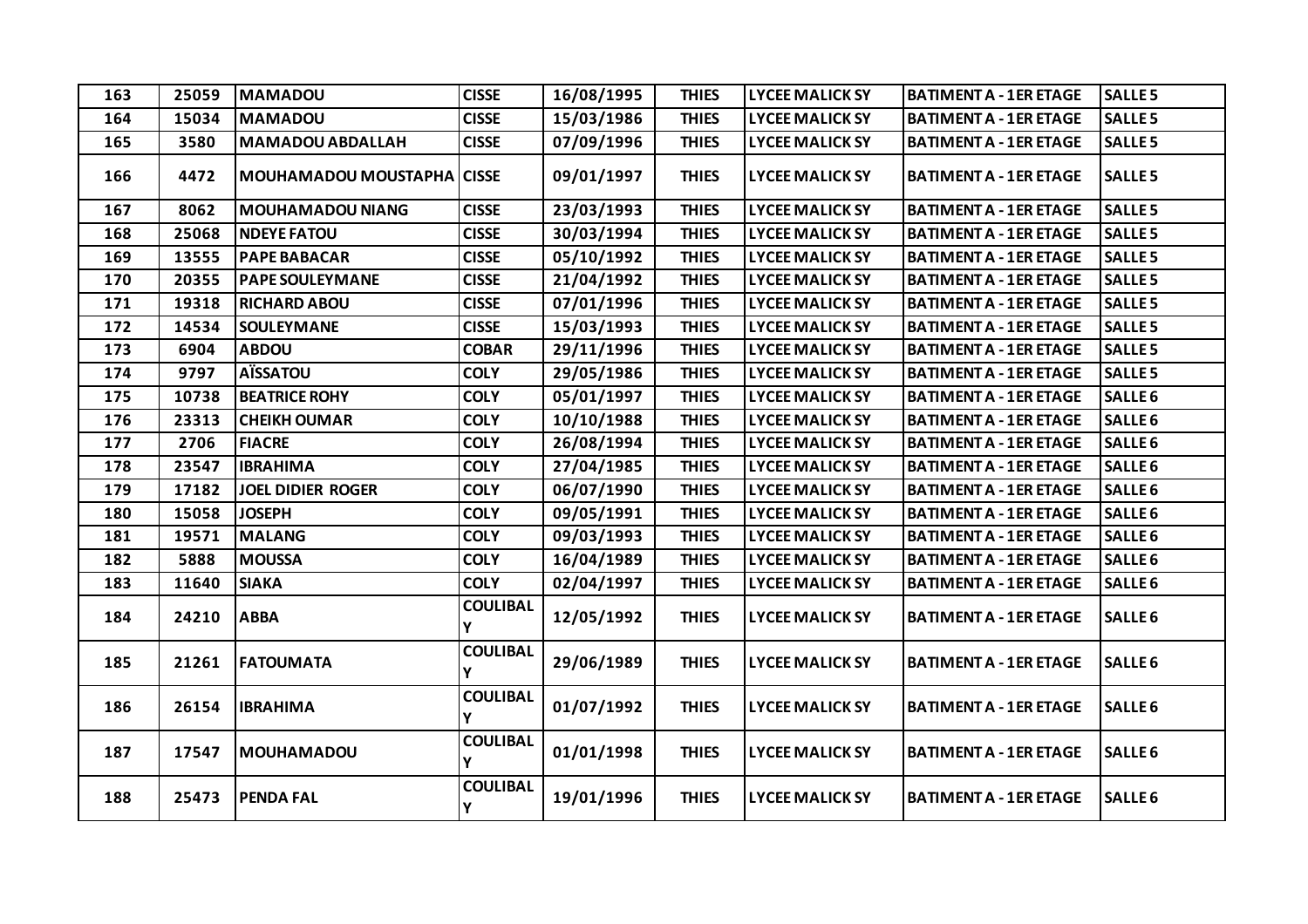| 189 | 20869 | <b>MAREME</b>               | <b>DABO</b>   | 02/06/1992 | <b>THIES</b> | <b>LYCEE MALICK SY</b> | <b>BATIMENT A - 1ER ETAGE</b> | <b>SALLE 6</b>     |
|-----|-------|-----------------------------|---------------|------------|--------------|------------------------|-------------------------------|--------------------|
| 190 | 6300  | <b>ABDOULAYE</b>            | <b>DAMBA</b>  | 16/03/1990 | <b>THIES</b> | <b>LYCEE MALICK SY</b> | <b>BATIMENT A - 1ER ETAGE</b> | <b>SALLE 6</b>     |
| 191 | 12793 | <b>LIMAMOU</b>              | <b>DEME</b>   | 08/02/1992 | <b>THIES</b> | <b>LYCEE MALICK SY</b> | <b>BATIMENT A - 1ER ETAGE</b> | <b>SALLE 6</b>     |
| 192 | 16335 | <b>OUSMANE</b>              | <b>DEME</b>   | 01/10/1997 | <b>THIES</b> | <b>LYCEE MALICK SY</b> | <b>BATIMENT A - 1ER ETAGE</b> | <b>SALLE6</b>      |
| 193 | 19706 | <b>OUSMANE SAMBA</b>        | <b>DEME</b>   | 31/01/1990 | <b>THIES</b> | <b>LYCEE MALICK SY</b> | <b>BATIMENT A - 1ER ETAGE</b> | <b>SALLE 6</b>     |
| 194 | 20596 | <b>AMADOU</b>               | <b>DIA</b>    | 05/05/1991 | <b>THIES</b> | <b>LYCEE MALICK SY</b> | <b>BATIMENT A - 1ER ETAGE</b> | <b>SALLE 6</b>     |
| 195 | 10588 | <b>ASSANE</b>               | <b>DIA</b>    | 07/09/1996 | <b>THIES</b> | <b>LYCEE MALICK SY</b> | <b>BATIMENT A - 1ER ETAGE</b> | <b>SALLE6</b>      |
| 196 | 25039 | <b>BABACAR</b>              | <b>DIA</b>    | 09/02/1988 | <b>THIES</b> | <b>LYCEE MALICK SY</b> | <b>BATIMENT A - 1ER ETAGE</b> | <b>SALLE 6</b>     |
| 197 | 9211  | <b>BABACAR</b>              | <b>DIA</b>    | 03/07/1996 | <b>THIES</b> | <b>LYCEE MALICK SY</b> | <b>BATIMENT A - 1ER ETAGE</b> | <b>SALLE 6</b>     |
| 198 | 19958 | <b>BAFFA</b>                | <b>DIA</b>    | 01/04/1992 | <b>THIES</b> | <b>LYCEE MALICK SY</b> | <b>BATIMENT A - 1ER ETAGE</b> | <b>SALLE6</b>      |
| 199 | 26523 | EL HADJI MALICK             | <b>DIA</b>    | 03/01/1991 | <b>THIES</b> | <b>LYCEE MALICK SY</b> | <b>BATIMENT A - 1ER ETAGE</b> | <b>SALLE 6</b>     |
| 200 | 2327  | <b>FATOU</b>                | <b>DIA</b>    | 24/02/1997 | <b>THIES</b> | <b>LYCEE MALICK SY</b> | <b>BATIMENT A - 1ER ETAGE</b> | <b>SALLE 6</b>     |
| 201 | 5350  | <b>MADIODIO</b>             | <b>DIA</b>    | 18/09/1985 | <b>THIES</b> | <b>LYCEE MALICK SY</b> | <b>BATIMENT A - 1ER ETAGE</b> | <b>SALLE6</b>      |
| 202 | 10331 | <b>MAIRAME</b>              | <b>DIA</b>    | 12/02/1993 | <b>THIES</b> | <b>LYCEE MALICK SY</b> | <b>BATIMENT A - 1ER ETAGE</b> | <b>SALLE 6</b>     |
| 203 | 14952 | <b>MAMADOU</b>              | <b>DIA</b>    | 20/02/1995 | <b>THIES</b> | <b>LYCEE MALICK SY</b> | <b>BATIMENT A - 1ER ETAGE</b> | <b>SALLE 7</b>     |
| 204 | 9521  | <b>MAME MALICK</b>          | <b>DIA</b>    | 10/10/1997 | <b>THIES</b> | <b>LYCEE MALICK SY</b> | <b>BATIMENT A - 1ER ETAGE</b> | <b>SALLE 7</b>     |
| 205 | 18072 | <b>MOR</b>                  | <b>DIA</b>    | 02/12/1994 | <b>THIES</b> | <b>LYCEE MALICK SY</b> | <b>BATIMENT A - 1ER ETAGE</b> | <b>SALLE 7</b>     |
| 206 | 6937  | <b>BOUBACAR BEN</b>         | <b>DIABY</b>  | 06/02/1996 | <b>THIES</b> | <b>LYCEE MALICK SY</b> | <b>BATIMENT A - 1ER ETAGE</b> | <b>SALLE 7</b>     |
| 207 | 24161 | <b>KHADY</b>                | <b>DIACK</b>  | 04/06/1996 | <b>THIES</b> | <b>LYCEE MALICK SY</b> | <b>BATIMENT A - 1ER ETAGE</b> | SALLE <sub>7</sub> |
| 208 | 16965 | <b>NDIAGA</b>               | <b>DIACK</b>  | 06/02/1984 | <b>THIES</b> | <b>LYCEE MALICK SY</b> | <b>BATIMENT A - 1ER ETAGE</b> | <b>SALLE 7</b>     |
| 209 | 1323  | <b>ABDOULAYE</b>            | <b>DIAGNE</b> | 18/06/1988 | <b>THIES</b> | <b>LYCEE MALICK SY</b> | <b>BATIMENT A - 1ER ETAGE</b> | <b>SALLE 7</b>     |
| 210 | 24498 | <b>ADAMA</b>                | <b>DIAGNE</b> | 31/10/1995 | <b>THIES</b> | <b>LYCEE MALICK SY</b> | <b>BATIMENT A - 1ER ETAGE</b> | <b>SALLE 7</b>     |
| 211 | 20572 | <b>ALIOUNE</b>              | <b>DIAGNE</b> | 24/07/1995 | <b>THIES</b> | <b>LYCEE MALICK SY</b> | <b>BATIMENT A - 1ER ETAGE</b> | <b>SALLE 7</b>     |
| 212 | 13438 | <b>ASSANE</b>               | <b>DIAGNE</b> | 07/03/1992 | <b>THIES</b> | <b>LYCEE MALICK SY</b> | <b>BATIMENT A - 1ER ETAGE</b> | <b>SALLE 7</b>     |
| 213 | 19871 | <b>ASSANE</b>               | <b>DIAGNE</b> | 22/01/1994 | <b>THIES</b> | <b>LYCEE MALICK SY</b> | <b>BATIMENT A - 1ER ETAGE</b> | <b>SALLE 7</b>     |
| 214 | 4874  | <b>BACARY</b>               | <b>DIAGNE</b> | 11/10/1987 | <b>THIES</b> | <b>LYCEE MALICK SY</b> | <b>BATIMENT A - 1ER ETAGE</b> | <b>SALLE 7</b>     |
| 215 | 4760  | <b>BAKARY</b>               | <b>DIAGNE</b> | 25/09/1991 | <b>THIES</b> | <b>LYCEE MALICK SY</b> | <b>BATIMENT A - 1ER ETAGE</b> | <b>SALLE 7</b>     |
| 216 | 15482 | <b>BASSIROU</b>             | <b>DIAGNE</b> | 24/04/1997 | <b>THIES</b> | <b>LYCEE MALICK SY</b> | <b>BATIMENT A - 1ER ETAGE</b> | <b>SALLE 7</b>     |
| 217 | 8306  | <b>CHEIKH</b>               | <b>DIAGNE</b> | 31/05/1997 | <b>THIES</b> | <b>LYCEE MALICK SY</b> | <b>BATIMENT A - 1ER ETAGE</b> | <b>SALLE 7</b>     |
| 218 | 17633 | <b>CHEIKH</b>               | <b>DIAGNE</b> | 02/12/1993 | <b>THIES</b> | <b>LYCEE MALICK SY</b> | <b>BATIMENT A - 1ER ETAGE</b> | <b>SALLE 7</b>     |
| 219 | 16835 | <b>CHEIKH AHMED TIDIANE</b> | <b>DIAGNE</b> | 16/09/1993 | <b>THIES</b> | <b>LYCEE MALICK SY</b> | <b>BATIMENT A - 1ER ETAGE</b> | <b>SALLE 7</b>     |
| 220 | 8764  | <b>ELHADJI AMADINE</b>      | <b>DIAGNE</b> | 15/07/1992 | <b>THIES</b> | <b>LYCEE MALICK SY</b> | <b>BATIMENT A - 1ER ETAGE</b> | <b>SALLE 7</b>     |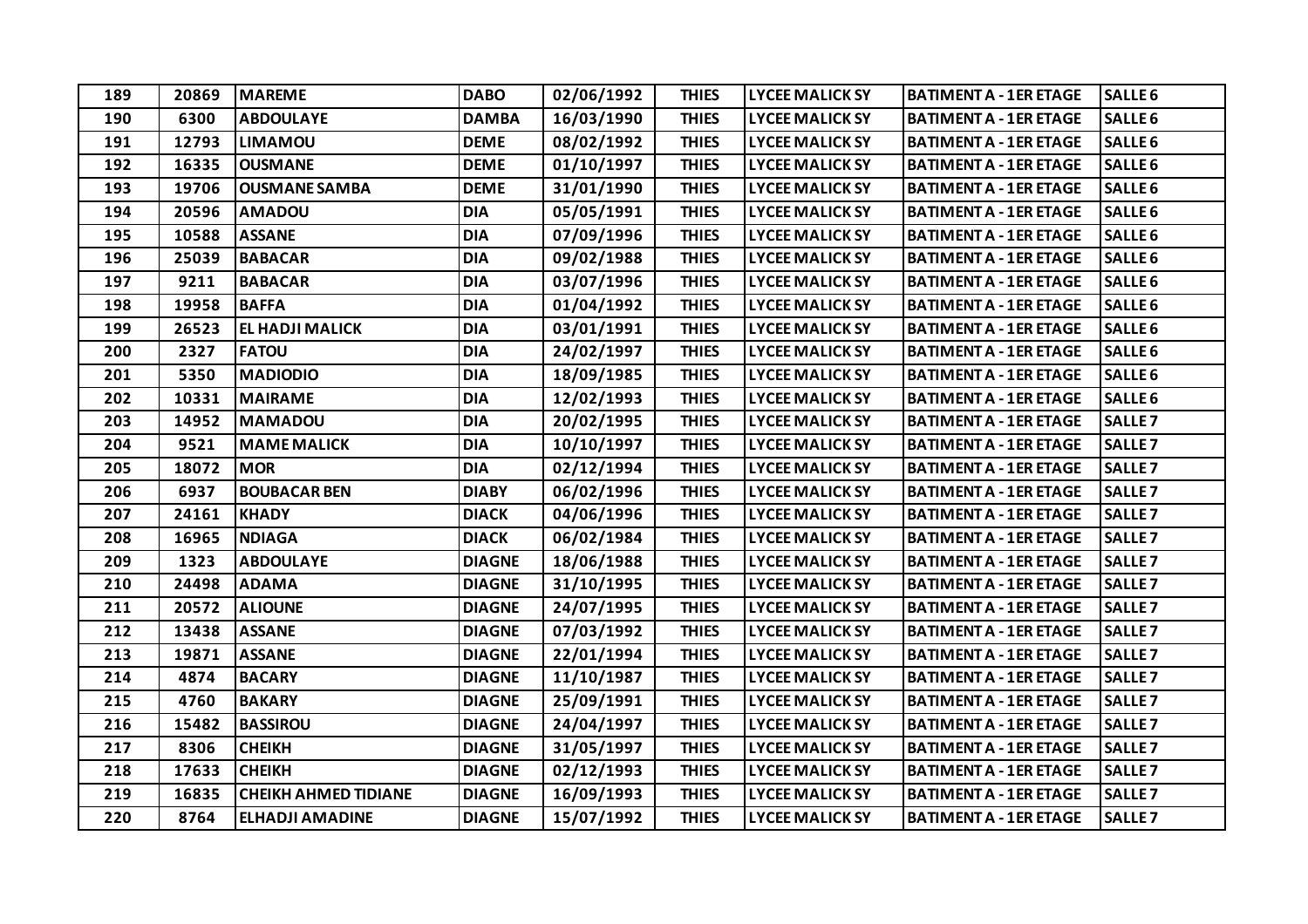| 221 | 10139 | <b>MAMADOU</b>               | <b>DIAGNE</b>   | 01/01/1989 | <b>THIES</b> | <b>LYCEE MALICK SY</b> | <b>BATIMENT A - 1ER ETAGE</b> | <b>SALLE 7</b>     |
|-----|-------|------------------------------|-----------------|------------|--------------|------------------------|-------------------------------|--------------------|
| 222 | 18076 | <b>MAMADOU</b>               | <b>DIAGNE</b>   | 23/09/1995 | <b>THIES</b> | <b>LYCEE MALICK SY</b> | <b>BATIMENT A - 1ER ETAGE</b> | <b>SALLE 7</b>     |
| 223 | 20876 | <b>MAMADOU GAYE</b>          | <b>DIAGNE</b>   | 23/07/1989 | <b>THIES</b> | <b>LYCEE MALICK SY</b> | <b>BATIMENT A - 1ER ETAGE</b> | <b>SALLE 7</b>     |
| 224 | 19020 | <b>MBENE</b>                 | <b>DIAGNE</b>   | 20/02/1995 | <b>THIES</b> | <b>LYCEE MALICK SY</b> | <b>BATIMENT A - 1ER ETAGE</b> | SALLE <sub>7</sub> |
| 225 | 12036 | <b>MOULAYE GAYE</b>          | <b>DIAGNE</b>   | 13/04/1995 | <b>THIES</b> | <b>LYCEE MALICK SY</b> | <b>BATIMENT A - 1ER ETAGE</b> | <b>SALLE 7</b>     |
| 226 | 11312 | <b>MOUSTAPHE</b>             | <b>DIAGNE</b>   | 03/11/1991 | <b>THIES</b> | <b>LYCEE MALICK SY</b> | <b>BATIMENT A - 1ER ETAGE</b> | <b>SALLE 7</b>     |
| 227 | 6665  | <b>NAR</b>                   | <b>DIAGNE</b>   | 13/02/1996 | <b>THIES</b> | <b>LYCEE MALICK SY</b> | <b>BATIMENT A - 1ER ETAGE</b> | SALLE <sub>7</sub> |
| 228 | 2555  | <b>NDEYE SEYNABOU</b>        | <b>DIAGNE</b>   | 02/09/1996 | <b>THIES</b> | <b>LYCEE MALICK SY</b> | <b>BATIMENT A - 1ER ETAGE</b> | <b>SALLE 7</b>     |
| 229 | 1380  | <b>NGAGNE</b>                | <b>DIAGNE</b>   | 20/01/1994 | <b>THIES</b> | <b>LYCEE MALICK SY</b> | <b>BATIMENT A - 1ER ETAGE</b> | <b>SALLE 7</b>     |
| 230 | 15916 | <b>PAPA KALLE</b>            | <b>DIAGNE</b>   | 18/11/1986 | <b>THIES</b> | <b>LYCEE MALICK SY</b> | <b>BATIMENT A - 1ER ETAGE</b> | SALLE <sub>7</sub> |
| 231 | 6401  | <b>SERIGNE MOURTALLA</b>     | <b>DIAGNE</b>   | 10/03/1997 | <b>THIES</b> | <b>LYCEE MALICK SY</b> | <b>BATIMENT A - 1ER ETAGE</b> | <b>SALLE 8</b>     |
| 232 | 3887  | <b>YIRMA</b>                 | <b>DIAGNE</b>   | 12/11/1989 | <b>THIES</b> | <b>LYCEE MALICK SY</b> | <b>BATIMENT A - 1ER ETAGE</b> | <b>SALLE 8</b>     |
| 233 | 8693  | <b>NDEYE COUMBA</b>          | <b>DIAJHETE</b> | 17/02/1986 | <b>THIES</b> | <b>LYCEE MALICK SY</b> | <b>BATIMENT A - 1ER ETAGE</b> | SALLE <sub>8</sub> |
| 234 | 16217 | <b>ABDOU</b>                 | <b>DIAKHATE</b> | 02/01/1985 | <b>THIES</b> | <b>LYCEE MALICK SY</b> | <b>BATIMENT A - 1ER ETAGE</b> | SALLE <sub>8</sub> |
| 235 | 21507 | <b>ALIOU</b>                 | <b>DIAKHATE</b> | 05/09/1997 | <b>THIES</b> | <b>LYCEE MALICK SY</b> | <b>BATIMENT A - 1ER ETAGE</b> | <b>SALLE 8</b>     |
| 236 | 21896 | <b>ALIOUNE BADARA</b>        | <b>DIAKHATE</b> | 10/06/1997 | <b>THIES</b> | <b>LYCEE MALICK SY</b> | <b>BATIMENT A - 1ER ETAGE</b> | <b>SALLE 8</b>     |
| 237 | 11851 | <b>A</b> iDA                 | <b>DIAKHATE</b> | 01/11/1994 | <b>THIES</b> | <b>LYCEE MALICK SY</b> | <b>BATIMENT A - 1ER ETAGE</b> | <b>SALLE 8</b>     |
| 238 | 23396 | <b>BOUBACAR</b>              | <b>DIAKHATE</b> | 10/10/1996 | <b>THIES</b> | <b>LYCEE MALICK SY</b> | <b>BATIMENT A - 1ER ETAGE</b> | <b>SALLE 8</b>     |
| 239 | 26310 | <b>CHEIKH</b>                | <b>DIAKHATE</b> | 23/02/1986 | <b>THIES</b> | <b>LYCEE MALICK SY</b> | <b>BATIMENT A - 1ER ETAGE</b> | SALLE <sub>8</sub> |
| 240 | 12355 | <b>MARIAMA</b>               | <b>DIAKHATE</b> | 01/02/1997 | <b>THIES</b> | <b>LYCEE MALICK SY</b> | <b>BATIMENT A - 1ER ETAGE</b> | SALLE <sub>8</sub> |
| 241 | 22774 | PAPA ALPHA                   | <b>DIAKHATE</b> | 12/05/1992 | <b>THIES</b> | <b>LYCEE MALICK SY</b> | <b>BATIMENT A - 1ER ETAGE</b> | <b>SALLE 8</b>     |
| 242 | 3801  | <b>CHEIKH MBACKÉ</b>         | <b>DIAKHATÉ</b> | 18/03/1996 | <b>THIES</b> | <b>LYCEE MALICK SY</b> | <b>BATIMENT A - 1ER ETAGE</b> | <b>SALLE 8</b>     |
| 243 | 10191 | <b>AMADOU</b>                | <b>DIAKHITE</b> | 16/08/1991 | <b>THIES</b> | <b>LYCEE MALICK SY</b> | <b>BATIMENT A - 1ER ETAGE</b> | SALLE <sub>8</sub> |
| 244 | 16032 | <b>FANTA</b>                 | <b>DIAKITE</b>  | 20/04/1994 | <b>THIES</b> | <b>LYCEE MALICK SY</b> | <b>BATIMENT A - 1ER ETAGE</b> | <b>SALLE 8</b>     |
| 245 | 1725  | <b>ABDOULAYE</b>             | <b>DIALLO</b>   | 12/01/1996 | <b>THIES</b> | <b>LYCEE MALICK SY</b> | <b>BATIMENT A - 1ER ETAGE</b> | SALLE <sub>8</sub> |
| 246 | 3418  | <b>ABDOULAYE</b>             | <b>DIALLO</b>   | 10/09/1993 | <b>THIES</b> | <b>LYCEE MALICK SY</b> | <b>BATIMENT A - 1ER ETAGE</b> | <b>SALLE 8</b>     |
| 247 | 19405 | <b>ADJA OUMOU</b>            | <b>DIALLO</b>   | 24/12/1996 | <b>THIES</b> | <b>LYCEE MALICK SY</b> | <b>BATIMENT A - 1ER ETAGE</b> | <b>SALLE 8</b>     |
| 248 | 19487 | <b>ALASSANE</b>              | <b>DIALLO</b>   | 10/02/1990 | <b>THIES</b> | <b>LYCEE MALICK SY</b> | <b>BATIMENT A - 1ER ETAGE</b> | <b>SALLE 8</b>     |
| 249 | 8578  | <b>AMADOU OURY</b>           | <b>DIALLO</b>   | 21/02/1995 | <b>THIES</b> | <b>LYCEE MALICK SY</b> | <b>BATIMENT A - 1ER ETAGE</b> | <b>SALLE 8</b>     |
| 250 | 3405  | <b>AMADOU SADIO</b>          | <b>DIALLO</b>   | 22/11/1995 | <b>THIES</b> | <b>LYCEE MALICK SY</b> | <b>BATIMENT A - 1ER ETAGE</b> | <b>SALLE 8</b>     |
| 251 | 10092 | <b>AMADOU TIDIANE</b>        | <b>DIALLO</b>   | 09/02/1991 | <b>THIES</b> | <b>LYCEE MALICK SY</b> | <b>BATIMENT A - 1ER ETAGE</b> | <b>SALLE 8</b>     |
| 252 | 6532  | <b>ANTA TEUW DITE ADELLE</b> | <b>DIALLO</b>   | 04/04/1993 | <b>THIES</b> | <b>LYCEE MALICK SY</b> | <b>BATIMENT A - 1ER ETAGE</b> | <b>SALLE 8</b>     |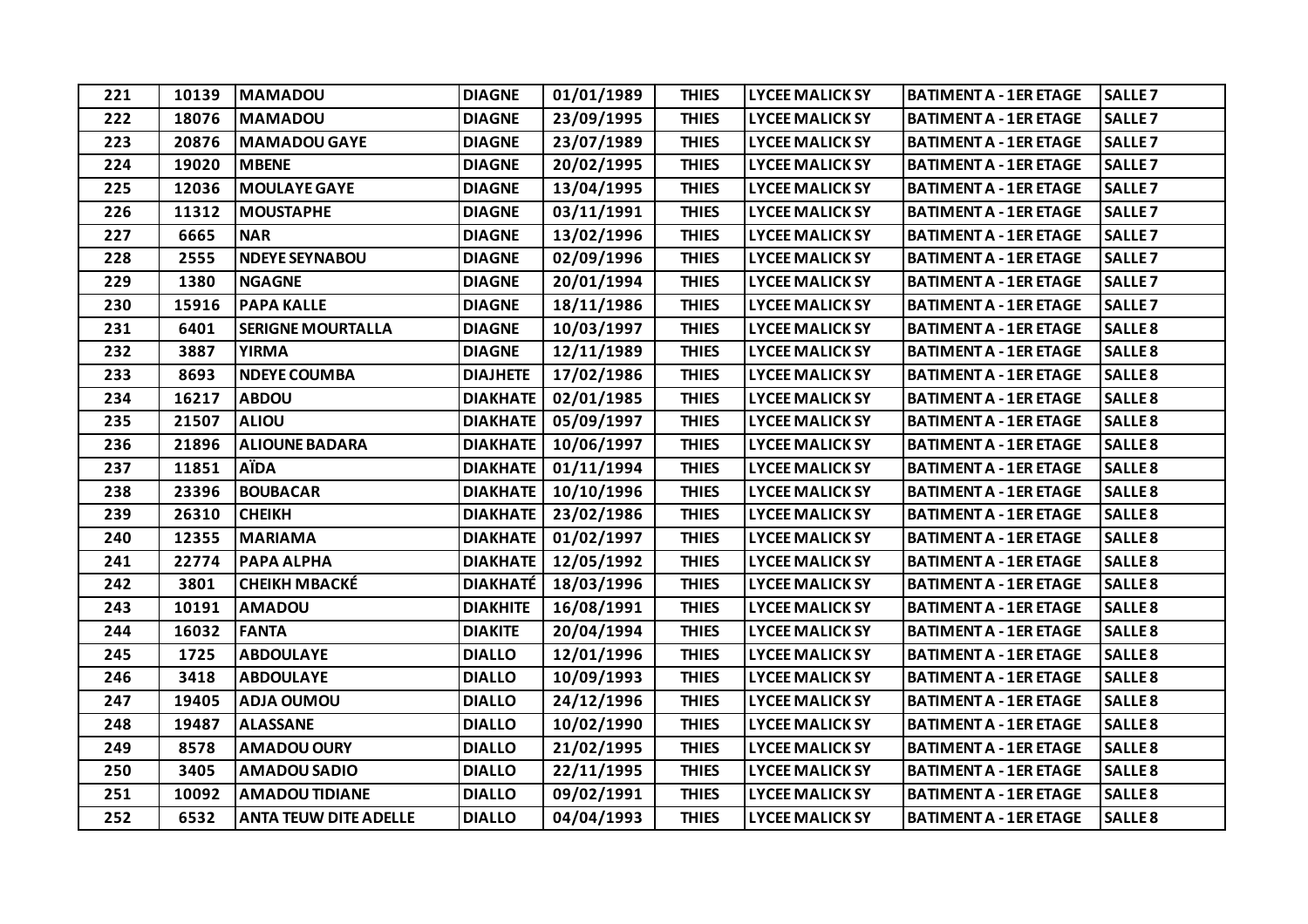| 253 | 3066  | <b>ASSANE</b>          | <b>DIALLO</b> | 10/01/1992 | <b>THIES</b> | <b>LYCEE MALICK SY</b> | <b>BATIMENT A - 1ER ETAGE</b>                 | <b>SALLE 8</b>      |
|-----|-------|------------------------|---------------|------------|--------------|------------------------|-----------------------------------------------|---------------------|
| 254 | 9164  | <b>BINTOU</b>          | <b>DIALLO</b> | 22/11/1989 | <b>THIES</b> | <b>LYCEE MALICK SY</b> | <b>BATIMENT A - 1ER ETAGE</b>                 | <b>SALLE 8</b>      |
| 255 | 12937 | <b>BOUBACAR</b>        | <b>DIALLO</b> | 31/12/1996 | <b>THIES</b> | <b>LYCEE MALICK SY</b> | <b>BATIMENT A - 1ER ETAGE</b>                 | <b>SALLE 8</b>      |
| 256 | 2153  | <b>DIEYNABA</b>        | <b>DIALLO</b> | 04/01/1997 | <b>THIES</b> | <b>LYCEE MALICK SY</b> | <b>BATIMENT A - 1ER ETAGE</b>                 | <b>SALLE 8</b>      |
| 257 | 16596 | <b>DJIBRIL</b>         | <b>DIALLO</b> | 01/10/1993 | <b>THIES</b> | <b>LYCEE MALICK SY</b> | <b>BATIMENT A - 1ER ETAGE</b>                 | <b>SALLE 8</b>      |
| 258 | 10837 | <b>EL HADJI TALL</b>   | <b>DIALLO</b> | 06/04/1995 | <b>THIES</b> | <b>LYCEE MALICK SY</b> | <b>BATIMENT A - 1ER ETAGE</b>                 | <b>SALLE 8</b>      |
| 259 | 11082 | <b>FATOUMATA BINTA</b> | <b>DIALLO</b> | 09/07/1997 | <b>THIES</b> | <b>LYCEE MALICK SY</b> | <b>BATIMENT C - REZ DE</b><br><b>CHAUSSEE</b> | <b>SALLE 17</b>     |
| 260 | 10818 | <b>GUELAYE</b>         | <b>DIALLO</b> | 27/01/1993 | <b>THIES</b> | <b>LYCEE MALICK SY</b> | <b>BATIMENT C - REZ DE</b><br><b>CHAUSSEE</b> | SALLE <sub>17</sub> |
| 261 | 24190 | <b>IBRAHIMA</b>        | <b>DIALLO</b> | 13/08/1995 | <b>THIES</b> | <b>LYCEE MALICK SY</b> | <b>BATIMENT C - REZ DE</b><br><b>CHAUSSEE</b> | <b>SALLE 17</b>     |
| 262 | 5097  | <b>MAMADOU</b>         | <b>DIALLO</b> | 29/01/1990 | <b>THIES</b> | <b>LYCEE MALICK SY</b> | <b>BATIMENT C - REZ DE</b><br><b>CHAUSSEE</b> | <b>SALLE 17</b>     |
| 263 | 10440 | <b>MAMADOU</b>         | <b>DIALLO</b> | 08/12/1995 | <b>THIES</b> | <b>LYCEE MALICK SY</b> | <b>BATIMENT C - REZ DE</b><br><b>CHAUSSEE</b> | SALLE <sub>17</sub> |
| 264 | 12309 | <b>MAMADOU MANSOUR</b> | <b>DIALLO</b> | 05/05/1995 | <b>THIES</b> | <b>LYCEE MALICK SY</b> | <b>BATIMENT C - REZ DE</b><br><b>CHAUSSEE</b> | <b>SALLE 17</b>     |
| 265 | 9522  | <b>MAMADOU SALIF</b>   | <b>DIALLO</b> | 03/09/1989 | <b>THIES</b> | <b>LYCEE MALICK SY</b> | <b>BATIMENT C - REZ DE</b><br><b>CHAUSSEE</b> | <b>SALLE 17</b>     |
| 266 | 18033 | <b>MOUHAMADOU</b>      | <b>DIALLO</b> | 09/09/1995 | <b>THIES</b> | <b>LYCEE MALICK SY</b> | <b>BATIMENT C - REZ DE</b><br><b>CHAUSSEE</b> | SALLE <sub>17</sub> |
| 267 | 13129 | MOUHAMADOU MALAL       | <b>DIALLO</b> | 03/01/1995 | <b>THIES</b> | <b>LYCEE MALICK SY</b> | <b>BATIMENT C - REZ DE</b><br><b>CHAUSSEE</b> | <b>SALLE 17</b>     |
| 268 | 26439 | <b>MOUHAMMAD SADIO</b> | <b>DIALLO</b> | 07/03/1994 | <b>THIES</b> | <b>LYCEE MALICK SY</b> | <b>BATIMENT C - REZ DE</b><br><b>CHAUSSEE</b> | <b>SALLE 17</b>     |
| 269 | 14009 | <b>MOUSSA</b>          | <b>DIALLO</b> | 13/03/1997 | <b>THIES</b> | <b>LYCEE MALICK SY</b> | <b>BATIMENT C - REZ DE</b><br><b>CHAUSSEE</b> | SALLE <sub>17</sub> |
| 270 | 11868 | <b>MOUSTAPHA SY</b>    | <b>DIALLO</b> | 02/11/1993 | <b>THIES</b> | <b>LYCEE MALICK SY</b> | <b>BATIMENT C - REZ DE</b><br><b>CHAUSSEE</b> | <b>SALLE 17</b>     |
| 271 | 7563  | <b>OUMAR BELLA</b>     | <b>DIALLO</b> | 18/12/1991 | <b>THIES</b> | <b>LYCEE MALICK SY</b> | <b>BATIMENT C - REZ DE</b><br><b>CHAUSSEE</b> | SALLE <sub>17</sub> |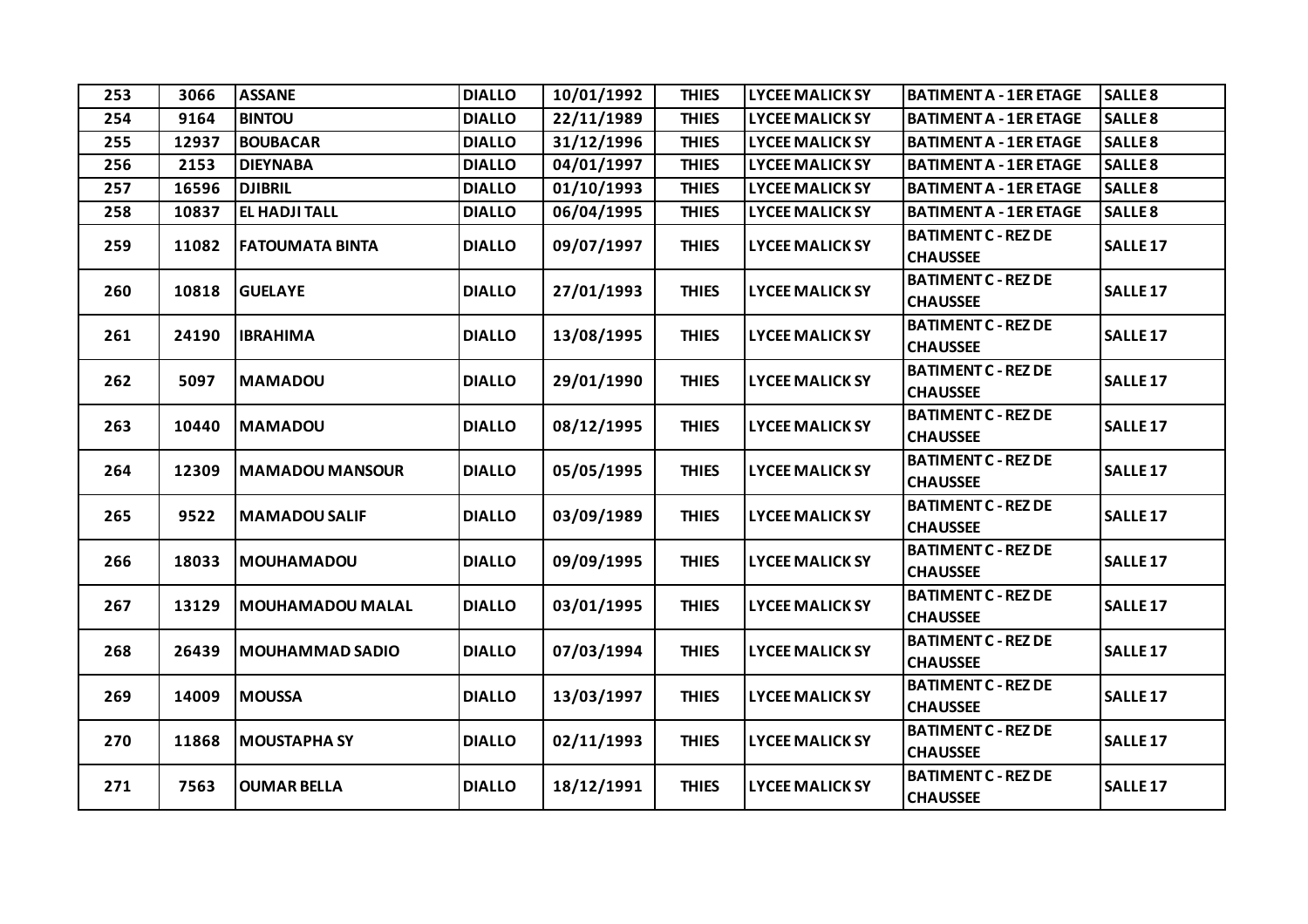| 272 | 1155  | <b>PAPA ISMAILA</b>       | <b>DIALLO</b>  | 28/10/1996 | <b>THIES</b> | <b>LYCEE MALICK SY</b> | <b>BATIMENT C - REZ DE</b><br><b>CHAUSSEE</b> | <b>SALLE 17</b>     |
|-----|-------|---------------------------|----------------|------------|--------------|------------------------|-----------------------------------------------|---------------------|
| 273 | 14714 | <b>PAPA SAMBA</b>         | <b>DIALLO</b>  | 16/04/1991 | <b>THIES</b> | <b>LYCEE MALICK SY</b> | <b>BATIMENT C - REZ DE</b><br><b>CHAUSSEE</b> | <b>SALLE 17</b>     |
| 274 | 21643 | <b>PAPA TAFSIR BIRANE</b> | <b>DIALLO</b>  | 12/01/1995 | <b>THIES</b> | <b>LYCEE MALICK SY</b> | <b>BATIMENT C - REZ DE</b><br><b>CHAUSSEE</b> | SALLE <sub>17</sub> |
| 275 | 13917 | <b>PAPE MOUSSA</b>        | <b>DIALLO</b>  | 10/08/1997 | <b>THIES</b> | <b>LYCEE MALICK SY</b> | <b>BATIMENT C - REZ DE</b><br><b>CHAUSSEE</b> | <b>SALLE 17</b>     |
| 276 | 3263  | <b>SALIMATA</b>           | <b>DIALLO</b>  | 04/04/1997 | <b>THIES</b> | <b>LYCEE MALICK SY</b> | <b>BATIMENT C - REZ DE</b><br><b>CHAUSSEE</b> | <b>SALLE 17</b>     |
| 277 | 12612 | <b>SAMBA SILEYE</b>       | <b>DIALLO</b>  | 30/08/1992 | <b>THIES</b> | <b>LYCEE MALICK SY</b> | <b>BATIMENT C - REZ DE</b><br><b>CHAUSSEE</b> | SALLE <sub>17</sub> |
| 278 | 2319  | <b>SOULEYMANE</b>         | <b>DIALLO</b>  | 17/12/1992 | <b>THIES</b> | <b>LYCEE MALICK SY</b> | <b>BATIMENT C - REZ DE</b><br><b>CHAUSSEE</b> | <b>SALLE 17</b>     |
| 279 | 21076 | <b>TALIBOUYA</b>          | <b>DIAME</b>   | 03/01/1987 | <b>THIES</b> | <b>LYCEE MALICK SY</b> | <b>BATIMENT C - REZ DE</b><br><b>CHAUSSEE</b> | <b>SALLE 17</b>     |
| 280 | 14750 | <b>MAMADOU LAMINE</b>     | <b>DIANE</b>   | 11/03/1994 | <b>THIES</b> | <b>LYCEE MALICK SY</b> | <b>BATIMENT C - REZ DE</b><br><b>CHAUSSEE</b> | SALLE <sub>17</sub> |
| 281 | 5474  | <b>ATOU</b>               | <b>DIANKHA</b> | 26/06/1997 | <b>THIES</b> | <b>LYCEE MALICK SY</b> | <b>BATIMENT C - REZ DE</b><br><b>CHAUSSEE</b> | <b>SALLE 17</b>     |
| 282 | 17183 | <b>ARFANG</b>             | <b>DIANKO</b>  | 18/01/1992 | <b>THIES</b> | <b>LYCEE MALICK SY</b> | <b>BATIMENT C - REZ DE</b><br><b>CHAUSSEE</b> | <b>SALLE 17</b>     |
| 283 | 23003 | <b>NGOURA</b>             | <b>DIAO</b>    | 30/11/1993 | <b>THIES</b> | <b>LYCEE MALICK SY</b> | <b>BATIMENT C - REZ DE</b><br><b>CHAUSSEE</b> | SALLE <sub>17</sub> |
| 284 | 10311 | <b>ALIOU</b>              | <b>DIARRA</b>  | 09/10/1994 | <b>THIES</b> | <b>LYCEE MALICK SY</b> | <b>BATIMENT C - REZ DE</b><br><b>CHAUSSEE</b> | <b>SALLE 17</b>     |
| 285 | 24580 | <b>GAOUSSOU</b>           | <b>DIARRA</b>  | 05/12/1993 | <b>THIES</b> | <b>LYCEE MALICK SY</b> | <b>BATIMENT C - REZ DE</b><br><b>CHAUSSEE</b> | <b>SALLE 17</b>     |
| 286 | 7057  | <b>MAMADOU</b>            | <b>DIARRA</b>  | 21/10/1986 | <b>THIES</b> | <b>LYCEE MALICK SY</b> | <b>BATIMENT C - REZ DE</b><br><b>CHAUSSEE</b> | <b>SALLE 17</b>     |
| 287 | 18701 | <b>SIDI</b>               | <b>DIARRA</b>  | 01/03/1997 | <b>THIES</b> | <b>LYCEE MALICK SY</b> | <b>BATIMENT C - REZ DE</b><br><b>CHAUSSEE</b> | <b>SALLE 17</b>     |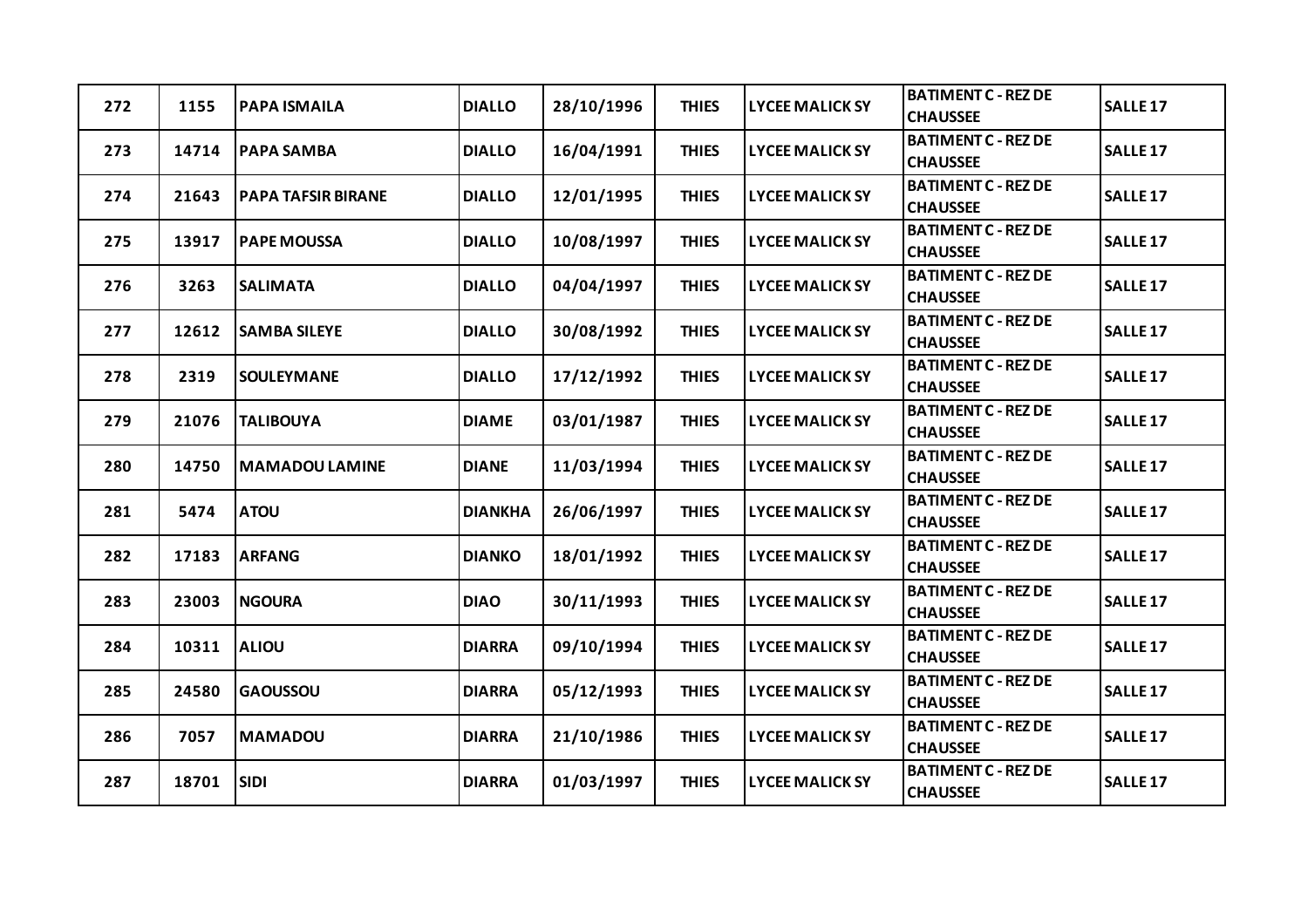| 288 | 6989  | <b>AWA</b>             | <b>DIATTA</b> | 03/03/1990 | <b>THIES</b> | <b>LYCEE MALICK SY</b> | <b>BATIMENT C - REZ DE</b><br><b>CHAUSSEE</b> | <b>SALLE 18</b> |
|-----|-------|------------------------|---------------|------------|--------------|------------------------|-----------------------------------------------|-----------------|
| 289 | 12752 | <b>BABACAR</b>         | <b>DIATTA</b> | 09/03/1996 | <b>THIES</b> | <b>LYCEE MALICK SY</b> | <b>BATIMENT C - REZ DE</b><br><b>CHAUSSEE</b> | <b>SALLE 18</b> |
| 290 | 3683  | <b>BINTOU</b>          | <b>DIATTA</b> | 20/05/1989 | <b>THIES</b> | <b>LYCEE MALICK SY</b> | <b>BATIMENT C - REZ DE</b><br><b>CHAUSSEE</b> | <b>SALLE 18</b> |
| 291 | 14254 | <b>ELHADJI</b>         | <b>DIATTA</b> | 05/10/1986 | <b>THIES</b> | <b>LYCEE MALICK SY</b> | <b>BATIMENT C - REZ DE</b><br><b>CHAUSSEE</b> | <b>SALLE 18</b> |
| 292 | 11625 | <b>FAMARA LYMPA</b>    | <b>DIATTA</b> | 17/05/1988 | <b>THIES</b> | <b>LYCEE MALICK SY</b> | <b>BATIMENT C - REZ DE</b><br><b>CHAUSSEE</b> | <b>SALLE 18</b> |
| 293 | 11944 | <b>HABIB</b>           | <b>DIATTA</b> | 08/06/1989 | <b>THIES</b> | <b>LYCEE MALICK SY</b> | <b>BATIMENT C - REZ DE</b><br><b>CHAUSSEE</b> | <b>SALLE 18</b> |
| 294 | 21286 | <b>IBRAHIMA</b>        | <b>DIATTA</b> | 07/07/1991 | <b>THIES</b> | <b>LYCEE MALICK SY</b> | <b>BATIMENT C - REZ DE</b><br><b>CHAUSSEE</b> | <b>SALLE 18</b> |
| 295 | 2421  | <b>IBRAHIMA</b>        | <b>DIATTA</b> | 10/12/1992 | <b>THIES</b> | <b>LYCEE MALICK SY</b> | <b>BATIMENT C - REZ DE</b><br><b>CHAUSSEE</b> | <b>SALLE 18</b> |
| 296 | 23093 | <b>IDA</b>             | <b>DIATTA</b> | 28/07/1994 | <b>THIES</b> | <b>LYCEE MALICK SY</b> | <b>BATIMENT C - REZ DE</b><br><b>CHAUSSEE</b> | <b>SALLE 18</b> |
| 297 | 22647 | <b>LOUIS OUSMANE</b>   | <b>DIATTA</b> | 28/02/1993 | <b>THIES</b> | <b>LYCEE MALICK SY</b> | <b>BATIMENT C - REZ DE</b><br><b>CHAUSSEE</b> | <b>SALLE 18</b> |
| 298 | 21006 | <b>NDEYE FATOU</b>     | <b>DIATTA</b> | 24/06/1994 | <b>THIES</b> | <b>LYCEE MALICK SY</b> | <b>BATIMENT C - REZ DE</b><br><b>CHAUSSEE</b> | <b>SALLE 18</b> |
| 299 | 19021 | <b>PROSPER KANDAYE</b> | <b>DIATTA</b> | 26/04/1993 | <b>THIES</b> | <b>LYCEE MALICK SY</b> | <b>BATIMENT C - REZ DE</b><br><b>CHAUSSEE</b> | <b>SALLE 18</b> |
| 300 | 19660 | <b>SOULEYMANE</b>      | <b>DIATTA</b> | 28/02/1990 | <b>THIES</b> | <b>LYCEE MALICK SY</b> | <b>BATIMENT C - REZ DE</b><br><b>CHAUSSEE</b> | <b>SALLE 18</b> |
| 301 | 14602 | <b>SOULEYMANE</b>      | <b>DIATTA</b> | 11/05/1996 | <b>THIES</b> | <b>LYCEE MALICK SY</b> | <b>BATIMENT C - REZ DE</b><br><b>CHAUSSEE</b> | <b>SALLE 18</b> |
| 302 | 5269  | <b>ASSANE</b>          | <b>DIAW</b>   | 04/03/1993 | <b>THIES</b> | <b>LYCEE MALICK SY</b> | <b>BATIMENT C - REZ DE</b><br><b>CHAUSSEE</b> | <b>SALLE 18</b> |
| 303 | 13222 | <b>ASTOU THIAW</b>     | <b>DIAW</b>   | 29/05/1992 | <b>THIES</b> | <b>LYCEE MALICK SY</b> | <b>BATIMENT C - REZ DE</b><br><b>CHAUSSEE</b> | <b>SALLE 18</b> |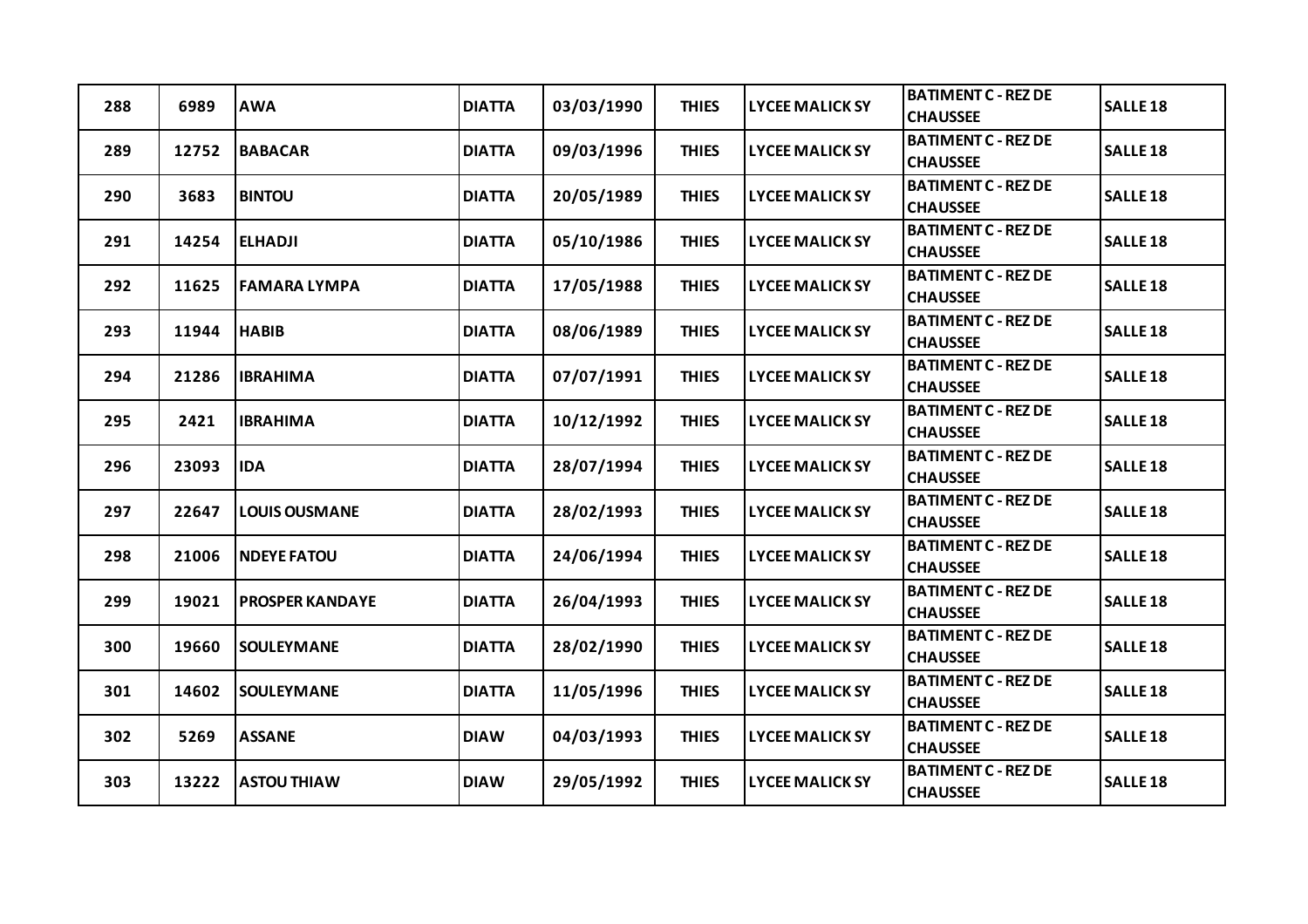| 304 | 4456  | <b>BAYE LIBASSE</b>      | <b>DIAW</b>     | 01/02/1996 | <b>THIES</b> | <b>LYCEE MALICK SY</b> | <b>BATIMENT C - REZ DE</b><br><b>CHAUSSEE</b> | <b>SALLE 18</b>     |
|-----|-------|--------------------------|-----------------|------------|--------------|------------------------|-----------------------------------------------|---------------------|
| 305 | 1087  | <b>CHEIKH</b>            | <b>DIAW</b>     | 08/01/1997 | <b>THIES</b> | <b>LYCEE MALICK SY</b> | <b>BATIMENT C - REZ DE</b><br><b>CHAUSSEE</b> | <b>SALLE 18</b>     |
| 306 | 11462 | <b>CHEIKH</b>            | <b>DIAW</b>     | 03/01/1997 | <b>THIES</b> | <b>LYCEE MALICK SY</b> | <b>BATIMENT C - REZ DE</b><br><b>CHAUSSEE</b> | <b>SALLE 18</b>     |
| 307 | 20785 | <b>DAOUDA</b>            | <b>DIAW</b>     | 12/07/1996 | <b>THIES</b> | <b>LYCEE MALICK SY</b> | <b>BATIMENT C - REZ DE</b><br><b>CHAUSSEE</b> | <b>SALLE 18</b>     |
| 308 | 18034 | <b>MAMADOU</b>           | <b>DIAW</b>     | 17/12/1991 | <b>THIES</b> | <b>LYCEE MALICK SY</b> | <b>BATIMENT C - REZ DE</b><br><b>CHAUSSEE</b> | <b>SALLE 18</b>     |
| 309 | 17921 | <b>MBAYANG</b>           | <b>DIAW</b>     | 19/08/1992 | <b>THIES</b> | <b>LYCEE MALICK SY</b> | <b>BATIMENT C - REZ DE</b><br><b>CHAUSSEE</b> | <b>SALLE 18</b>     |
| 310 | 13733 | <b>MORTALLA</b>          | <b>DIAW</b>     | 07/05/1991 | <b>THIES</b> | <b>LYCEE MALICK SY</b> | <b>BATIMENT C - REZ DE</b><br><b>CHAUSSEE</b> | <b>SALLE 18</b>     |
| 311 | 12311 | <b>MOUSSE</b>            | <b>DIAW</b>     | 20/06/1997 | <b>THIES</b> | <b>LYCEE MALICK SY</b> | <b>BATIMENT C - REZ DE</b><br><b>CHAUSSEE</b> | <b>SALLE 18</b>     |
| 312 | 20133 | <b>SERIGNE FALLOU</b>    | <b>DIAW</b>     | 25/01/1997 | <b>THIES</b> | <b>LYCEE MALICK SY</b> | <b>BATIMENT C - REZ DE</b><br><b>CHAUSSEE</b> | <b>SALLE 18</b>     |
| 313 | 17753 | <b>AMINATA</b>           | <b>DIAWARA</b>  | 01/01/1998 | <b>THIES</b> | <b>LYCEE MALICK SY</b> | <b>BATIMENT C - REZ DE</b><br><b>CHAUSSEE</b> | <b>SALLE 18</b>     |
| 314 | 10591 | <b>YAYA</b>              | <b>DIAWARA</b>  | 09/03/1988 | <b>THIES</b> | <b>LYCEE MALICK SY</b> | <b>BATIMENT C - REZ DE</b><br><b>CHAUSSEE</b> | <b>SALLE 18</b>     |
| 315 | 14655 | <b>ALFRED OUSMANE</b>    | <b>DIAZ</b>     | 05/01/1989 | <b>THIES</b> | <b>LYCEE MALICK SY</b> | <b>BATIMENT C - REZ DE</b><br><b>CHAUSSEE</b> | <b>SALLE 19</b>     |
| 316 | 8881  | <b>BASSIROU MOURTADA</b> | <b>DIBA</b>     | 28/09/1994 | <b>THIES</b> | <b>LYCEE MALICK SY</b> | <b>BATIMENT C - REZ DE</b><br><b>CHAUSSEE</b> | SALLE <sub>19</sub> |
| 317 | 12276 | <b>MALAND</b>            | <b>DIBA</b>     | 20/03/1993 | <b>THIES</b> | <b>LYCEE MALICK SY</b> | <b>BATIMENT C - REZ DE</b><br><b>CHAUSSEE</b> | <b>SALLE 19</b>     |
| 318 | 12434 | <b>AGOUSTOU</b>          | <b>DIEDHIOU</b> | 16/08/1995 | <b>THIES</b> | <b>LYCEE MALICK SY</b> | <b>BATIMENT C - REZ DE</b><br><b>CHAUSSEE</b> | <b>SALLE 19</b>     |
| 319 | 12334 | <b>AWA</b>               | <b>DIEDHIOU</b> | 16/06/1995 | <b>THIES</b> | <b>LYCEE MALICK SY</b> | <b>BATIMENT C - REZ DE</b><br><b>CHAUSSEE</b> | <b>SALLE 19</b>     |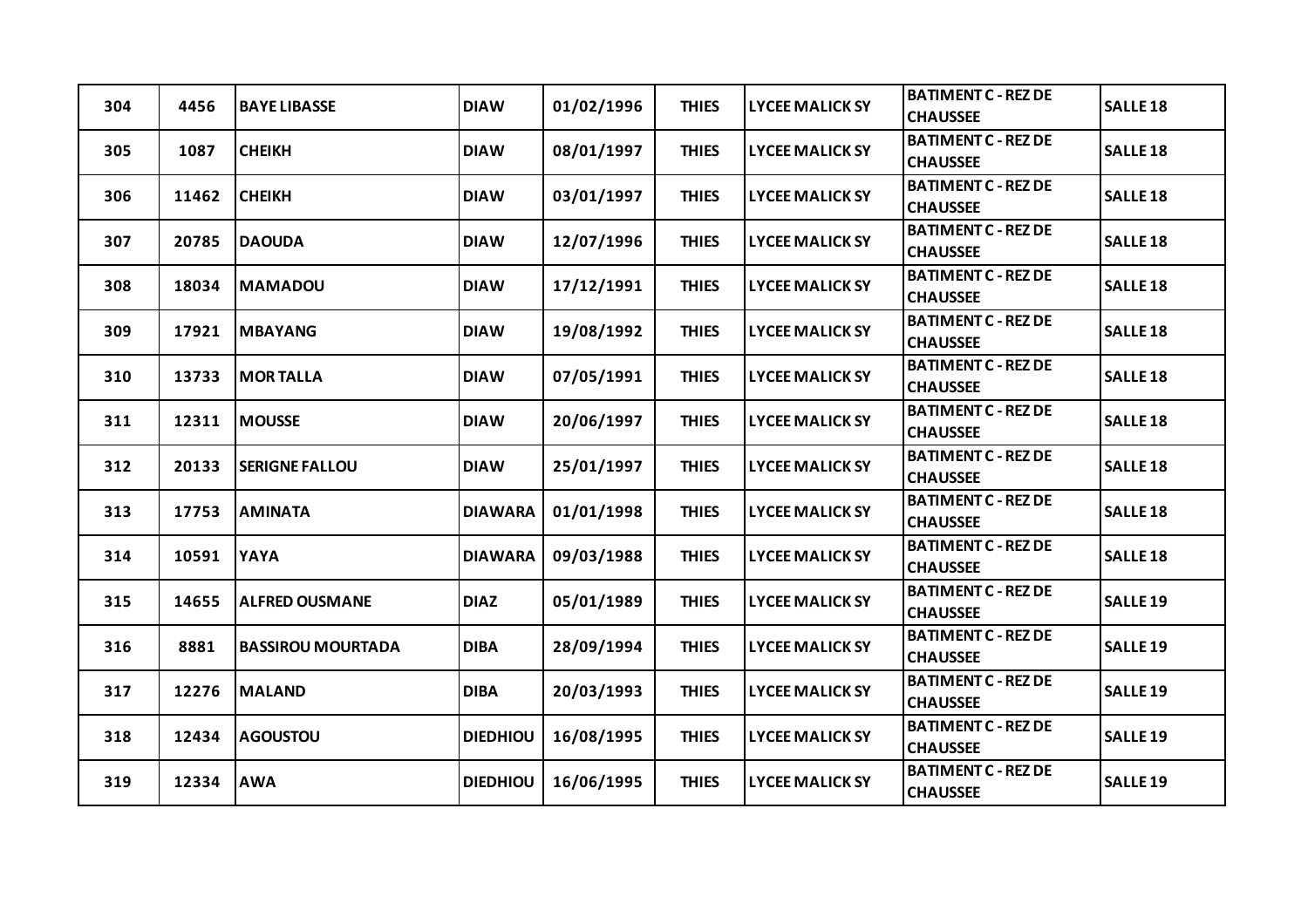| 320 | 21345 | <b>BEATRICE</b>                            | <b>DIEDHIOU</b> | 16/01/1988 | <b>THIES</b> | <b>LYCEE MALICK SY</b> | <b>BATIMENT C - REZ DE</b><br><b>CHAUSSEE</b> | <b>SALLE 19</b>     |
|-----|-------|--------------------------------------------|-----------------|------------|--------------|------------------------|-----------------------------------------------|---------------------|
| 321 | 22359 | <b>BLAISE LUCIEN KOUSSIMAGNE DIEDHIOU</b>  |                 | 24/01/1987 | <b>THIES</b> | <b>LYCEE MALICK SY</b> | <b>BATIMENT C - REZ DE</b><br><b>CHAUSSEE</b> | <b>SALLE 19</b>     |
| 322 | 12700 | <b>DAOUDA</b>                              | <b>DIEDHIOU</b> | 10/10/1990 | <b>THIES</b> | <b>LYCEE MALICK SY</b> | <b>BATIMENT C - REZ DE</b><br><b>CHAUSSEE</b> | <b>SALLE 19</b>     |
| 323 | 19975 | <b>FAMARA</b>                              | <b>DIEDHIOU</b> | 10/08/1991 | <b>THIES</b> | <b>LYCEE MALICK SY</b> | <b>BATIMENT C - REZ DE</b><br><b>CHAUSSEE</b> | SALLE <sub>19</sub> |
| 324 | 3356  | <b>KHADY</b>                               | <b>DIEDHIOU</b> | 12/12/1996 | <b>THIES</b> | <b>LYCEE MALICK SY</b> | <b>BATIMENT C - REZ DE</b><br><b>CHAUSSEE</b> | <b>SALLE 19</b>     |
| 325 | 12306 | <b>LAMINE GANGO</b>                        | <b>DIEDHIOU</b> | 12/04/1995 | <b>THIES</b> | <b>LYCEE MALICK SY</b> | <b>BATIMENT C - REZ DE</b><br><b>CHAUSSEE</b> | <b>SALLE 19</b>     |
| 326 | 9552  | <b>MAMADOU</b>                             | <b>DIEDHIOU</b> | 22/03/1997 | <b>THIES</b> | <b>LYCEE MALICK SY</b> | <b>BATIMENT C - REZ DE</b><br><b>CHAUSSEE</b> | SALLE <sub>19</sub> |
| 327 | 9224  | <b>OMAR</b>                                | <b>DIEDHIOU</b> | 08/08/1996 | <b>THIES</b> | <b>LYCEE MALICK SY</b> | <b>BATIMENT C - REZ DE</b><br><b>CHAUSSEE</b> | <b>SALLE 19</b>     |
| 328 | 17450 | <b>OUSMANE ABABACAR</b>                    | <b>DIEDHIOU</b> | 05/05/1995 | <b>THIES</b> | <b>LYCEE MALICK SY</b> | <b>BATIMENT C - REZ DE</b><br><b>CHAUSSEE</b> | <b>SALLE 19</b>     |
| 329 | 24861 | <b>SALOUM DIALLO</b>                       | <b>DIEDHIOU</b> | 16/01/1995 | <b>THIES</b> | <b>LYCEE MALICK SY</b> | <b>BATIMENT C - REZ DE</b><br><b>CHAUSSEE</b> | <b>SALLE 19</b>     |
| 330 | 10858 | <b>SANA</b>                                | <b>DIEDHIOU</b> | 21/02/1989 | <b>THIES</b> | <b>LYCEE MALICK SY</b> | <b>BATIMENT C - REZ DE</b><br><b>CHAUSSEE</b> | <b>SALLE 19</b>     |
| 331 | 9373  | <b>VICTOR</b>                              | <b>DIEDHIOU</b> | 17/01/1995 | <b>THIES</b> | <b>LYCEE MALICK SY</b> | <b>BATIMENT C - REZ DE</b><br><b>CHAUSSEE</b> | <b>SALLE 19</b>     |
| 332 | 25859 | <b>CHEIKH ABBA</b>                         | <b>DIEME</b>    | 03/01/1996 | <b>THIES</b> | <b>LYCEE MALICK SY</b> | <b>BATIMENT C - REZ DE</b><br><b>CHAUSSEE</b> | <b>SALLE 19</b>     |
| 333 | 10797 | <b>ELHADJI MAMADOU</b><br><b>MOUSTAPHA</b> | <b>DIEME</b>    | 24/01/1993 | <b>THIES</b> | <b>LYCEE MALICK SY</b> | <b>BATIMENT C - REZ DE</b><br><b>CHAUSSEE</b> | <b>SALLE 19</b>     |
| 334 | 3316  | <b>FAMARA OUMAR BEBETO</b>                 | <b>DIEME</b>    | 01/10/1996 | <b>THIES</b> | <b>LYCEE MALICK SY</b> | <b>BATIMENT C - REZ DE</b><br><b>CHAUSSEE</b> | <b>SALLE 19</b>     |
| 335 | 9350  | <b>ISMAILA</b>                             | <b>DIEME</b>    | 03/12/1995 | <b>THIES</b> | <b>LYCEE MALICK SY</b> | <b>BATIMENT C - REZ DE</b><br><b>CHAUSSEE</b> | <b>SALLE 19</b>     |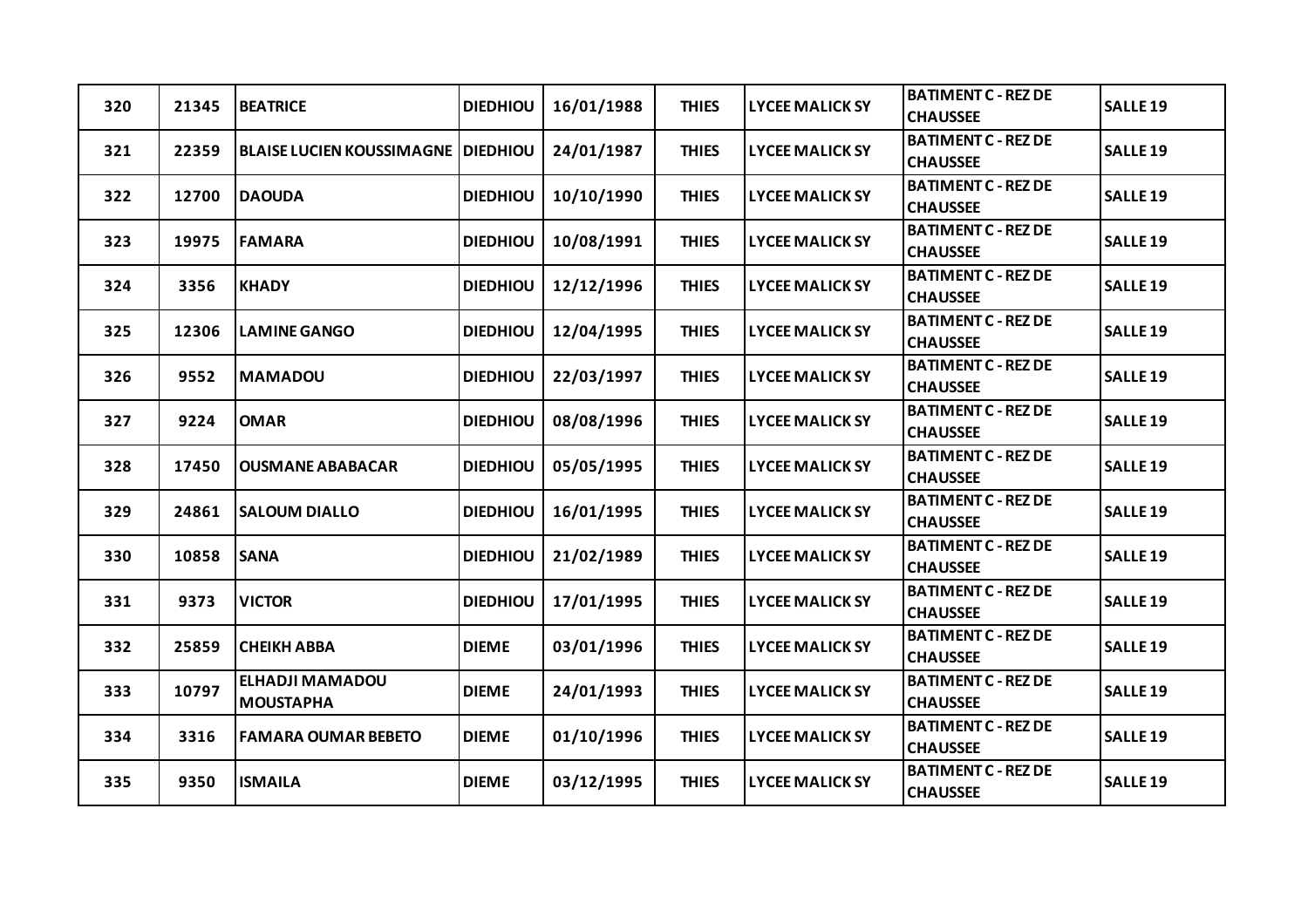| 336 | 8533  | <b>NDEYE SIRE</b>          | <b>DIEME</b> | 17/08/1995 | <b>THIES</b> | <b>LYCEE MALICK SY</b> | <b>BATIMENT C - REZ DE</b><br><b>CHAUSSEE</b> | <b>SALLE 19</b> |
|-----|-------|----------------------------|--------------|------------|--------------|------------------------|-----------------------------------------------|-----------------|
| 337 | 9488  | <b>ROSALIE</b>             | <b>DIEME</b> | 17/12/1993 | <b>THIES</b> | <b>LYCEE MALICK SY</b> | <b>BATIMENT C - REZ DE</b><br><b>CHAUSSEE</b> | <b>SALLE 19</b> |
| 338 | 13488 | <b>SMINTHA</b>             | <b>DIEME</b> | 11/12/1994 | <b>THIES</b> | <b>LYCEE MALICK SY</b> | <b>BATIMENT C - REZ DE</b><br><b>CHAUSSEE</b> | <b>SALLE 19</b> |
| 339 | 6419  | <b>GEORGES PAPE CLAIR</b>  | <b>DIENE</b> | 24/12/1984 | <b>THIES</b> | <b>LYCEE MALICK SY</b> | <b>BATIMENT C - REZ DE</b><br><b>CHAUSSEE</b> | <b>SALLE 19</b> |
| 340 | 11075 | <b>MARIAMA</b>             | <b>DIENE</b> | 09/11/1995 | <b>THIES</b> | <b>LYCEE MALICK SY</b> | <b>BATIMENT C - REZ DE</b><br><b>CHAUSSEE</b> | <b>SALLE 19</b> |
| 341 | 13190 | <b>MARIEME</b>             | <b>DIENE</b> | 11/07/1995 | <b>THIES</b> | <b>LYCEE MALICK SY</b> | <b>BATIMENT C - REZ DE</b><br><b>CHAUSSEE</b> | <b>SALLE 19</b> |
| 342 | 9447  | <b>ROKHAYATOU DABA</b>     | <b>DIENE</b> | 04/07/1997 | <b>THIES</b> | <b>LYCEE MALICK SY</b> | <b>BATIMENT C - REZ DE</b><br><b>CHAUSSEE</b> | <b>SALLE 19</b> |
| 343 | 2686  | <b>ADJA DETOU</b>          | <b>DIENG</b> | 03/02/1993 | <b>THIES</b> | <b>LYCEE MALICK SY</b> | <b>BATIMENT C - REZ DE</b><br><b>CHAUSSEE</b> | <b>SALLE 20</b> |
| 344 | 24650 | <b>AISSATA</b>             | <b>DIENG</b> | 31/12/1996 | <b>THIES</b> | <b>LYCEE MALICK SY</b> | <b>BATIMENT C - REZ DE</b><br><b>CHAUSSEE</b> | <b>SALLE 20</b> |
| 345 | 8256  | <b>ARONA</b>               | <b>DIENG</b> | 15/07/1993 | <b>THIES</b> | <b>LYCEE MALICK SY</b> | <b>BATIMENT C - REZ DE</b><br><b>CHAUSSEE</b> | <b>SALLE 20</b> |
| 346 | 25699 | <b>BABACAR</b>             | <b>DIENG</b> | 22/10/1991 | <b>THIES</b> | <b>LYCEE MALICK SY</b> | <b>BATIMENT C - REZ DE</b><br><b>CHAUSSEE</b> | <b>SALLE 20</b> |
| 347 | 2946  | <b>CHEIKH IBRAHIMA</b>     | <b>DIENG</b> | 17/10/1996 | <b>THIES</b> | <b>LYCEE MALICK SY</b> | <b>BATIMENT C - REZ DE</b><br><b>CHAUSSEE</b> | <b>SALLE 20</b> |
| 348 | 12624 | <b>EL HADJI MASSE SECK</b> | <b>DIENG</b> | 28/11/1995 | <b>THIES</b> | <b>LYCEE MALICK SY</b> | <b>BATIMENT C - REZ DE</b><br><b>CHAUSSEE</b> | <b>SALLE 20</b> |
| 349 | 10107 | <b>GORA</b>                | <b>DIENG</b> | 10/08/1991 | <b>THIES</b> | <b>LYCEE MALICK SY</b> | <b>BATIMENT C - REZ DE</b><br><b>CHAUSSEE</b> | <b>SALLE 20</b> |
| 350 | 25082 | <b>IBRAHIMA</b>            | <b>DIENG</b> | 01/01/1993 | <b>THIES</b> | <b>LYCEE MALICK SY</b> | <b>BATIMENT C - REZ DE</b><br><b>CHAUSSEE</b> | <b>SALLE 20</b> |
| 351 | 20924 | <b>IBRAHIMA</b>            | <b>DIENG</b> | 05/07/1987 | <b>THIES</b> | <b>LYCEE MALICK SY</b> | <b>BATIMENT C - REZ DE</b><br><b>CHAUSSEE</b> | <b>SALLE 20</b> |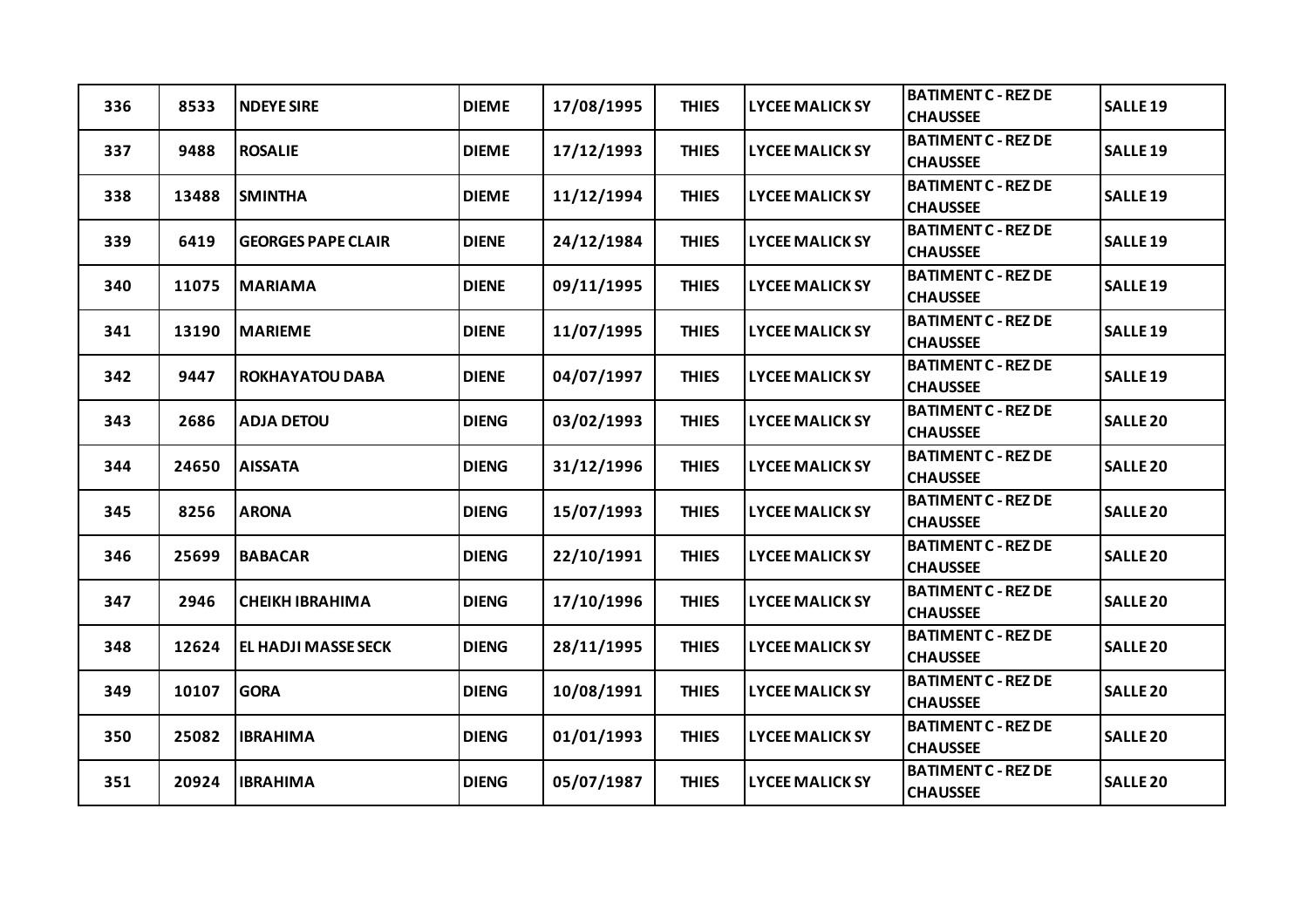| 352 | 20640 | <b>KALIDOU</b>           | <b>DIENG</b>  | 03/03/1992 | <b>THIES</b> | <b>LYCEE MALICK SY</b> | <b>BATIMENT C - REZ DE</b><br><b>CHAUSSEE</b> | <b>SALLE 20</b> |
|-----|-------|--------------------------|---------------|------------|--------------|------------------------|-----------------------------------------------|-----------------|
| 353 | 17342 | <b>KHADY</b>             | <b>DIENG</b>  | 01/01/1992 | <b>THIES</b> | <b>LYCEE MALICK SY</b> | <b>BATIMENT C - REZ DE</b><br><b>CHAUSSEE</b> | <b>SALLE 20</b> |
| 354 | 20935 | <b>MAKHALI</b>           | <b>DIENG</b>  | 14/02/1992 | <b>THIES</b> | <b>LYCEE MALICK SY</b> | <b>BATIMENT C - REZ DE</b><br><b>CHAUSSEE</b> | <b>SALLE 20</b> |
| 355 | 6122  | <b>MAURICE</b>           | <b>DIENG</b>  | 01/07/1995 | <b>THIES</b> | <b>LYCEE MALICK SY</b> | <b>BATIMENT C - REZ DE</b><br><b>CHAUSSEE</b> | <b>SALLE 20</b> |
| 356 | 21277 | <b>NDEYE MAGUETTE</b>    | <b>DIENG</b>  | 09/10/1996 | <b>THIES</b> | <b>LYCEE MALICK SY</b> | <b>BATIMENT C - REZ DE</b><br><b>CHAUSSEE</b> | <b>SALLE 20</b> |
| 357 | 8550  | <b>ROKHAYA</b>           | <b>DIENG</b>  | 02/05/1994 | <b>THIES</b> | <b>LYCEE MALICK SY</b> | <b>BATIMENT C - REZ DE</b><br><b>CHAUSSEE</b> | <b>SALLE 20</b> |
| 358 | 20661 | <b>SERIGNE KHAOUSSOU</b> | <b>DIENG</b>  | 24/08/1989 | <b>THIES</b> | <b>LYCEE MALICK SY</b> | <b>BATIMENT C - REZ DE</b><br><b>CHAUSSEE</b> | <b>SALLE 20</b> |
| 359 | 23520 | <b>WALY</b>              | <b>DIENG</b>  | 27/02/1989 | <b>THIES</b> | <b>LYCEE MALICK SY</b> | <b>BATIMENT C - REZ DE</b><br><b>CHAUSSEE</b> | <b>SALLE 20</b> |
| 360 | 14809 | <b>ADAMA</b>             | <b>DIENNE</b> | 13/05/1996 | <b>THIES</b> | <b>LYCEE MALICK SY</b> | <b>BATIMENT C - REZ DE</b><br><b>CHAUSSEE</b> | <b>SALLE 20</b> |
| 361 | 15659 | <b>BARRA</b>             | <b>DIEYE</b>  | 05/08/1996 | <b>THIES</b> | <b>LYCEE MALICK SY</b> | <b>BATIMENT C - REZ DE</b><br><b>CHAUSSEE</b> | <b>SALLE 20</b> |
| 362 | 9142  | <b>BATHIE</b>            | <b>DIEYE</b>  | 30/10/1988 | <b>THIES</b> | <b>LYCEE MALICK SY</b> | <b>BATIMENT C - REZ DE</b><br><b>CHAUSSEE</b> | <b>SALLE 20</b> |
| 363 | 10859 | <b>BIRAHIM</b>           | <b>DIEYE</b>  | 09/08/1995 | <b>THIES</b> | <b>LYCEE MALICK SY</b> | <b>BATIMENT C - REZ DE</b><br><b>CHAUSSEE</b> | <b>SALLE 20</b> |
| 364 | 12492 | <b>ISSA</b>              | <b>DIEYE</b>  | 26/01/1993 | <b>THIES</b> | <b>LYCEE MALICK SY</b> | <b>BATIMENT C - REZ DE</b><br><b>CHAUSSEE</b> | <b>SALLE 20</b> |
| 365 | 8343  | <b>KHADIM</b>            | <b>DIEYE</b>  | 16/11/1996 | <b>THIES</b> | <b>LYCEE MALICK SY</b> | <b>BATIMENT C - REZ DE</b><br><b>CHAUSSEE</b> | <b>SALLE 20</b> |
| 366 | 25597 | <b>MADEMBA</b>           | <b>DIEYE</b>  | 26/05/1993 | <b>THIES</b> | <b>LYCEE MALICK SY</b> | <b>BATIMENT C - REZ DE</b><br><b>CHAUSSEE</b> | <b>SALLE 20</b> |
| 367 | 1667  | <b>MAME DAMYE</b>        | <b>DIEYE</b>  | 06/07/1994 | <b>THIES</b> | <b>LYCEE MALICK SY</b> | <b>BATIMENT C - REZ DE</b><br><b>CHAUSSEE</b> | <b>SALLE 20</b> |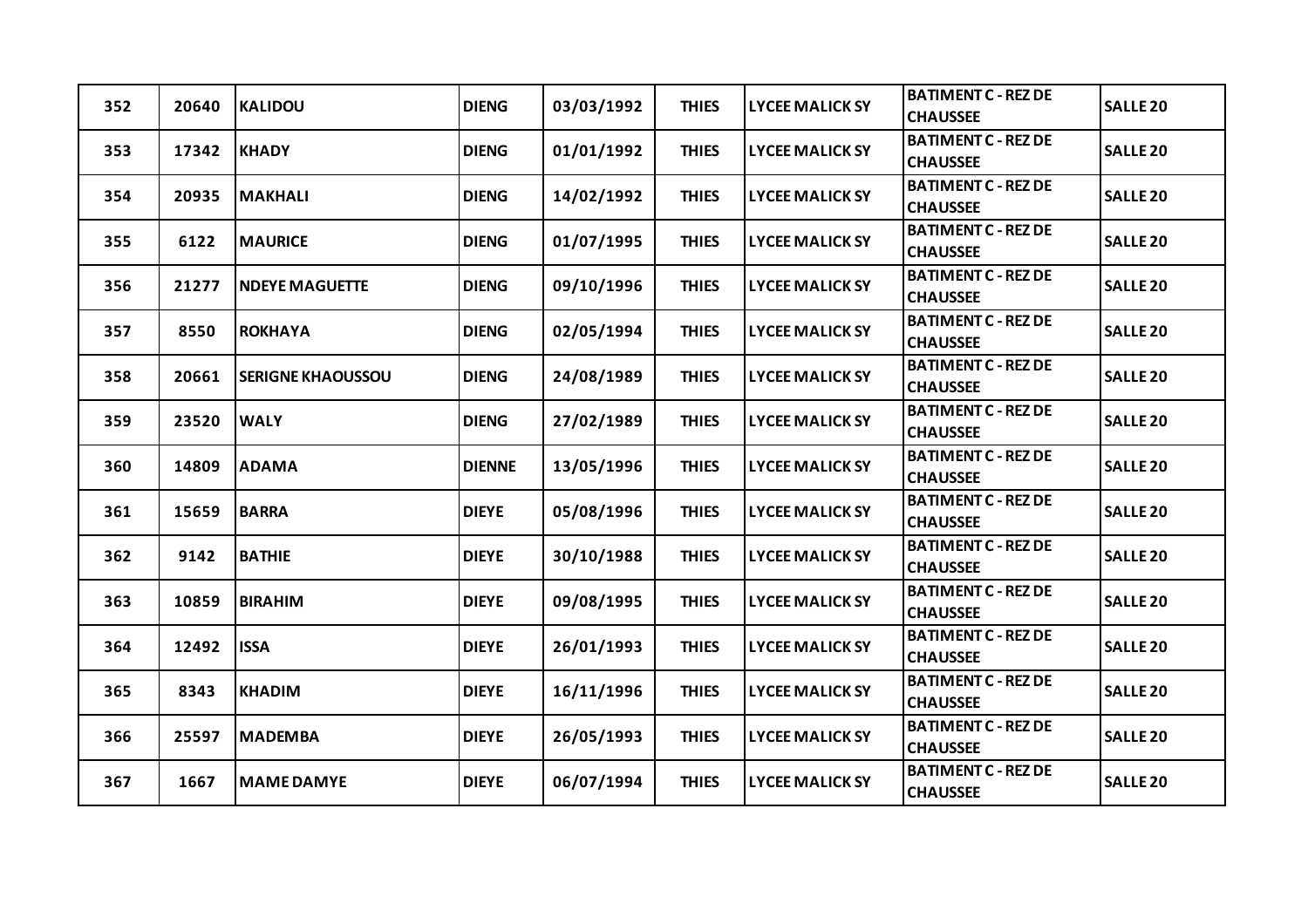| 368 | 15368 | <b>PAPA IDRISSA</b>     | <b>DIEYE</b>    | 12/03/1991 | <b>THIES</b> | <b>LYCEE MALICK SY</b> | <b>BATIMENT C - REZ DE</b><br><b>CHAUSSEE</b> | <b>SALLE 20</b>     |
|-----|-------|-------------------------|-----------------|------------|--------------|------------------------|-----------------------------------------------|---------------------|
| 369 | 11621 | <b>KHADY</b>            | <b>DIOGOULE</b> | 04/01/1994 | <b>THIES</b> | <b>LYCEE MALICK SY</b> | <b>BATIMENT C - REZ DE</b><br><b>CHAUSSEE</b> | <b>SALLE 20</b>     |
| 370 | 25158 | <b>CÉCILE</b>           | <b>DIOME</b>    | 12/04/1995 | <b>THIES</b> | <b>LYCEE MALICK SY</b> | <b>BATIMENT C - REZ DE</b><br><b>CHAUSSEE</b> | <b>SALLE 20</b>     |
| 371 | 25898 | <b>MAME MBATH</b>       | <b>DIOME</b>    | 05/01/1994 | <b>THIES</b> | <b>LYCEE MALICK SY</b> | <b>BATIMENT C - REZ DE</b><br><b>CHAUSSEE</b> | <b>SALLE 21</b>     |
| 372 | 19987 | <b>MANÉ</b>             | <b>DIOME</b>    | 17/01/1992 | <b>THIES</b> | <b>LYCEE MALICK SY</b> | <b>BATIMENT C - REZ DE</b><br><b>CHAUSSEE</b> | SALLE <sub>21</sub> |
| 373 | 11658 | <b>ELISABETH CÉCILE</b> | <b>DIOMPY</b>   | 10/03/1997 | <b>THIES</b> | <b>LYCEE MALICK SY</b> | <b>BATIMENT C - REZ DE</b><br><b>CHAUSSEE</b> | <b>SALLE 21</b>     |
| 374 | 15974 | <b>ABDOULAYE</b>        | <b>DIONE</b>    | 09/07/1990 | <b>THIES</b> | <b>LYCEE MALICK SY</b> | <b>BATIMENT C - REZ DE</b><br><b>CHAUSSEE</b> | <b>SALLE 21</b>     |
| 375 | 12678 | <b>AICHA</b>            | <b>DIONE</b>    | 01/01/1994 | <b>THIES</b> | <b>LYCEE MALICK SY</b> | <b>BATIMENT C - REZ DE</b><br><b>CHAUSSEE</b> | SALLE <sub>21</sub> |
| 376 | 3291  | <b>ALIOU</b>            | <b>DIONE</b>    | 10/03/1993 | <b>THIES</b> | <b>LYCEE MALICK SY</b> | <b>BATIMENT C - REZ DE</b><br><b>CHAUSSEE</b> | SALLE <sub>21</sub> |
| 377 | 13736 | <b>ALIOU</b>            | <b>DIONE</b>    | 02/03/1994 | <b>THIES</b> | <b>LYCEE MALICK SY</b> | <b>BATIMENT C - REZ DE</b><br><b>CHAUSSEE</b> | <b>SALLE 21</b>     |
| 378 | 13399 | <b>ALIOU</b>            | <b>DIONE</b>    | 23/11/1995 | <b>THIES</b> | <b>LYCEE MALICK SY</b> | <b>BATIMENT C - REZ DE</b><br><b>CHAUSSEE</b> | <b>SALLE 21</b>     |
| 379 | 16966 | <b>ANGÈLE MBISSINE</b>  | <b>DIONE</b>    | 03/05/1990 | <b>THIES</b> | <b>LYCEE MALICK SY</b> | <b>BATIMENT C - REZ DE</b><br><b>CHAUSSEE</b> | SALLE <sub>21</sub> |
| 380 | 22924 | <b>AWA</b>              | <b>DIONE</b>    | 13/08/1990 | <b>THIES</b> | <b>LYCEE MALICK SY</b> | <b>BATIMENT C - REZ DE</b><br><b>CHAUSSEE</b> | <b>SALLE 21</b>     |
| 381 | 29778 | <b>Aliou</b>            | <b>DIONE</b>    | 13/02/1995 | <b>THIES</b> | <b>LYCEE MALICK SY</b> | <b>BATIMENT C - REZ DE</b><br><b>CHAUSSEE</b> | <b>SALLE 21</b>     |
| 382 | 16445 | <b>FATOU</b>            | <b>DIONE</b>    | 12/04/1991 | <b>THIES</b> | <b>LYCEE MALICK SY</b> | <b>BATIMENT C - REZ DE</b><br><b>CHAUSSEE</b> | SALLE <sub>21</sub> |
| 383 | 12877 | <b>FATOU</b>            | <b>DIONE</b>    | 22/04/1992 | <b>THIES</b> | <b>LYCEE MALICK SY</b> | <b>BATIMENT C - REZ DE</b><br><b>CHAUSSEE</b> | <b>SALLE 21</b>     |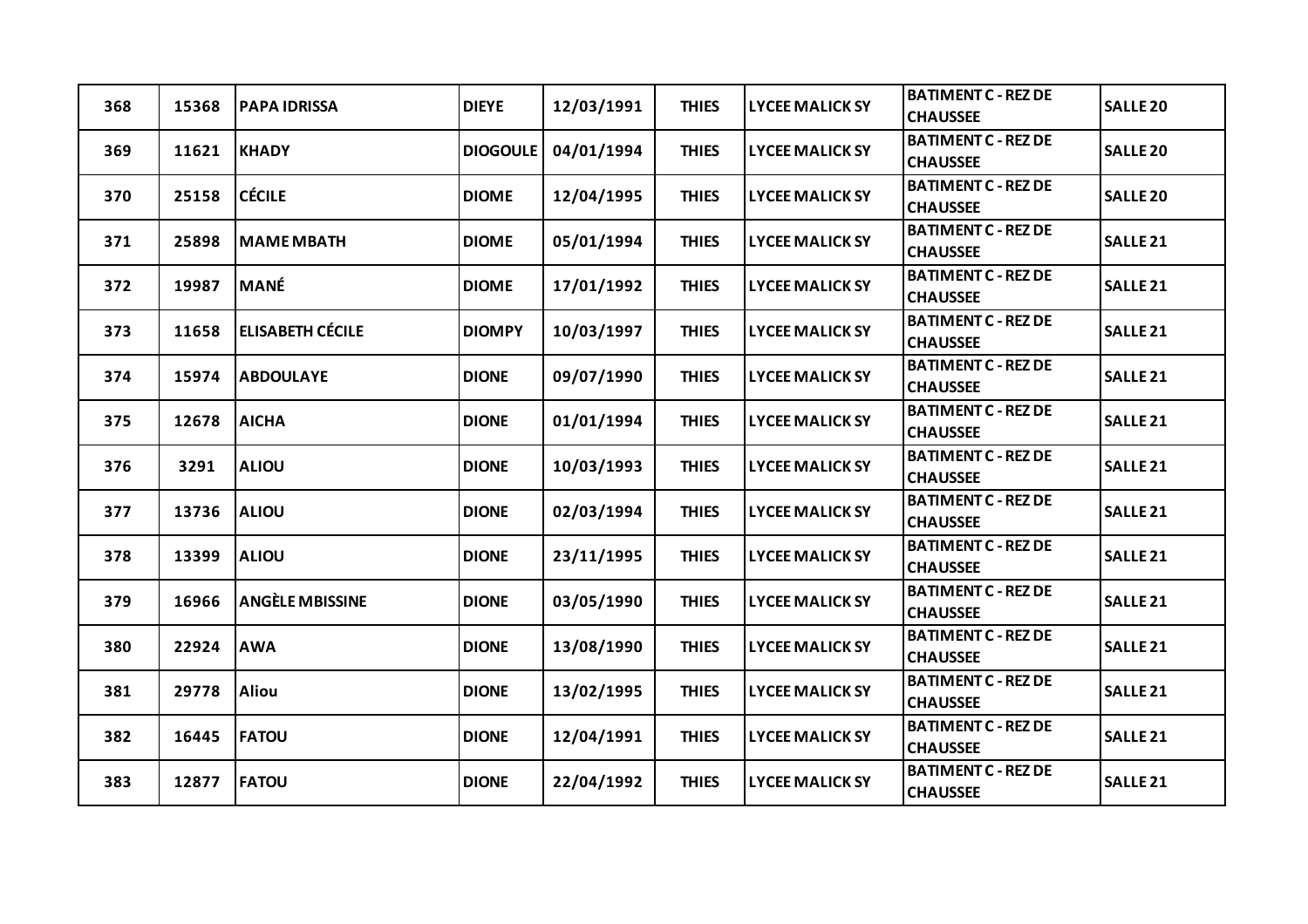| 384 | 3812  | <b>IBRAHIMA</b>    | <b>DIONE</b> | 08/02/1996 | <b>THIES</b> | <b>LYCEE MALICK SY</b> | <b>BATIMENT C - REZ DE</b><br><b>CHAUSSEE</b> | SALLE <sub>21</sub> |
|-----|-------|--------------------|--------------|------------|--------------|------------------------|-----------------------------------------------|---------------------|
| 385 | 9076  | <b>ISSAKHA</b>     | <b>DIONE</b> | 16/02/1997 | <b>THIES</b> | <b>LYCEE MALICK SY</b> | <b>BATIMENT C - REZ DE</b><br><b>CHAUSSEE</b> | <b>SALLE 21</b>     |
| 386 | 4494  | <b>MAHIB</b>       | <b>DIONE</b> | 11/02/1997 | <b>THIES</b> | <b>LYCEE MALICK SY</b> | <b>BATIMENT C - REZ DE</b><br><b>CHAUSSEE</b> | SALLE <sub>21</sub> |
| 387 | 10321 | <b>MAMADOU</b>     | <b>DIONE</b> | 13/07/1997 | <b>THIES</b> | <b>LYCEE MALICK SY</b> | <b>BATIMENT C - REZ DE</b><br><b>CHAUSSEE</b> | SALLE <sub>21</sub> |
| 388 | 11263 | <b>MAMADOU</b>     | <b>DIONE</b> | 16/08/1990 | <b>THIES</b> | <b>LYCEE MALICK SY</b> | <b>BATIMENT C - REZ DE</b><br><b>CHAUSSEE</b> | <b>SALLE 21</b>     |
| 389 | 10832 | <b>MAMADOU</b>     | <b>DIONE</b> | 29/12/1987 | <b>THIES</b> | <b>LYCEE MALICK SY</b> | <b>BATIMENT C - REZ DE</b><br><b>CHAUSSEE</b> | SALLE <sub>21</sub> |
| 390 | 16319 | <b>MAMADOU</b>     | <b>DIONE</b> | 12/10/1994 | <b>THIES</b> | <b>LYCEE MALICK SY</b> | <b>BATIMENT C - REZ DE</b><br><b>CHAUSSEE</b> | <b>SALLE 21</b>     |
| 391 | 20431 | <b>MARIETOU</b>    | <b>DIONE</b> | 10/11/1993 | <b>THIES</b> | <b>LYCEE MALICK SY</b> | <b>BATIMENT C - REZ DE</b><br><b>CHAUSSEE</b> | <b>SALLE 21</b>     |
| 392 | 5483  | <b>MATAR</b>       | <b>DIONE</b> | 26/04/1992 | <b>THIES</b> | <b>LYCEE MALICK SY</b> | <b>BATIMENT C - REZ DE</b><br><b>CHAUSSEE</b> | <b>SALLE 21</b>     |
| 393 | 19509 | <b>MBAYE</b>       | <b>DIONE</b> | 19/02/1996 | <b>THIES</b> | <b>LYCEE MALICK SY</b> | <b>BATIMENT C - REZ DE</b><br><b>CHAUSSEE</b> | SALLE <sub>21</sub> |
| 394 | 22493 | <b>MODOU</b>       | <b>DIONE</b> | 01/09/1997 | <b>THIES</b> | <b>LYCEE MALICK SY</b> | <b>BATIMENT C - REZ DE</b><br><b>CHAUSSEE</b> | SALLE <sub>21</sub> |
| 395 | 14568 | <b>MODOU</b>       | <b>DIONE</b> | 12/04/1995 | <b>THIES</b> | <b>LYCEE MALICK SY</b> | <b>BATIMENT C - REZ DE</b><br><b>CHAUSSEE</b> | SALLE <sub>21</sub> |
| 396 | 8673  | <b>NGARY</b>       | <b>DIONE</b> | 01/02/1996 | <b>THIES</b> | <b>LYCEE MALICK SY</b> | <b>BATIMENT C - REZ DE</b><br><b>CHAUSSEE</b> | <b>SALLE 21</b>     |
| 397 | 6808  | <b>NGONE</b>       | <b>DIONE</b> | 23/10/1997 | <b>THIES</b> | <b>LYCEE MALICK SY</b> | <b>BATIMENT C - REZ DE</b><br><b>CHAUSSEE</b> | <b>SALLE 21</b>     |
| 398 | 12435 | <b>SIDY</b>        | <b>DIONE</b> | 30/03/1996 | <b>THIES</b> | <b>LYCEE MALICK SY</b> | <b>BATIMENT C - 1ER ETAGE</b>                 | <b>SALLE 23</b>     |
| 399 | 7541  | <b>SONGHO FAYE</b> | <b>DIONE</b> | 19/12/1991 | <b>THIES</b> | <b>LYCEE MALICK SY</b> | <b>BATIMENT C - 1ER ETAGE</b>                 | <b>SALLE 23</b>     |
| 400 | 25784 | YOUSSOU            | <b>DIONE</b> | 12/04/1985 | <b>THIES</b> | <b>LYCEE MALICK SY</b> | <b>BATIMENT C - 1ER ETAGE</b>                 | <b>SALLE 23</b>     |
| 401 | 17432 | <b>ABABACAR</b>    | <b>DIOP</b>  | 20/09/1997 | <b>THIES</b> | <b>LYCEE MALICK SY</b> | <b>BATIMENT C - 1ER ETAGE</b>                 | <b>SALLE 23</b>     |
| 402 | 22056 | <b>ABBDOU AZIZ</b> | <b>DIOP</b>  | 10/06/1994 | <b>THIES</b> | <b>LYCEE MALICK SY</b> | <b>BATIMENT C - 1ER ETAGE</b>                 | <b>SALLE 23</b>     |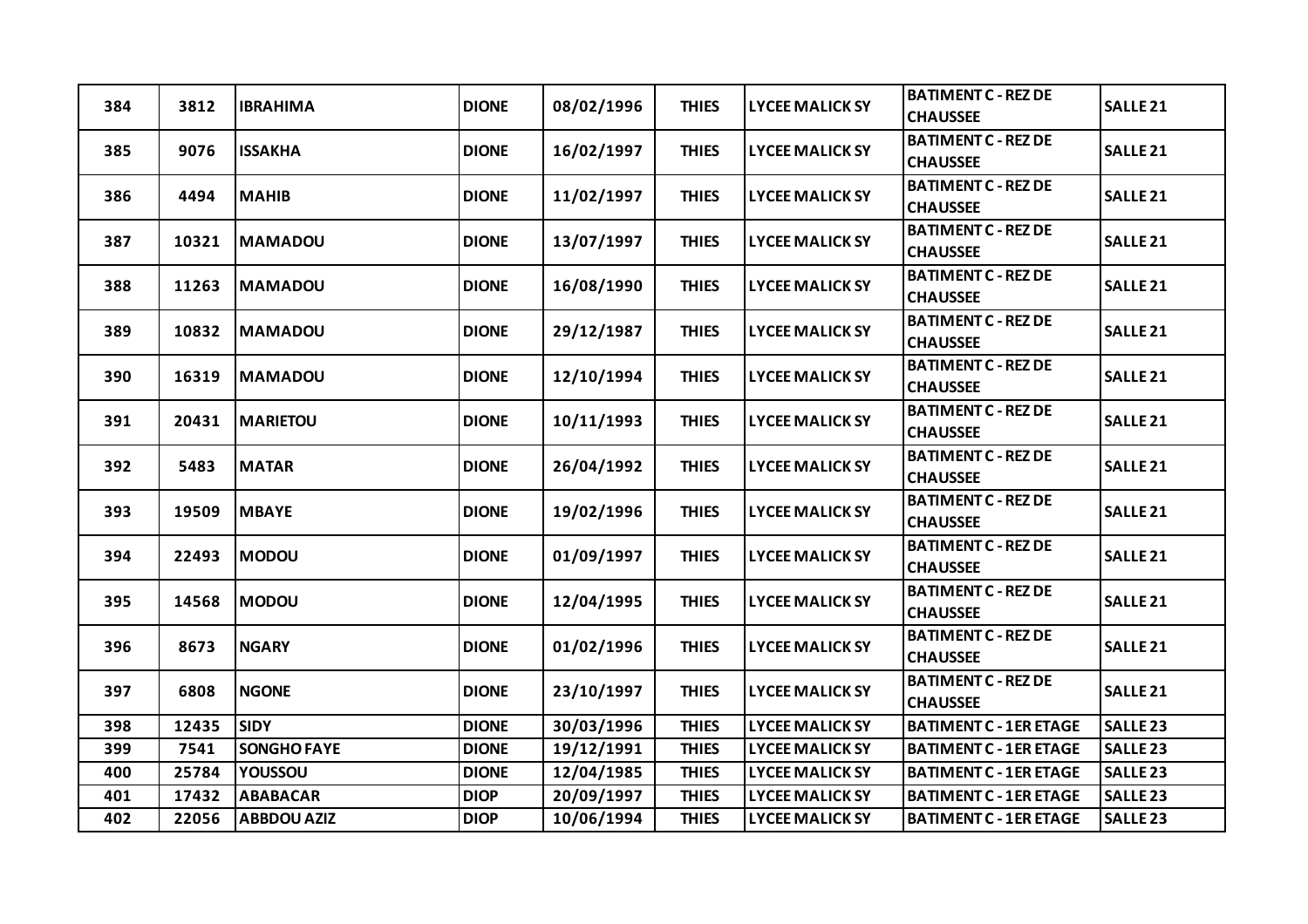| 403 | 19643 | <b>ABDOU</b>            | <b>DIOP</b> | 31/12/1993 | <b>THIES</b> | <b>LYCEE MALICK SY</b> | <b>BATIMENT C - 1ER ETAGE</b> | <b>SALLE 23</b>     |
|-----|-------|-------------------------|-------------|------------|--------------|------------------------|-------------------------------|---------------------|
| 404 | 10404 | <b>ABDOULAYE</b>        | <b>DIOP</b> | 10/10/1997 | <b>THIES</b> | <b>LYCEE MALICK SY</b> | <b>BATIMENT C - 1ER ETAGE</b> | <b>SALLE 23</b>     |
| 405 | 8637  | <b>ABDOULAYE THOMAS</b> | <b>DIOP</b> | 24/11/1987 | <b>THIES</b> | <b>LYCEE MALICK SY</b> | <b>BATIMENT C - 1ER ETAGE</b> | <b>SALLE 23</b>     |
| 406 | 19002 | <b>ADAMA</b>            | <b>DIOP</b> | 01/02/1993 | <b>THIES</b> | <b>LYCEE MALICK SY</b> | <b>BATIMENT C - 1ER ETAGE</b> | SALLE <sub>23</sub> |
| 407 | 23672 | <b>AHMETH</b>           | <b>DIOP</b> | 10/01/1996 | <b>THIES</b> | <b>LYCEE MALICK SY</b> | <b>BATIMENT C - 1ER ETAGE</b> | <b>SALLE 23</b>     |
| 408 | 2792  | <b>AL ASSANE</b>        | <b>DIOP</b> | 09/12/1993 | <b>THIES</b> | <b>LYCEE MALICK SY</b> | <b>BATIMENT C - 1ER ETAGE</b> | <b>SALLE 23</b>     |
| 409 | 12407 | <b>ALASSANE</b>         | <b>DIOP</b> | 11/04/1990 | <b>THIES</b> | <b>LYCEE MALICK SY</b> | <b>BATIMENT C - 1ER ETAGE</b> | <b>SALLE 23</b>     |
| 410 | 12079 | <b>ALIMA</b>            | <b>DIOP</b> | 18/07/1992 | <b>THIES</b> | <b>LYCEE MALICK SY</b> | <b>BATIMENT C - 1ER ETAGE</b> | <b>SALLE 23</b>     |
| 411 | 22148 | <b>ALIOU</b>            | <b>DIOP</b> | 20/07/1995 | <b>THIES</b> | <b>LYCEE MALICK SY</b> | <b>BATIMENT C - 1ER ETAGE</b> | <b>SALLE 23</b>     |
| 412 | 19128 | <b>ALIOUNE BADARA</b>   | <b>DIOP</b> | 04/02/1990 | <b>THIES</b> | <b>LYCEE MALICK SY</b> | <b>BATIMENT C - 1ER ETAGE</b> | SALLE <sub>23</sub> |
| 413 | 8245  | <b>AMADOU</b>           | <b>DIOP</b> | 03/10/1988 | <b>THIES</b> | <b>LYCEE MALICK SY</b> | <b>BATIMENT C - 1ER ETAGE</b> | <b>SALLE 23</b>     |
| 414 | 12369 | <b>AMETH FADEL</b>      | <b>DIOP</b> | 09/10/1993 | <b>THIES</b> | <b>LYCEE MALICK SY</b> | <b>BATIMENT C - 1ER ETAGE</b> | <b>SALLE 23</b>     |
| 415 | 8228  | <b>ASTOU BOYE</b>       | <b>DIOP</b> | 21/09/1993 | <b>THIES</b> | <b>LYCEE MALICK SY</b> | <b>BATIMENT C - 1ER ETAGE</b> | <b>SALLE 23</b>     |
| 416 | 4368  | <b>BABACAR</b>          | <b>DIOP</b> | 30/09/1991 | <b>THIES</b> | <b>LYCEE MALICK SY</b> | <b>BATIMENT C - 1ER ETAGE</b> | <b>SALLE 23</b>     |
| 417 | 17101 | <b>BAH</b>              | <b>DIOP</b> | 21/10/1992 | <b>THIES</b> | <b>LYCEE MALICK SY</b> | <b>BATIMENT C - 1ER ETAGE</b> | <b>SALLE 23</b>     |
| 418 | 7070  | <b>BARA</b>             | <b>DIOP</b> | 20/01/1995 | <b>THIES</b> | <b>LYCEE MALICK SY</b> | <b>BATIMENT C - 1ER ETAGE</b> | <b>SALLE 23</b>     |
| 419 | 17352 | <b>BATHIE</b>           | <b>DIOP</b> | 12/01/1997 | <b>THIES</b> | <b>LYCEE MALICK SY</b> | <b>BATIMENT C - 1ER ETAGE</b> | <b>SALLE 23</b>     |
| 420 | 16293 | <b>CHARLES BIRAME</b>   | <b>DIOP</b> | 25/09/1995 | <b>THIES</b> | <b>LYCEE MALICK SY</b> | <b>BATIMENT C - 1ER ETAGE</b> | <b>SALLE 23</b>     |
| 421 | 21264 | <b>CHEIKH</b>           | <b>DIOP</b> | 10/11/1996 | <b>THIES</b> | <b>LYCEE MALICK SY</b> | <b>BATIMENT C - 1ER ETAGE</b> | <b>SALLE 23</b>     |
| 422 | 26254 | <b>CHEIKH</b>           | <b>DIOP</b> | 19/04/1993 | <b>THIES</b> | <b>LYCEE MALICK SY</b> | <b>BATIMENT C - 1ER ETAGE</b> | <b>SALLE 23</b>     |
| 423 | 26198 | <b>CHEIKH ADRAME</b>    | <b>DIOP</b> | 15/12/1994 | <b>THIES</b> | <b>LYCEE MALICK SY</b> | <b>BATIMENT C - 1ER ETAGE</b> | <b>SALLE 23</b>     |
| 424 | 12457 | <b>CHEIKH TIDIANE</b>   | <b>DIOP</b> | 18/08/1996 | <b>THIES</b> | <b>LYCEE MALICK SY</b> | <b>BATIMENT C - 1ER ETAGE</b> | <b>SALLE 23</b>     |
| 425 | 18758 | <b>DABA</b>             | <b>DIOP</b> | 03/01/1997 | <b>THIES</b> | <b>LYCEE MALICK SY</b> | <b>BATIMENT C - 1ER ETAGE</b> | <b>SALLE 23</b>     |
| 426 | 8125  | <b>DEMBA</b>            | <b>DIOP</b> | 05/06/1996 | <b>THIES</b> | <b>LYCEE MALICK SY</b> | <b>BATIMENT C - 1ER ETAGE</b> | <b>SALLE 23</b>     |
| 427 | 3920  | EL HADJI MBACKE         | <b>DIOP</b> | 03/11/1995 | <b>THIES</b> | <b>LYCEE MALICK SY</b> | <b>BATIMENT C - 1ER ETAGE</b> | SALLE <sub>24</sub> |
| 428 | 14248 | <b>ELHADJI MOUHAMED</b> | <b>DIOP</b> | 01/01/1998 | <b>THIES</b> | <b>LYCEE MALICK SY</b> | <b>BATIMENT C - 1ER ETAGE</b> | SALLE <sub>24</sub> |
| 429 | 10352 | <b>FAMA</b>             | <b>DIOP</b> | 15/05/1995 | <b>THIES</b> | <b>LYCEE MALICK SY</b> | <b>BATIMENT C - 1ER ETAGE</b> | <b>SALLE 24</b>     |
| 430 | 16913 | <b>FATIMATA</b>         | <b>DIOP</b> | 14/10/1990 | <b>THIES</b> | <b>LYCEE MALICK SY</b> | <b>BATIMENT C - 1ER ETAGE</b> | <b>SALLE 24</b>     |
| 431 | 4105  | <b>FATOU</b>            | <b>DIOP</b> | 02/04/1996 | <b>THIES</b> | <b>LYCEE MALICK SY</b> | <b>BATIMENT C - 1ER ETAGE</b> | SALLE <sub>24</sub> |
| 432 | 19691 | <b>FATOU</b>            | <b>DIOP</b> | 08/08/1997 | <b>THIES</b> | <b>LYCEE MALICK SY</b> | <b>BATIMENT C - 1ER ETAGE</b> | <b>SALLE 24</b>     |
| 433 | 11397 | <b>FATOU</b>            | <b>DIOP</b> | 21/07/1993 | <b>THIES</b> | <b>LYCEE MALICK SY</b> | <b>BATIMENT C - 1ER ETAGE</b> | SALLE <sub>24</sub> |
| 434 | 12802 | <b>GORA</b>             | <b>DIOP</b> | 29/04/1991 | <b>THIES</b> | <b>LYCEE MALICK SY</b> | <b>BATIMENT C - 1ER ETAGE</b> | <b>SALLE 24</b>     |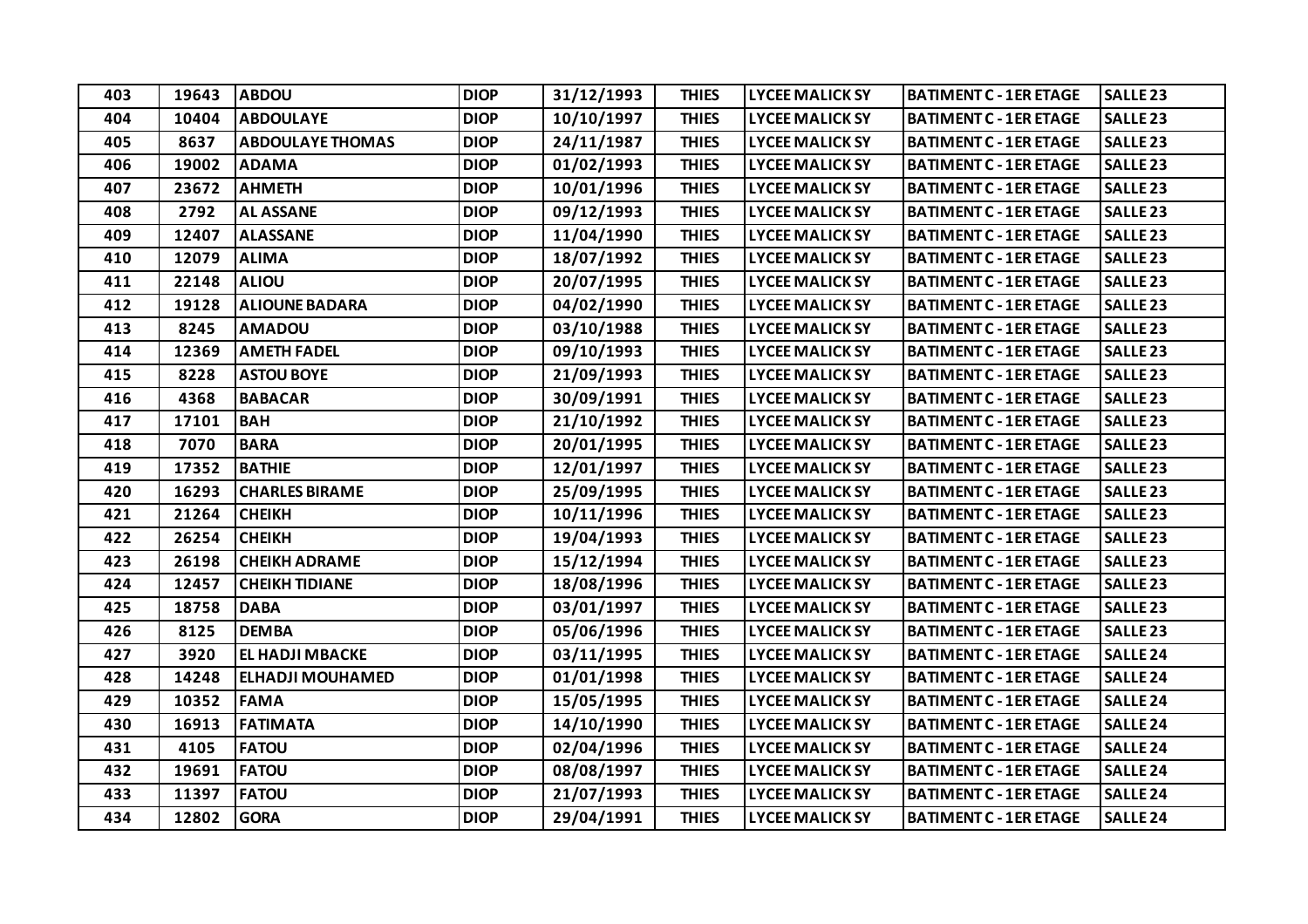| 435 | 20204 | <b>IBRAHIMA</b>           | <b>DIOP</b> | 27/01/1996 | <b>THIES</b> | <b>LYCEE MALICK SY</b> | <b>BATIMENT C - 1ER ETAGE</b> | <b>SALLE 24</b>     |
|-----|-------|---------------------------|-------------|------------|--------------|------------------------|-------------------------------|---------------------|
| 436 | 11737 | <b>IBRAHIMA</b>           | <b>DIOP</b> | 27/08/1992 | <b>THIES</b> | <b>LYCEE MALICK SY</b> | <b>BATIMENT C - 1ER ETAGE</b> | <b>SALLE 24</b>     |
| 437 | 3834  | <b>IBRAHIMA</b>           | <b>DIOP</b> | 12/03/1996 | <b>THIES</b> | <b>LYCEE MALICK SY</b> | <b>BATIMENT C - 1ER ETAGE</b> | <b>SALLE 24</b>     |
| 438 | 6043  | <b>IDRISSA</b>            | <b>DIOP</b> | 14/03/1994 | <b>THIES</b> | <b>LYCEE MALICK SY</b> | <b>BATIMENT C - 1ER ETAGE</b> | SALLE <sub>24</sub> |
| 439 | 20015 | <b>KHADY</b>              | <b>DIOP</b> | 31/01/1992 | <b>THIES</b> | <b>LYCEE MALICK SY</b> | <b>BATIMENT C - 1ER ETAGE</b> | <b>SALLE 24</b>     |
| 440 | 13457 | <b>MABABA</b>             | <b>DIOP</b> | 17/09/1988 | <b>THIES</b> | <b>LYCEE MALICK SY</b> | <b>BATIMENT C - 1ER ETAGE</b> | <b>SALLE 24</b>     |
| 441 | 15993 | <b>MAMADOU</b>            | <b>DIOP</b> | 20/09/1991 | <b>THIES</b> | <b>LYCEE MALICK SY</b> | <b>BATIMENT C - 1ER ETAGE</b> | SALLE <sub>24</sub> |
| 442 | 6192  | <b>MAMADOU</b>            | <b>DIOP</b> | 16/01/1995 | <b>THIES</b> | <b>LYCEE MALICK SY</b> | <b>BATIMENT C - 1ER ETAGE</b> | <b>SALLE 24</b>     |
| 443 | 14340 | <b>MAMADOU</b>            | <b>DIOP</b> | 15/01/1993 | <b>THIES</b> | <b>LYCEE MALICK SY</b> | <b>BATIMENT C - 1ER ETAGE</b> | <b>SALLE 24</b>     |
| 444 | 2827  | <b>MAMADOU</b>            | <b>DIOP</b> | 25/12/1994 | <b>THIES</b> | <b>LYCEE MALICK SY</b> | <b>BATIMENT C - 1ER ETAGE</b> | SALLE <sub>24</sub> |
| 445 | 2877  | <b>MAMADOU DAME</b>       | <b>DIOP</b> | 16/03/1997 | <b>THIES</b> | <b>LYCEE MALICK SY</b> | <b>BATIMENT C - 1ER ETAGE</b> | SALLE <sub>24</sub> |
| 446 | 2707  | <b>MAMADOU LAMINE</b>     | <b>DIOP</b> | 23/02/1994 | <b>THIES</b> | <b>LYCEE MALICK SY</b> | <b>BATIMENT C - 1ER ETAGE</b> | <b>SALLE 24</b>     |
| 447 | 4613  | <b>MAME DIARRA BOUSSO</b> | <b>DIOP</b> | 29/01/1997 | <b>THIES</b> | <b>LYCEE MALICK SY</b> | <b>BATIMENT C - 1ER ETAGE</b> | SALLE <sub>24</sub> |
| 448 | 2594  | <b>MAME MOR</b>           | <b>DIOP</b> | 28/03/1991 | <b>THIES</b> | <b>LYCEE MALICK SY</b> | <b>BATIMENT C - 1ER ETAGE</b> | SALLE <sub>24</sub> |
| 449 | 5198  | <b>MANSOUR</b>            | <b>DIOP</b> | 10/07/1995 | <b>THIES</b> | <b>LYCEE MALICK SY</b> | <b>BATIMENT C - 1ER ETAGE</b> | <b>SALLE 24</b>     |
| 450 | 7200  | <b>MAREME</b>             | <b>DIOP</b> | 04/03/1994 | <b>THIES</b> | <b>LYCEE MALICK SY</b> | <b>BATIMENT C - 1ER ETAGE</b> | SALLE <sub>24</sub> |
| 451 | 9124  | <b>MICHEL ABRAHAM</b>     | <b>DIOP</b> | 09/10/1993 | <b>THIES</b> | <b>LYCEE MALICK SY</b> | <b>BATIMENT C - 1ER ETAGE</b> | <b>SALLE 24</b>     |
| 452 | 9071  | <b>MOR</b>                | <b>DIOP</b> | 20/03/1992 | <b>THIES</b> | <b>LYCEE MALICK SY</b> | <b>BATIMENT C - 1ER ETAGE</b> | <b>SALLE 24</b>     |
| 453 | 25381 | <b>MOUHAMED</b>           | <b>DIOP</b> | 12/01/1996 | <b>THIES</b> | <b>LYCEE MALICK SY</b> | <b>BATIMENT C - 1ER ETAGE</b> | SALLE <sub>24</sub> |
| 454 | 12540 | <b>MOUHAMED</b>           | <b>DIOP</b> | 18/09/1994 | <b>THIES</b> | <b>LYCEE MALICK SY</b> | <b>BATIMENT C - 1ER ETAGE</b> | SALLE <sub>24</sub> |
| 455 | 6327  | <b>MOUSTAPHA</b>          | <b>DIOP</b> | 26/02/1997 | <b>THIES</b> | <b>LYCEE MALICK SY</b> | <b>BATIMENT C - 1ER ETAGE</b> | <b>SALLE 24</b>     |
| 456 | 29787 | <b>Makha</b>              | <b>DIOP</b> | 30/01/1990 | <b>THIES</b> | <b>LYCEE MALICK SY</b> | <b>BATIMENT C - 1ER ETAGE</b> | <b>SALLE 24</b>     |
| 457 | 9500  | <b>NDEYE ANTA</b>         | <b>DIOP</b> | 05/05/1993 | <b>THIES</b> | <b>LYCEE MALICK SY</b> | <b>BATIMENT C - 1ER ETAGE</b> | <b>SALLE 25</b>     |
| 458 | 9083  | <b>NDEYE ASTOU</b>        | <b>DIOP</b> | 10/02/1995 | <b>THIES</b> | <b>LYCEE MALICK SY</b> | <b>BATIMENT C - 1ER ETAGE</b> | <b>SALLE 25</b>     |
| 459 | 14268 | <b>NDEYE FATOU</b>        | <b>DIOP</b> | 15/10/1997 | <b>THIES</b> | <b>LYCEE MALICK SY</b> | <b>BATIMENT C - 1ER ETAGE</b> | <b>SALLE 25</b>     |
| 460 | 13034 | <b>NDEYE MARIE</b>        | <b>DIOP</b> | 30/11/1992 | <b>THIES</b> | <b>LYCEE MALICK SY</b> | <b>BATIMENT C - 1ER ETAGE</b> | <b>SALLE 25</b>     |
| 461 | 20195 | <b>NDIAO</b>              | <b>DIOP</b> | 07/05/1997 | <b>THIES</b> | <b>LYCEE MALICK SY</b> | <b>BATIMENT C - 1ER ETAGE</b> | <b>SALLE 25</b>     |
| 462 | 23853 | <b>NDIOGOU</b>            | <b>DIOP</b> | 20/02/1995 | <b>THIES</b> | <b>LYCEE MALICK SY</b> | <b>BATIMENT C - 1ER ETAGE</b> | <b>SALLE 25</b>     |
| 463 | 19364 | <b>NDONGO</b>             | <b>DIOP</b> | 05/10/1988 | <b>THIES</b> | <b>LYCEE MALICK SY</b> | <b>BATIMENT C - 1ER ETAGE</b> | <b>SALLE 25</b>     |
| 464 | 5296  | <b>OUSMANE</b>            | <b>DIOP</b> | 12/12/1991 | <b>THIES</b> | <b>LYCEE MALICK SY</b> | <b>BATIMENT C - 1ER ETAGE</b> | <b>SALLE 25</b>     |
| 465 | 20958 | PAPA LABA                 | <b>DIOP</b> | 12/01/1993 | <b>THIES</b> | <b>LYCEE MALICK SY</b> | <b>BATIMENT C - 1ER ETAGE</b> | <b>SALLE 25</b>     |
| 466 | 19881 | <b>PAPA LAMINE</b>        | <b>DIOP</b> | 08/09/1991 | <b>THIES</b> | <b>LYCEE MALICK SY</b> | <b>BATIMENT C - 1ER ETAGE</b> | <b>SALLE 25</b>     |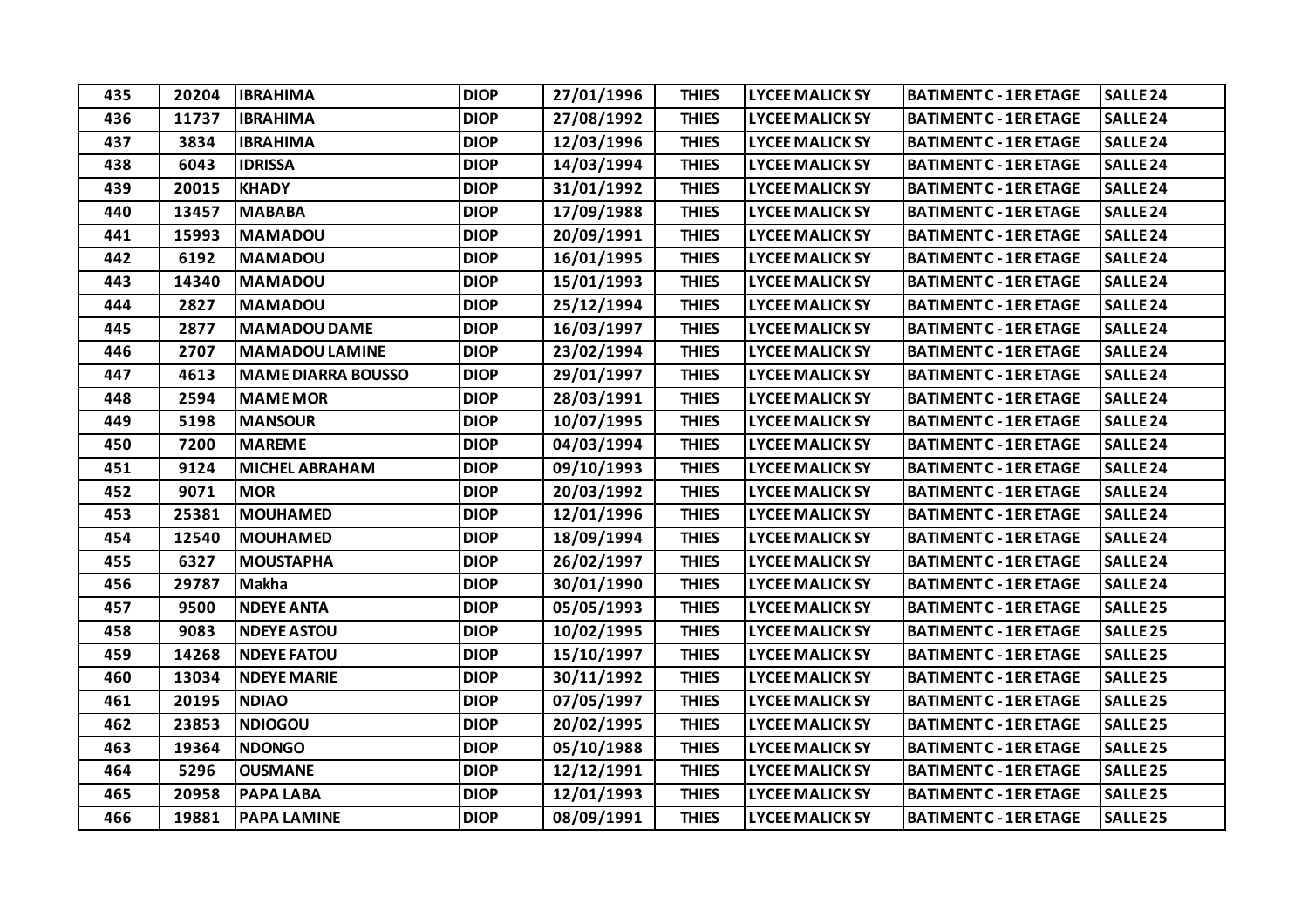| 467 | 14899 | <b>RAMA</b>          | <b>DIOP</b>  | 11/09/1995 | <b>THIES</b> | <b>LYCEE MALICK SY</b> | <b>BATIMENT C - 1ER ETAGE</b> | <b>SALLE 25</b>     |
|-----|-------|----------------------|--------------|------------|--------------|------------------------|-------------------------------|---------------------|
| 468 | 12225 | <b>SEYDINA LAYE</b>  | <b>DIOP</b>  | 03/03/1996 | <b>THIES</b> | <b>LYCEE MALICK SY</b> | <b>BATIMENT C - 1ER ETAGE</b> | <b>SALLE 25</b>     |
| 469 | 25922 | <b>SIDATE</b>        | <b>DIOP</b>  | 26/07/1992 | <b>THIES</b> | <b>LYCEE MALICK SY</b> | <b>BATIMENT C - 1ER ETAGE</b> | <b>SALLE 25</b>     |
| 470 | 23125 | <b>SOULEYMANE</b>    | <b>DIOP</b>  | 17/11/1991 | <b>THIES</b> | <b>LYCEE MALICK SY</b> | <b>BATIMENT C - 1ER ETAGE</b> | SALLE <sub>25</sub> |
| 471 | 13031 | YAYE DEGUENE NDIAYE  | <b>DIOP</b>  | 01/01/1994 | <b>THIES</b> | <b>LYCEE MALICK SY</b> | <b>BATIMENT C - 1ER ETAGE</b> | <b>SALLE 25</b>     |
| 472 | 13401 | <b>YORO</b>          | <b>DIOP</b>  | 14/12/1987 | <b>THIES</b> | <b>LYCEE MALICK SY</b> | <b>BATIMENT C - 1ER ETAGE</b> | <b>SALLE 25</b>     |
| 473 | 14454 | <b>ABDOU</b>         | <b>DIOUF</b> | 18/06/1994 | <b>THIES</b> | <b>LYCEE MALICK SY</b> | <b>BATIMENT C - 1ER ETAGE</b> | <b>SALLE 25</b>     |
| 474 | 20545 | <b>ABDOULAYE</b>     | <b>DIOUF</b> | 23/08/1993 | <b>THIES</b> | <b>LYCEE MALICK SY</b> | <b>BATIMENT C - 1ER ETAGE</b> | <b>SALLE 25</b>     |
| 475 | 20351 | <b>ABDOULAYE</b>     | <b>DIOUF</b> | 08/01/1991 | <b>THIES</b> | <b>LYCEE MALICK SY</b> | <b>BATIMENT C - 1ER ETAGE</b> | <b>SALLE 25</b>     |
| 476 | 12841 | <b>ABDOULAYE</b>     | <b>DIOUF</b> | 05/03/1997 | <b>THIES</b> | <b>LYCEE MALICK SY</b> | <b>BATIMENT C - 1ER ETAGE</b> | SALLE <sub>25</sub> |
| 477 | 14846 | <b>ABDOULAYE</b>     | <b>DIOUF</b> | 10/05/1997 | <b>THIES</b> | <b>LYCEE MALICK SY</b> | <b>BATIMENT C - 1ER ETAGE</b> | <b>SALLE 25</b>     |
| 478 | 21721 | <b>ABDOURAHMANE</b>  | <b>DIOUF</b> | 16/03/1993 | <b>THIES</b> | <b>LYCEE MALICK SY</b> | <b>BATIMENT C - 1ER ETAGE</b> | <b>SALLE 25</b>     |
| 479 | 5402  | <b>ABLAYE</b>        | <b>DIOUF</b> | 03/03/1988 | <b>THIES</b> | <b>LYCEE MALICK SY</b> | <b>BATIMENT C - 1ER ETAGE</b> | <b>SALLE 25</b>     |
| 480 | 10295 | <b>ADJI MARY</b>     | <b>DIOUF</b> | 08/11/1993 | <b>THIES</b> | <b>LYCEE MALICK SY</b> | <b>BATIMENT C - 1ER ETAGE</b> | <b>SALLE 25</b>     |
| 481 | 21612 | <b>ALASSANE</b>      | <b>DIOUF</b> | 21/12/1992 | <b>THIES</b> | <b>LYCEE MALICK SY</b> | <b>BATIMENT C - 1ER ETAGE</b> | <b>SALLE 25</b>     |
| 482 | 17917 | <b>ALEXIS</b>        | <b>DIOUF</b> | 13/08/1990 | <b>THIES</b> | <b>LYCEE MALICK SY</b> | <b>BATIMENT C - 1ER ETAGE</b> | <b>SALLE 25</b>     |
| 483 | 10513 | <b>ALIOU</b>         | <b>DIOUF</b> | 02/02/1989 | <b>THIES</b> | <b>LYCEE MALICK SY</b> | <b>BATIMENT C - 1ER ETAGE</b> | <b>SALLE 25</b>     |
| 484 | 11154 | <b>ALIOU</b>         | <b>DIOUF</b> | 15/12/1996 | <b>THIES</b> | <b>LYCEE MALICK SY</b> | <b>BATIMENT C - 1ER ETAGE</b> | <b>SALLE 25</b>     |
| 485 | 21272 | <b>AMY</b>           | <b>DIOUF</b> | 10/08/1996 | <b>THIES</b> | <b>LYCEE MALICK SY</b> | <b>BATIMENT C - 1ER ETAGE</b> | <b>SALLE 25</b>     |
| 486 | 11441 | <b>AMY</b>           | <b>DIOUF</b> | 01/08/1990 | <b>THIES</b> | <b>LYCEE MALICK SY</b> | <b>BATIMENT C - 1ER ETAGE</b> | <b>SALLE 25</b>     |
| 487 | 12302 | <b>ANDRÉ MAMADOU</b> | <b>DIOUF</b> | 30/11/1997 | <b>THIES</b> | <b>LYCEE MALICK SY</b> | <b>BATIMENT C - 1ER ETAGE</b> | SALLE <sub>26</sub> |
| 488 | 11736 | <b>ANNA</b>          | <b>DIOUF</b> | 14/07/1997 | <b>THIES</b> | <b>LYCEE MALICK SY</b> | <b>BATIMENT C - 1ER ETAGE</b> | <b>SALLE 26</b>     |
| 489 | 29667 | <b>ARONA</b>         | <b>DIOUF</b> | 10/05/1989 | <b>THIES</b> | <b>LYCEE MALICK SY</b> | <b>BATIMENT C - 1ER ETAGE</b> | SALLE <sub>26</sub> |
| 490 | 26142 | <b>ARONA</b>         | <b>DIOUF</b> | 25/08/1995 | <b>THIES</b> | <b>LYCEE MALICK SY</b> | <b>BATIMENT C - 1ER ETAGE</b> | SALLE <sub>26</sub> |
| 491 | 12578 | <b>ASSANATOU</b>     | <b>DIOUF</b> | 07/06/1992 | <b>THIES</b> | <b>LYCEE MALICK SY</b> | <b>BATIMENT C - 1ER ETAGE</b> | SALLE <sub>26</sub> |
| 492 | 9870  | <b>BABACAR</b>       | <b>DIOUF</b> | 08/04/1992 | <b>THIES</b> | <b>LYCEE MALICK SY</b> | <b>BATIMENT C - 1ER ETAGE</b> | SALLE <sub>26</sub> |
| 493 | 23037 | <b>BASSIROU</b>      | <b>DIOUF</b> | 10/02/1997 | <b>THIES</b> | <b>LYCEE MALICK SY</b> | <b>BATIMENT C - 1ER ETAGE</b> | SALLE <sub>26</sub> |
| 494 | 25236 | <b>BIRAME MBAROU</b> | <b>DIOUF</b> | 12/01/1991 | <b>THIES</b> | <b>LYCEE MALICK SY</b> | <b>BATIMENT C - 1ER ETAGE</b> | <b>SALLE 26</b>     |
| 495 | 3808  | <b>BOUBACAR</b>      | <b>DIOUF</b> | 20/09/1992 | <b>THIES</b> | <b>LYCEE MALICK SY</b> | <b>BATIMENT C - 1ER ETAGE</b> | SALLE <sub>26</sub> |
| 496 | 29789 | <b>Babacar</b>       | <b>DIOUF</b> | 29/01/1989 | <b>THIES</b> | <b>LYCEE MALICK SY</b> | <b>BATIMENT C - 1ER ETAGE</b> | SALLE <sub>26</sub> |
| 497 | 12921 | <b>CHARE MIGNANE</b> | <b>DIOUF</b> | 04/03/1989 | <b>THIES</b> | <b>LYCEE MALICK SY</b> | <b>BATIMENT C - 1ER ETAGE</b> | SALLE <sub>26</sub> |
| 498 | 17584 | <b>CLEMENT SAHAT</b> | <b>DIOUF</b> | 13/10/1990 | <b>THIES</b> | <b>LYCEE MALICK SY</b> | <b>BATIMENT C - 1ER ETAGE</b> | <b>SALLE 26</b>     |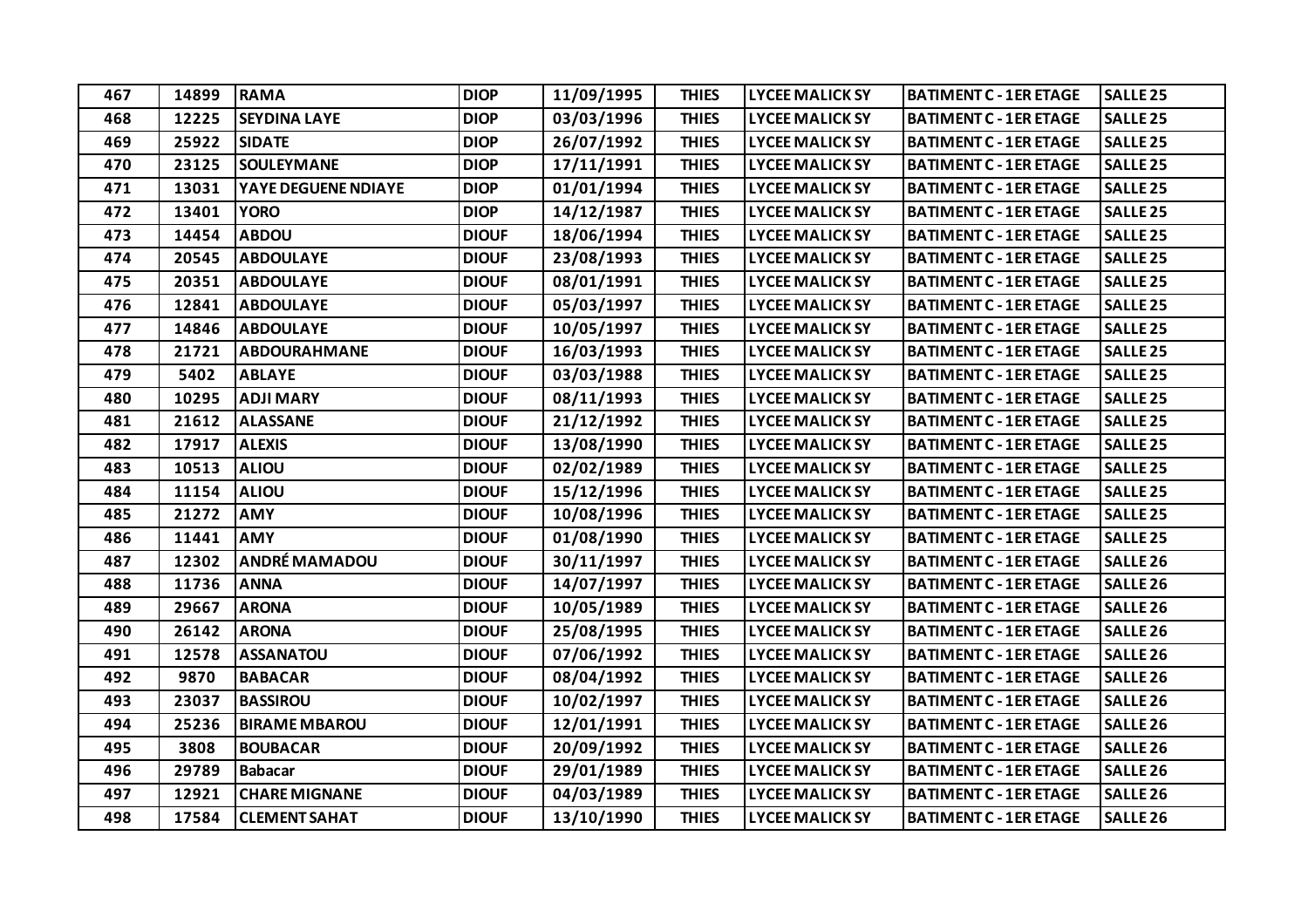| 499 | 12548 | <b>COUMBA</b>                  | <b>DIOUF</b> | 08/03/1993 | <b>THIES</b> | <b>LYCEE MALICK SY</b> | <b>BATIMENT C - 1ER ETAGE</b> | SALLE <sub>26</sub> |
|-----|-------|--------------------------------|--------------|------------|--------------|------------------------|-------------------------------|---------------------|
| 500 | 10341 | <b>DABA</b>                    | <b>DIOUF</b> | 05/07/1995 | <b>THIES</b> | <b>LYCEE MALICK SY</b> | <b>BATIMENT C - 1ER ETAGE</b> | SALLE <sub>26</sub> |
| 501 | 15996 | <b>DADO</b>                    | <b>DIOUF</b> | 01/03/1996 | <b>THIES</b> | <b>LYCEE MALICK SY</b> | <b>BATIMENT C - 1ER ETAGE</b> | SALLE <sub>26</sub> |
| 502 | 13825 | <b>DANIEL BADARA</b>           | <b>DIOUF</b> | 17/03/1990 | <b>THIES</b> | <b>LYCEE MALICK SY</b> | <b>BATIMENT C - 1ER ETAGE</b> | SALLE <sub>26</sub> |
| 503 | 17612 | <b>DIEYNABA</b>                | <b>DIOUF</b> | 17/01/1994 | <b>THIES</b> | <b>LYCEE MALICK SY</b> | <b>BATIMENT C - 1ER ETAGE</b> | SALLE <sub>26</sub> |
| 504 | 25579 | <b>DJIBY</b>                   | <b>DIOUF</b> | 11/10/1988 | <b>THIES</b> | <b>LYCEE MALICK SY</b> | <b>BATIMENT C - 1ER ETAGE</b> | SALLE <sub>26</sub> |
| 505 | 15449 | <b>DOUDOU</b>                  | <b>DIOUF</b> | 01/01/1998 | <b>THIES</b> | <b>LYCEE MALICK SY</b> | <b>BATIMENT C - 1ER ETAGE</b> | SALLE <sub>26</sub> |
| 506 | 20011 | <b>FATOU</b>                   | <b>DIOUF</b> | 11/09/1990 | <b>THIES</b> | <b>LYCEE MALICK SY</b> | <b>BATIMENT C - 1ER ETAGE</b> | SALLE <sub>26</sub> |
| 507 | 19869 | <b>FATOU</b>                   | <b>DIOUF</b> | 12/02/1994 | <b>THIES</b> | <b>LYCEE MALICK SY</b> | <b>BATIMENT C - 1ER ETAGE</b> | SALLE <sub>26</sub> |
| 508 | 24005 | <b>GEAQUES PORTIER DIOMAYE</b> | <b>DIOUF</b> | 17/04/1991 | <b>THIES</b> | <b>LYCEE MALICK SY</b> | <b>BATIMENT C - 1ER ETAGE</b> | <b>SALLE 26</b>     |
| 509 | 6660  | <b>GORGUI</b>                  | <b>DIOUF</b> | 01/02/1994 | <b>THIES</b> | <b>LYCEE MALICK SY</b> | <b>BATIMENT C - 1ER ETAGE</b> | SALLE <sub>26</sub> |
| 510 | 14541 | <b>GUEDJ</b>                   | <b>DIOUF</b> | 12/12/1994 | <b>THIES</b> | <b>LYCEE MALICK SY</b> | <b>BATIMENT C - 1ER ETAGE</b> | SALLE <sub>26</sub> |
| 511 | 19485 | <b>IBOU</b>                    | <b>DIOUF</b> | 19/11/1989 | <b>THIES</b> | <b>LYCEE MALICK SY</b> | <b>BATIMENT C - 1ER ETAGE</b> | SALLE <sub>26</sub> |
| 512 | 9845  | <b>IBRAHIMA</b>                | <b>DIOUF</b> | 22/11/1997 | <b>THIES</b> | <b>LYCEE MALICK SY</b> | <b>BATIMENT C - 1ER ETAGE</b> | SALLE <sub>26</sub> |
| 513 | 21358 | <b>IDRISSA</b>                 | <b>DIOUF</b> | 19/01/1986 | <b>THIES</b> | <b>LYCEE MALICK SY</b> | <b>BATIMENT C - 1ER ETAGE</b> | SALLE <sub>26</sub> |
| 514 | 13875 | <b>JEAN BAPTISTE MALIAME</b>   | <b>DIOUF</b> | 03/10/1997 | <b>THIES</b> | <b>LYCEE MALICK SY</b> | <b>BATIMENT C - 1ER ETAGE</b> | SALLE <sub>26</sub> |
| 515 | 23581 | <b>JEAN LAMINE</b>             | <b>DIOUF</b> | 16/02/1995 | <b>THIES</b> | <b>LYCEE MALICK SY</b> | <b>BATIMENT C - 1ER ETAGE</b> | <b>SALLE 26</b>     |
| 516 | 17851 | <b>JEAN SÉDAR</b>              | <b>DIOUF</b> | 03/07/1994 | <b>THIES</b> | <b>LYCEE MALICK SY</b> | <b>BATIMENT C - 1ER ETAGE</b> | SALLE <sub>27</sub> |
| 517 | 23919 | <b>KHADIM</b>                  | <b>DIOUF</b> | 20/10/1997 | <b>THIES</b> | <b>LYCEE MALICK SY</b> | <b>BATIMENT C - 1ER ETAGE</b> | SALLE <sub>27</sub> |
| 518 | 2243  | <b>KHALIFA ABABACAR BÉYE</b>   | <b>DIOUF</b> | 01/05/1996 | <b>THIES</b> | <b>LYCEE MALICK SY</b> | <b>BATIMENT C - 1ER ETAGE</b> | SALLE <sub>27</sub> |
| 519 | 21142 | <b>KHEMESSE</b>                | <b>DIOUF</b> | 12/05/1993 | <b>THIES</b> | <b>LYCEE MALICK SY</b> | <b>BATIMENT C - 1ER ETAGE</b> | SALLE <sub>27</sub> |
| 520 | 17613 | <b>LAMINE</b>                  | <b>DIOUF</b> | 06/10/1997 | <b>THIES</b> | <b>LYCEE MALICK SY</b> | <b>BATIMENT C - 1ER ETAGE</b> | SALLE <sub>27</sub> |
| 521 | 10069 | <b>LOUISE</b>                  | <b>DIOUF</b> | 10/02/1986 | <b>THIES</b> | <b>LYCEE MALICK SY</b> | <b>BATIMENT C - 1ER ETAGE</b> | <b>SALLE 27</b>     |
| 522 | 8437  | <b>MACOUMBA</b>                | <b>DIOUF</b> | 15/05/1997 | <b>THIES</b> | <b>LYCEE MALICK SY</b> | <b>BATIMENT C - 1ER ETAGE</b> | SALLE <sub>27</sub> |
| 523 | 9025  | <b>MAMADOU</b>                 | <b>DIOUF</b> | 05/03/1997 | <b>THIES</b> | <b>LYCEE MALICK SY</b> | <b>BATIMENT C - 1ER ETAGE</b> | SALLE <sub>27</sub> |
| 524 | 9545  | <b>MAMADOU</b>                 | <b>DIOUF</b> | 01/01/1992 | <b>THIES</b> | <b>LYCEE MALICK SY</b> | <b>BATIMENT C - 1ER ETAGE</b> | SALLE <sub>27</sub> |
| 525 | 3030  | <b>MAMADOU</b>                 | <b>DIOUF</b> | 07/11/1986 | <b>THIES</b> | <b>LYCEE MALICK SY</b> | <b>BATIMENT C - 1ER ETAGE</b> | <b>SALLE 27</b>     |
| 526 | 10608 | <b>MAMADOU</b>                 | <b>DIOUF</b> | 24/12/1992 | <b>THIES</b> | <b>LYCEE MALICK SY</b> | <b>BATIMENT C - 1ER ETAGE</b> | <b>SALLE 27</b>     |
| 527 | 11419 | <b>MAMADOU</b>                 | <b>DIOUF</b> | 21/01/1989 | <b>THIES</b> | <b>LYCEE MALICK SY</b> | <b>BATIMENT C - 1ER ETAGE</b> | SALLE <sub>27</sub> |
| 528 | 8698  | <b>MAME BIRAME</b>             | <b>DIOUF</b> | 15/02/1993 | <b>THIES</b> | <b>LYCEE MALICK SY</b> | <b>BATIMENT C - 1ER ETAGE</b> | SALLE <sub>27</sub> |
| 529 | 10415 | <b>MANSOUR</b>                 | <b>DIOUF</b> | 06/08/1993 | <b>THIES</b> | <b>LYCEE MALICK SY</b> | <b>BATIMENT C - 1ER ETAGE</b> | <b>SALLE 27</b>     |
| 530 | 7707  | <b>MARIAMA</b>                 | <b>DIOUF</b> | 28/01/1990 | <b>THIES</b> | <b>LYCEE MALICK SY</b> | <b>BATIMENT C - 1ER ETAGE</b> | <b>SALLE 27</b>     |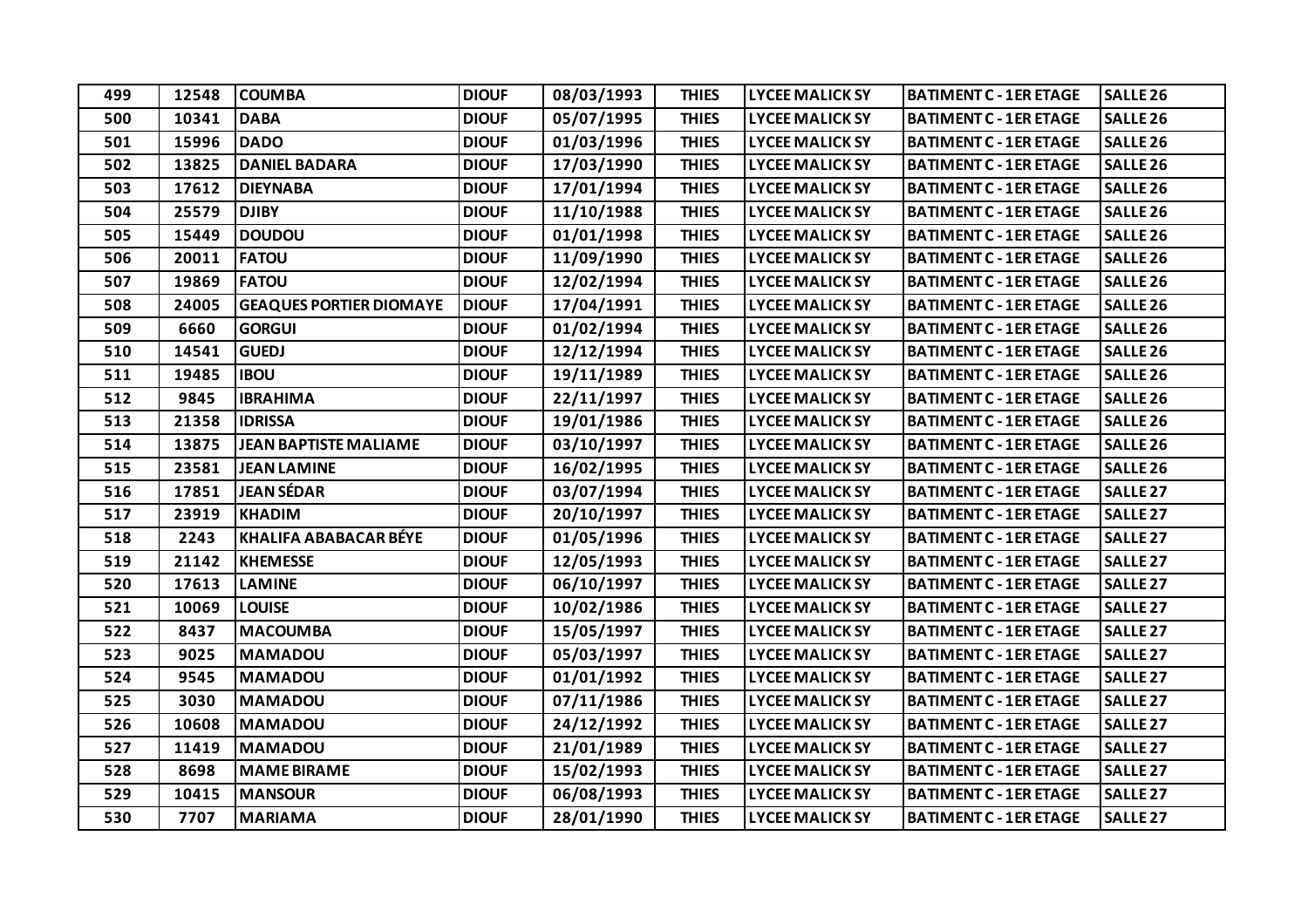| 531 | 20810 | <b>MASSE</b>                 | <b>DIOUF</b>    | 22/02/1991 | <b>THIES</b> | <b>LYCEE MALICK SY</b> | <b>BATIMENT C - 1ER ETAGE</b> | <b>SALLE 27</b>     |
|-----|-------|------------------------------|-----------------|------------|--------------|------------------------|-------------------------------|---------------------|
| 532 | 25500 | <b>MAURICE MALICK</b>        | <b>DIOUF</b>    | 07/09/1992 | <b>THIES</b> | <b>LYCEE MALICK SY</b> | <b>BATIMENT C - 1ER ETAGE</b> | <b>SALLE 27</b>     |
| 533 | 25755 | <b>MBAYE</b>                 | <b>DIOUF</b>    | 01/10/1997 | <b>THIES</b> | <b>LYCEE MALICK SY</b> | <b>BATIMENT C - 1ER ETAGE</b> | <b>SALLE 27</b>     |
| 534 | 3823  | <b>MOHAMED</b>               | <b>DIOUF</b>    | 18/07/1989 | <b>THIES</b> | <b>LYCEE MALICK SY</b> | <b>BATIMENT C - 1ER ETAGE</b> | SALLE <sub>27</sub> |
| 535 | 10063 | <b>MOR</b>                   | <b>DIOUF</b>    | 03/07/1992 | <b>THIES</b> | <b>LYCEE MALICK SY</b> | <b>BATIMENT C - 1ER ETAGE</b> | <b>SALLE 27</b>     |
| 536 | 22266 | <b>MOUHAMADOU</b>            | <b>DIOUF</b>    | 01/05/1993 | <b>THIES</b> | <b>LYCEE MALICK SY</b> | <b>BATIMENT C - 1ER ETAGE</b> | <b>SALLE 27</b>     |
| 537 | 12346 | <b>MOUSSA</b>                | <b>DIOUF</b>    | 26/06/1986 | <b>THIES</b> | <b>LYCEE MALICK SY</b> | <b>BATIMENT C - 1ER ETAGE</b> | SALLE <sub>27</sub> |
| 538 | 9491  | <b>NDEYE AMINATA</b>         | <b>DIOUF</b>    | 03/04/1996 | <b>THIES</b> | <b>LYCEE MALICK SY</b> | <b>BATIMENT C - 1ER ETAGE</b> | <b>SALLE 27</b>     |
| 539 | 15396 | <b>NDEYE AWA</b>             | <b>DIOUF</b>    | 07/12/1994 | <b>THIES</b> | <b>LYCEE MALICK SY</b> | <b>BATIMENT C - 1ER ETAGE</b> | SALLE <sub>27</sub> |
| 540 | 19702 | <b>NDEYE TENING</b>          | <b>DIOUF</b>    | 24/11/1994 | <b>THIES</b> | <b>LYCEE MALICK SY</b> | <b>BATIMENT C - 1ER ETAGE</b> | SALLE <sub>27</sub> |
| 541 | 19031 | <b>OMAR</b>                  | <b>DIOUF</b>    | 13/01/1996 | <b>THIES</b> | <b>LYCEE MALICK SY</b> | <b>BATIMENT C - 1ER ETAGE</b> | SALLE <sub>27</sub> |
| 542 | 24347 | <b>OUMY</b>                  | <b>DIOUF</b>    | 04/04/1994 | <b>THIES</b> | <b>LYCEE MALICK SY</b> | <b>BATIMENT C - 1ER ETAGE</b> | <b>SALLE 27</b>     |
| 543 | 2631  | <b>OUSSEYNOU HAMATH</b>      | <b>DIOUF</b>    | 08/11/1996 | <b>THIES</b> | <b>LYCEE MALICK SY</b> | <b>BATIMENT C - 1ER ETAGE</b> | SALLE <sub>27</sub> |
| 544 | 9543  | <b>PAPA DEMBA</b>            | <b>DIOUF</b>    | 07/11/1995 | <b>THIES</b> | <b>LYCEE MALICK SY</b> | <b>BATIMENT C - 1ER ETAGE</b> | SALLE <sub>27</sub> |
| 545 | 23586 | <b>PAPE BOUCAR</b>           | <b>DIOUF</b>    | 15/12/1997 | <b>THIES</b> | <b>LYCEE MALICK SY</b> | <b>BATIMENT C - 1ER ETAGE</b> | <b>SALLE 27</b>     |
| 546 | 19500 | <b>ROSE MOSSANE</b>          | <b>DIOUF</b>    | 12/01/1991 | <b>THIES</b> | <b>LYCEE MALICK SY</b> | <b>BATIMENT C - 1ER ETAGE</b> | <b>SALLE 28</b>     |
| 547 | 20939 | <b>SADIBOU</b>               | <b>DIOUF</b>    | 25/03/1988 | <b>THIES</b> | <b>LYCEE MALICK SY</b> | <b>BATIMENT C - 1ER ETAGE</b> | <b>SALLE 28</b>     |
| 548 | 25838 | <b>SAMBA</b>                 | <b>DIOUF</b>    | 04/12/1993 | <b>THIES</b> | <b>LYCEE MALICK SY</b> | <b>BATIMENT C - 1ER ETAGE</b> | <b>SALLE 28</b>     |
| 549 | 22988 | <b>SERIGNE</b>               | <b>DIOUF</b>    | 31/01/1995 | <b>THIES</b> | <b>LYCEE MALICK SY</b> | <b>BATIMENT C - 1ER ETAGE</b> | <b>SALLE 28</b>     |
| 550 | 19837 | <b>SERIGNE FALLOU MBACKE</b> | <b>DIOUF</b>    | 13/11/1996 | <b>THIES</b> | <b>LYCEE MALICK SY</b> | <b>BATIMENT C - 1ER ETAGE</b> | SALLE <sub>28</sub> |
| 551 | 6260  | <b>SERIGNE MANSOUR</b>       | <b>DIOUF</b>    | 31/07/1992 | <b>THIES</b> | <b>LYCEE MALICK SY</b> | <b>BATIMENT C - 1ER ETAGE</b> | <b>SALLE 28</b>     |
| 552 | 16451 | <b>SERIGNE TOUBA MBACKÉ</b>  | <b>DIOUF</b>    | 06/02/1997 | <b>THIES</b> | <b>LYCEE MALICK SY</b> | <b>BATIMENT C - 1ER ETAGE</b> | <b>SALLE 28</b>     |
| 553 | 15213 | <b>SEUWROU</b>               | <b>DIOUF</b>    | 03/01/1995 | <b>THIES</b> | <b>LYCEE MALICK SY</b> | <b>BATIMENT C - 1ER ETAGE</b> | <b>SALLE 28</b>     |
| 554 | 21070 | <b>SOUKEYE</b>               | <b>DIOUF</b>    | 24/01/1991 | <b>THIES</b> | <b>LYCEE MALICK SY</b> | <b>BATIMENT C - 1ER ETAGE</b> | <b>SALLE 28</b>     |
| 555 | 18711 | <b>TANOR</b>                 | <b>DIOUF</b>    | 28/09/1994 | <b>THIES</b> | <b>LYCEE MALICK SY</b> | <b>BATIMENT C - 1ER ETAGE</b> | <b>SALLE 28</b>     |
| 556 | 23498 | <b>WALY</b>                  | <b>DIOUF</b>    | 10/01/1986 | <b>THIES</b> | <b>LYCEE MALICK SY</b> | <b>BATIMENT C - 1ER ETAGE</b> | SALLE <sub>28</sub> |
| 557 | 16308 | <b>FRANCIS FRÉDÉRIC</b>      | <b>DIOUSSE</b>  | 27/05/1990 | <b>THIES</b> | <b>LYCEE MALICK SY</b> | <b>BATIMENT C - 1ER ETAGE</b> | <b>SALLE 28</b>     |
| 558 | 17549 | <b>LALIA</b>                 | <b>DIÉDHIOU</b> | 23/05/1992 | <b>THIES</b> | <b>LYCEE MALICK SY</b> | <b>BATIMENT C - 1ER ETAGE</b> | <b>SALLE 28</b>     |
| 559 | 10663 | <b>OUMY</b>                  | <b>DIÉDHIOU</b> | 12/01/1989 | <b>THIES</b> | <b>LYCEE MALICK SY</b> | <b>BATIMENT C - 1ER ETAGE</b> | <b>SALLE 28</b>     |
| 560 | 20887 | <b>SALIF</b>                 | <b>DJIBA</b>    | 06/02/1991 | <b>THIES</b> | <b>LYCEE MALICK SY</b> | <b>BATIMENT C - 1ER ETAGE</b> | <b>SALLE 28</b>     |
| 561 | 1121  | <b>DIAGNE</b>                | <b>DJIBY</b>    | 06/07/1997 | <b>THIES</b> | <b>LYCEE MALICK SY</b> | <b>BATIMENT C - 1ER ETAGE</b> | <b>SALLE 28</b>     |
| 562 | 14642 | <b>MAMADOU</b>               | <b>DJITTE</b>   | 02/12/1995 | <b>THIES</b> | <b>LYCEE MALICK SY</b> | <b>BATIMENT C - 1ER ETAGE</b> | <b>SALLE 28</b>     |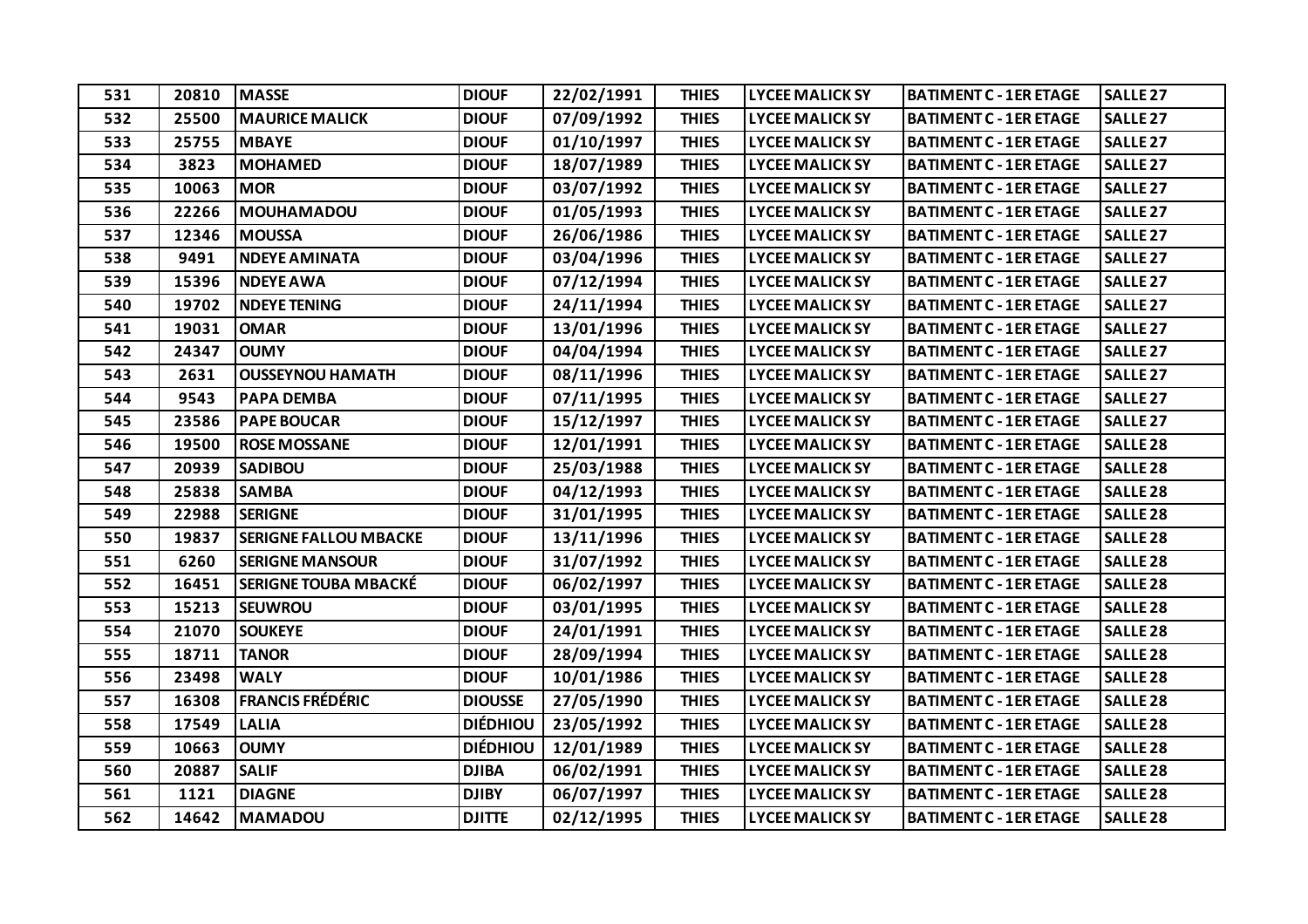| 563 | 12930 | <b>MASSAER</b>       | <b>DJITTE</b> | 22/10/1996 | <b>THIES</b> | <b>LYCEE MALICK SY</b> | <b>BATIMENT C - 1ER ETAGE</b>                 | <b>SALLE 28</b>     |
|-----|-------|----------------------|---------------|------------|--------------|------------------------|-----------------------------------------------|---------------------|
| 564 | 13495 | <b>ABDOULAYE</b>     | <b>DRAME</b>  | 20/05/1991 | <b>THIES</b> | <b>LYCEE MALICK SY</b> | <b>BATIMENT C - 1ER ETAGE</b>                 | <b>SALLE 28</b>     |
| 565 | 5195  | <b>ABDOURAHMANE</b>  | <b>DRAME</b>  | 04/01/1997 | <b>THIES</b> | <b>LYCEE MALICK SY</b> | <b>BATIMENT C - 1ER ETAGE</b>                 | <b>SALLE 28</b>     |
| 566 | 17477 | <b>ISSA</b>          | <b>DRAME</b>  | 01/01/1984 | <b>THIES</b> | <b>LYCEE MALICK SY</b> | <b>BATIMENT C - 1ER ETAGE</b>                 | <b>SALLE 28</b>     |
| 567 | 14035 | <b>LAMINE</b>        | <b>DRAME</b>  | 15/03/1985 | <b>THIES</b> | <b>LYCEE MALICK SY</b> | <b>BATIMENT C - 1ER ETAGE</b>                 | <b>SALLE 28</b>     |
| 568 | 8837  | <b>ABDANE</b>        | <b>FALL</b>   | 12/03/1994 | <b>THIES</b> | <b>LYCEE MALICK SY</b> | <b>BATIMENT C - 1ER ETAGE</b>                 | <b>SALLE 28</b>     |
| 569 | 20068 | <b>ABDEL KADER</b>   | <b>FALL</b>   | 14/04/1988 | <b>THIES</b> | <b>LYCEE MALICK SY</b> | <b>BATIMENT C - 1ER ETAGE</b>                 | <b>SALLE 28</b>     |
| 570 | 14246 | <b>ABDOU</b>         | <b>FALL</b>   | 02/08/1995 | <b>THIES</b> | <b>LYCEE MALICK SY</b> | <b>BATIMENT C - 1ER ETAGE</b>                 | <b>SALLE 28</b>     |
| 571 | 13066 | <b>ABDOULAYE</b>     | <b>FALL</b>   | 16/08/1994 | <b>THIES</b> | <b>LYCEE MALICK SY</b> | <b>BATIMENT C - 1ER ETAGE</b>                 | <b>SALLE 28</b>     |
| 572 | 17136 | <b>AIDARA</b>        | <b>FALL</b>   | 02/03/1996 | <b>THIES</b> | <b>LYCEE MALICK SY</b> | <b>BATIMENT C - 1ER ETAGE</b>                 | <b>SALLE 28</b>     |
| 573 | 1385  | <b>AMETH</b>         | <b>FALL</b>   | 11/01/1995 | <b>THIES</b> | <b>LYCEE MALICK SY</b> | <b>BATIMENT C - 1ER ETAGE</b>                 | <b>SALLE 28</b>     |
| 574 | 12661 | <b>ASTOU</b>         | <b>FALL</b>   | 25/04/1996 | <b>THIES</b> | <b>LYCEE MALICK SY</b> | <b>BATIMENT C - 1ER ETAGE</b>                 | SALLE <sub>28</sub> |
| 575 | 3144  | <b>AWA</b>           | <b>FALL</b>   | 19/11/1993 | <b>THIES</b> | <b>LYCEE MALICK SY</b> | <b>BATIMENT D - REZ DE</b><br><b>CHAUSSEE</b> | SALLE <sub>29</sub> |
| 576 | 19080 | <b>BABACAR</b>       | <b>FALL</b>   | 11/06/1997 | <b>THIES</b> | <b>LYCEE MALICK SY</b> | <b>BATIMENT D - REZ DE</b><br><b>CHAUSSEE</b> | <b>SALLE 29</b>     |
| 577 | 15289 | <b>BASSIROU</b>      | <b>FALL</b>   | 17/03/1986 | <b>THIES</b> | <b>LYCEE MALICK SY</b> | <b>BATIMENT D - REZ DE</b><br><b>CHAUSSEE</b> | SALLE <sub>29</sub> |
| 578 | 9649  | <b>CHEIKH SIDATY</b> | <b>FALL</b>   | 01/01/1993 | <b>THIES</b> | <b>LYCEE MALICK SY</b> | <b>BATIMENT D - REZ DE</b><br><b>CHAUSSEE</b> | <b>SALLE 29</b>     |
| 579 | 8344  | <b>DEMBA</b>         | <b>FALL</b>   | 31/10/1991 | <b>THIES</b> | <b>LYCEE MALICK SY</b> | <b>BATIMENT D - REZ DE</b><br><b>CHAUSSEE</b> | <b>SALLE 29</b>     |
| 580 | 23171 | <b>DIOME NDIAYE</b>  | <b>FALL</b>   | 01/01/1997 | <b>THIES</b> | <b>LYCEE MALICK SY</b> | <b>BATIMENT D - REZ DE</b><br><b>CHAUSSEE</b> | <b>SALLE 29</b>     |
| 581 | 22925 | <b>FATOU</b>         | <b>FALL</b>   | 02/06/1993 | <b>THIES</b> | <b>LYCEE MALICK SY</b> | <b>BATIMENT D - REZ DE</b><br><b>CHAUSSEE</b> | <b>SALLE 29</b>     |
| 582 | 24856 | <b>FATOU</b>         | <b>FALL</b>   | 06/05/1993 | <b>THIES</b> | <b>LYCEE MALICK SY</b> | <b>BATIMENT D - REZ DE</b><br><b>CHAUSSEE</b> | <b>SALLE 29</b>     |
| 583 | 10315 | FATOUMATA AIDARA     | <b>FALL</b>   | 01/01/1996 | <b>THIES</b> | <b>LYCEE MALICK SY</b> | <b>BATIMENT D - REZ DE</b><br><b>CHAUSSEE</b> | <b>SALLE 29</b>     |
| 584 | 20995 | <b>GORGUI</b>        | <b>FALL</b>   | 20/09/1992 | <b>THIES</b> | <b>LYCEE MALICK SY</b> | <b>BATIMENT D - REZ DE</b><br><b>CHAUSSEE</b> | SALLE <sub>29</sub> |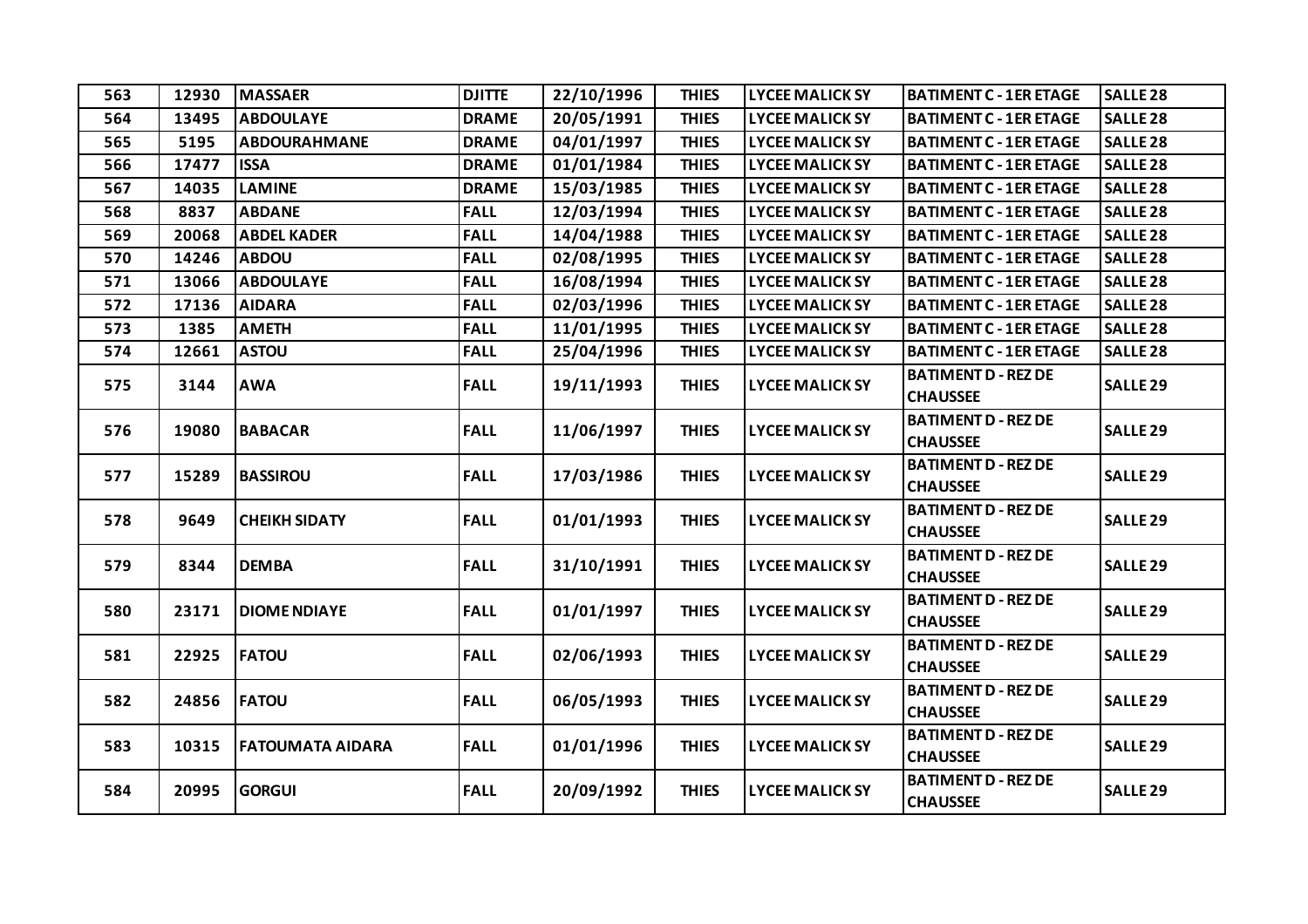| 585 | 13196 | <b>HAMET</b>               | <b>FALL</b> | 15/05/1997 | <b>THIES</b> | <b>LYCEE MALICK SY</b> | <b>BATIMENT D - REZ DE</b><br><b>CHAUSSEE</b> | <b>SALLE 29</b>     |
|-----|-------|----------------------------|-------------|------------|--------------|------------------------|-----------------------------------------------|---------------------|
| 586 | 9196  | <b>KHADIDIATOU NIASS</b>   | <b>FALL</b> | 04/03/1986 | <b>THIES</b> | <b>LYCEE MALICK SY</b> | <b>BATIMENT D - REZ DE</b><br><b>CHAUSSEE</b> | <b>SALLE 29</b>     |
| 587 | 9852  | <b>MAKHTAR</b>             | <b>FALL</b> | 04/03/1995 | <b>THIES</b> | <b>LYCEE MALICK SY</b> | <b>BATIMENT D - REZ DE</b><br><b>CHAUSSEE</b> | <b>SALLE 29</b>     |
| 588 | 18938 | <b>MALICK</b>              | <b>FALL</b> | 02/01/1993 | <b>THIES</b> | <b>LYCEE MALICK SY</b> | <b>BATIMENT D - REZ DE</b><br><b>CHAUSSEE</b> | <b>SALLE 29</b>     |
| 589 | 2824  | <b>MAMADOU</b>             | <b>FALL</b> | 12/02/1996 | <b>THIES</b> | <b>LYCEE MALICK SY</b> | <b>BATIMENT D - REZ DE</b><br><b>CHAUSSEE</b> | <b>SALLE 29</b>     |
| 590 | 18087 | <b>MAMADOU KHABANE</b>     | <b>FALL</b> | 03/08/1997 | <b>THIES</b> | <b>LYCEE MALICK SY</b> | <b>BATIMENT D - REZ DE</b><br><b>CHAUSSEE</b> | <b>SALLE 29</b>     |
| 591 | 17524 | <b>MAME GOR</b>            | <b>FALL</b> | 01/02/1997 | <b>THIES</b> | <b>LYCEE MALICK SY</b> | <b>BATIMENT D - REZ DE</b><br><b>CHAUSSEE</b> | <b>SALLE 29</b>     |
| 592 | 9513  | <b>MAME MBODJ</b>          | <b>FALL</b> | 04/01/1996 | <b>THIES</b> | <b>LYCEE MALICK SY</b> | <b>BATIMENT D - REZ DE</b><br><b>CHAUSSEE</b> | <b>SALLE 29</b>     |
| 593 | 19581 | <b>MATAR</b>               | <b>FALL</b> | 10/07/1997 | <b>THIES</b> | <b>LYCEE MALICK SY</b> | <b>BATIMENT D - REZ DE</b><br><b>CHAUSSEE</b> | <b>SALLE 29</b>     |
| 594 | 18488 | <b>MAYORO</b>              | <b>FALL</b> | 23/02/1996 | <b>THIES</b> | <b>LYCEE MALICK SY</b> | <b>BATIMENT D - REZ DE</b><br><b>CHAUSSEE</b> | <b>SALLE 29</b>     |
| 595 | 14441 | <b>MBAYE THIOUNE</b>       | <b>FALL</b> | 03/07/1997 | <b>THIES</b> | <b>LYCEE MALICK SY</b> | <b>BATIMENT D - REZ DE</b><br><b>CHAUSSEE</b> | SALLE <sub>29</sub> |
| 596 | 21797 | <b>MODOU</b>               | <b>FALL</b> | 15/06/1997 | <b>THIES</b> | <b>LYCEE MALICK SY</b> | <b>BATIMENT D - REZ DE</b><br><b>CHAUSSEE</b> | <b>SALLE 29</b>     |
| 597 | 25278 | <b>MODOU</b>               | <b>FALL</b> | 05/03/1994 | <b>THIES</b> | <b>LYCEE MALICK SY</b> | <b>BATIMENT D - REZ DE</b><br><b>CHAUSSEE</b> | <b>SALLE 29</b>     |
| 598 | 18870 | <b>MOHAMMAD HAFIZ</b>      | <b>FALL</b> | 02/01/1992 | <b>THIES</b> | <b>LYCEE MALICK SY</b> | <b>BATIMENT D - REZ DE</b><br><b>CHAUSSEE</b> | SALLE <sub>29</sub> |
| 599 | 23235 | <b>MOUHAMADANE</b>         | <b>FALL</b> | 23/12/1997 | <b>THIES</b> | <b>LYCEE MALICK SY</b> | <b>BATIMENT D - REZ DE</b><br><b>CHAUSSEE</b> | SALLE <sub>29</sub> |
| 600 | 17771 | <b>MOUHAMADOU MOUKHTAR</b> | <b>FALL</b> | 19/12/1986 | <b>THIES</b> | <b>LYCEE MALICK SY</b> | <b>BATIMENT D - REZ DE</b><br><b>CHAUSSEE</b> | <b>SALLE 29</b>     |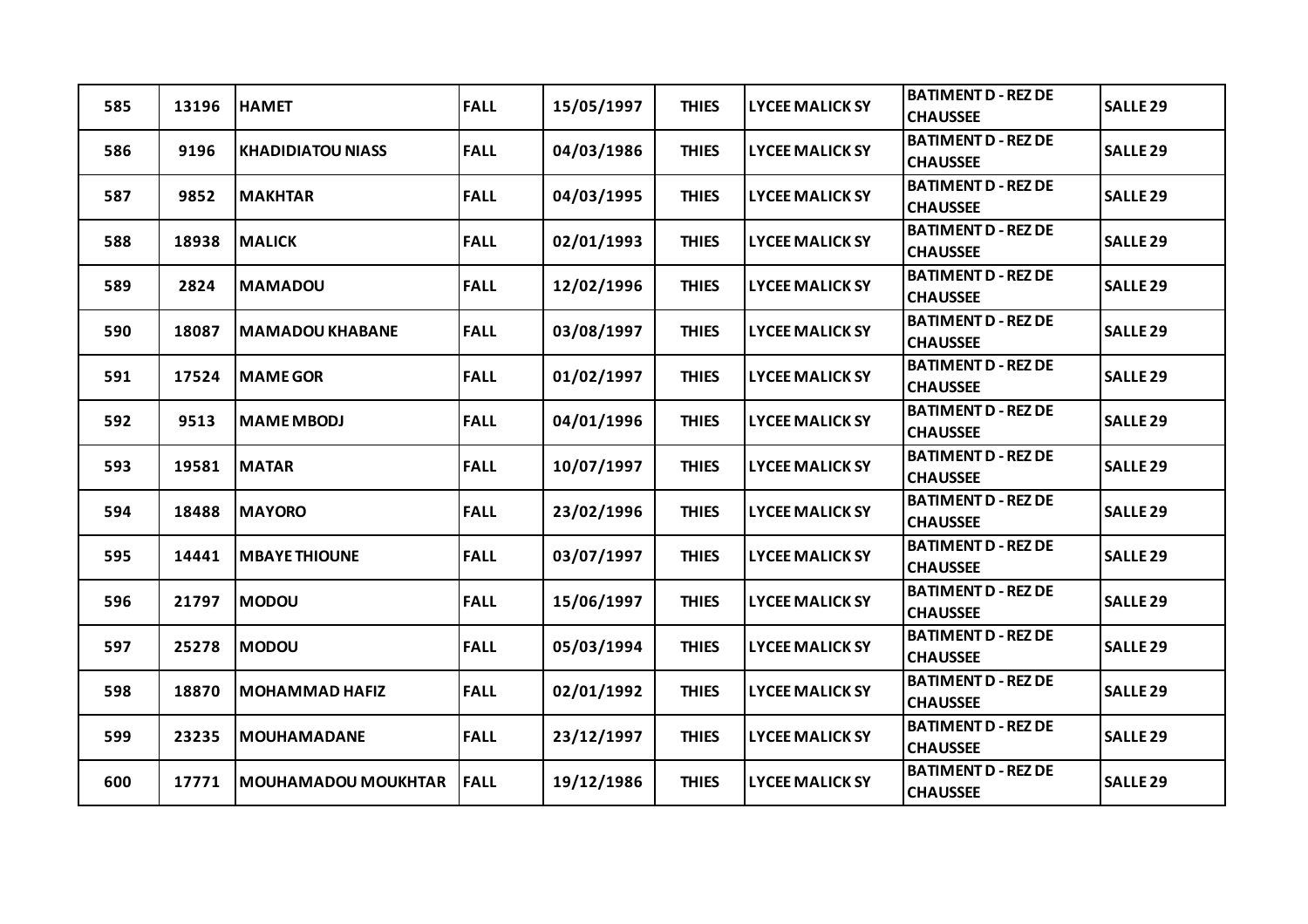| 601 | 12664 | <b>MOUSSA</b>                            | <b>FALL</b> | 22/03/1995 | <b>THIES</b> | <b>LYCEE MALICK SY</b> | <b>BATIMENT D - REZ DE</b><br><b>CHAUSSEE</b> | <b>SALLE 29</b> |
|-----|-------|------------------------------------------|-------------|------------|--------------|------------------------|-----------------------------------------------|-----------------|
| 602 | 8419  | <b>MOUSSA</b>                            | <b>FALL</b> | 17/01/1992 | <b>THIES</b> | <b>LYCEE MALICK SY</b> | <b>BATIMENT D - REZ DE</b><br><b>CHAUSSEE</b> | <b>SALLE 29</b> |
| 603 | 18031 | <b>NDEYE PANE</b>                        | <b>FALL</b> | 10/10/1996 | <b>THIES</b> | <b>LYCEE MALICK SY</b> | <b>BATIMENT D - REZ DE</b><br><b>CHAUSSEE</b> | <b>SALLE 30</b> |
| 604 | 23790 | <b>NDEYE THIORO</b>                      | <b>FALL</b> | 29/10/1996 | <b>THIES</b> | <b>LYCEE MALICK SY</b> | <b>BATIMENT D - REZ DE</b><br><b>CHAUSSEE</b> | <b>SALLE 30</b> |
| 605 | 21378 | <b>OMAR</b>                              | <b>FALL</b> | 25/08/1995 | <b>THIES</b> | <b>LYCEE MALICK SY</b> | <b>BATIMENT D - REZ DE</b><br><b>CHAUSSEE</b> | <b>SALLE 30</b> |
| 606 | 17596 | <b>OUSSEYNOU</b>                         | <b>FALL</b> | 16/06/1996 | <b>THIES</b> | <b>LYCEE MALICK SY</b> | <b>BATIMENT D - REZ DE</b><br><b>CHAUSSEE</b> | <b>SALLE 30</b> |
| 607 | 9600  | <b>PAPA DEMBA</b>                        | <b>FALL</b> | 11/12/1994 | <b>THIES</b> | <b>LYCEE MALICK SY</b> | <b>BATIMENT D - REZ DE</b><br><b>CHAUSSEE</b> | <b>SALLE 30</b> |
| 608 | 17481 | <b>PAPA GUENE</b>                        | <b>FALL</b> | 25/03/1992 | <b>THIES</b> | <b>LYCEE MALICK SY</b> | <b>BATIMENT D - REZ DE</b><br><b>CHAUSSEE</b> | <b>SALLE 30</b> |
| 609 | 13002 | PAPE ELHADJI BABACAR<br><b>MBAYE</b>     | <b>FALL</b> | 01/01/1992 | <b>THIES</b> | <b>LYCEE MALICK SY</b> | <b>BATIMENT D - REZ DE</b><br><b>CHAUSSEE</b> | <b>SALLE 30</b> |
| 610 | 3389  | <b>PAPE MAMADOU</b>                      | <b>FALL</b> | 12/04/1996 | <b>THIES</b> | <b>LYCEE MALICK SY</b> | <b>BATIMENT D - REZ DE</b><br><b>CHAUSSEE</b> | <b>SALLE 30</b> |
| 611 | 8808  | <b>PAPE MOCTAR</b>                       | <b>FALL</b> | 15/03/1997 | <b>THIES</b> | <b>LYCEE MALICK SY</b> | <b>BATIMENT D - REZ DE</b><br><b>CHAUSSEE</b> | <b>SALLE 30</b> |
| 612 | 22206 | <b>ROKHAYA</b>                           | <b>FALL</b> | 31/03/1987 | <b>THIES</b> | <b>LYCEE MALICK SY</b> | <b>BATIMENT D - REZ DE</b><br><b>CHAUSSEE</b> | <b>SALLE 30</b> |
| 613 | 21007 | <b>SALY</b>                              | <b>FALL</b> | 26/04/1995 | <b>THIES</b> | <b>LYCEE MALICK SY</b> | <b>BATIMENT D - REZ DE</b><br><b>CHAUSSEE</b> | <b>SALLE 30</b> |
| 614 | 25118 | <b>SAMBA</b>                             | <b>FALL</b> | 07/09/1996 | <b>THIES</b> | <b>LYCEE MALICK SY</b> | <b>BATIMENT D - REZ DE</b><br><b>CHAUSSEE</b> | <b>SALLE 30</b> |
| 615 | 13314 | <b>SERIGNE MBAYE</b>                     | <b>FALL</b> | 08/10/1996 | <b>THIES</b> | LYCEE MALICK SY        | <b>BATIMENT D - REZ DE</b><br><b>CHAUSSEE</b> | <b>SALLE 30</b> |
| 616 | 17308 | SEYDINA MOUHAMADOU<br><b>BACHIR LAYE</b> | <b>FALL</b> | 06/06/1996 | <b>THIES</b> | <b>LYCEE MALICK SY</b> | <b>BATIMENT D - REZ DE</b><br><b>CHAUSSEE</b> | <b>SALLE 30</b> |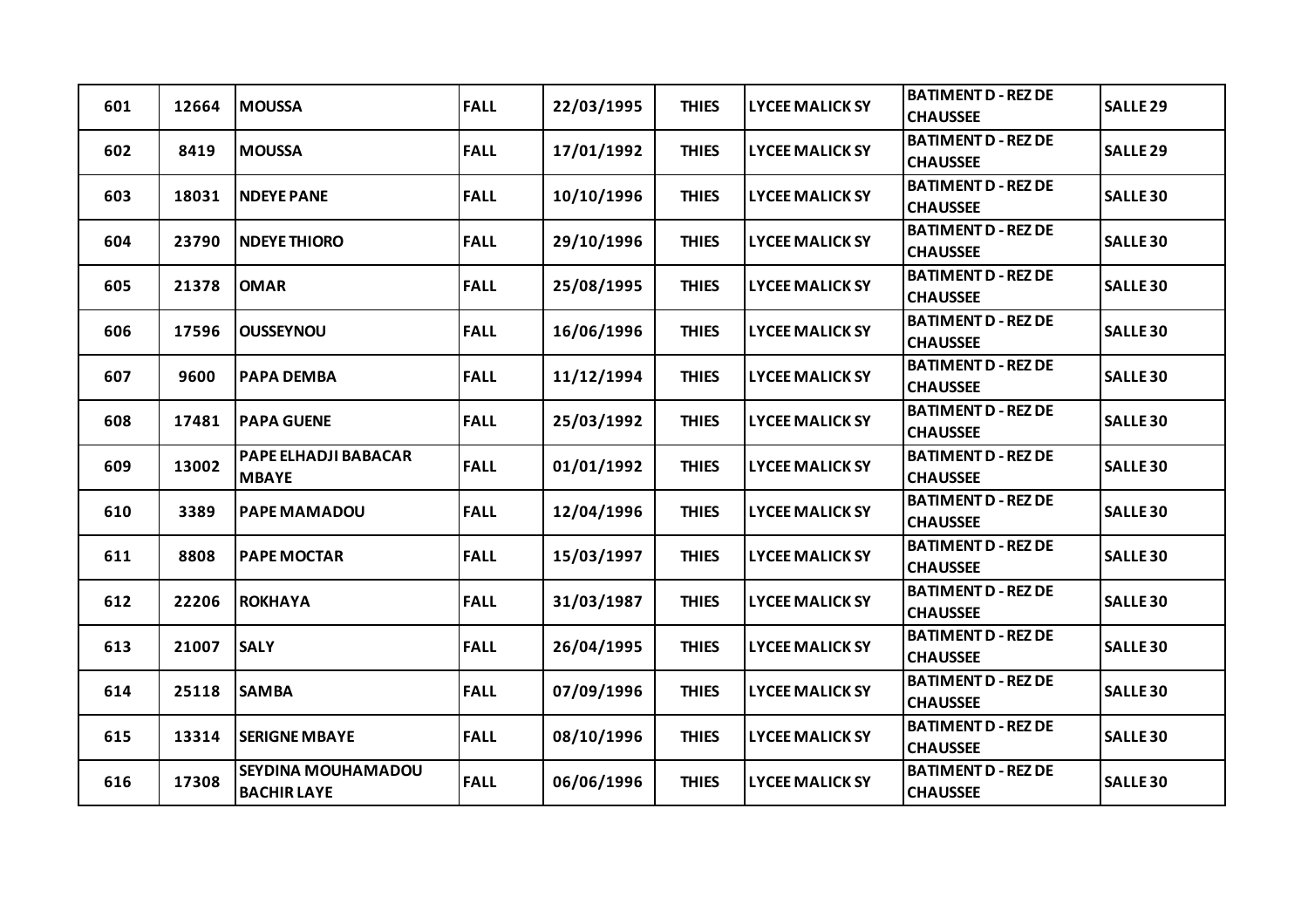| 617 | 12878 | <b>SEYNABOU</b>           | <b>FALL</b> | 16/04/1993 | <b>THIES</b> | <b>LYCEE MALICK SY</b> | <b>BATIMENT D - REZ DE</b><br><b>CHAUSSEE</b> | <b>SALLE 30</b> |
|-----|-------|---------------------------|-------------|------------|--------------|------------------------|-----------------------------------------------|-----------------|
| 618 | 22375 | <b>TANOR</b>              | <b>FALL</b> | 10/04/1992 | <b>THIES</b> | <b>LYCEE MALICK SY</b> | <b>BATIMENT D - REZ DE</b><br><b>CHAUSSEE</b> | <b>SALLE 30</b> |
| 619 | 9122  | <b>WOLIMATA</b>           | <b>FALL</b> | 04/01/1991 | <b>THIES</b> | <b>LYCEE MALICK SY</b> | <b>BATIMENT D - REZ DE</b><br><b>CHAUSSEE</b> | <b>SALLE 30</b> |
| 620 | 2872  | <b>YORO</b>               | <b>FALL</b> | 20/05/1992 | <b>THIES</b> | <b>LYCEE MALICK SY</b> | <b>BATIMENT D - REZ DE</b><br><b>CHAUSSEE</b> | <b>SALLE 30</b> |
| 621 | 19442 | <b>YOUSSOUPHA</b>         | <b>FALL</b> | 15/05/1991 | <b>THIES</b> | <b>LYCEE MALICK SY</b> | <b>BATIMENT D - REZ DE</b><br><b>CHAUSSEE</b> | <b>SALLE 30</b> |
| 622 | 20024 | <b>BALLA MOUSSA LOUIS</b> | <b>FATY</b> | 27/02/1993 | <b>THIES</b> | <b>LYCEE MALICK SY</b> | <b>BATIMENT D - REZ DE</b><br><b>CHAUSSEE</b> | <b>SALLE 30</b> |
| 623 | 9022  | <b>IBRAHIMA</b>           | <b>FATY</b> | 01/05/1993 | <b>THIES</b> | <b>LYCEE MALICK SY</b> | <b>BATIMENT D - REZ DE</b><br><b>CHAUSSEE</b> | <b>SALLE 30</b> |
| 624 | 11096 | <b>ABABACAR SADIKH</b>    | <b>FAYE</b> | 28/09/1992 | <b>THIES</b> | <b>LYCEE MALICK SY</b> | <b>BATIMENT D - REZ DE</b><br><b>CHAUSSEE</b> | <b>SALLE 30</b> |
| 625 | 22905 | <b>ABDOU</b>              | <b>FAYE</b> | 31/07/1995 | <b>THIES</b> | <b>LYCEE MALICK SY</b> | <b>BATIMENT D - REZ DE</b><br><b>CHAUSSEE</b> | <b>SALLE 30</b> |
| 626 | 19458 | <b>ABDOUL AZIZ</b>        | <b>FAYE</b> | 16/01/1991 | <b>THIES</b> | <b>LYCEE MALICK SY</b> | <b>BATIMENT D - REZ DE</b><br><b>CHAUSSEE</b> | <b>SALLE 30</b> |
| 627 | 11374 | <b>ABDOULAYE</b>          | <b>FAYE</b> | 29/01/1995 | <b>THIES</b> | <b>LYCEE MALICK SY</b> | <b>BATIMENT D - REZ DE</b><br><b>CHAUSSEE</b> | <b>SALLE 30</b> |
| 628 | 22809 | <b>ABDOULAYE</b>          | <b>FAYE</b> | 05/07/1997 | <b>THIES</b> | <b>LYCEE MALICK SY</b> | <b>BATIMENT D - REZ DE</b><br><b>CHAUSSEE</b> | <b>SALLE 30</b> |
| 629 | 25668 | <b>ABDOULAYE</b>          | <b>FAYE</b> | 04/03/1990 | <b>THIES</b> | <b>LYCEE MALICK SY</b> | <b>BATIMENT D - REZ DE</b><br><b>CHAUSSEE</b> | <b>SALLE 30</b> |
| 630 | 14672 | <b>ADAMA</b>              | <b>FAYE</b> | 24/08/1988 | <b>THIES</b> | <b>LYCEE MALICK SY</b> | <b>BATIMENT D - REZ DE</b><br><b>CHAUSSEE</b> | <b>SALLE 30</b> |
| 631 | 20624 | <b>ADAMA</b>              | <b>FAYE</b> | 07/01/1995 | <b>THIES</b> | <b>LYCEE MALICK SY</b> | <b>BATIMENT D - REZ DE</b><br><b>CHAUSSEE</b> | <b>SALLE 31</b> |
| 632 | 9587  | <b>ALIOU</b>              | <b>FAYE</b> | 18/06/1990 | <b>THIES</b> | <b>LYCEE MALICK SY</b> | <b>BATIMENT D - REZ DE</b><br><b>CHAUSSEE</b> | <b>SALLE 31</b> |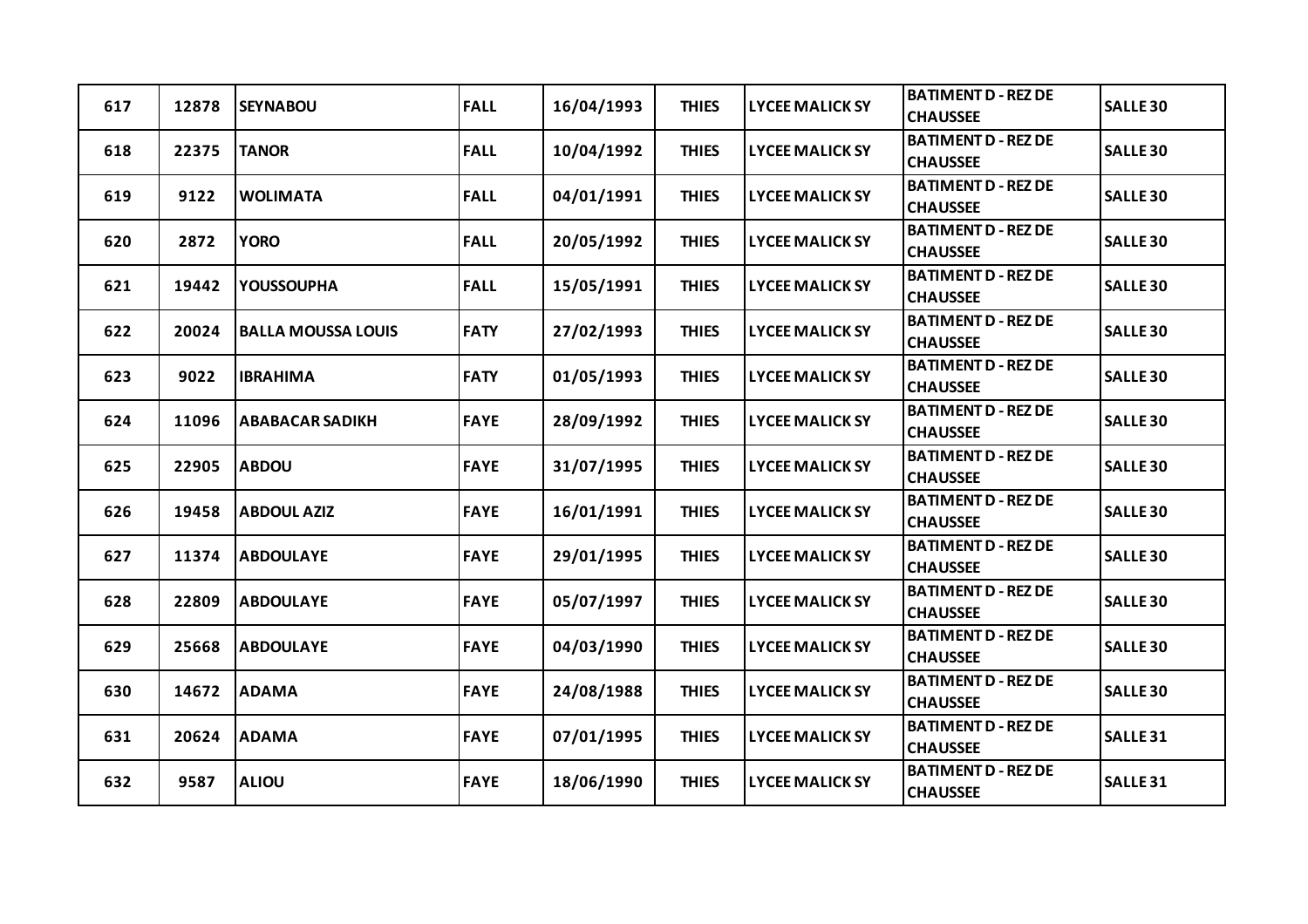| 633 | 25005 | <b>ALY</b>                   | <b>FAYE</b> | 27/09/1992 | <b>THIES</b> | <b>LYCEE MALICK SY</b> | <b>BATIMENT D - REZ DE</b><br><b>CHAUSSEE</b> | <b>SALLE 31</b>     |
|-----|-------|------------------------------|-------------|------------|--------------|------------------------|-----------------------------------------------|---------------------|
| 634 | 1584  | <b>AMADOU MAKHTAR</b>        | <b>FAYE</b> | 27/11/1994 | <b>THIES</b> | <b>LYCEE MALICK SY</b> | <b>BATIMENT D - REZ DE</b><br><b>CHAUSSEE</b> | <b>SALLE 31</b>     |
| 635 | 10617 | <b>AMETH</b>                 | <b>FAYE</b> | 17/05/1993 | <b>THIES</b> | <b>LYCEE MALICK SY</b> | <b>BATIMENT D - REZ DE</b><br><b>CHAUSSEE</b> | <b>SALLE 31</b>     |
| 636 | 13743 | <b>AMIE</b>                  | <b>FAYE</b> | 04/12/1993 | <b>THIES</b> | <b>LYCEE MALICK SY</b> | <b>BATIMENT D - REZ DE</b><br><b>CHAUSSEE</b> | <b>SALLE 31</b>     |
| 637 | 5135  | <b>AMINATA</b>               | <b>FAYE</b> | 09/05/1997 | <b>THIES</b> | <b>LYCEE MALICK SY</b> | <b>BATIMENT D - REZ DE</b><br><b>CHAUSSEE</b> | SALLE <sub>31</sub> |
| 638 | 3776  | <b>AMY</b>                   | <b>FAYE</b> | 16/01/1997 | <b>THIES</b> | <b>LYCEE MALICK SY</b> | <b>BATIMENT D - REZ DE</b><br><b>CHAUSSEE</b> | <b>SALLE 31</b>     |
| 639 | 10329 | <b>AMY</b>                   | <b>FAYE</b> | 07/10/1996 | <b>THIES</b> | <b>LYCEE MALICK SY</b> | <b>BATIMENT D - REZ DE</b><br><b>CHAUSSEE</b> | <b>SALLE 31</b>     |
| 640 | 22016 | <b>ANNETTE NGONÉ</b>         | <b>FAYE</b> | 10/10/1990 | <b>THIES</b> | <b>LYCEE MALICK SY</b> | <b>BATIMENT D - REZ DE</b><br><b>CHAUSSEE</b> | SALLE <sub>31</sub> |
| 641 | 10988 | <b>ARFANG NIOKHOR</b>        | <b>FAYE</b> | 28/10/1991 | <b>THIES</b> | <b>LYCEE MALICK SY</b> | <b>BATIMENT D - REZ DE</b><br><b>CHAUSSEE</b> | <b>SALLE 31</b>     |
| 642 | 22888 | <b>AWA</b>                   | <b>FAYE</b> | 29/09/1992 | <b>THIES</b> | <b>LYCEE MALICK SY</b> | <b>BATIMENT D - REZ DE</b><br><b>CHAUSSEE</b> | <b>SALLE 31</b>     |
| 643 | 24893 | <b>AWA</b>                   | <b>FAYE</b> | 27/08/1996 | <b>THIES</b> | <b>LYCEE MALICK SY</b> | <b>BATIMENT D - REZ DE</b><br><b>CHAUSSEE</b> | <b>SALLE 31</b>     |
| 644 | 19346 | <b>BERNARD DETHIE NDIEME</b> | <b>FAYE</b> | 30/06/1994 | <b>THIES</b> | <b>LYCEE MALICK SY</b> | <b>BATIMENT D - REZ DE</b><br><b>CHAUSSEE</b> | SALLE <sub>31</sub> |
| 645 | 6412  | <b>CHEIKH</b>                | <b>FAYE</b> | 27/07/1996 | <b>THIES</b> | <b>LYCEE MALICK SY</b> | <b>BATIMENT D - REZ DE</b><br><b>CHAUSSEE</b> | <b>SALLE 31</b>     |
| 646 | 9582  | <b>CHEIKH TIDIANE</b>        | <b>FAYE</b> | 01/06/1997 | <b>THIES</b> | <b>LYCEE MALICK SY</b> | <b>BATIMENT D - REZ DE</b><br><b>CHAUSSEE</b> | SALLE <sub>31</sub> |
| 647 | 2590  | <b>CHEIKH TIDIANE</b>        | <b>FAYE</b> | 07/07/1989 | <b>THIES</b> | <b>LYCEE MALICK SY</b> | <b>BATIMENT D - REZ DE</b><br><b>CHAUSSEE</b> | <b>SALLE 31</b>     |
| 648 | 16246 | <b>DAOUDA</b>                | <b>FAYE</b> | 27/09/1995 | <b>THIES</b> | <b>LYCEE MALICK SY</b> | <b>BATIMENT D - REZ DE</b><br><b>CHAUSSEE</b> | <b>SALLE 31</b>     |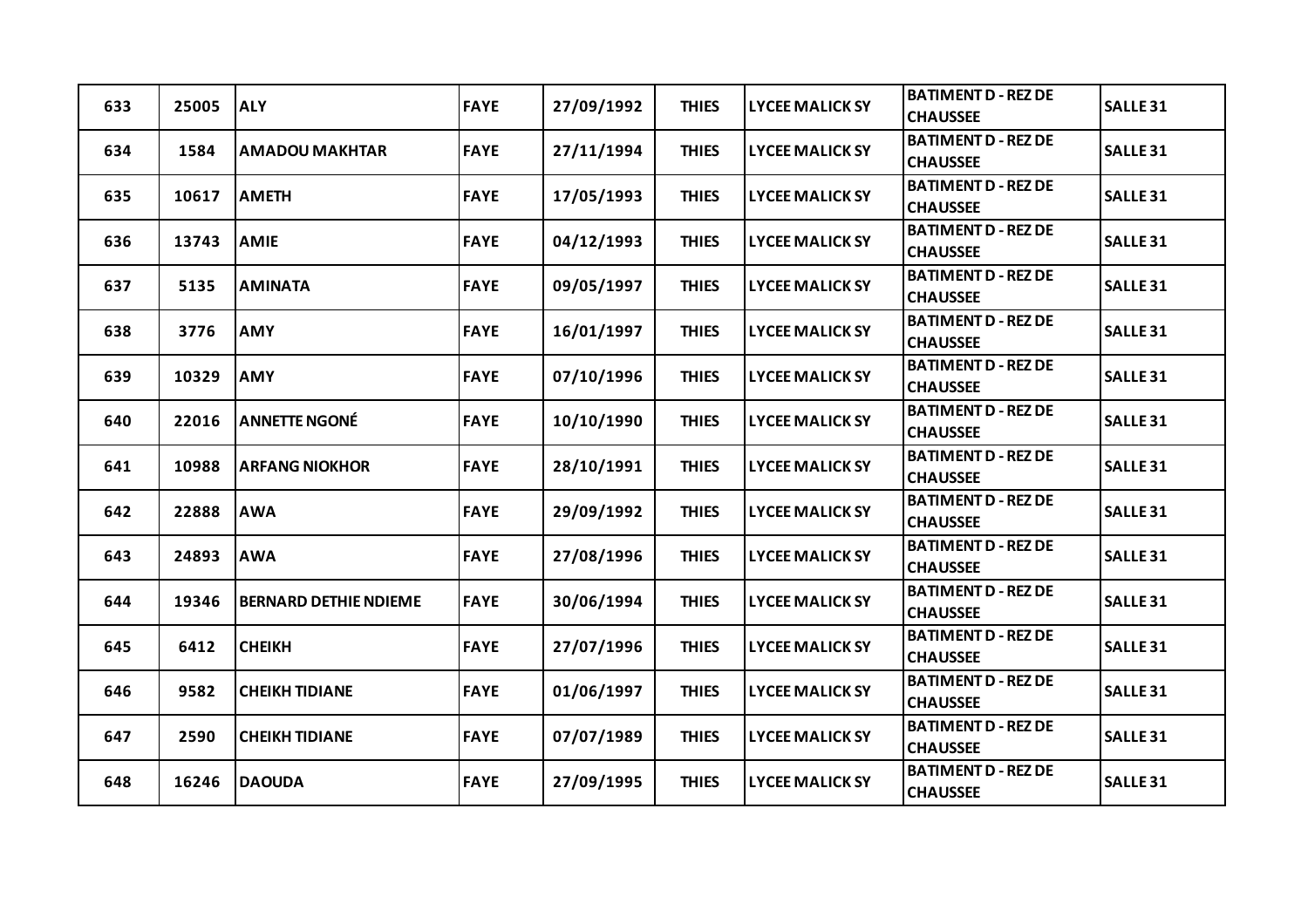| 649 | 18883 | <b>DIEGANE</b>              | <b>FAYE</b> | 09/10/1996 | <b>THIES</b> | <b>LYCEE MALICK SY</b> | <b>BATIMENT D - REZ DE</b><br><b>CHAUSSEE</b> | <b>SALLE 31</b>     |
|-----|-------|-----------------------------|-------------|------------|--------------|------------------------|-----------------------------------------------|---------------------|
| 650 | 19953 | <b>DJIBRIL</b>              | <b>FAYE</b> | 16/04/1994 | <b>THIES</b> | <b>LYCEE MALICK SY</b> | <b>BATIMENT D - REZ DE</b><br><b>CHAUSSEE</b> | <b>SALLE 31</b>     |
| 651 | 15397 | <b>EL HADJI MALICK</b>      | <b>FAYE</b> | 07/07/1995 | <b>THIES</b> | <b>LYCEE MALICK SY</b> | <b>BATIMENT D - REZ DE</b><br><b>CHAUSSEE</b> | <b>SALLE 31</b>     |
| 652 | 9579  | <b>FATOU</b>                | <b>FAYE</b> | 13/08/1992 | <b>THIES</b> | <b>LYCEE MALICK SY</b> | <b>BATIMENT D - REZ DE</b><br><b>CHAUSSEE</b> | <b>SALLE 31</b>     |
| 653 | 11193 | <b>FATOU ROKHYA DABA</b>    | <b>FAYE</b> | 20/12/1994 | <b>THIES</b> | <b>LYCEE MALICK SY</b> | <b>BATIMENT D - REZ DE</b><br><b>CHAUSSEE</b> | <b>SALLE 31</b>     |
| 654 | 17885 | <b>FRANÇOIS DIAL</b>        | <b>FAYE</b> | 27/10/1991 | <b>THIES</b> | <b>LYCEE MALICK SY</b> | <b>BATIMENT D - REZ DE</b><br><b>CHAUSSEE</b> | <b>SALLE 31</b>     |
| 655 | 14042 | <b>FREDERIC JOSEPH COLY</b> | <b>FAYE</b> | 15/04/1991 | <b>THIES</b> | <b>LYCEE MALICK SY</b> | <b>BATIMENT D - REZ DE</b><br><b>CHAUSSEE</b> | <b>SALLE 31</b>     |
| 656 | 15045 | <b>GEORGES MATAR</b>        | <b>FAYE</b> | 21/11/1986 | <b>THIES</b> | <b>LYCEE MALICK SY</b> | <b>BATIMENT D - REZ DE</b><br><b>CHAUSSEE</b> | SALLE <sub>31</sub> |
| 657 | 7901  | <b>GERMAINE COUMBA</b>      | <b>FAYE</b> | 18/10/1996 | <b>THIES</b> | <b>LYCEE MALICK SY</b> | <b>BATIMENT D - REZ DE</b><br><b>CHAUSSEE</b> | <b>SALLE 31</b>     |
| 658 | 13895 | <b>GORMACK</b>              | <b>FAYE</b> | 22/12/1996 | <b>THIES</b> | <b>LYCEE MALICK SY</b> | <b>BATIMENT D - REZ DE</b><br><b>CHAUSSEE</b> | <b>SALLE 31</b>     |
| 659 | 21851 | <b>JEAN PAUL DETHIE</b>     | <b>FAYE</b> | 24/09/1991 | <b>THIES</b> | <b>LYCEE MALICK SY</b> | <b>BATIMENT D - REZ DE</b><br><b>CHAUSSEE</b> | <b>SALLE 32</b>     |
| 660 | 5221  | <b>KHADIDIATOU COUBRA</b>   | <b>FAYE</b> | 26/02/1995 | <b>THIES</b> | <b>LYCEE MALICK SY</b> | <b>BATIMENT D - REZ DE</b><br><b>CHAUSSEE</b> | <b>SALLE 32</b>     |
| 661 | 16322 | <b>KHADY</b>                | <b>FAYE</b> | 01/05/1990 | <b>THIES</b> | <b>LYCEE MALICK SY</b> | <b>BATIMENT D - REZ DE</b><br><b>CHAUSSEE</b> | <b>SALLE 32</b>     |
| 662 | 18314 | <b>KHADY</b>                | <b>FAYE</b> | 23/03/1993 | <b>THIES</b> | <b>LYCEE MALICK SY</b> | <b>BATIMENT D - REZ DE</b><br><b>CHAUSSEE</b> | <b>SALLE 32</b>     |
| 663 | 29677 | <b>LAMINE</b>               | <b>FAYE</b> | 18/01/1993 | <b>THIES</b> | <b>LYCEE MALICK SY</b> | <b>BATIMENT D - REZ DE</b><br><b>CHAUSSEE</b> | <b>SALLE 32</b>     |
| 664 | 25201 | <b>LAMINE</b>               | <b>FAYE</b> | 17/02/1990 | <b>THIES</b> | <b>LYCEE MALICK SY</b> | <b>BATIMENT D - REZ DE</b><br><b>CHAUSSEE</b> | <b>SALLE 32</b>     |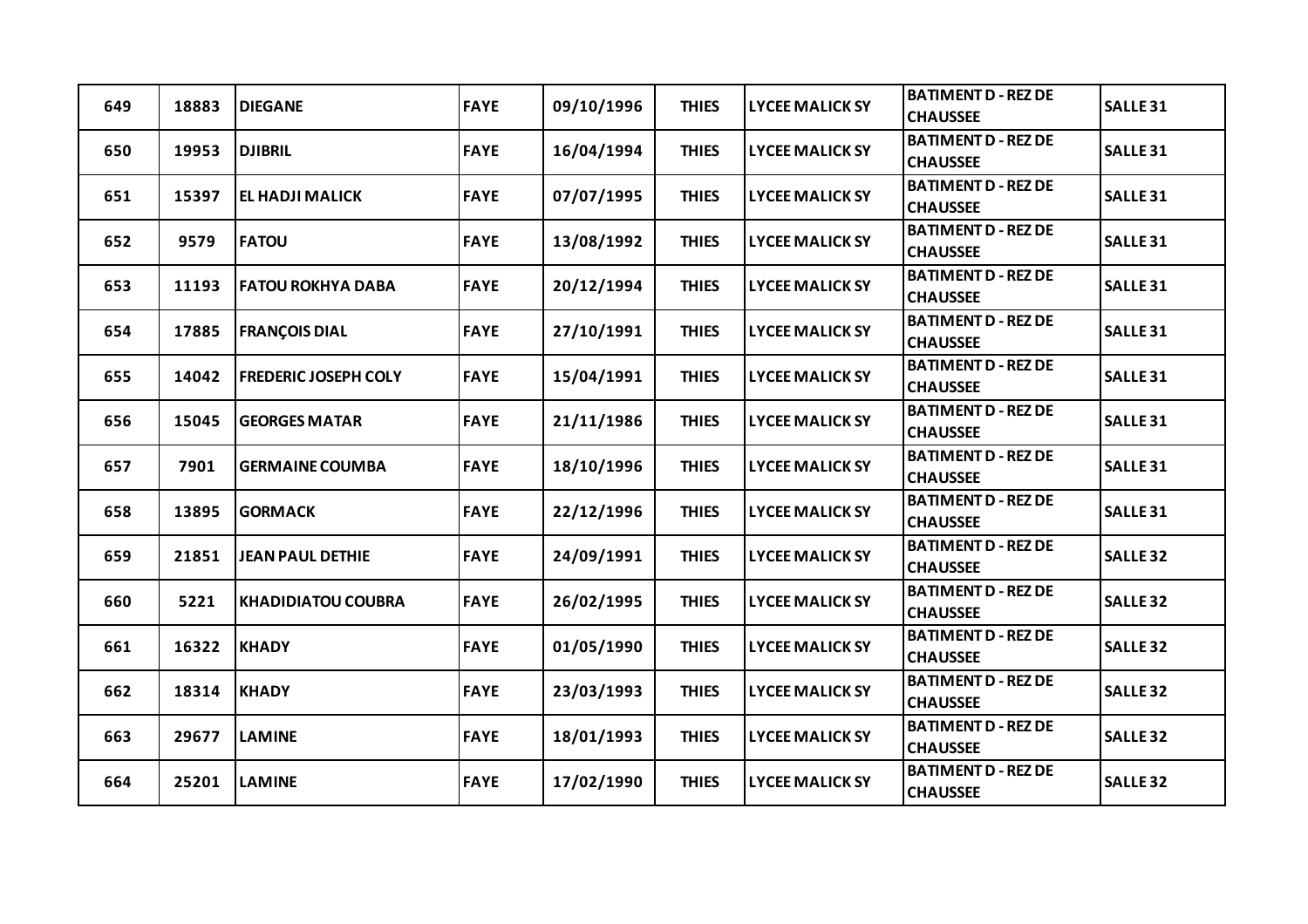| 665 | 15527 | <b>MAGA</b>            | <b>FAYE</b> | 02/04/1995 | <b>THIES</b> | <b>LYCEE MALICK SY</b> | <b>BATIMENT D - REZ DE</b><br><b>CHAUSSEE</b> | <b>SALLE 32</b> |
|-----|-------|------------------------|-------------|------------|--------------|------------------------|-----------------------------------------------|-----------------|
| 666 | 8989  | <b>MAIMOUNA</b>        | <b>FAYE</b> | 05/03/1994 | <b>THIES</b> | <b>LYCEE MALICK SY</b> | <b>BATIMENT D - REZ DE</b><br><b>CHAUSSEE</b> | <b>SALLE 32</b> |
| 667 | 5479  | <b>MAMADOU</b>         | <b>FAYE</b> | 22/07/1987 | <b>THIES</b> | <b>LYCEE MALICK SY</b> | <b>BATIMENT D - REZ DE</b><br><b>CHAUSSEE</b> | <b>SALLE 32</b> |
| 668 | 16316 | <b>MAMADOU</b>         | <b>FAYE</b> | 30/09/1984 | <b>THIES</b> | <b>LYCEE MALICK SY</b> | <b>BATIMENT D - REZ DE</b><br><b>CHAUSSEE</b> | <b>SALLE 32</b> |
| 669 | 10178 | <b>MAMADOU</b>         | <b>FAYE</b> | 02/01/1994 | <b>THIES</b> | <b>LYCEE MALICK SY</b> | <b>BATIMENT D - REZ DE</b><br><b>CHAUSSEE</b> | <b>SALLE 32</b> |
| 670 | 9150  | <b>MAMADOU MBENGUE</b> | <b>FAYE</b> | 01/01/1992 | <b>THIES</b> | <b>LYCEE MALICK SY</b> | <b>BATIMENT D - REZ DE</b><br><b>CHAUSSEE</b> | <b>SALLE 32</b> |
| 671 | 12480 | <b>MAME FATY</b>       | <b>FAYE</b> | 04/07/1993 | <b>THIES</b> | <b>LYCEE MALICK SY</b> | <b>BATIMENT D - REZ DE</b><br><b>CHAUSSEE</b> | <b>SALLE 32</b> |
| 672 | 3876  | <b>MAORO SANA</b>      | <b>FAYE</b> | 01/01/1989 | <b>THIES</b> | <b>LYCEE MALICK SY</b> | <b>BATIMENT D - REZ DE</b><br><b>CHAUSSEE</b> | <b>SALLE 32</b> |
| 673 | 16613 | <b>MARIE</b>           | <b>FAYE</b> | 05/03/1993 | <b>THIES</b> | <b>LYCEE MALICK SY</b> | <b>BATIMENT D - REZ DE</b><br><b>CHAUSSEE</b> | <b>SALLE 32</b> |
| 674 | 17005 | <b>MARIETOU</b>        | <b>FAYE</b> | 07/07/1997 | <b>THIES</b> | <b>LYCEE MALICK SY</b> | <b>BATIMENT D - REZ DE</b><br><b>CHAUSSEE</b> | <b>SALLE 32</b> |
| 675 | 24266 | <b>MAÏMOUNA</b>        | <b>FAYE</b> | 15/11/1987 | <b>THIES</b> | <b>LYCEE MALICK SY</b> | <b>BATIMENT D - REZ DE</b><br><b>CHAUSSEE</b> | <b>SALLE 32</b> |
| 676 | 7854  | <b>MOHAMED</b>         | <b>FAYE</b> | 18/02/1995 | <b>THIES</b> | <b>LYCEE MALICK SY</b> | <b>BATIMENT D - REZ DE</b><br><b>CHAUSSEE</b> | <b>SALLE 32</b> |
| 677 | 15622 | <b>MOUHAMED</b>        | <b>FAYE</b> | 25/10/1995 | <b>THIES</b> | <b>LYCEE MALICK SY</b> | <b>BATIMENT D - REZ DE</b><br><b>CHAUSSEE</b> | <b>SALLE 32</b> |
| 678 | 11305 | <b>MOUSSA ASSANE</b>   | <b>FAYE</b> | 23/10/1997 | <b>THIES</b> | <b>LYCEE MALICK SY</b> | <b>BATIMENT D - REZ DE</b><br><b>CHAUSSEE</b> | <b>SALLE 32</b> |
| 679 | 22812 | <b>MOUSTAPHA</b>       | <b>FAYE</b> | 05/10/1992 | <b>THIES</b> | <b>LYCEE MALICK SY</b> | <b>BATIMENT D - REZ DE</b><br><b>CHAUSSEE</b> | <b>SALLE 32</b> |
| 680 | 9667  | <b>MOUSTAPHA</b>       | <b>FAYE</b> | 05/03/1997 | <b>THIES</b> | <b>LYCEE MALICK SY</b> | <b>BATIMENT D - REZ DE</b><br><b>CHAUSSEE</b> | <b>SALLE 32</b> |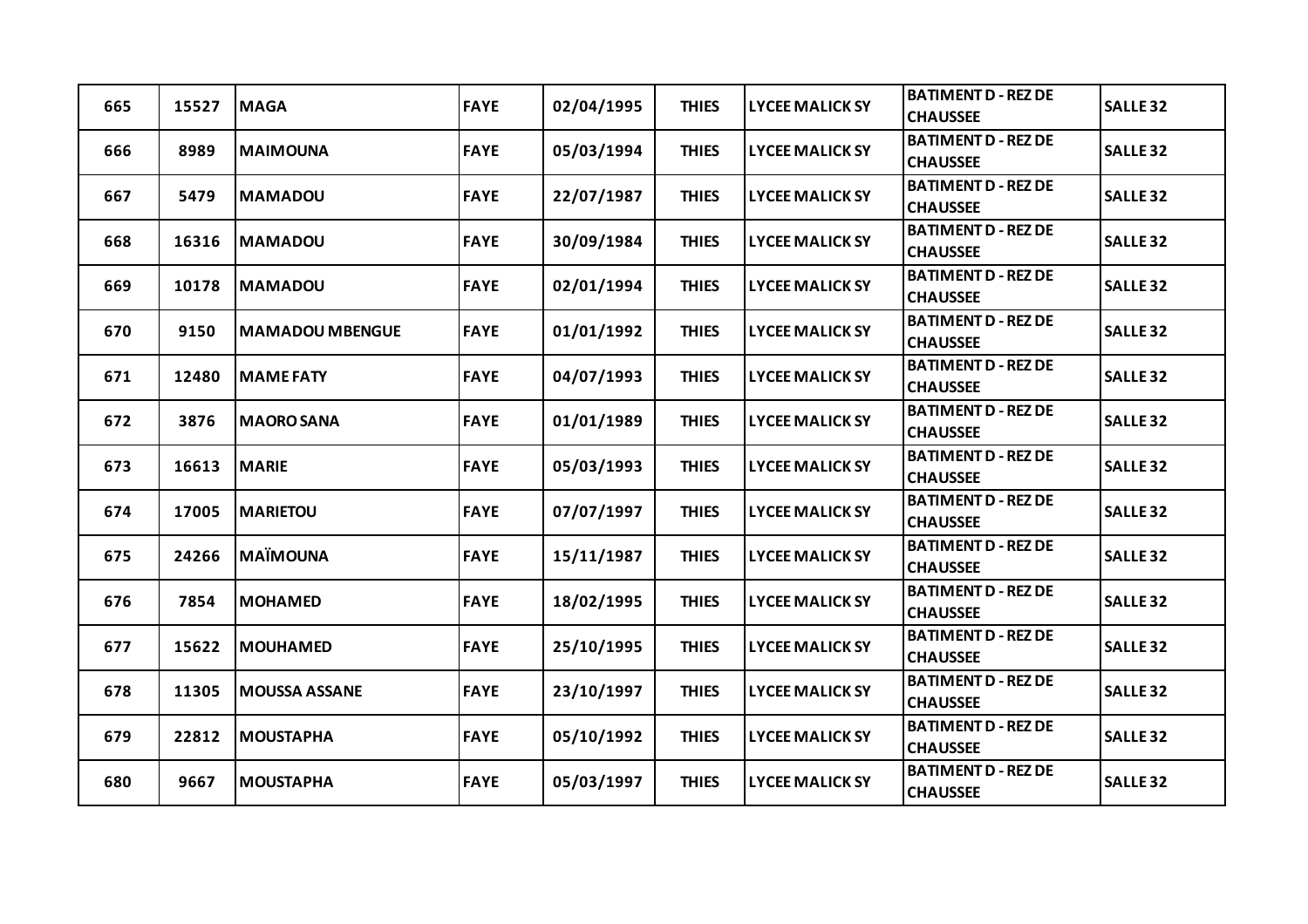| 681 | 9130  | <b>NDEYE</b>        | <b>FAYE</b> | 27/07/1997 | <b>THIES</b> | <b>LYCEE MALICK SY</b> | <b>BATIMENT D - REZ DE</b><br><b>CHAUSSEE</b> | <b>SALLE 32</b> |
|-----|-------|---------------------|-------------|------------|--------------|------------------------|-----------------------------------------------|-----------------|
| 682 | 11802 | <b>NDEYE ASTOU</b>  | <b>FAYE</b> | 28/08/1997 | <b>THIES</b> | <b>LYCEE MALICK SY</b> | <b>BATIMENT D - REZ DE</b><br><b>CHAUSSEE</b> | <b>SALLE 32</b> |
| 683 | 18737 | <b>NDEYE FATOU</b>  | <b>FAYE</b> | 15/03/1996 | <b>THIES</b> | <b>LYCEE MALICK SY</b> | <b>BATIMENT D - REZ DE</b><br><b>CHAUSSEE</b> | <b>SALLE 32</b> |
| 684 | 19330 | <b>NDEYE KHADY</b>  | <b>FAYE</b> | 14/10/1994 | <b>THIES</b> | <b>LYCEE MALICK SY</b> | <b>BATIMENT D - REZ DE</b><br><b>CHAUSSEE</b> | <b>SALLE 32</b> |
| 685 | 13458 | <b>NDEYE MBACKE</b> | <b>FAYE</b> | 14/01/1994 | <b>THIES</b> | <b>LYCEE MALICK SY</b> | <b>BATIMENT D - REZ DE</b><br><b>CHAUSSEE</b> | <b>SALLE 32</b> |
| 686 | 15414 | <b>NDEYE NDIEME</b> | <b>FAYE</b> | 17/10/1992 | <b>THIES</b> | <b>LYCEE MALICK SY</b> | <b>BATIMENT D - REZ DE</b><br><b>CHAUSSEE</b> | <b>SALLE 32</b> |
| 687 | 23483 | <b>NDEYE SOKHNA</b> | <b>FAYE</b> | 09/12/1992 | <b>THIES</b> | <b>LYCEE MALICK SY</b> | <b>BATIMENT D - REZ DE</b><br><b>CHAUSSEE</b> | <b>SALLE 33</b> |
| 688 | 11033 | <b>NGAGNE DEMBA</b> | <b>FAYE</b> | 16/11/1994 | <b>THIES</b> | <b>LYCEE MALICK SY</b> | <b>BATIMENT D - REZ DE</b><br><b>CHAUSSEE</b> | <b>SALLE 33</b> |
| 689 | 20156 | <b>NGOR DJIBY</b>   | <b>FAYE</b> | 13/02/1994 | <b>THIES</b> | <b>LYCEE MALICK SY</b> | <b>BATIMENT D - REZ DE</b><br><b>CHAUSSEE</b> | <b>SALLE 33</b> |
| 690 | 12888 | <b>NGOUYE</b>       | <b>FAYE</b> | 03/11/1997 | <b>THIES</b> | <b>LYCEE MALICK SY</b> | <b>BATIMENT D - REZ DE</b><br><b>CHAUSSEE</b> | <b>SALLE 33</b> |
| 691 | 11905 | <b>OMAR</b>         | <b>FAYE</b> | 17/05/1997 | <b>THIES</b> | <b>LYCEE MALICK SY</b> | <b>BATIMENT D - REZ DE</b><br><b>CHAUSSEE</b> | <b>SALLE 33</b> |
| 692 | 13308 | <b>OUMAR</b>        | <b>FAYE</b> | 08/02/1990 | <b>THIES</b> | <b>LYCEE MALICK SY</b> | <b>BATIMENT D - REZ DE</b><br><b>CHAUSSEE</b> | <b>SALLE 33</b> |
| 693 | 8950  | <b>OUMY</b>         | <b>FAYE</b> | 15/03/1996 | <b>THIES</b> | <b>LYCEE MALICK SY</b> | <b>BATIMENT D - REZ DE</b><br><b>CHAUSSEE</b> | <b>SALLE 33</b> |
| 694 | 4959  | <b>OUSSEYNOU</b>    | <b>FAYE</b> | 03/05/1995 | <b>THIES</b> | <b>LYCEE MALICK SY</b> | <b>BATIMENT D - REZ DE</b><br><b>CHAUSSEE</b> | <b>SALLE 33</b> |
| 695 | 24031 | <b>PAPA WALY</b>    | <b>FAYE</b> | 09/05/1990 | <b>THIES</b> | <b>LYCEE MALICK SY</b> | <b>BATIMENT D - REZ DE</b><br><b>CHAUSSEE</b> | <b>SALLE 33</b> |
| 696 | 18316 | <b>PAUL OLIVIER</b> | <b>FAYE</b> | 30/09/1993 | <b>THIES</b> | <b>LYCEE MALICK SY</b> | <b>BATIMENT D - REZ DE</b><br><b>CHAUSSEE</b> | <b>SALLE 33</b> |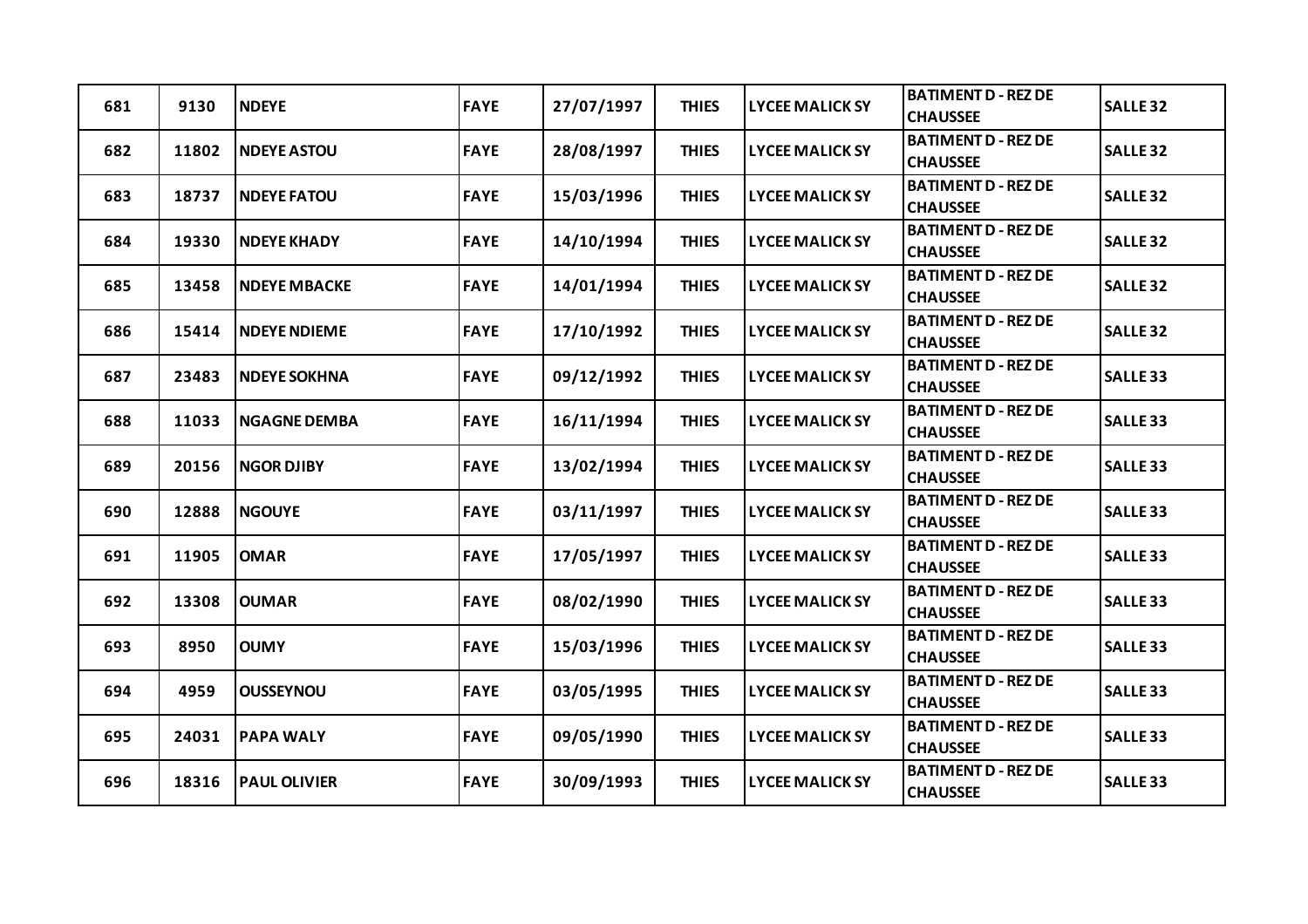| 697 | 24484 | <b>PENDA YACINE</b>                        | <b>FAYE</b>    | 12/12/1989 | <b>THIES</b> | <b>LYCEE MALICK SY</b> | <b>BATIMENT D - REZ DE</b><br><b>CHAUSSEE</b> | <b>SALLE 33</b> |
|-----|-------|--------------------------------------------|----------------|------------|--------------|------------------------|-----------------------------------------------|-----------------|
| 698 | 16421 | <b>RENE MICHEL NGUISMACK</b>               | <b>FAYE</b>    | 09/02/1994 | <b>THIES</b> | <b>LYCEE MALICK SY</b> | <b>BATIMENT D - REZ DE</b><br><b>CHAUSSEE</b> | <b>SALLE 33</b> |
| 699 | 14717 | <b>ROKHAYA</b>                             | <b>FAYE</b>    | 02/10/1996 | <b>THIES</b> | <b>LYCEE MALICK SY</b> | <b>BATIMENT D - REZ DE</b><br><b>CHAUSSEE</b> | <b>SALLE 33</b> |
| 700 | 3563  | <b>SADIBOU</b>                             | <b>FAYE</b>    | 28/02/1993 | <b>THIES</b> | <b>LYCEE MALICK SY</b> | <b>BATIMENT D - REZ DE</b><br><b>CHAUSSEE</b> | <b>SALLE 33</b> |
| 701 | 3799  | <b>SALIOU</b>                              | <b>FAYE</b>    | 11/02/1993 | <b>THIES</b> | <b>LYCEE MALICK SY</b> | <b>BATIMENT D - REZ DE</b><br><b>CHAUSSEE</b> | <b>SALLE 33</b> |
| 702 | 4735  | <b>SAMBA</b>                               | <b>FAYE</b>    | 05/07/1996 | <b>THIES</b> | <b>LYCEE MALICK SY</b> | <b>BATIMENT D - REZ DE</b><br><b>CHAUSSEE</b> | <b>SALLE 33</b> |
| 703 | 10547 | <b>SERIGNE</b>                             | <b>FAYE</b>    | 12/05/1993 | <b>THIES</b> | <b>LYCEE MALICK SY</b> | <b>BATIMENT D - REZ DE</b><br><b>CHAUSSEE</b> | <b>SALLE 33</b> |
| 704 | 3589  | <b>SERIGNE ABDOU AHAD</b><br><b>MBACKÉ</b> | <b>FAYE</b>    | 14/01/1993 | <b>THIES</b> | <b>LYCEE MALICK SY</b> | <b>BATIMENT D - REZ DE</b><br><b>CHAUSSEE</b> | <b>SALLE 33</b> |
| 705 | 20438 | <b>SODA</b>                                | <b>FAYE</b>    | 10/10/1995 | <b>THIES</b> | <b>LYCEE MALICK SY</b> | <b>BATIMENT D - REZ DE</b><br><b>CHAUSSEE</b> | <b>SALLE 33</b> |
| 706 | 18107 | <b>THIERRY CHRISTIAN AIMÉ</b>              | <b>FAYE</b>    | 28/01/1994 | <b>THIES</b> | <b>LYCEE MALICK SY</b> | <b>BATIMENT D - REZ DE</b><br><b>CHAUSSEE</b> | <b>SALLE 33</b> |
| 707 | 9583  | <b>VINCENT</b>                             | <b>FAYE</b>    | 10/12/1989 | <b>THIES</b> | <b>LYCEE MALICK SY</b> | <b>BATIMENT D - REZ DE</b><br><b>CHAUSSEE</b> | <b>SALLE 33</b> |
| 708 | 21635 | <b>KADY</b>                                | <b>FICOU</b>   | 13/06/1994 | <b>THIES</b> | <b>LYCEE MALICK SY</b> | <b>BATIMENT D - REZ DE</b><br><b>CHAUSSEE</b> | <b>SALLE 33</b> |
| 709 | 15343 | <b>MATA</b>                                | <b>FOFANA</b>  | 07/02/1989 | <b>THIES</b> | <b>LYCEE MALICK SY</b> | <b>BATIMENT D - REZ DE</b><br><b>CHAUSSEE</b> | <b>SALLE 33</b> |
| 710 | 13919 | <b>BABOU</b>                               | <b>FOUNE</b>   | 24/06/1993 | <b>THIES</b> | <b>LYCEE MALICK SY</b> | <b>BATIMENT D - REZ DE</b><br><b>CHAUSSEE</b> | <b>SALLE 33</b> |
| 711 | 22332 | <b>PAPA MOR</b>                            | <b>GACKOU</b>  | 03/03/1995 | <b>THIES</b> | <b>LYCEE MALICK SY</b> | <b>BATIMENT D - REZ DE</b><br><b>CHAUSSEE</b> | <b>SALLE 33</b> |
| 712 | 26257 | <b>CHEIKH AHMADOU</b>                      | <b>GASSAMA</b> | 03/08/1993 | <b>THIES</b> | <b>LYCEE MALICK SY</b> | <b>BATIMENT D - REZ DE</b><br><b>CHAUSSEE</b> | <b>SALLE 33</b> |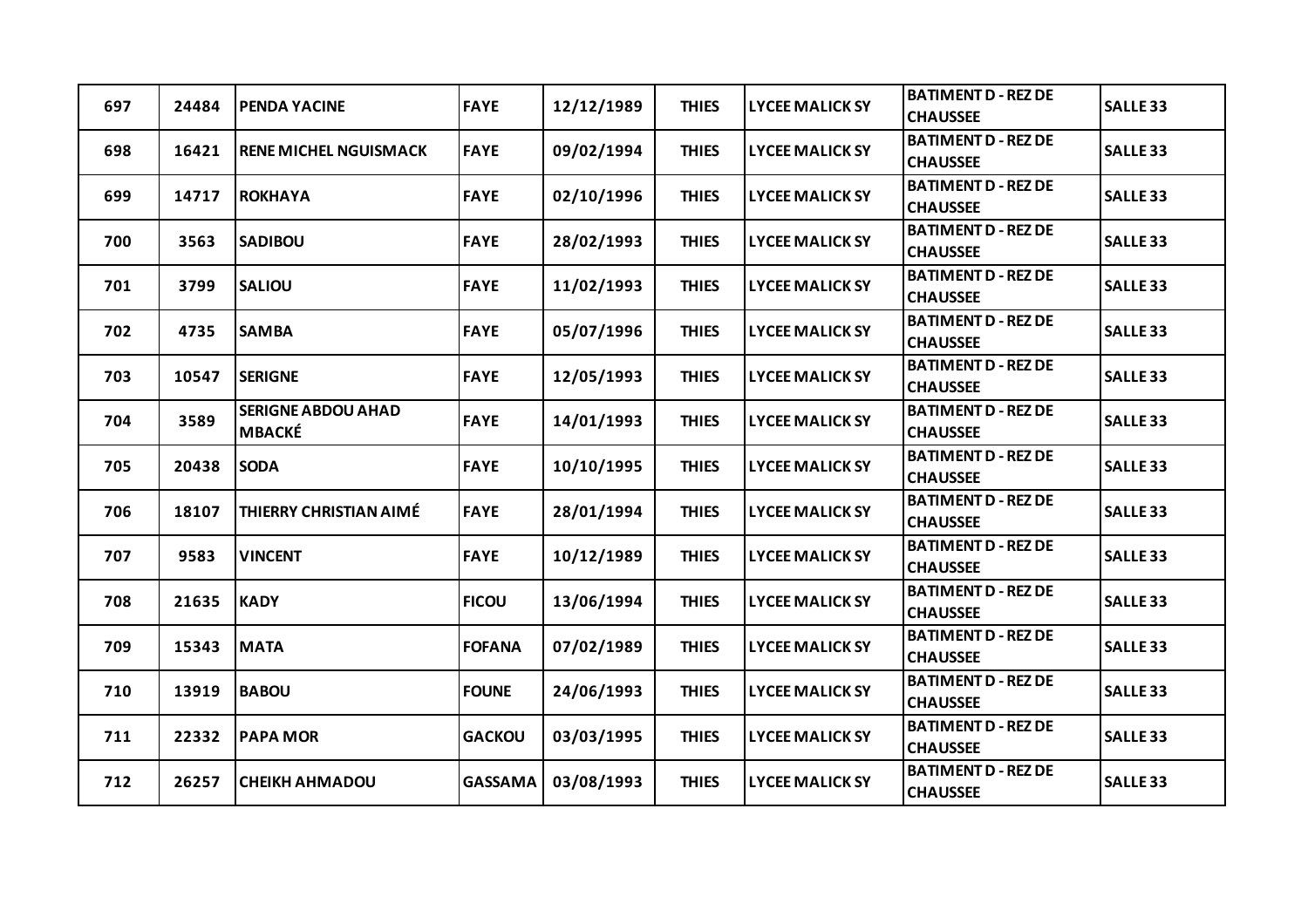| 713 | 22492 | <b>MAMADOU DIOP</b>                          | <b>GASSAMA</b> | 10/05/1992 | <b>THIES</b> | <b>LYCEE MALICK SY</b> | <b>BATIMENT D - REZ DE</b><br><b>CHAUSSEE</b> | <b>SALLE 33</b> |
|-----|-------|----------------------------------------------|----------------|------------|--------------|------------------------|-----------------------------------------------|-----------------|
| 714 | 20120 | <b>OUSSEYNOU</b>                             | <b>GASSAMA</b> | 01/01/1995 | <b>THIES</b> | <b>LYCEE MALICK SY</b> | <b>BATIMENT D - REZ DE</b><br><b>CHAUSSEE</b> | <b>SALLE 33</b> |
| 715 | 15043 | <b>ABDOU</b>                                 | <b>GAYE</b>    | 01/12/1996 | <b>THIES</b> | <b>LYCEE MALICK SY</b> | <b>BATIMENT D - 1ER ETAGE</b>                 | <b>SALLE 35</b> |
| 716 | 8674  | <b>AMADOU OUSMANE</b>                        | <b>GAYE</b>    | 10/04/1993 | <b>THIES</b> | <b>LYCEE MALICK SY</b> | <b>BATIMENT D - 1ER ETAGE</b>                 | <b>SALLE 35</b> |
| 717 | 22993 | <b>CHEIKH AHMET TIDIANE</b><br><b>CHERIF</b> | <b>GAYE</b>    | 02/04/1991 | <b>THIES</b> | <b>LYCEE MALICK SY</b> | <b>BATIMENT D - 1ER ETAGE</b>                 | <b>SALLE 35</b> |
| 718 | 15922 | <b>DAOUDA</b>                                | <b>GAYE</b>    | 06/02/1995 | <b>THIES</b> | <b>LYCEE MALICK SY</b> | <b>BATIMENT D - 1ER ETAGE</b>                 | <b>SALLE 35</b> |
| 719 | 10576 | <b>FALILOU</b>                               | <b>GAYE</b>    | 21/11/1993 | <b>THIES</b> | <b>LYCEE MALICK SY</b> | <b>BATIMENT D - 1ER ETAGE</b>                 | <b>SALLE 35</b> |
| 720 | 7382  | <b>KHOUDIA</b>                               | <b>GAYE</b>    | 01/03/1997 | <b>THIES</b> | <b>LYCEE MALICK SY</b> | <b>BATIMENT D - 1ER ETAGE</b>                 | <b>SALLE 35</b> |
| 721 | 6385  | <b>MAMADOULO</b>                             | <b>GAYE</b>    | 08/01/1992 | <b>THIES</b> | <b>LYCEE MALICK SY</b> | <b>BATIMENT D - 1ER ETAGE</b>                 | <b>SALLE 35</b> |
| 722 | 17897 | <b>MBAYE</b>                                 | <b>GAYE</b>    | 01/01/1993 | <b>THIES</b> | <b>LYCEE MALICK SY</b> | <b>BATIMENT D - 1ER ETAGE</b>                 | <b>SALLE 35</b> |
| 723 | 13224 | <b>MOR SOCK</b>                              | <b>GAYE</b>    | 14/07/1993 | <b>THIES</b> | <b>LYCEE MALICK SY</b> | <b>BATIMENT D - 1ER ETAGE</b>                 | <b>SALLE 35</b> |
| 724 | 12477 | <b>OUMAR THIERNO</b>                         | <b>GAYE</b>    | 03/04/1988 | <b>THIES</b> | <b>LYCEE MALICK SY</b> | <b>BATIMENT D - 1ER ETAGE</b>                 | <b>SALLE 35</b> |
| 725 | 20211 | <b>OUSMANE</b>                               | <b>GAYE</b>    | 25/10/1995 | <b>THIES</b> | <b>LYCEE MALICK SY</b> | <b>BATIMENT D - 1ER ETAGE</b>                 | <b>SALLE 35</b> |
| 726 | 24013 | PAPA DAOUDA                                  | <b>GAYE</b>    | 05/09/1987 | <b>THIES</b> | <b>LYCEE MALICK SY</b> | <b>BATIMENT D - 1ER ETAGE</b>                 | <b>SALLE 35</b> |
| 727 | 10504 | <b>THIERNO</b>                               | <b>GAYE</b>    | 14/03/1995 | <b>THIES</b> | <b>LYCEE MALICK SY</b> | <b>BATIMENT D - 1ER ETAGE</b>                 | <b>SALLE 35</b> |
| 728 | 12068 | <b>LOUISE KHEMESSE</b>                       | <b>GNING</b>   | 12/01/1994 | <b>THIES</b> | <b>LYCEE MALICK SY</b> | <b>BATIMENT D - 1ER ETAGE</b>                 | <b>SALLE 35</b> |
| 729 | 2561  | <b>MAMADOU</b>                               | <b>GNING</b>   | 13/03/1987 | <b>THIES</b> | <b>LYCEE MALICK SY</b> | <b>BATIMENT D - 1ER ETAGE</b>                 | <b>SALLE 35</b> |
| 730 | 14426 | <b>MAMADOU</b>                               | <b>GNING</b>   | 13/06/1991 | <b>THIES</b> | <b>LYCEE MALICK SY</b> | <b>BATIMENT D - 1ER ETAGE</b>                 | <b>SALLE 35</b> |
| 731 | 10921 | <b>MATA</b>                                  | <b>GNING</b>   | 26/03/1994 | <b>THIES</b> | <b>LYCEE MALICK SY</b> | <b>BATIMENT D - 1ER ETAGE</b>                 | <b>SALLE 35</b> |
| 732 | 9535  | <b>MBENE</b>                                 | <b>GNING</b>   | 14/06/1995 | <b>THIES</b> | <b>LYCEE MALICK SY</b> | <b>BATIMENT D - 1ER ETAGE</b>                 | <b>SALLE 35</b> |
| 733 | 13710 | <b>MOUSSA</b>                                | <b>GNING</b>   | 15/03/1988 | <b>THIES</b> | <b>LYCEE MALICK SY</b> | <b>BATIMENT D - 1ER ETAGE</b>                 | <b>SALLE 35</b> |
| 734 | 14466 | <b>SOKHNA MAÏMOUNA</b>                       | <b>GNING</b>   | 13/05/1997 | <b>THIES</b> | <b>LYCEE MALICK SY</b> | <b>BATIMENT D - 1ER ETAGE</b>                 | <b>SALLE 35</b> |
| 735 | 12873 | <b>BASSIROU SARR</b>                         | <b>GNINGUE</b> | 25/10/1991 | <b>THIES</b> | <b>LYCEE MALICK SY</b> | <b>BATIMENT D - 1ER ETAGE</b>                 | <b>SALLE 35</b> |
| 736 | 21657 | <b>DIABA</b>                                 | <b>GNINGUE</b> | 04/06/1996 | <b>THIES</b> | <b>LYCEE MALICK SY</b> | <b>BATIMENT D - 1ER ETAGE</b>                 | <b>SALLE 35</b> |
| 737 | 4051  | <b>MAME FARBA SALL</b>                       | <b>GNINGUE</b> | 16/01/1992 | <b>THIES</b> | <b>LYCEE MALICK SY</b> | <b>BATIMENT D - 1ER ETAGE</b>                 | <b>SALLE 35</b> |
| 738 | 22448 | <b>CHEIKH TIDIANE</b>                        | <b>GNOP</b>    | 09/09/1994 | <b>THIES</b> | <b>LYCEE MALICK SY</b> | <b>BATIMENT D - 1ER ETAGE</b>                 | <b>SALLE 35</b> |
| 739 | 6533  | <b>SIDI KOOVI</b>                            | <b>GODJO</b>   | 13/01/1995 | <b>THIES</b> | <b>LYCEE MALICK SY</b> | <b>BATIMENT D - 1ER ETAGE</b>                 | <b>SALLE 35</b> |
| 740 | 17454 | <b>ALEXANDRE</b>                             | <b>GOMIS</b>   | 15/03/1993 | <b>THIES</b> | <b>LYCEE MALICK SY</b> | <b>BATIMENT D - 1ER ETAGE</b>                 | <b>SALLE 35</b> |
| 741 | 22075 | <b>ANTOINETTE</b>                            | <b>GOMIS</b>   | 02/07/1997 | <b>THIES</b> | <b>LYCEE MALICK SY</b> | <b>BATIMENT D - 1ER ETAGE</b>                 | <b>SALLE 35</b> |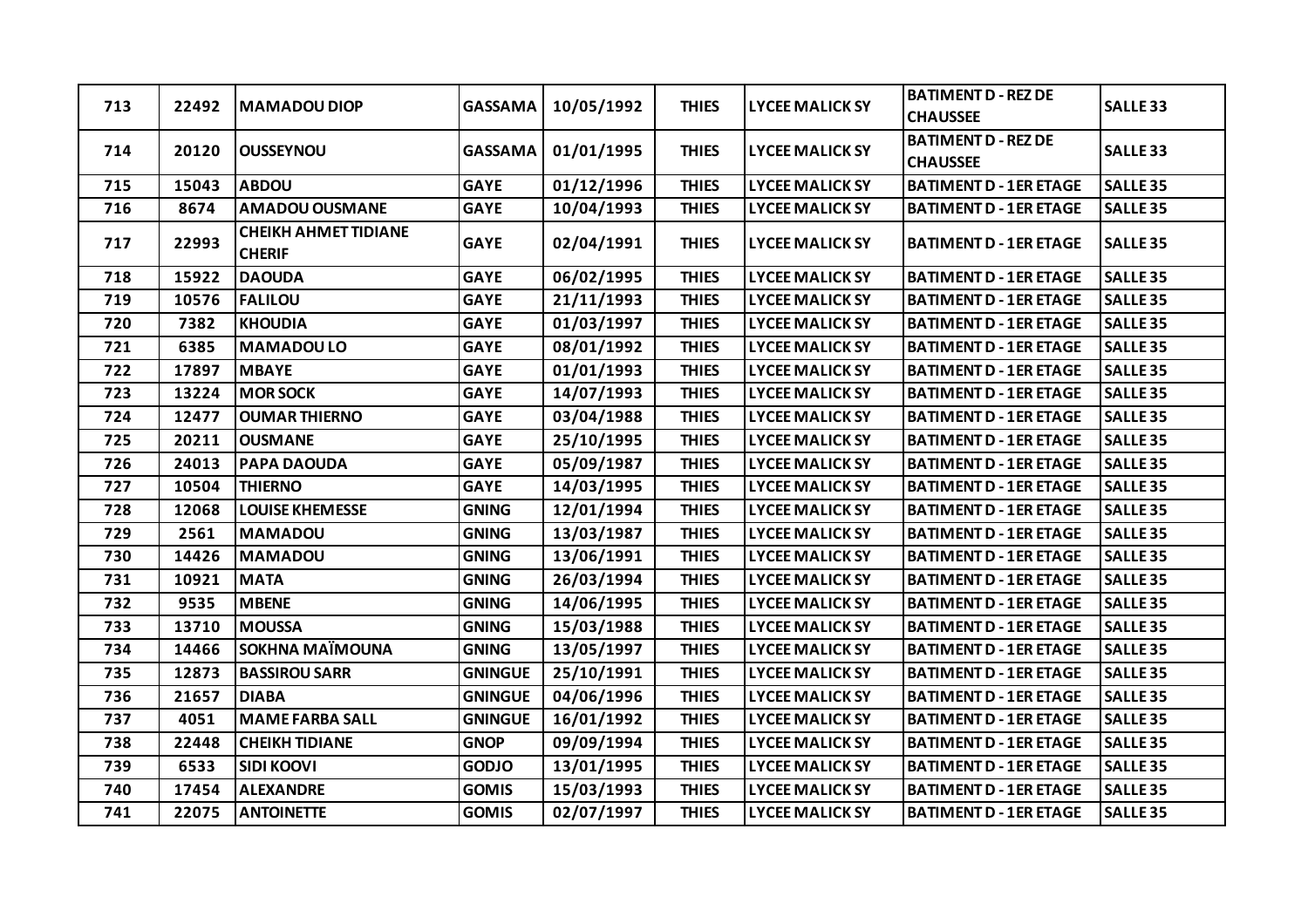| 742 | 4252  | <b>FRANÇOISE SADA</b>       | <b>GOMIS</b>        | 11/11/1993 | <b>THIES</b> | <b>LYCEE MALICK SY</b> | <b>BATIMENT D - 1ER ETAGE</b> | <b>SALLE 35</b>     |
|-----|-------|-----------------------------|---------------------|------------|--------------|------------------------|-------------------------------|---------------------|
| 743 | 3365  | <b>JEANNETTE</b>            | <b>GOMIS</b>        | 02/02/1984 | <b>THIES</b> | <b>LYCEE MALICK SY</b> | <b>BATIMENT D - 1ER ETAGE</b> | <b>SALLE 36</b>     |
| 744 | 4042  | <b>LAURENT SIMON JOSEPH</b> | <b>GOMIS</b>        | 16/09/1994 | <b>THIES</b> | <b>LYCEE MALICK SY</b> | <b>BATIMENT D - 1ER ETAGE</b> | <b>SALLE 36</b>     |
| 745 | 6303  | <b>ABDOU</b>                | <b>GOUDIAB</b><br>Y | 11/12/1991 | <b>THIES</b> | <b>LYCEE MALICK SY</b> | <b>BATIMENT D - 1ER ETAGE</b> | SALLE <sub>36</sub> |
| 746 | 12062 | <b>DJIBRIL</b>              | <b>GOUDIAB</b><br>Ý | 02/02/1986 | <b>THIES</b> | <b>LYCEE MALICK SY</b> | <b>BATIMENT D - 1ER ETAGE</b> | <b>SALLE 36</b>     |
| 747 | 15541 | <b>MAMADOU KROUMA</b>       | <b>GOUDIAB</b><br>Y | 30/01/1994 | <b>THIES</b> | <b>LYCEE MALICK SY</b> | <b>BATIMENT D - 1ER ETAGE</b> | <b>SALLE 36</b>     |
| 748 | 20418 | <b>OUSMANE</b>              | <b>GOUDIAB</b><br>Ý | 11/01/1993 | <b>THIES</b> | <b>LYCEE MALICK SY</b> | <b>BATIMENT D - 1ER ETAGE</b> | SALLE <sub>36</sub> |
| 749 | 10286 | <b>PAPE SEYNI</b>           | <b>GOUDIAB</b><br>Ý | 24/02/1995 | <b>THIES</b> | <b>LYCEE MALICK SY</b> | <b>BATIMENT D - 1ER ETAGE</b> | SALLE <sub>36</sub> |
| 750 | 24344 | <b>ABDOU LAHAT</b>          | <b>GUEYE</b>        | 10/10/1988 | <b>THIES</b> | <b>LYCEE MALICK SY</b> | <b>BATIMENT D - 1ER ETAGE</b> | <b>SALLE 36</b>     |
| 751 | 18797 | <b>ABDOULAYE</b>            | <b>GUEYE</b>        | 07/07/1993 | <b>THIES</b> | <b>LYCEE MALICK SY</b> | <b>BATIMENT D - 1ER ETAGE</b> | <b>SALLE 36</b>     |
| 752 | 16901 | <b>ABOUBAKRINE SADIKH</b>   | <b>GUEYE</b>        | 09/02/1995 | <b>THIES</b> | <b>LYCEE MALICK SY</b> | <b>BATIMENT D - 1ER ETAGE</b> | SALLE <sub>36</sub> |
| 753 | 24723 | <b>ADAMA</b>                | <b>GUEYE</b>        | 12/12/1996 | <b>THIES</b> | <b>LYCEE MALICK SY</b> | <b>BATIMENT D - 1ER ETAGE</b> | SALLE <sub>36</sub> |
| 754 | 5434  | <b>AMADOU</b>               | <b>GUEYE</b>        | 08/01/1987 | <b>THIES</b> | <b>LYCEE MALICK SY</b> | <b>BATIMENT D - 1ER ETAGE</b> | SALLE <sub>36</sub> |
| 755 | 5427  | <b>AMINATA</b>              | <b>GUEYE</b>        | 02/05/1996 | <b>THIES</b> | <b>LYCEE MALICK SY</b> | <b>BATIMENT D - 1ER ETAGE</b> | SALLE <sub>36</sub> |
| 756 | 25758 | <b>AMY</b>                  | <b>GUEYE</b>        | 10/02/1989 | <b>THIES</b> | <b>LYCEE MALICK SY</b> | <b>BATIMENT D - 1ER ETAGE</b> | <b>SALLE 36</b>     |
| 757 | 18343 | <b>ANTA</b>                 | <b>GUEYE</b>        | 22/12/1993 | <b>THIES</b> | <b>LYCEE MALICK SY</b> | <b>BATIMENT D - 1ER ETAGE</b> | <b>SALLE 36</b>     |
| 758 | 14339 | <b>ASSANE</b>               | <b>GUEYE</b>        | 14/05/1993 | <b>THIES</b> | <b>LYCEE MALICK SY</b> | <b>BATIMENT D - 1ER ETAGE</b> | <b>SALLE 36</b>     |
| 759 | 19437 | <b>AÏSSATA</b>              | <b>GUEYE</b>        | 13/03/1990 | <b>THIES</b> | <b>LYCEE MALICK SY</b> | <b>BATIMENT D - 1ER ETAGE</b> | SALLE <sub>36</sub> |
| 760 | 17525 | <b>BABACAR</b>              | <b>GUEYE</b>        | 20/02/1992 | <b>THIES</b> | <b>LYCEE MALICK SY</b> | <b>BATIMENT D - 1ER ETAGE</b> | <b>SALLE 36</b>     |
| 761 | 12513 | <b>BABACAR</b>              | <b>GUEYE</b>        | 11/02/1994 | <b>THIES</b> | <b>LYCEE MALICK SY</b> | <b>BATIMENT D - 1ER ETAGE</b> | SALLE <sub>36</sub> |
| 762 | 21546 | <b>BACAR WALY</b>           | <b>GUEYE</b>        | 09/08/1994 | <b>THIES</b> | <b>LYCEE MALICK SY</b> | <b>BATIMENT D - 1ER ETAGE</b> | <b>SALLE 36</b>     |
| 763 | 20688 | <b>BAYE MOMAR</b>           | <b>GUEYE</b>        | 17/01/1990 | <b>THIES</b> | <b>LYCEE MALICK SY</b> | <b>BATIMENT D - 1ER ETAGE</b> | <b>SALLE 36</b>     |
| 764 | 9004  | <b>CHEIKH</b>               | <b>GUEYE</b>        | 06/08/1993 | <b>THIES</b> | <b>LYCEE MALICK SY</b> | <b>BATIMENT D - 1ER ETAGE</b> | SALLE <sub>36</sub> |
| 765 | 18177 | <b>CHEIKH AHMADOU</b>       | <b>GUEYE</b>        | 24/06/1991 | <b>THIES</b> | <b>LYCEE MALICK SY</b> | <b>BATIMENT D - 1ER ETAGE</b> | SALLE <sub>36</sub> |
| 766 | 19882 | <b>CHEIKH AHMADOU BAMBA</b> | <b>GUEYE</b>        | 04/12/1986 | <b>THIES</b> | <b>LYCEE MALICK SY</b> | <b>BATIMENT D - 1ER ETAGE</b> | <b>SALLE 36</b>     |
| 767 | 15785 | <b>FATOU</b>                | <b>GUEYE</b>        | 10/08/1994 | <b>THIES</b> | <b>LYCEE MALICK SY</b> | <b>BATIMENT D - 1ER ETAGE</b> | SALLE <sub>36</sub> |
| 768 | 24101 | <b>FATOU LO</b>             | <b>GUEYE</b>        | 24/11/1990 | <b>THIES</b> | <b>LYCEE MALICK SY</b> | <b>BATIMENT D - 1ER ETAGE</b> | <b>SALLE 36</b>     |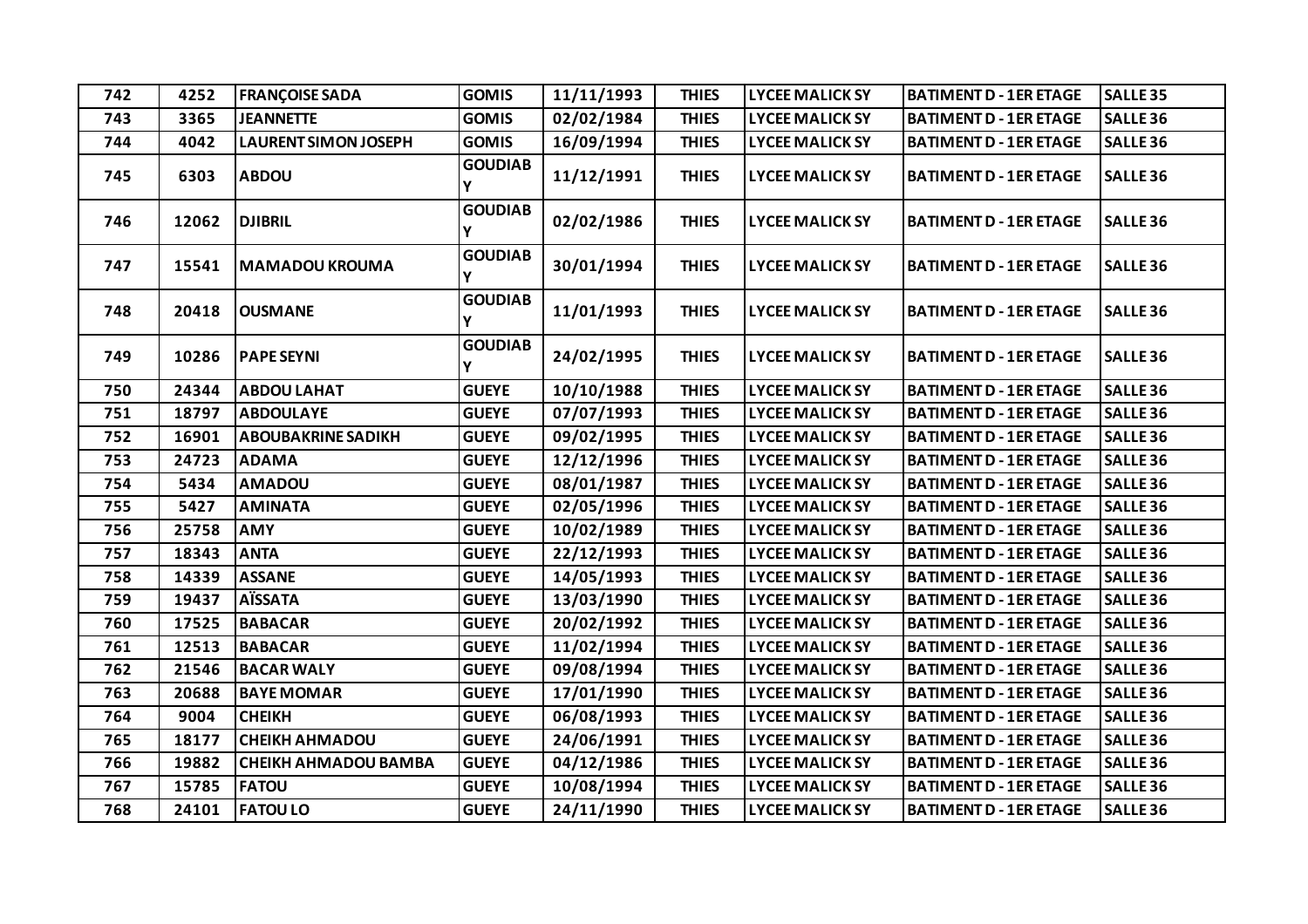| 769 | 20952 | <b>IBRAHIMA DIAW</b>                     | <b>GUEYE</b>  | 10/01/1995 | <b>THIES</b> | <b>LYCEE MALICK SY</b> | <b>BATIMENT D - 1ER ETAGE</b> | <b>SALLE 36</b>     |
|-----|-------|------------------------------------------|---------------|------------|--------------|------------------------|-------------------------------|---------------------|
| 770 | 13889 | <b>ISSA</b>                              | <b>GUEYE</b>  | 07/05/1989 | <b>THIES</b> | <b>LYCEE MALICK SY</b> | <b>BATIMENT D - 1ER ETAGE</b> | <b>SALLE 36</b>     |
| 771 | 10252 | <b>KHADIJATOU</b>                        | <b>GUEYE</b>  | 27/11/1991 | <b>THIES</b> | <b>LYCEE MALICK SY</b> | <b>BATIMENT D - 1ER ETAGE</b> | <b>SALLE 37</b>     |
| 772 | 1698  | <b>KHADIM</b>                            | <b>GUEYE</b>  | 03/03/1997 | <b>THIES</b> | <b>LYCEE MALICK SY</b> | <b>BATIMENT D - 1ER ETAGE</b> | <b>SALLE 37</b>     |
| 773 | 1821  | <b>MALICK</b>                            | <b>GUEYE</b>  | 10/02/1996 | <b>THIES</b> | <b>LYCEE MALICK SY</b> | <b>BATIMENT D - 1ER ETAGE</b> | <b>SALLE 37</b>     |
| 774 | 4030  | <b>MAMADOU</b>                           | <b>GUEYE</b>  | 11/10/1990 | <b>THIES</b> | <b>LYCEE MALICK SY</b> | <b>BATIMENT D - 1ER ETAGE</b> | <b>SALLE 37</b>     |
| 775 | 25625 | <b>MAME MALICK</b>                       | <b>GUEYE</b>  | 22/02/1996 | <b>THIES</b> | <b>LYCEE MALICK SY</b> | <b>BATIMENT D - 1ER ETAGE</b> | <b>SALLE 37</b>     |
| 776 | 22700 | <b>MAMOUR</b>                            | <b>GUEYE</b>  | 10/05/1996 | <b>THIES</b> | <b>LYCEE MALICK SY</b> | <b>BATIMENT D - 1ER ETAGE</b> | <b>SALLE 37</b>     |
| 777 | 8565  | <b>MAYORO</b>                            | <b>GUEYE</b>  | 01/01/1995 | <b>THIES</b> | <b>LYCEE MALICK SY</b> | <b>BATIMENT D - 1ER ETAGE</b> | <b>SALLE 37</b>     |
| 778 | 9219  | <b>MBAYE</b>                             | <b>GUEYE</b>  | 02/04/1997 | <b>THIES</b> | <b>LYCEE MALICK SY</b> | <b>BATIMENT D - 1ER ETAGE</b> | <b>SALLE 37</b>     |
| 779 | 19212 | <b>MOUHAMADOU</b>                        | <b>GUEYE</b>  | 20/03/1996 | <b>THIES</b> | <b>LYCEE MALICK SY</b> | <b>BATIMENT D - 1ER ETAGE</b> | <b>SALLE 37</b>     |
| 780 | 8892  | <b>MOUHAMADOU LAMINE</b>                 | <b>GUEYE</b>  | 06/05/1996 | <b>THIES</b> | <b>LYCEE MALICK SY</b> | <b>BATIMENT D - 1ER ETAGE</b> | <b>SALLE 37</b>     |
| 781 | 8660  | <b>MOUHAMADOU MANSOUR</b>                | <b>GUEYE</b>  | 18/05/1997 | <b>THIES</b> | <b>LYCEE MALICK SY</b> | <b>BATIMENT D - 1ER ETAGE</b> | <b>SALLE 37</b>     |
| 782 | 8240  | <b>MOUHAMED</b>                          | <b>GUEYE</b>  | 03/01/1994 | <b>THIES</b> | <b>LYCEE MALICK SY</b> | <b>BATIMENT D - 1ER ETAGE</b> | SALLE <sub>37</sub> |
| 783 | 21714 | <b>MOUSTAPHA</b>                         | <b>GUEYE</b>  | 23/01/1996 | <b>THIES</b> | <b>LYCEE MALICK SY</b> | <b>BATIMENT D - 1ER ETAGE</b> | <b>SALLE 37</b>     |
| 784 | 21445 | <b>MOUSTAPHA</b>                         | <b>GUEYE</b>  | 21/03/1986 | <b>THIES</b> | <b>LYCEE MALICK SY</b> | <b>BATIMENT D - 1ER ETAGE</b> | <b>SALLE 37</b>     |
| 785 | 22563 | <b>MOUSTAPHA</b>                         | <b>GUEYE</b>  | 07/07/1990 | <b>THIES</b> | <b>LYCEE MALICK SY</b> | <b>BATIMENT D - 1ER ETAGE</b> | SALLE <sub>37</sub> |
| 786 | 9720  | <b>NDACK</b>                             | <b>GUEYE</b>  | 08/10/1993 | <b>THIES</b> | <b>LYCEE MALICK SY</b> | <b>BATIMENT D - 1ER ETAGE</b> | <b>SALLE 37</b>     |
| 787 | 24724 | <b>NDEYE FATOU</b>                       | <b>GUEYE</b>  | 14/03/1994 | <b>THIES</b> | <b>LYCEE MALICK SY</b> | <b>BATIMENT D - 1ER ETAGE</b> | <b>SALLE 37</b>     |
| 788 | 26051 | <b>NDEYE SOKHNA</b>                      | <b>GUEYE</b>  | 19/04/1993 | <b>THIES</b> | <b>LYCEE MALICK SY</b> | <b>BATIMENT D - 1ER ETAGE</b> | <b>SALLE 37</b>     |
| 789 | 20434 | <b>NDEYE WALTY</b>                       | <b>GUEYE</b>  | 01/10/1997 | <b>THIES</b> | <b>LYCEE MALICK SY</b> | <b>BATIMENT D - 1ER ETAGE</b> | <b>SALLE 37</b>     |
| 790 | 24942 | <b>OMAR</b>                              | <b>GUEYE</b>  | 04/11/1996 | <b>THIES</b> | <b>LYCEE MALICK SY</b> | <b>BATIMENT D - 1ER ETAGE</b> | <b>SALLE 37</b>     |
| 791 | 21467 | <b>OUSMANE</b>                           | <b>GUEYE</b>  | 16/02/1991 | <b>THIES</b> | <b>LYCEE MALICK SY</b> | <b>BATIMENT D - 1ER ETAGE</b> | <b>SALLE 37</b>     |
| 792 | 13220 | <b>PALAM</b>                             | <b>GUEYE</b>  | 07/02/1995 | <b>THIES</b> | <b>LYCEE MALICK SY</b> | <b>BATIMENT D - 1ER ETAGE</b> | <b>SALLE 37</b>     |
| 793 | 3250  | PAPA MADIAMA                             | <b>GUEYE</b>  | 06/11/1990 | <b>THIES</b> | <b>LYCEE MALICK SY</b> | <b>BATIMENT D - 1ER ETAGE</b> | <b>SALLE 37</b>     |
| 794 | 19835 | PAPA MOUHAMADOUL<br><b>LAMINE</b>        | <b>GUEYE</b>  | 04/04/1992 | <b>THIES</b> | <b>LYCEE MALICK SY</b> | <b>BATIMENT D - 1ER ETAGE</b> | <b>SALLE 37</b>     |
| 795 | 12213 | <b>SEYNABOU</b>                          | <b>GUEYE</b>  | 10/01/1994 | <b>THIES</b> | <b>LYCEE MALICK SY</b> | <b>BATIMENT D - 1ER ETAGE</b> | <b>SALLE 37</b>     |
| 796 | 19426 | <b>SOKHNA FATOU MODOU</b><br><b>MAME</b> | <b>GUEYE</b>  | 18/01/1995 | <b>THIES</b> | <b>LYCEE MALICK SY</b> | <b>BATIMENT D - 1ER ETAGE</b> | <b>SALLE 37</b>     |
| 797 | 15416 | <b>TAMSIR</b>                            | <b>GUEYE</b>  | 26/02/1989 | <b>THIES</b> | <b>LYCEE MALICK SY</b> | <b>BATIMENT D - 1ER ETAGE</b> | <b>SALLE 37</b>     |
| 798 | 4451  | <b>BASSIROU</b>                          | <b>GUISSE</b> | 29/12/1994 | <b>THIES</b> | <b>LYCEE MALICK SY</b> | <b>BATIMENT D - 1ER ETAGE</b> | <b>SALLE 37</b>     |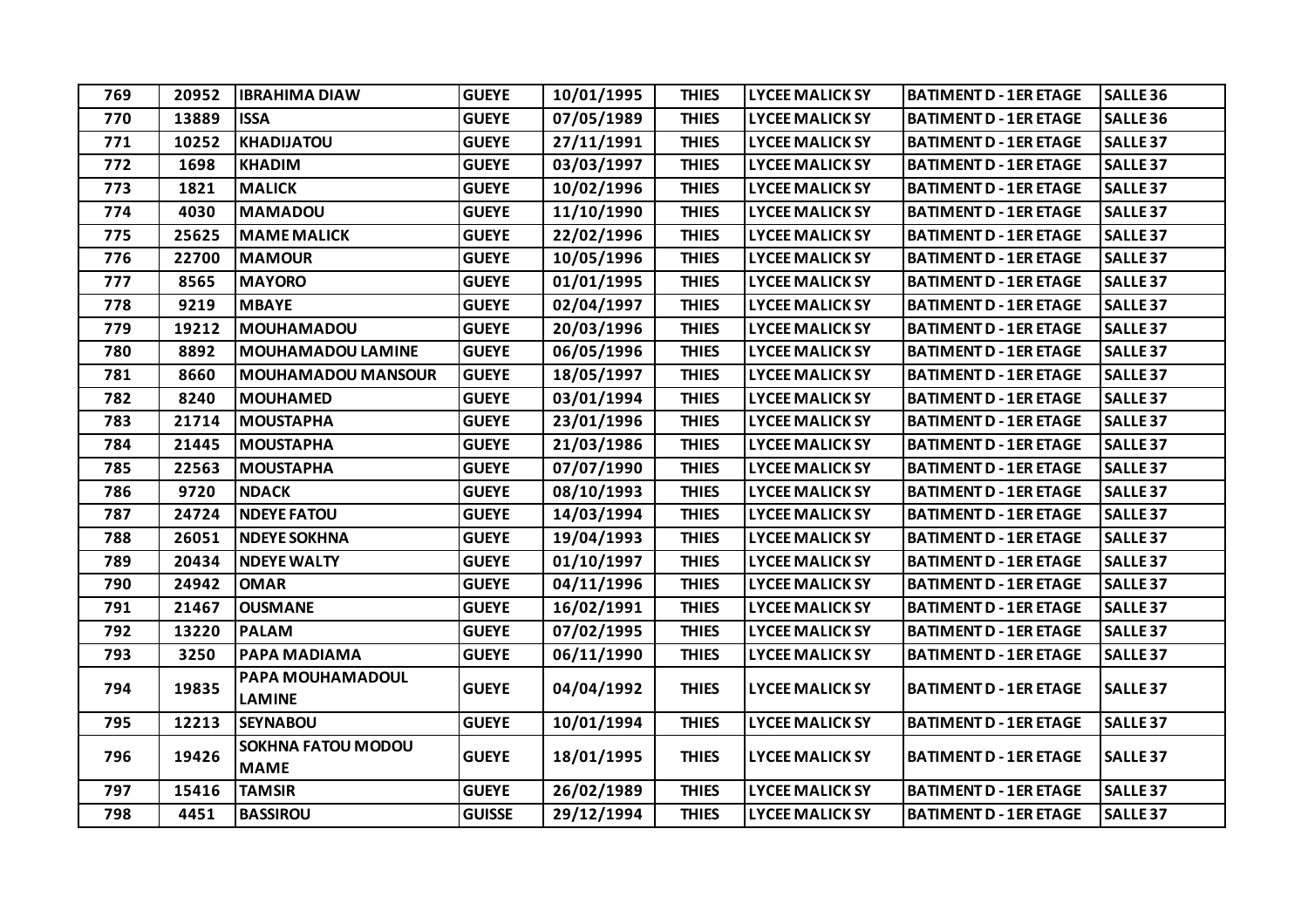| 799 | 1947  | <b>MOR TALLA GUÉNE</b>                      | <b>GUÉNE</b>   | 20/09/1997 | <b>THIES</b> | <b>LYCEE MALICK SY</b> | <b>BATIMENT D - 1ER ETAGE</b> | <b>SALLE 38</b> |
|-----|-------|---------------------------------------------|----------------|------------|--------------|------------------------|-------------------------------|-----------------|
| 800 | 2652  | <b>NDÉYE MBATHIO</b>                        | <b>GUÉYE</b>   | 15/10/1994 | <b>THIES</b> | <b>LYCEE MALICK SY</b> | <b>BATIMENT D - 1ER ETAGE</b> | <b>SALLE 38</b> |
| 801 | 4408  | <b>MOHAMED</b>                              | <b>HANE</b>    | 12/07/1997 | <b>THIES</b> | <b>LYCEE MALICK SY</b> | <b>BATIMENT D - 1ER ETAGE</b> | <b>SALLE 38</b> |
| 802 | 2046  | <b>MODOU FALL</b>                           | <b>HANN</b>    | 02/01/1997 | <b>THIES</b> | <b>LYCEE MALICK SY</b> | <b>BATIMENT D - 1ER ETAGE</b> | <b>SALLE 38</b> |
| 803 | 9186  | <b>DAME</b>                                 | <b>HANNE</b>   | 16/03/1996 | <b>THIES</b> | <b>LYCEE MALICK SY</b> | <b>BATIMENT D - 1ER ETAGE</b> | <b>SALLE 38</b> |
| 804 | 19917 | <b>MOUSSA ELIMANE</b>                       | <b>HANNE</b>   | 27/08/1990 | <b>THIES</b> | <b>LYCEE MALICK SY</b> | <b>BATIMENT D - 1ER ETAGE</b> | <b>SALLE 38</b> |
| 805 | 15170 | <b>BABACAR</b>                              | <b>HOUMA</b>   | 20/10/1995 | <b>THIES</b> | <b>LYCEE MALICK SY</b> | <b>BATIMENT D - 1ER ETAGE</b> | <b>SALLE 38</b> |
| 806 | 17365 | <b>GNILANE MARIE THÉRÈSE</b><br><b>LOBO</b> | <b>JULIEN</b>  | 27/10/1988 | <b>THIES</b> | <b>LYCEE MALICK SY</b> | <b>BATIMENT D - 1ER ETAGE</b> | <b>SALLE 38</b> |
| 807 | 18275 | <b>ALIOU BADARA</b>                         | KA             | 20/11/1995 | <b>THIES</b> | <b>LYCEE MALICK SY</b> | <b>BATIMENT D - 1ER ETAGE</b> | <b>SALLE 38</b> |
| 808 | 16248 | <b>ASSANE</b>                               | KA             | 31/12/1993 | <b>THIES</b> | <b>LYCEE MALICK SY</b> | <b>BATIMENT D - 1ER ETAGE</b> | <b>SALLE 38</b> |
| 809 | 23636 | <b>ASSANE</b>                               | KA             | 02/02/1997 | <b>THIES</b> | <b>LYCEE MALICK SY</b> | <b>BATIMENT D - 1ER ETAGE</b> | <b>SALLE 38</b> |
| 810 | 10446 | <b>BERNARD ALVES</b>                        | KA             | 16/03/1995 | <b>THIES</b> | <b>LYCEE MALICK SY</b> | <b>BATIMENT D - 1ER ETAGE</b> | <b>SALLE 38</b> |
| 811 | 23397 | <b>CHEIKH</b>                               | KA             | 07/01/1993 | <b>THIES</b> | <b>LYCEE MALICK SY</b> | <b>BATIMENT D - 1ER ETAGE</b> | <b>SALLE 38</b> |
| 812 | 25300 | <b>DENGUERE</b>                             | KA             | 03/02/1997 | <b>THIES</b> | <b>LYCEE MALICK SY</b> | <b>BATIMENT D - 1ER ETAGE</b> | <b>SALLE 38</b> |
| 813 | 14043 | <b>IBRAHIMA</b>                             | KA             | 10/10/1997 | <b>THIES</b> | <b>LYCEE MALICK SY</b> | <b>BATIMENT D - 1ER ETAGE</b> | <b>SALLE 38</b> |
| 814 | 11804 | <b>MAMADOU</b>                              | KA             | 14/03/1995 | <b>THIES</b> | <b>LYCEE MALICK SY</b> | <b>BATIMENT D - 1ER ETAGE</b> | <b>SALLE 38</b> |
| 815 | 11001 | <b>MANSOUR</b>                              | KA             | 17/09/1996 | <b>THIES</b> | <b>LYCEE MALICK SY</b> | <b>BATIMENT D - 1ER ETAGE</b> | <b>SALLE 38</b> |
| 816 | 8422  | <b>PAPE OMAR</b>                            | KA             | 05/11/1993 | <b>THIES</b> | <b>LYCEE MALICK SY</b> | <b>BATIMENT D - 1ER ETAGE</b> | <b>SALLE 38</b> |
| 817 | 15146 | YAYE FATOU                                  | KA             | 18/06/1995 | <b>THIES</b> | <b>LYCEE MALICK SY</b> | <b>BATIMENT D - 1ER ETAGE</b> | <b>SALLE 38</b> |
| 818 | 17430 | <b>ASSANE</b>                               | <b>KAB</b>     | 05/05/1990 | <b>THIES</b> | <b>LYCEE MALICK SY</b> | <b>BATIMENT D - 1ER ETAGE</b> | <b>SALLE 38</b> |
| 819 | 17978 | <b>ALPHONSINE</b>                           | <b>KABOU</b>   | 05/03/1985 | <b>THIES</b> | <b>LYCEE MALICK SY</b> | <b>BATIMENT D - 1ER ETAGE</b> | <b>SALLE 38</b> |
| 820 | 29781 | <b>ERNEST BADILA</b>                        | <b>KADIONA</b> | 02/06/1989 | <b>THIES</b> | <b>LYCEE MALICK SY</b> | <b>BATIMENT D - 1ER ETAGE</b> | <b>SALLE 38</b> |
| 821 | 21720 | <b>GILBERT</b>                              | <b>KALING</b>  | 06/04/1991 | <b>THIES</b> | <b>LYCEE MALICK SY</b> | <b>BATIMENT D - 1ER ETAGE</b> | <b>SALLE 38</b> |
| 822 | 2200  | <b>NDEYE FATOUMATA</b>                      | <b>KALLOGA</b> | 02/03/1995 | <b>THIES</b> | <b>LYCEE MALICK SY</b> | <b>BATIMENT D - 1ER ETAGE</b> | <b>SALLE 38</b> |
| 823 | 11072 | <b>BOUSSO</b>                               | <b>KAMA</b>    | 13/01/1992 | <b>THIES</b> | <b>LYCEE MALICK SY</b> | <b>BATIMENT D - 1ER ETAGE</b> | <b>SALLE 38</b> |
| 824 | 10472 | <b>THIENDOU</b>                             | <b>KAMARA</b>  | 16/01/1995 | <b>THIES</b> | <b>LYCEE MALICK SY</b> | <b>BATIMENT D - 1ER ETAGE</b> | <b>SALLE 38</b> |
| 825 | 26054 | <b>AÏSSATOU</b>                             | <b>KANDE</b>   | 12/01/1996 | <b>THIES</b> | <b>LYCEE MALICK SY</b> | <b>BATIMENT D - 1ER ETAGE</b> | <b>SALLE 38</b> |
| 826 | 19126 | <b>PAPE DJIBY</b>                           | <b>KANDE</b>   | 12/01/1987 | <b>THIES</b> | <b>LYCEE MALICK SY</b> | <b>BATIMENT D - 1ER ETAGE</b> | <b>SALLE 38</b> |
| 827 | 11714 | <b>IBERT</b>                                | <b>KANDETY</b> | 10/10/1995 | <b>THIES</b> | <b>LYCEE MALICK SY</b> | <b>BATIMENT D - 1ER ETAGE</b> | <b>SALLE 38</b> |
| 828 | 21291 | <b>BASSIROU</b>                             | <b>KANDJI</b>  | 12/01/1994 | <b>THIES</b> | <b>LYCEE MALICK SY</b> | <b>BATIMENT D - 1ER ETAGE</b> | <b>SALLE 38</b> |
| 829 | 12051 | <b>KHADY</b>                                | <b>KANDJI</b>  | 22/10/1992 | <b>THIES</b> | <b>LYCEE MALICK SY</b> | <b>BATIMENT D - 1ER ETAGE</b> | <b>SALLE 39</b> |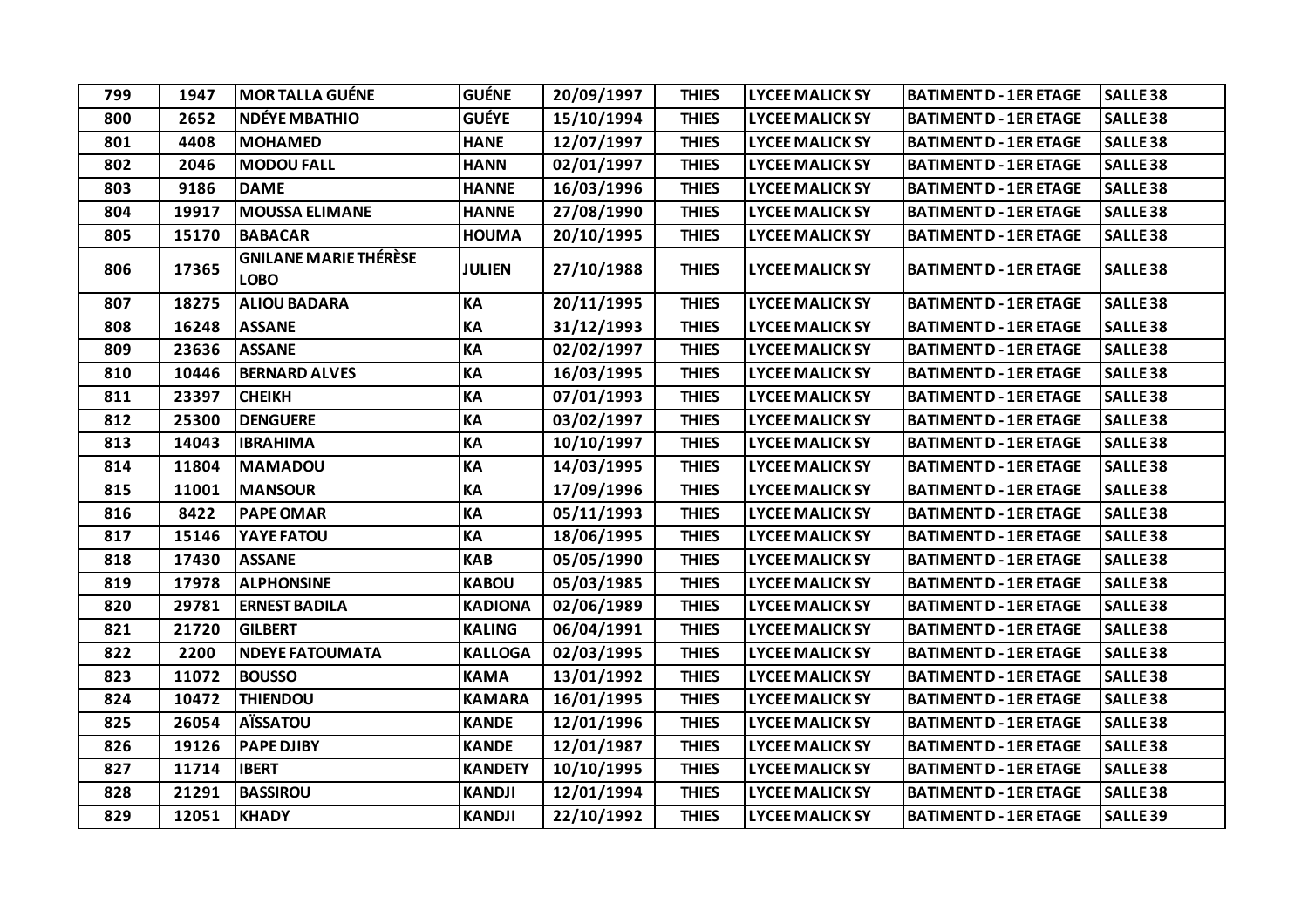| 830 | 9471  | <b>ABDOULAYE</b>               | <b>KANDÉ</b>         | 15/11/1995 | <b>THIES</b> | <b>LYCEE MALICK SY</b> | <b>BATIMENT D - 1ER ETAGE</b> | <b>SALLE 39</b> |
|-----|-------|--------------------------------|----------------------|------------|--------------|------------------------|-------------------------------|-----------------|
| 831 | 11174 | <b>LAMINE</b>                  | KANDÉ                | 29/07/1994 | <b>THIES</b> | <b>LYCEE MALICK SY</b> | <b>BATIMENT D - 1ER ETAGE</b> | <b>SALLE 39</b> |
| 832 | 15178 | <b>ABDOULAYE</b>               | <b>KANE</b>          | 18/09/1995 | <b>THIES</b> | <b>LYCEE MALICK SY</b> | <b>BATIMENT D - 1ER ETAGE</b> | <b>SALLE 39</b> |
| 833 | 4577  | <b>ALIOU</b>                   | <b>KANE</b>          | 01/04/1997 | <b>THIES</b> | <b>LYCEE MALICK SY</b> | <b>BATIMENT D - 1ER ETAGE</b> | <b>SALLE 39</b> |
| 834 | 19243 | <b>CHEIKH AHMED TIDIANE SY</b> | <b>KANE</b>          | 27/02/1989 | <b>THIES</b> | <b>LYCEE MALICK SY</b> | <b>BATIMENT D - 1ER ETAGE</b> | <b>SALLE 39</b> |
| 835 | 22124 | <b>FATOU</b>                   | <b>KANE</b>          | 01/01/1993 | <b>THIES</b> | <b>LYCEE MALICK SY</b> | <b>BATIMENT D - 1ER ETAGE</b> | <b>SALLE 39</b> |
| 836 | 7084  | <b>KHADIDIATOU</b>             | <b>KANE</b>          | 16/10/1997 | <b>THIES</b> | <b>LYCEE MALICK SY</b> | <b>BATIMENT D - 1ER ETAGE</b> | <b>SALLE 39</b> |
| 837 | 2653  | <b>KHADY DIA</b>               | <b>KANE</b>          | 22/08/1996 | <b>THIES</b> | <b>LYCEE MALICK SY</b> | <b>BATIMENT D - 1ER ETAGE</b> | <b>SALLE 39</b> |
| 838 | 2303  | <b>MADOU</b>                   | <b>KANE</b>          | 03/01/1997 | <b>THIES</b> | <b>LYCEE MALICK SY</b> | <b>BATIMENT D - 1ER ETAGE</b> | <b>SALLE 39</b> |
| 839 | 8718  | <b>MAGUETTE</b>                | <b>KANE</b>          | 01/01/1993 | <b>THIES</b> | <b>LYCEE MALICK SY</b> | <b>BATIMENT D - 1ER ETAGE</b> | <b>SALLE 39</b> |
| 840 | 25900 | <b>MAMADOU</b>                 | <b>KANE</b>          | 16/04/1994 | <b>THIES</b> | <b>LYCEE MALICK SY</b> | <b>BATIMENT D - 1ER ETAGE</b> | <b>SALLE 39</b> |
| 841 | 17803 | <b>MEISSA GUEYE</b>            | <b>KANE</b>          | 13/02/1997 | <b>THIES</b> | <b>LYCEE MALICK SY</b> | <b>BATIMENT D - 1ER ETAGE</b> | <b>SALLE 39</b> |
| 842 | 12611 | <b>MOUSSA</b>                  | <b>KANE</b>          | 25/12/1992 | <b>THIES</b> | <b>LYCEE MALICK SY</b> | <b>BATIMENT D - 1ER ETAGE</b> | <b>SALLE 39</b> |
| 843 | 14423 | <b>MOUSTAPHA</b>               | <b>KANE</b>          | 20/10/1993 | <b>THIES</b> | <b>LYCEE MALICK SY</b> | <b>BATIMENT D - 1ER ETAGE</b> | <b>SALLE 39</b> |
| 844 | 25399 | PAPA AMADOU                    | <b>KANE</b>          | 04/10/1996 | <b>THIES</b> | <b>LYCEE MALICK SY</b> | <b>BATIMENT D - 1ER ETAGE</b> | <b>SALLE 39</b> |
| 845 | 10419 | <b>JEAN MARIE</b>              | <b>KANFOUIN</b><br>E | 28/02/1988 | <b>THIES</b> | <b>LYCEE MALICK SY</b> | <b>BATIMENT D - 1ER ETAGE</b> | <b>SALLE 39</b> |
| 846 | 3344  | <b>BAYE MODOU</b>              | <b>KEBE</b>          | 02/03/1994 | <b>THIES</b> | <b>LYCEE MALICK SY</b> | <b>BATIMENT D - 1ER ETAGE</b> | <b>SALLE 39</b> |
| 847 | 15066 | <b>EL HADJI MALICK</b>         | <b>KEBE</b>          | 21/05/1989 | <b>THIES</b> | <b>LYCEE MALICK SY</b> | <b>BATIMENT D - 1ER ETAGE</b> | <b>SALLE 39</b> |
| 848 | 9276  | <b>IBRAHIMA</b>                | <b>KEBE</b>          | 02/08/1993 | <b>THIES</b> | <b>LYCEE MALICK SY</b> | <b>BATIMENT D - 1ER ETAGE</b> | <b>SALLE 39</b> |
| 849 | 18258 | <b>MAMADOU</b>                 | <b>KEBE</b>          | 07/07/1987 | <b>THIES</b> | <b>LYCEE MALICK SY</b> | <b>BATIMENT D - 1ER ETAGE</b> | <b>SALLE 39</b> |
| 850 | 15915 | PHINE IBRAHIMA                 | <b>KEBE</b>          | 08/09/1989 | <b>THIES</b> | <b>LYCEE MALICK SY</b> | <b>BATIMENT D - 1ER ETAGE</b> | <b>SALLE 39</b> |
| 851 | 5590  | <b>SERIGNE ABO</b>             | <b>KEBE</b>          | 24/03/1996 | <b>THIES</b> | <b>LYCEE MALICK SY</b> | <b>BATIMENT D - 1ER ETAGE</b> | <b>SALLE 39</b> |
| 852 | 18299 | <b>MAMADOU</b>                 | <b>KEITA</b>         | 28/11/1991 | <b>THIES</b> | <b>LYCEE MALICK SY</b> | <b>BATIMENT D - 1ER ETAGE</b> | <b>SALLE 39</b> |
| 853 | 14922 | <b>MOHAMED</b>                 | <b>KEITA</b>         | 10/06/1995 | <b>THIES</b> | <b>LYCEE MALICK SY</b> | <b>BATIMENT D - 1ER ETAGE</b> | <b>SALLE 39</b> |
| 854 | 20469 | <b>MOUSTAPHA</b>               | <b>KEITA</b>         | 02/07/1987 | <b>THIES</b> | <b>LYCEE MALICK SY</b> | <b>BATIMENT D - 1ER ETAGE</b> | <b>SALLE 39</b> |
| 855 | 3537  | <b>SEYDOU</b>                  | <b>KEITA</b>         | 09/10/1994 | <b>THIES</b> | <b>LYCEE MALICK SY</b> | <b>BATIMENT D - 1ER ETAGE</b> | <b>SALLE 39</b> |
| 856 | 13403 | <b>MATY</b>                    | <b>KHOULE</b>        | 25/02/1996 | <b>THIES</b> | <b>LYCEE MALICK SY</b> | <b>BATIMENT D - 1ER ETAGE</b> | <b>SALLE 39</b> |
| 857 | 13661 | <b>MICHEL WALY</b>             | <b>KITAL</b>         | 14/02/1993 | <b>THIES</b> | <b>LYCEE MALICK SY</b> | <b>BATIMENT D - 1ER ETAGE</b> | <b>SALLE40</b>  |
| 858 | 26138 | <b>MAME DIARRA</b>             | <b>KOBOR</b>         | 09/01/1995 | <b>THIES</b> | <b>LYCEE MALICK SY</b> | <b>BATIMENT D - 1ER ETAGE</b> | <b>SALLE40</b>  |
| 859 | 10379 | <b>SAMBA</b>                   | <b>KOBOR</b>         | 10/01/1996 | <b>THIES</b> | <b>LYCEE MALICK SY</b> | <b>BATIMENT D - 1ER ETAGE</b> | <b>SALLE40</b>  |
| 860 | 3471  | <b>ALASSANE</b>                | <b>KONARE</b>        | 27/04/1997 | <b>THIES</b> | <b>LYCEE MALICK SY</b> | <b>BATIMENT D - 1ER ETAGE</b> | <b>SALLE40</b>  |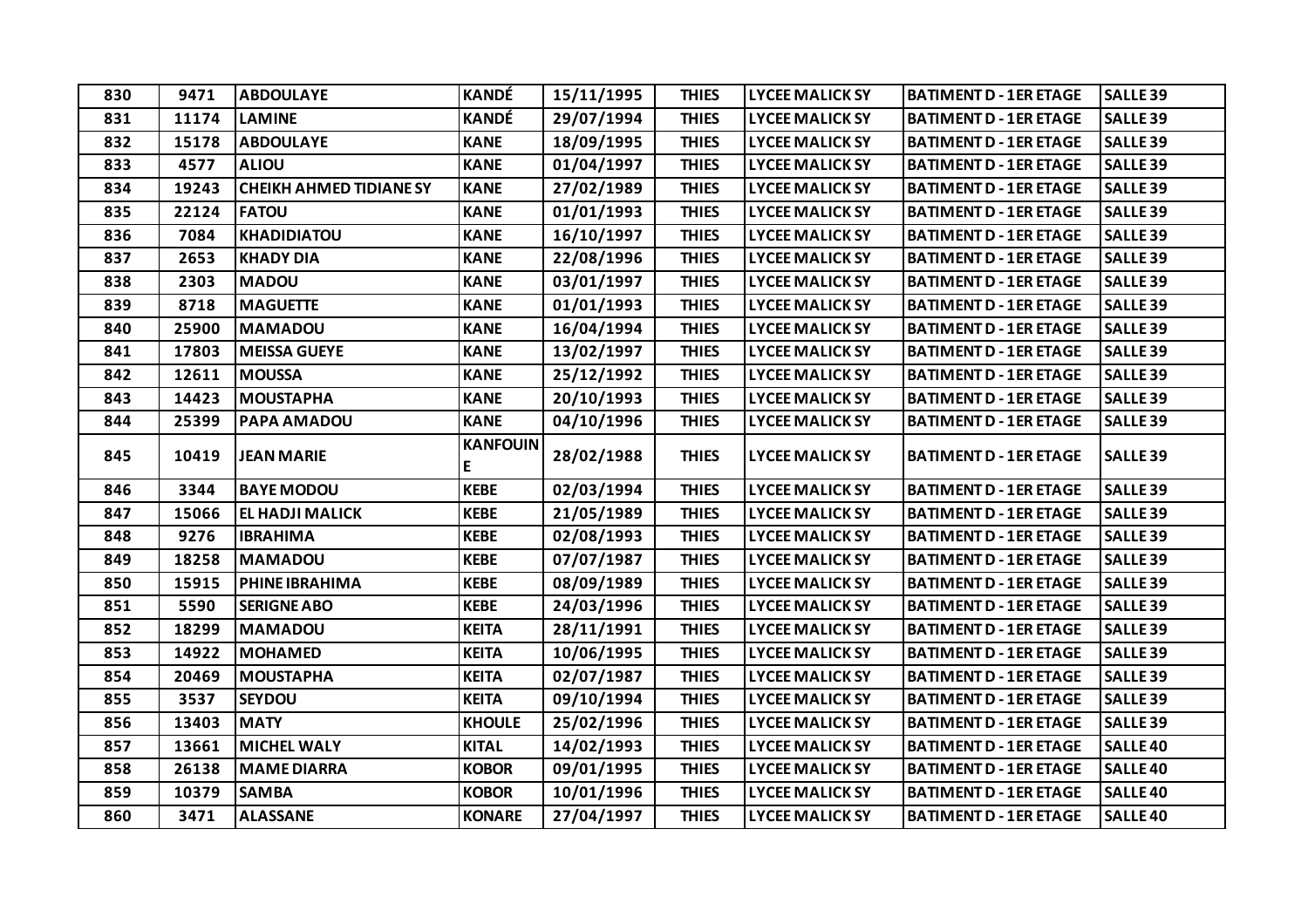| 861 | 5214  | <b>SORIBA</b>                 | <b>KONATE</b>              | 07/07/1993 | <b>THIES</b> | <b>LYCEE MALICK SY</b> | <b>BATIMENT D - 1ER ETAGE</b> | <b>SALLE40</b>      |
|-----|-------|-------------------------------|----------------------------|------------|--------------|------------------------|-------------------------------|---------------------|
| 862 | 13778 | <b>PAPA MASSAMBA</b>          | <b>KONTE</b>               | 01/05/1991 | <b>THIES</b> | <b>LYCEE MALICK SY</b> | <b>BATIMENT D - 1ER ETAGE</b> | <b>SALLE 40</b>     |
| 863 | 7312  | <b>FATY</b>                   | <b>KONTEYE</b>             | 10/09/1994 | <b>THIES</b> | <b>LYCEE MALICK SY</b> | <b>BATIMENT D - 1ER ETAGE</b> | <b>SALLE 40</b>     |
| 864 | 3561  | <b>MODOU</b>                  | KÉBÉ                       | 10/01/1995 | <b>THIES</b> | <b>LYCEE MALICK SY</b> | <b>BATIMENT D - 1ER ETAGE</b> | <b>SALLE40</b>      |
| 865 | 8135  | <b>DIOUF</b>                  | <b>LATYR</b>               | 26/02/1993 | <b>THIES</b> | <b>LYCEE MALICK SY</b> | <b>BATIMENT D - 1ER ETAGE</b> | <b>SALLE 40</b>     |
| 866 | 23896 | <b>BOUCAR</b>                 | <b>LELO</b>                | 02/03/1994 | <b>THIES</b> | <b>LYCEE MALICK SY</b> | <b>BATIMENT D - 1ER ETAGE</b> | <b>SALLE 40</b>     |
| 867 | 24755 | <b>YOUSSOUPHA</b>             | <b>LEYE</b>                | 13/11/1985 | <b>THIES</b> | <b>LYCEE MALICK SY</b> | <b>BATIMENT D - 1ER ETAGE</b> | <b>SALLE40</b>      |
| 868 | 25643 | <b>AMY</b>                    | LO                         | 20/10/1986 | <b>THIES</b> | <b>LYCEE MALICK SY</b> | <b>BATIMENT D - 1ER ETAGE</b> | <b>SALLE 40</b>     |
| 869 | 24009 | <b>EL HADJI PAPA ABOU</b>     | LO                         | 15/10/1990 | <b>THIES</b> | <b>LYCEE MALICK SY</b> | <b>BATIMENT D - 1ER ETAGE</b> | <b>SALLE40</b>      |
| 870 | 7827  | <b>GORA</b>                   | LO                         | 16/03/1994 | <b>THIES</b> | <b>LYCEE MALICK SY</b> | <b>BATIMENT D - 1ER ETAGE</b> | <b>SALLE40</b>      |
| 871 | 11544 | <b>IBRAHIMA</b>               | LO                         | 18/08/1990 | <b>THIES</b> | <b>LYCEE MALICK SY</b> | <b>BATIMENT D - 1ER ETAGE</b> | <b>SALLE 40</b>     |
| 872 | 17537 | <b>MAMADOU SAKHIR</b>         | LO                         | 03/02/1989 | <b>THIES</b> | <b>LYCEE MALICK SY</b> | <b>BATIMENT D - 1ER ETAGE</b> | <b>SALLE 40</b>     |
| 873 | 13809 | <b>NDEYE OUMOU</b>            | LO                         | 09/01/1994 | <b>THIES</b> | <b>LYCEE MALICK SY</b> | <b>BATIMENT D - 1ER ETAGE</b> | <b>SALLE40</b>      |
| 874 | 9820  | <b>OUSSEYNOU GUENOUNE</b>     | LO                         | 12/01/1994 | <b>THIES</b> | <b>LYCEE MALICK SY</b> | <b>BATIMENT D - 1ER ETAGE</b> | <b>SALLE40</b>      |
| 875 | 15631 | <b>SADIOP</b>                 | LO                         | 26/02/1991 | <b>THIES</b> | <b>LYCEE MALICK SY</b> | <b>BATIMENT D - 1ER ETAGE</b> | <b>SALLE 40</b>     |
| 876 | 11101 | <b>SALIF</b>                  | LO                         | 24/02/1991 | <b>THIES</b> | <b>LYCEE MALICK SY</b> | <b>BATIMENT D - 1ER ETAGE</b> | <b>SALLE40</b>      |
| 877 | 15413 | <b>MATY</b>                   | <b>LOME</b>                | 26/12/1985 | <b>THIES</b> | <b>LYCEE MALICK SY</b> | <b>BATIMENT D - 1ER ETAGE</b> | <b>SALLE40</b>      |
| 878 | 15064 | <b>JOHN MARIE</b>             | <b>LOPY</b>                | 23/06/1989 | <b>THIES</b> | <b>LYCEE MALICK SY</b> | <b>BATIMENT D - 1ER ETAGE</b> | <b>SALLE 40</b>     |
| 879 | 19363 | <b>ABDOULAYE SARR</b>         | <b>LOUM</b>                | 07/05/1997 | <b>THIES</b> | <b>LYCEE MALICK SY</b> | <b>BATIMENT D - 1ER ETAGE</b> | <b>SALLE40</b>      |
| 880 | 10277 | <b>MBAYE</b>                  | <b>LOUM</b>                | 20/03/1986 | <b>THIES</b> | <b>LYCEE MALICK SY</b> | <b>BATIMENT D - 1ER ETAGE</b> | <b>SALLE40</b>      |
| 881 | 19713 | <b>SOULEYE</b>                | <b>LOUM</b>                | 11/01/1992 | <b>THIES</b> | <b>LYCEE MALICK SY</b> | <b>BATIMENT D - 1ER ETAGE</b> | <b>SALLE40</b>      |
| 882 | 17294 | <b>AMADOU</b>                 | <b>LY</b>                  | 15/12/1995 | <b>THIES</b> | <b>LYCEE MALICK SY</b> | <b>BATIMENT D - 1ER ETAGE</b> | <b>SALLE 40</b>     |
| 883 | 3084  | <b>CHEIKH SALIOU MBACKE</b>   | <b>LY</b>                  | 03/01/1997 | <b>THIES</b> | <b>LYCEE MALICK SY</b> | <b>BATIMENT D - 1ER ETAGE</b> | <b>SALLE 40</b>     |
| 884 | 2188  | <b>LAMINE</b>                 | <b>LY</b>                  | 23/09/1991 | <b>THIES</b> | <b>LYCEE MALICK SY</b> | <b>BATIMENT D - 1ER ETAGE</b> | <b>SALLE40</b>      |
| 885 | 12374 | <b>JEAN REGIS</b>             | <b>MANDIA</b><br><b>MY</b> | 01/01/1995 | <b>THIES</b> | <b>LYCEE MALICK SY</b> | <b>BATIMENT D - 1ER ETAGE</b> | <b>SALLE40</b>      |
| 886 | 11191 | <b>IBRAHIMA</b>               | <b>MANDIAN</b><br>G        | 03/03/1990 | <b>THIES</b> | <b>LYCEE MALICK SY</b> | <b>BATIMENT D - 1ER ETAGE</b> | <b>SALLE40</b>      |
| 887 | 10089 | <b>FABRICE</b>                | <b>MANGA</b>               | 06/02/1993 | <b>THIES</b> | <b>LYCEE MALICK SY</b> | <b>BATIMENT E - 1ER ETAGE</b> | <b>SALLE 41</b>     |
| 888 | 20634 | JÉRÔME EKOUMBAIHO             | <b>MANGA</b>               | 17/09/1993 | <b>THIES</b> | <b>LYCEE MALICK SY</b> | <b>BATIMENT E - 1ER ETAGE</b> | <b>SALLE 41</b>     |
| 889 | 11148 | <b>KAITHA AUGUSTIN</b>        | <b>MANGA</b>               | 07/07/1995 | <b>THIES</b> | <b>LYCEE MALICK SY</b> | <b>BATIMENT E - 1ER ETAGE</b> | SALLE <sub>41</sub> |
| 890 | 19343 | <b>KHOULIBÉ DALIDA ATOUDO</b> | <b>MANGA</b>               | 08/02/1992 | <b>THIES</b> | <b>LYCEE MALICK SY</b> | <b>BATIMENT E - 1ER ETAGE</b> | SALLE <sub>41</sub> |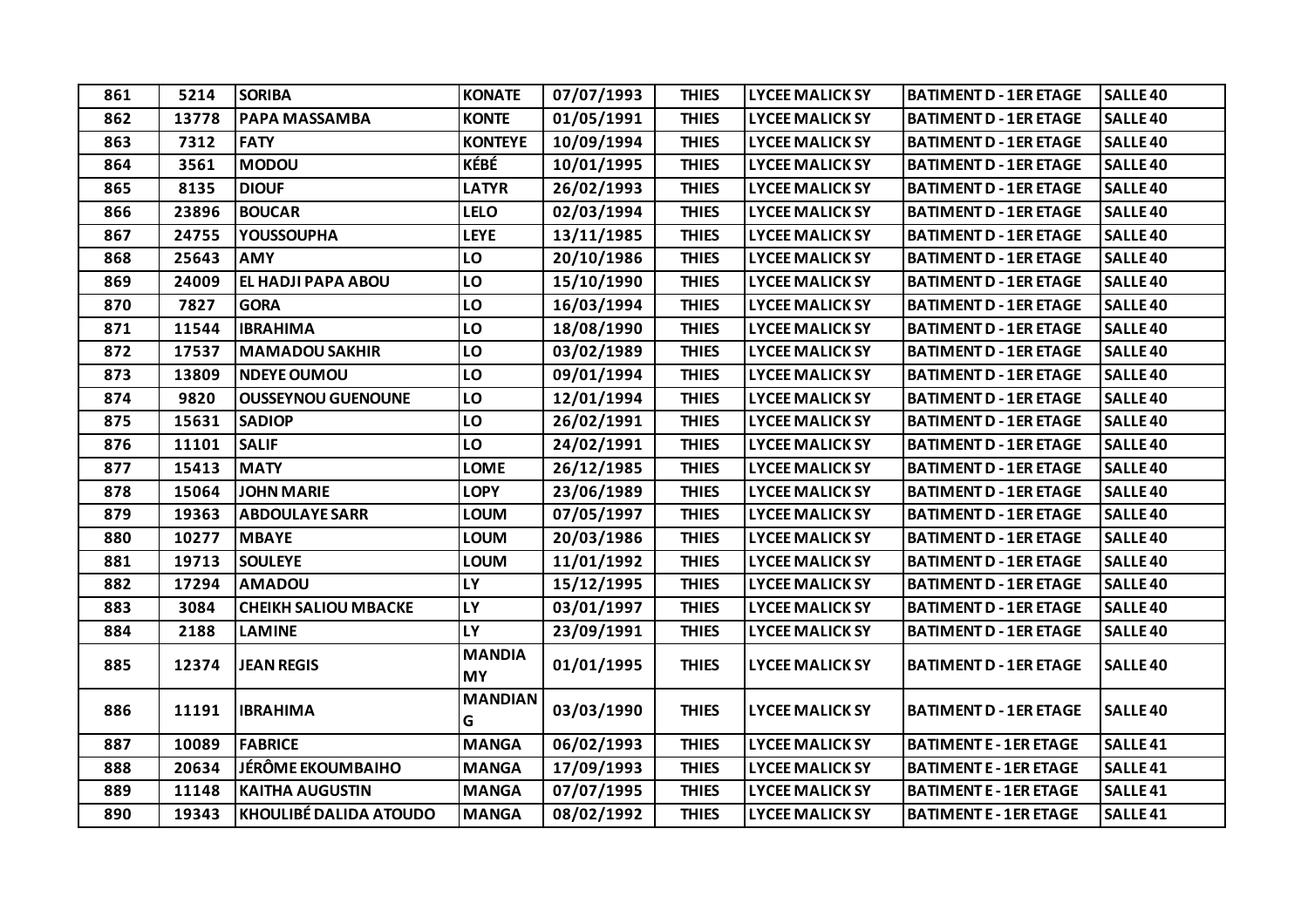| 891 | 14703 | <b>LAMINE</b>                 | <b>MANGA</b>   | 13/01/1990 | <b>THIES</b> | <b>LYCEE MALICK SY</b> | <b>BATIMENT E - 1ER ETAGE</b> | <b>SALLE41</b>      |
|-----|-------|-------------------------------|----------------|------------|--------------|------------------------|-------------------------------|---------------------|
| 892 | 5353  | <b>MARCEL</b>                 | <b>MANGA</b>   | 12/05/1988 | <b>THIES</b> | <b>LYCEE MALICK SY</b> | <b>BATIMENT E - 1ER ETAGE</b> | <b>SALLE 41</b>     |
| 893 | 13464 | <b>MOUSSA</b>                 | <b>MANGA</b>   | 10/06/1992 | <b>THIES</b> | <b>LYCEE MALICK SY</b> | <b>BATIMENT E - 1ER ETAGE</b> | SALLE <sub>41</sub> |
| 894 | 12628 | <b>AMALIA</b>                 | <b>MANGOU</b>  | 14/01/1991 | <b>THIES</b> | <b>LYCEE MALICK SY</b> | <b>BATIMENT E - 1ER ETAGE</b> | SALLE <sub>41</sub> |
| 895 | 14089 | <b>ADAMA</b>                  | <b>MANSALY</b> | 12/08/1987 | <b>THIES</b> | <b>LYCEE MALICK SY</b> | <b>BATIMENT E - 1ER ETAGE</b> | <b>SALLE41</b>      |
| 896 | 19957 | <b>MOUSSA</b>                 | <b>MANÉ</b>    | 13/10/1996 | <b>THIES</b> | <b>LYCEE MALICK SY</b> | <b>BATIMENT E - 1ER ETAGE</b> | SALLE <sub>41</sub> |
| 897 | 21432 | <b>NDIAYE</b>                 | <b>MAR</b>     | 10/06/1997 | <b>THIES</b> | <b>LYCEE MALICK SY</b> | <b>BATIMENT E - 1ER ETAGE</b> | SALLE <sub>41</sub> |
| 898 | 12472 | <b>SALIF SARR</b>             | <b>MAR</b>     | 14/05/1997 | <b>THIES</b> | <b>LYCEE MALICK SY</b> | <b>BATIMENT E - 1ER ETAGE</b> | SALLE <sub>41</sub> |
| 899 | 3475  | YAYE KHALISSE                 | <b>MAR</b>     | 08/02/1992 | <b>THIES</b> | <b>LYCEE MALICK SY</b> | <b>BATIMENT E - 1ER ETAGE</b> | SALLE <sub>41</sub> |
| 900 | 14892 | <b>MAMADOU CIRE</b>           | <b>MARA</b>    | 06/06/1994 | <b>THIES</b> | <b>LYCEE MALICK SY</b> | <b>BATIMENT E - 1ER ETAGE</b> | SALLE <sub>41</sub> |
| 901 | 11524 | <b>ZEINABE BIBI</b>           | <b>MAREGA</b>  | 28/03/1996 | <b>THIES</b> | <b>LYCEE MALICK SY</b> | <b>BATIMENT E - 1ER ETAGE</b> | <b>SALLE41</b>      |
| 902 | 9941  | <b>THIERNO</b>                | <b>MARENA</b>  | 22/04/1992 | <b>THIES</b> | <b>LYCEE MALICK SY</b> | <b>BATIMENT E - 1ER ETAGE</b> | SALLE <sub>41</sub> |
| 903 | 10652 | <b>NGOR</b>                   | <b>MARONE</b>  | 13/01/1994 | <b>THIES</b> | <b>LYCEE MALICK SY</b> | <b>BATIMENT E - 1ER ETAGE</b> | SALLE <sub>41</sub> |
| 904 | 9785  | <b>CHEIKH BOURAMA</b>         | <b>MARY</b>    | 11/05/1986 | <b>THIES</b> | <b>LYCEE MALICK SY</b> | <b>BATIMENT E - 1ER ETAGE</b> | SALLE <sub>41</sub> |
| 905 | 19499 | <b>MOUSSA</b>                 | <b>MASSALY</b> | 26/10/1995 | <b>THIES</b> | <b>LYCEE MALICK SY</b> | <b>BATIMENT E - 1ER ETAGE</b> | SALLE <sub>41</sub> |
| 906 | 9406  | <b>ABDOU KARIM</b>            | <b>MBAYE</b>   | 08/10/1992 | <b>THIES</b> | <b>LYCEE MALICK SY</b> | <b>BATIMENT E - 1ER ETAGE</b> | SALLE <sub>41</sub> |
| 907 | 4877  | <b>ADAMA</b>                  | <b>MBAYE</b>   | 13/09/1994 | <b>THIES</b> | <b>LYCEE MALICK SY</b> | <b>BATIMENT E - 1ER ETAGE</b> | SALLE <sub>41</sub> |
| 908 | 10241 | <b>ALPHONSE DAOUR</b>         | <b>MBAYE</b>   | 13/12/1992 | <b>THIES</b> | <b>LYCEE MALICK SY</b> | <b>BATIMENT E - 1ER ETAGE</b> | SALLE <sub>41</sub> |
| 909 | 11292 | <b>ASSANE</b>                 | <b>MBAYE</b>   | 26/06/1995 | <b>THIES</b> | <b>LYCEE MALICK SY</b> | <b>BATIMENT E - 1ER ETAGE</b> | SALLE <sub>41</sub> |
| 910 | 10556 | <b>A</b> ida                  | <b>MBAYE</b>   | 09/05/1997 | <b>THIES</b> | <b>LYCEE MALICK SY</b> | <b>BATIMENT E - 1ER ETAGE</b> | SALLE <sub>41</sub> |
| 911 | 20126 | <b>BERNARD BOYE</b>           | <b>MBAYE</b>   | 22/01/1994 | <b>THIES</b> | <b>LYCEE MALICK SY</b> | <b>BATIMENT E - 1ER ETAGE</b> | SALLE <sub>41</sub> |
| 912 | 29704 | <b>EL HADJI</b>               | <b>MBAYE</b>   | 01/01/1994 | <b>THIES</b> | <b>LYCEE MALICK SY</b> | <b>BATIMENT E - 1ER ETAGE</b> | SALLE <sub>41</sub> |
| 913 | 7023  | <b>GORA</b>                   | <b>MBAYE</b>   | 05/07/1994 | <b>THIES</b> | <b>LYCEE MALICK SY</b> | <b>BATIMENT E - 1ER ETAGE</b> | <b>SALLE42</b>      |
| 914 | 23432 | <b>KHADIM</b>                 | <b>MBAYE</b>   | 03/04/1986 | <b>THIES</b> | <b>LYCEE MALICK SY</b> | <b>BATIMENT E - 1ER ETAGE</b> | <b>SALLE42</b>      |
| 915 | 11288 | <b>LOUISE PHILOMÈNE FATOU</b> | <b>MBAYE</b>   | 24/04/1996 | <b>THIES</b> | <b>LYCEE MALICK SY</b> | <b>BATIMENT E - 1ER ETAGE</b> | <b>SALLE42</b>      |
| 916 | 19845 | <b>MAGUETTE</b>               | <b>MBAYE</b>   | 17/04/1997 | <b>THIES</b> | <b>LYCEE MALICK SY</b> | <b>BATIMENT E - 1ER ETAGE</b> | <b>SALLE 42</b>     |
| 917 | 9563  | <b>MAMADOU</b>                | <b>MBAYE</b>   | 18/10/1990 | <b>THIES</b> | <b>LYCEE MALICK SY</b> | <b>BATIMENT E - 1ER ETAGE</b> | <b>SALLE42</b>      |
| 918 | 2343  | <b>MAME FATIM</b>             | <b>MBAYE</b>   | 23/02/1992 | <b>THIES</b> | <b>LYCEE MALICK SY</b> | <b>BATIMENT E - 1ER ETAGE</b> | <b>SALLE 42</b>     |
| 919 | 2756  | <b>MBAYE SARR</b>             | <b>MBAYE</b>   | 20/10/1994 | <b>THIES</b> | <b>LYCEE MALICK SY</b> | <b>BATIMENT E - 1ER ETAGE</b> | <b>SALLE 42</b>     |
| 920 | 12451 | <b>MOHAMADOU BAMBA</b>        | <b>MBAYE</b>   | 07/07/1997 | <b>THIES</b> | <b>LYCEE MALICK SY</b> | <b>BATIMENT E - 1ER ETAGE</b> | <b>SALLE42</b>      |
| 921 | 23297 | <b>MOUSSA ABDOURAHMANE</b>    | <b>MBAYE</b>   | 12/02/1992 | <b>THIES</b> | <b>LYCEE MALICK SY</b> | <b>BATIMENT E - 1ER ETAGE</b> | <b>SALLE42</b>      |
| 922 | 10791 | <b>MOUSTAPHA</b>              | <b>MBAYE</b>   | 25/05/1986 | <b>THIES</b> | <b>LYCEE MALICK SY</b> | <b>BATIMENT E - 1ER ETAGE</b> | <b>SALLE42</b>      |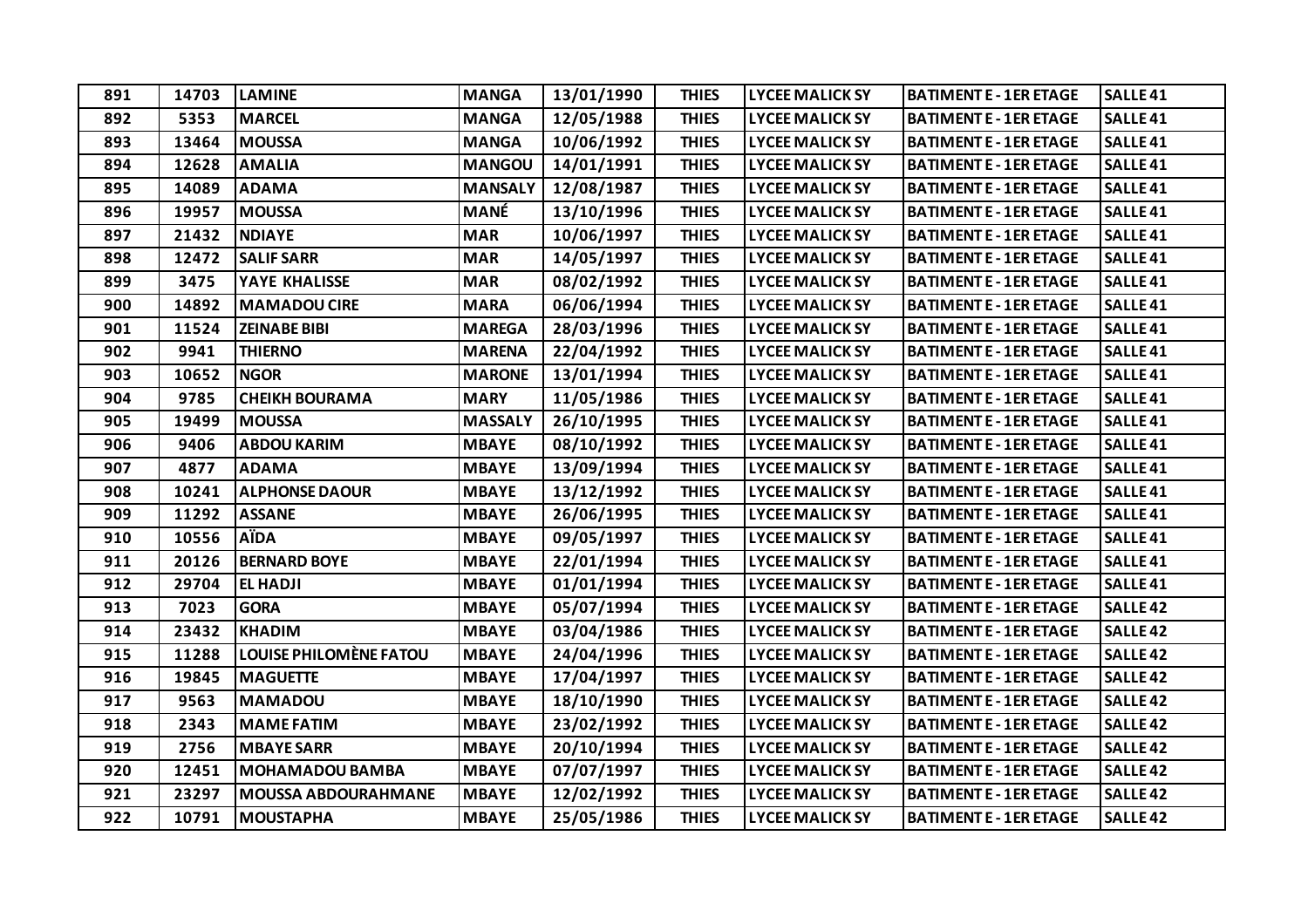| 923 | 6135  | <b>NDIAGA</b>                    | <b>MBAYE</b>   | 10/02/1997 | <b>THIES</b> | <b>LYCEE MALICK SY</b> | <b>BATIMENT E - 1ER ETAGE</b> | <b>SALLE 42</b>     |
|-----|-------|----------------------------------|----------------|------------|--------------|------------------------|-------------------------------|---------------------|
| 924 | 14913 | <b>RAMATA</b>                    | <b>MBAYE</b>   | 17/04/1990 | <b>THIES</b> | <b>LYCEE MALICK SY</b> | <b>BATIMENT E - 1ER ETAGE</b> | SALLE <sub>42</sub> |
| 925 | 24544 | <b>SERIGNE</b>                   | <b>MBAYE</b>   | 07/10/1997 | <b>THIES</b> | <b>LYCEE MALICK SY</b> | <b>BATIMENT E - 1ER ETAGE</b> | <b>SALLE42</b>      |
| 926 | 9709  | <b>SEYDINA ALIOU</b>             | <b>MBAYE</b>   | 10/05/1993 | <b>THIES</b> | <b>LYCEE MALICK SY</b> | <b>BATIMENT E - 1ER ETAGE</b> | <b>SALLE 42</b>     |
| 927 | 15075 | <b>TANOR</b>                     | <b>MBAYE</b>   | 04/04/1993 | <b>THIES</b> | <b>LYCEE MALICK SY</b> | <b>BATIMENT E - 1ER ETAGE</b> | <b>SALLE 42</b>     |
| 928 | 14163 | <b>ABDOU KARIM</b>               | <b>MBENGUE</b> | 20/02/1991 | <b>THIES</b> | <b>LYCEE MALICK SY</b> | <b>BATIMENT E - 1ER ETAGE</b> | <b>SALLE42</b>      |
| 929 | 5950  | <b>ABY</b>                       | <b>MBENGUE</b> | 30/12/1993 | <b>THIES</b> | <b>LYCEE MALICK SY</b> | <b>BATIMENT E - 1ER ETAGE</b> | <b>SALLE 42</b>     |
| 930 | 12275 | <b>BAIDY</b>                     | <b>MBENGUE</b> | 13/09/1990 | <b>THIES</b> | <b>LYCEE MALICK SY</b> | <b>BATIMENT E - 1ER ETAGE</b> | <b>SALLE42</b>      |
| 931 | 12300 | <b>KHADY</b>                     | <b>MBENGUE</b> | 06/03/1996 | <b>THIES</b> | <b>LYCEE MALICK SY</b> | <b>BATIMENT E - 1ER ETAGE</b> | <b>SALLE42</b>      |
| 932 | 17979 | <b>MARIEME</b>                   | <b>MBENGUE</b> | 01/02/1996 | <b>THIES</b> | <b>LYCEE MALICK SY</b> | <b>BATIMENT E - 1ER ETAGE</b> | <b>SALLE 42</b>     |
| 933 | 11402 | <b>OUSMANE</b>                   | <b>MBENGUE</b> | 04/02/1995 | <b>THIES</b> | <b>LYCEE MALICK SY</b> | <b>BATIMENT E - 1ER ETAGE</b> | <b>SALLE 42</b>     |
| 934 | 23418 | <b>PAPA MATAR</b>                | <b>MBENGUE</b> | 16/03/1995 | <b>THIES</b> | <b>LYCEE MALICK SY</b> | <b>BATIMENT E - 1ER ETAGE</b> | <b>SALLE42</b>      |
| 935 | 17052 | <b>SAHISSA</b>                   | <b>MBENGUE</b> | 30/10/1989 | <b>THIES</b> | <b>LYCEE MALICK SY</b> | <b>BATIMENT E - 1ER ETAGE</b> | <b>SALLE 42</b>     |
| 936 | 13472 | <b>SOUKEYNA</b>                  | <b>MBENGUE</b> | 15/01/1996 | <b>THIES</b> | <b>LYCEE MALICK SY</b> | <b>BATIMENT E - 1ER ETAGE</b> | <b>SALLE 42</b>     |
| 937 | 4286  | <b>SEYDOU</b>                    | <b>MBODJ</b>   | 15/11/1992 | <b>THIES</b> | <b>LYCEE MALICK SY</b> | <b>BATIMENT E - 1ER ETAGE</b> | <b>SALLE42</b>      |
| 938 | 10225 | ALHOUSSEYNOU                     | <b>MBODJI</b>  | 28/09/1997 | <b>THIES</b> | <b>LYCEE MALICK SY</b> | <b>BATIMENT E - 1ER ETAGE</b> | <b>SALLE 42</b>     |
| 939 | 13039 | <b>CHERIF</b>                    | <b>MBODJI</b>  | 10/04/1989 | <b>THIES</b> | <b>LYCEE MALICK SY</b> | <b>BATIMENT E - 1ER ETAGE</b> | <b>SALLE43</b>      |
| 940 | 23826 | <b>FATOU</b>                     | <b>MBODJI</b>  | 28/06/1996 | <b>THIES</b> | <b>LYCEE MALICK SY</b> | <b>BATIMENT E - 1ER ETAGE</b> | <b>SALLE 43</b>     |
| 941 | 12706 | <b>MA MBAYE</b>                  | <b>MBODJI</b>  | 05/01/1989 | <b>THIES</b> | <b>LYCEE MALICK SY</b> | <b>BATIMENT E - 1ER ETAGE</b> | <b>SALLE43</b>      |
| 942 | 19735 | <b>MAKHTAR</b>                   | <b>MBOUP</b>   | 03/08/1996 | <b>THIES</b> | <b>LYCEE MALICK SY</b> | <b>BATIMENT E - 1ER ETAGE</b> | <b>SALLE43</b>      |
| 943 | 7183  | <b>MAMADOU SALL</b>              | <b>MBOUP</b>   | 10/09/1996 | <b>THIES</b> | <b>LYCEE MALICK SY</b> | <b>BATIMENT E - 1ER ETAGE</b> | <b>SALLE43</b>      |
| 944 | 15296 | <b>NDONGO</b>                    | <b>MBOUP</b>   | 22/10/1990 | <b>THIES</b> | <b>LYCEE MALICK SY</b> | <b>BATIMENT E - 1ER ETAGE</b> | <b>SALLE43</b>      |
| 945 | 5636  | <b>PAPA NGUEYE</b>               | <b>MBOUP</b>   | 02/08/1994 | <b>THIES</b> | <b>LYCEE MALICK SY</b> | <b>BATIMENT E - 1ER ETAGE</b> | <b>SALLE43</b>      |
| 946 | 18129 | <b>SEYDINA ALIOUNE ABY TALIB</b> | <b>MBOUP</b>   | 18/11/1992 | <b>THIES</b> | <b>LYCEE MALICK SY</b> | <b>BATIMENT E - 1ER ETAGE</b> | <b>SALLE 43</b>     |
| 947 | 10387 | <b>ARFANG</b>                    | <b>MBOW</b>    | 15/10/1990 | <b>THIES</b> | <b>LYCEE MALICK SY</b> | <b>BATIMENT E - 1ER ETAGE</b> | <b>SALLE43</b>      |
| 948 | 16785 | <b>CHEIKH</b>                    | <b>MBOW</b>    | 12/05/1997 | <b>THIES</b> | <b>LYCEE MALICK SY</b> | <b>BATIMENT E - 1ER ETAGE</b> | <b>SALLE43</b>      |
| 949 | 3240  | <b>NOROU</b>                     | <b>MBOW</b>    | 17/08/1995 | <b>THIES</b> | <b>LYCEE MALICK SY</b> | <b>BATIMENT E - 1ER ETAGE</b> | <b>SALLE43</b>      |
| 950 | 14068 | <b>PAPA</b>                      | <b>MBOW</b>    | 05/01/1991 | <b>THIES</b> | <b>LYCEE MALICK SY</b> | <b>BATIMENT E - 1ER ETAGE</b> | <b>SALLE43</b>      |
| 951 | 11237 | <b>BOURAMA</b>                   | <b>MENDY</b>   | 03/10/1994 | <b>THIES</b> | <b>LYCEE MALICK SY</b> | <b>BATIMENT E - 1ER ETAGE</b> | <b>SALLE43</b>      |
| 952 | 12284 | <b>CHRISTINE BLECK</b>           | <b>MENDY</b>   | 04/10/1989 | <b>THIES</b> | <b>LYCEE MALICK SY</b> | <b>BATIMENT E - 1ER ETAGE</b> | <b>SALLE43</b>      |
| 953 | 25034 | <b>ANNE PELAGIE DIMINGA</b>      | <b>NAKOUYE</b> | 11/09/1996 | <b>THIES</b> | <b>LYCEE MALICK SY</b> | <b>BATIMENT E - 1ER ETAGE</b> | <b>SALLE43</b>      |
| 954 | 2972  | <b>LOUIS PATRICE</b>             | <b>NAKOUYE</b> | 31/12/1994 | <b>THIES</b> | <b>LYCEE MALICK SY</b> | <b>BATIMENT E - 1ER ETAGE</b> | <b>SALLE43</b>      |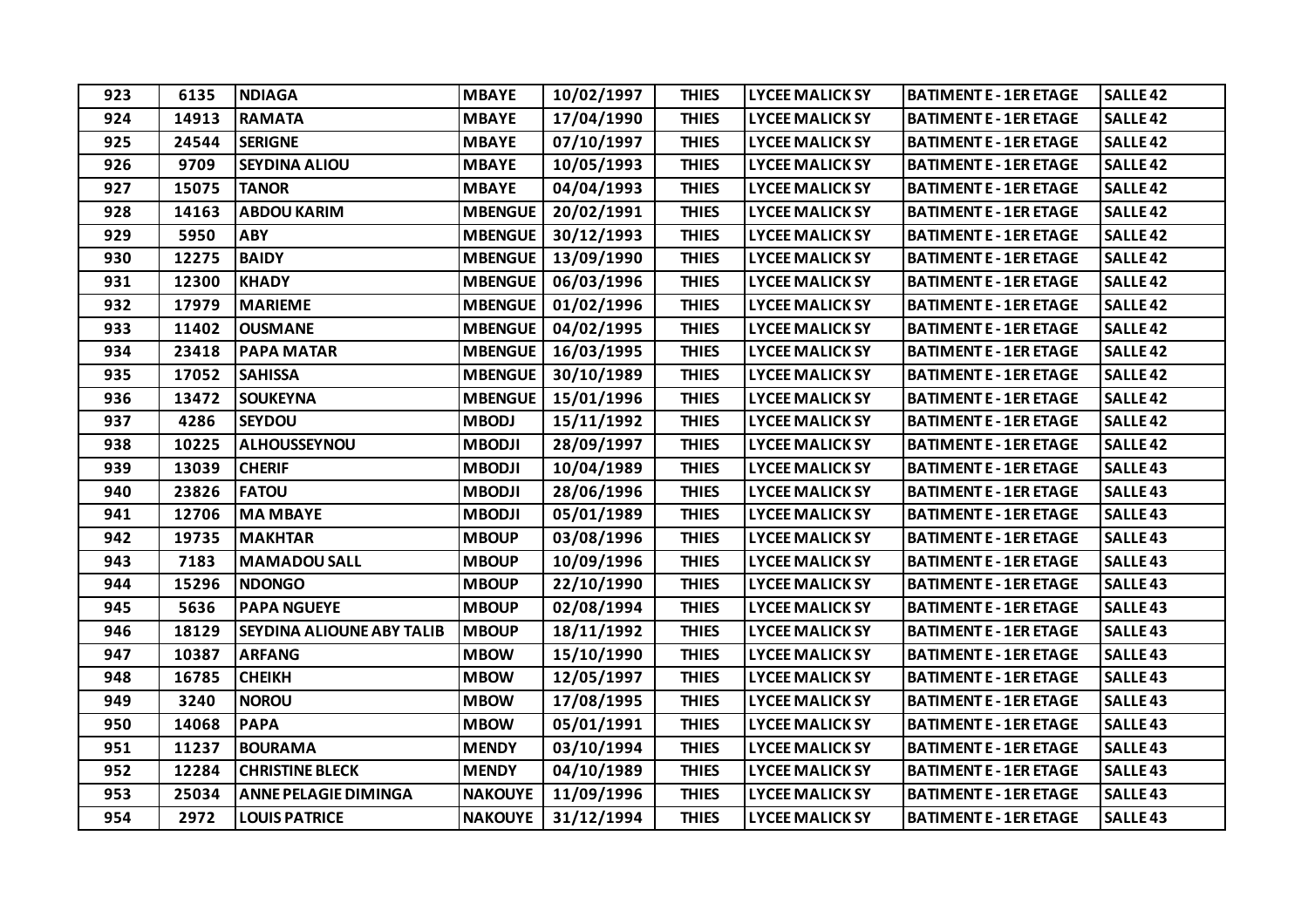| 955 | 15342 | <b>MAKHA</b>          | <b>NAMORO</b> | 26/10/1990 | <b>THIES</b> | <b>LYCEE MALICK SY</b> | <b>BATIMENT E - 1ER ETAGE</b> | <b>SALLE43</b>  |
|-----|-------|-----------------------|---------------|------------|--------------|------------------------|-------------------------------|-----------------|
| 956 | 22439 | <b>ABDOUL AZIZ</b>    | <b>NDAO</b>   | 12/02/1989 | <b>THIES</b> | <b>LYCEE MALICK SY</b> | <b>BATIMENT E - 1ER ETAGE</b> | <b>SALLE43</b>  |
| 957 | 11106 | <b>ABLAYE</b>         | <b>NDAO</b>   | 29/05/1993 | <b>THIES</b> | <b>LYCEE MALICK SY</b> | <b>BATIMENT E - 1ER ETAGE</b> | <b>SALLE43</b>  |
| 958 | 10838 | <b>ALY</b>            | <b>NDAO</b>   | 03/12/1994 | <b>THIES</b> | <b>LYCEE MALICK SY</b> | <b>BATIMENT E - 1ER ETAGE</b> | <b>SALLE 43</b> |
| 959 | 3411  | <b>BASSIROU</b>       | <b>NDAO</b>   | 08/08/1987 | <b>THIES</b> | <b>LYCEE MALICK SY</b> | <b>BATIMENT E - 1ER ETAGE</b> | <b>SALLE43</b>  |
| 960 | 4611  | <b>IBRAHIMA SAMB</b>  | <b>NDAO</b>   | 18/02/1995 | <b>THIES</b> | <b>LYCEE MALICK SY</b> | <b>BATIMENT E - 1ER ETAGE</b> | <b>SALLE43</b>  |
| 961 | 19336 | <b>KHOUDIA</b>        | <b>NDAO</b>   | 30/08/1994 | <b>THIES</b> | <b>LYCEE MALICK SY</b> | <b>BATIMENT E - 1ER ETAGE</b> | <b>SALLE43</b>  |
| 962 | 16103 | <b>MODOU</b>          | <b>NDAO</b>   | 12/12/1993 | <b>THIES</b> | <b>LYCEE MALICK SY</b> | <b>BATIMENT E - 1ER ETAGE</b> | <b>SALLE43</b>  |
| 963 | 12834 | <b>MOUSTAPHA</b>      | <b>NDAO</b>   | 16/02/1989 | <b>THIES</b> | <b>LYCEE MALICK SY</b> | <b>BATIMENT E - 1ER ETAGE</b> | <b>SALLE43</b>  |
| 964 | 22125 | <b>MOUSTAPHA</b>      | <b>NDAO</b>   | 13/03/1988 | <b>THIES</b> | <b>LYCEE MALICK SY</b> | <b>BATIMENT E - 1ER ETAGE</b> | <b>SALLE 43</b> |
| 965 | 18411 | <b>NDEYE FATOU</b>    | <b>NDAO</b>   | 14/02/1993 | <b>THIES</b> | <b>LYCEE MALICK SY</b> | <b>BATIMENT E - 1ER ETAGE</b> | <b>SALLE43</b>  |
| 966 | 25409 | <b>NGOYE</b>          | <b>NDAO</b>   | 19/02/1991 | <b>THIES</b> | <b>LYCEE MALICK SY</b> | <b>BATIMENT E - 1ER ETAGE</b> | <b>SALLE43</b>  |
| 967 | 11281 | <b>OUSMANE</b>        | <b>NDAO</b>   | 20/11/1997 | <b>THIES</b> | <b>LYCEE MALICK SY</b> | <b>BATIMENT E - 1ER ETAGE</b> | <b>SALLE 44</b> |
| 968 | 14603 | <b>OUSMANE</b>        | <b>NDAO</b>   | 13/05/1995 | <b>THIES</b> | <b>LYCEE MALICK SY</b> | <b>BATIMENT E - 1ER ETAGE</b> | <b>SALLE 44</b> |
| 969 | 16999 | <b>PAPA ABDOULAYE</b> | <b>NDAO</b>   | 30/09/1995 | <b>THIES</b> | <b>LYCEE MALICK SY</b> | <b>BATIMENT E - 1ER ETAGE</b> | <b>SALLE 44</b> |
| 970 | 7218  | <b>SERIGNE FALLOU</b> | <b>NDAO</b>   | 29/10/1991 | <b>THIES</b> | <b>LYCEE MALICK SY</b> | <b>BATIMENT E - 1ER ETAGE</b> | <b>SALLE 44</b> |
| 971 | 6477  | <b>SIDY</b>           | <b>NDAO</b>   | 01/04/1993 | <b>THIES</b> | <b>LYCEE MALICK SY</b> | <b>BATIMENT E - 1ER ETAGE</b> | <b>SALLE 44</b> |
| 972 | 21686 | <b>FATOU</b>          | <b>NDAW</b>   | 05/06/1995 | <b>THIES</b> | <b>LYCEE MALICK SY</b> | <b>BATIMENT E - 1ER ETAGE</b> | <b>SALLE 44</b> |
| 973 | 16464 | <b>MODOU</b>          | <b>NDAW</b>   | 01/04/1990 | <b>THIES</b> | <b>LYCEE MALICK SY</b> | <b>BATIMENT E - 1ER ETAGE</b> | <b>SALLE 44</b> |
| 974 | 21811 | <b>SAMBA</b>          | <b>NDAW</b>   | 02/11/1994 | <b>THIES</b> | <b>LYCEE MALICK SY</b> | <b>BATIMENT E - 1ER ETAGE</b> | <b>SALLE 44</b> |
| 975 | 21335 | <b>GAEL KAFUMA</b>    | <b>NDECKY</b> | 17/07/1992 | <b>THIES</b> | <b>LYCEE MALICK SY</b> | <b>BATIMENT E - 1ER ETAGE</b> | <b>SALLE 44</b> |
| 976 | 9668  | <b>ABDOU</b>          | <b>NDIAYE</b> | 18/12/1997 | <b>THIES</b> | <b>LYCEE MALICK SY</b> | <b>BATIMENT E - 1ER ETAGE</b> | <b>SALLE 44</b> |
| 977 | 11794 | <b>ABDOU AZIZ</b>     | <b>NDIAYE</b> | 24/09/1995 | <b>THIES</b> | <b>LYCEE MALICK SY</b> | <b>BATIMENT E - 1ER ETAGE</b> | <b>SALLE 44</b> |
| 978 | 20671 | <b>ABDOU MANE</b>     | <b>NDIAYE</b> | 01/02/1993 | <b>THIES</b> | <b>LYCEE MALICK SY</b> | <b>BATIMENT E - 1ER ETAGE</b> | <b>SALLE 44</b> |
| 979 | 11541 | <b>ABDOULAYE</b>      | <b>NDIAYE</b> | 17/08/1997 | <b>THIES</b> | <b>LYCEE MALICK SY</b> | <b>BATIMENT E - 1ER ETAGE</b> | <b>SALLE 44</b> |
| 980 | 11818 | <b>ABDOULAYE</b>      | <b>NDIAYE</b> | 03/01/1993 | <b>THIES</b> | <b>LYCEE MALICK SY</b> | <b>BATIMENT E - 1ER ETAGE</b> | <b>SALLE 44</b> |
| 981 | 9872  | <b>ABDOULAYE</b>      | <b>NDIAYE</b> | 21/09/1994 | <b>THIES</b> | <b>LYCEE MALICK SY</b> | <b>BATIMENT E - 1ER ETAGE</b> | <b>SALLE 44</b> |
| 982 | 11126 | <b>ABDOULAYE</b>      | <b>NDIAYE</b> | 03/10/1995 | <b>THIES</b> | <b>LYCEE MALICK SY</b> | <b>BATIMENT E - 1ER ETAGE</b> | <b>SALLE 44</b> |
| 983 | 11210 | <b>ABOU</b>           | <b>NDIAYE</b> | 04/02/1995 | <b>THIES</b> | <b>LYCEE MALICK SY</b> | <b>BATIMENT E - 1ER ETAGE</b> | <b>SALLE 44</b> |
| 984 | 17654 | <b>ADAMA</b>          | <b>NDIAYE</b> | 20/09/1985 | <b>THIES</b> | <b>LYCEE MALICK SY</b> | <b>BATIMENT E - 1ER ETAGE</b> | <b>SALLE 44</b> |
| 985 | 10044 | <b>ALASSANE</b>       | <b>NDIAYE</b> | 03/01/1994 | <b>THIES</b> | <b>LYCEE MALICK SY</b> | <b>BATIMENT E - 1ER ETAGE</b> | <b>SALLE 44</b> |
| 986 | 21089 | <b>AMADOU FADEL</b>   | <b>NDIAYE</b> | 12/02/1989 | <b>THIES</b> | <b>LYCEE MALICK SY</b> | <b>BATIMENT E - 1ER ETAGE</b> | <b>SALLE 44</b> |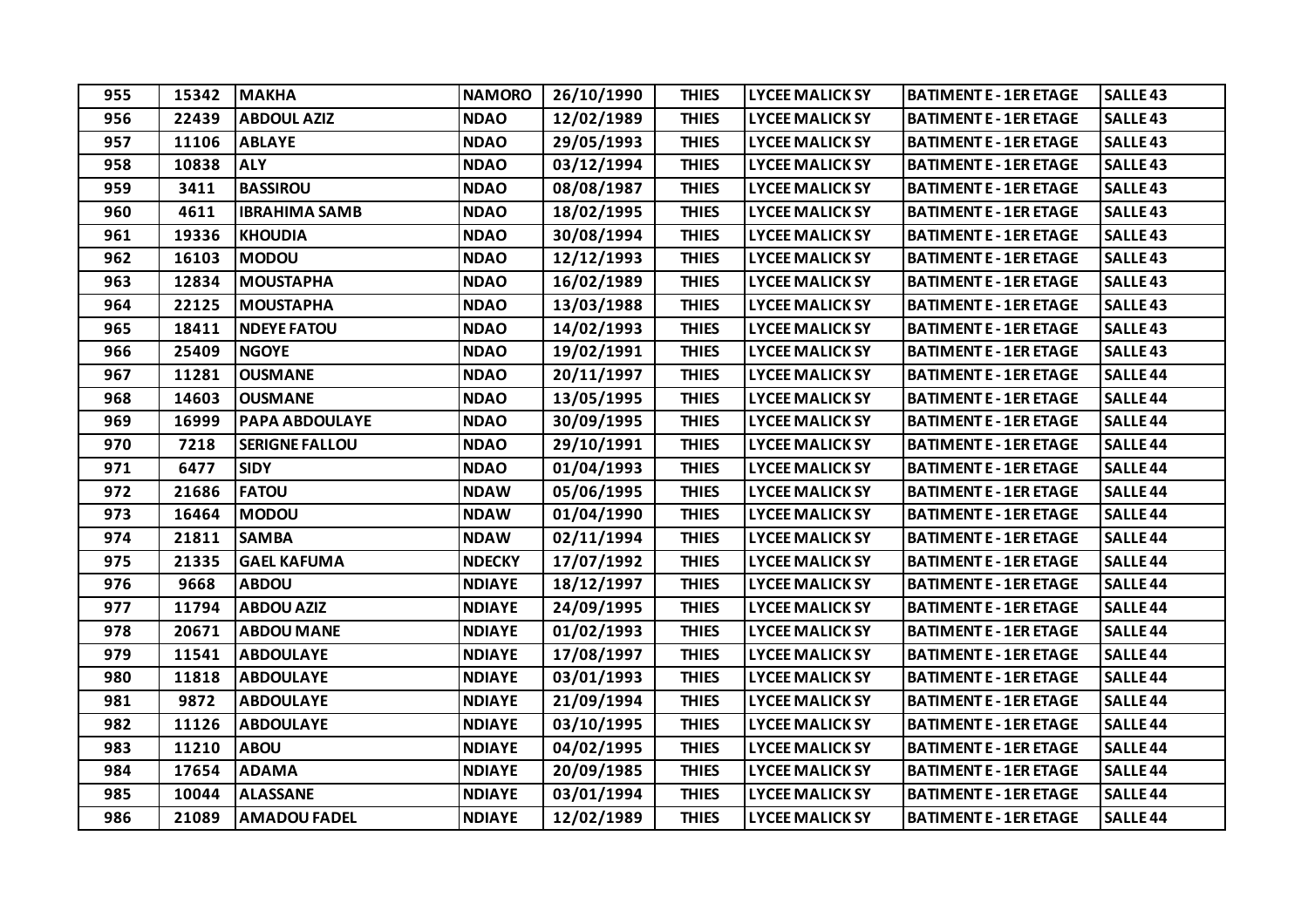| 987  | 19242 | <b>AMADOU FAMA</b>            | <b>NDIAYE</b> | 21/02/1988 | <b>THIES</b> | <b>LYCEE MALICK SY</b> | <b>BATIMENT E - 1ER ETAGE</b> | <b>SALLE 44</b> |
|------|-------|-------------------------------|---------------|------------|--------------|------------------------|-------------------------------|-----------------|
| 988  | 11301 | <b>AMATH</b>                  | <b>NDIAYE</b> | 18/10/1996 | <b>THIES</b> | <b>LYCEE MALICK SY</b> | <b>BATIMENT E - 1ER ETAGE</b> | <b>SALLE 44</b> |
| 989  | 22846 | <b>ANDRÉ JACQUELINE</b>       | <b>NDIAYE</b> | 21/10/1987 | <b>THIES</b> | <b>LYCEE MALICK SY</b> | <b>BATIMENT E - 1ER ETAGE</b> | <b>SALLE 44</b> |
| 990  | 14067 | <b>ASSA</b>                   | <b>NDIAYE</b> | 10/02/1986 | <b>THIES</b> | <b>LYCEE MALICK SY</b> | <b>BATIMENT E - 1ER ETAGE</b> | <b>SALLE 44</b> |
| 991  | 4659  | <b>ASSANE</b>                 | <b>NDIAYE</b> | 31/01/1997 | <b>THIES</b> | <b>LYCEE MALICK SY</b> | <b>BATIMENT E - 1ER ETAGE</b> | <b>SALLE 44</b> |
| 992  | 7523  | <b>ASTOU</b>                  | <b>NDIAYE</b> | 30/03/1995 | <b>THIES</b> | <b>LYCEE MALICK SY</b> | <b>BATIMENT E - 1ER ETAGE</b> | <b>SALLE 44</b> |
| 993  | 20390 | <b>ASTOU</b>                  | <b>NDIAYE</b> | 19/02/1994 | <b>THIES</b> | <b>LYCEE MALICK SY</b> | <b>BATIMENT E - 1ER ETAGE</b> | <b>SALLE 44</b> |
| 994  | 12178 | <b>BABACAR</b>                | <b>NDIAYE</b> | 05/03/1995 | <b>THIES</b> | <b>LYCEE MALICK SY</b> | <b>BATIMENT E - 1ER ETAGE</b> | <b>SALLE 44</b> |
| 995  | 19205 | <b>BATHIE</b>                 | <b>NDIAYE</b> | 05/11/1993 | <b>THIES</b> | <b>LYCEE MALICK SY</b> | <b>BATIMENT E - 1ER ETAGE</b> | <b>SALLE45</b>  |
| 996  | 25109 | <b>CHEIKH</b>                 | <b>NDIAYE</b> | 17/06/1989 | <b>THIES</b> | <b>LYCEE MALICK SY</b> | <b>BATIMENT E - 1ER ETAGE</b> | <b>SALLE 45</b> |
| 997  | 21220 | <b>CHEIKH</b>                 | <b>NDIAYE</b> | 06/01/1989 | <b>THIES</b> | <b>LYCEE MALICK SY</b> | <b>BATIMENT E - 1ER ETAGE</b> | <b>SALLE45</b>  |
| 998  | 24639 | <b>CHEIKH AHMED TIDIANE</b>   | <b>NDIAYE</b> | 05/03/1991 | <b>THIES</b> | <b>LYCEE MALICK SY</b> | <b>BATIMENT E - 1ER ETAGE</b> | <b>SALLE45</b>  |
| 999  | 24110 | <b>CHEIKHOU</b>               | <b>NDIAYE</b> | 24/03/1996 | <b>THIES</b> | <b>LYCEE MALICK SY</b> | <b>BATIMENT E - 1ER ETAGE</b> | <b>SALLE 45</b> |
| 1000 | 4601  | <b>COUMBA</b>                 | <b>NDIAYE</b> | 26/04/1996 | <b>THIES</b> | <b>LYCEE MALICK SY</b> | <b>BATIMENT E - 1ER ETAGE</b> | <b>SALLE45</b>  |
| 1001 | 5087  | DAFFÈ AMADOU LAM8NE           | <b>NDIAYE</b> | 31/05/1988 | <b>THIES</b> | <b>LYCEE MALICK SY</b> | <b>BATIMENT E - 1ER ETAGE</b> | <b>SALLE45</b>  |
| 1002 | 20192 | <b>DEBO</b>                   | <b>NDIAYE</b> | 12/01/1994 | <b>THIES</b> | <b>LYCEE MALICK SY</b> | <b>BATIMENT E - 1ER ETAGE</b> | <b>SALLE 45</b> |
| 1003 | 9334  | <b>DJIBRIL</b>                | <b>NDIAYE</b> | 08/04/1991 | <b>THIES</b> | <b>LYCEE MALICK SY</b> | <b>BATIMENT E - 1ER ETAGE</b> | <b>SALLE45</b>  |
| 1004 | 9853  | <b>EL HADJI OUSMANE</b>       | <b>NDIAYE</b> | 24/02/1995 | <b>THIES</b> | <b>LYCEE MALICK SY</b> | <b>BATIMENT E - 1ER ETAGE</b> | <b>SALLE45</b>  |
| 1005 | 13414 | <b>EL HADJI RAWANE</b>        | <b>NDIAYE</b> | 23/07/1997 | <b>THIES</b> | <b>LYCEE MALICK SY</b> | <b>BATIMENT E - 1ER ETAGE</b> | <b>SALLE45</b>  |
| 1006 | 6235  | <b>ELHADJI ABDOULAYE</b>      | <b>NDIAYE</b> | 23/04/1996 | <b>THIES</b> | <b>LYCEE MALICK SY</b> | <b>BATIMENT E - 1ER ETAGE</b> | <b>SALLE45</b>  |
| 1007 | 12195 | <b>ELHADJI ISMAILA</b>        | <b>NDIAYE</b> | 27/11/1991 | <b>THIES</b> | <b>LYCEE MALICK SY</b> | <b>BATIMENT E - 1ER ETAGE</b> | <b>SALLE45</b>  |
| 1008 | 8051  | <b>FATMA</b>                  | <b>NDIAYE</b> | 03/05/1997 | <b>THIES</b> | <b>LYCEE MALICK SY</b> | <b>BATIMENT E - 1ER ETAGE</b> | <b>SALLE 45</b> |
| 1009 | 17731 | <b>FATOU</b>                  | <b>NDIAYE</b> | 20/12/1993 | <b>THIES</b> | <b>LYCEE MALICK SY</b> | <b>BATIMENT E - 1ER ETAGE</b> | <b>SALLE45</b>  |
| 1010 | 11297 | <b>FATOU</b>                  | <b>NDIAYE</b> | 20/11/1994 | <b>THIES</b> | <b>LYCEE MALICK SY</b> | <b>BATIMENT E - 1ER ETAGE</b> | <b>SALLE45</b>  |
| 1011 | 10324 | <b>FATOU</b>                  | <b>NDIAYE</b> | 11/09/1997 | <b>THIES</b> | <b>LYCEE MALICK SY</b> | <b>BATIMENT E - 1ER ETAGE</b> | <b>SALLE45</b>  |
| 1012 | 16990 | <b>FATOU DIMBALANE MBAROU</b> | <b>NDIAYE</b> | 18/06/1994 | <b>THIES</b> | <b>LYCEE MALICK SY</b> | <b>BATIMENT E - 1ER ETAGE</b> | <b>SALLE45</b>  |
| 1013 | 3773  | <b>GAYE</b>                   | <b>NDIAYE</b> | 20/02/1991 | <b>THIES</b> | <b>LYCEE MALICK SY</b> | <b>BATIMENT E - 1ER ETAGE</b> | <b>SALLE45</b>  |
| 1014 | 20165 | <b>GNILANE</b>                | <b>NDIAYE</b> | 19/08/1992 | <b>THIES</b> | <b>LYCEE MALICK SY</b> | <b>BATIMENT E - 1ER ETAGE</b> | <b>SALLE 45</b> |
| 1015 | 20903 | <b>GUSTAVE LAMANE</b>         | <b>NDIAYE</b> | 03/09/1992 | <b>THIES</b> | <b>LYCEE MALICK SY</b> | <b>BATIMENT E - 1ER ETAGE</b> | <b>SALLE45</b>  |
| 1016 | 7071  | <b>IBRA</b>                   | <b>NDIAYE</b> | 02/10/1994 | <b>THIES</b> | <b>LYCEE MALICK SY</b> | <b>BATIMENT E - 1ER ETAGE</b> | <b>SALLE45</b>  |
| 1017 | 7424  | <b>IBRA</b>                   | <b>NDIAYE</b> | 15/06/1992 | <b>THIES</b> | <b>LYCEE MALICK SY</b> | <b>BATIMENT E - 1ER ETAGE</b> | <b>SALLE45</b>  |
| 1018 | 15314 | <b>IBRAHIMA</b>               | <b>NDIAYE</b> | 27/10/1993 | <b>THIES</b> | <b>LYCEE MALICK SY</b> | <b>BATIMENT E - 1ER ETAGE</b> | <b>SALLE45</b>  |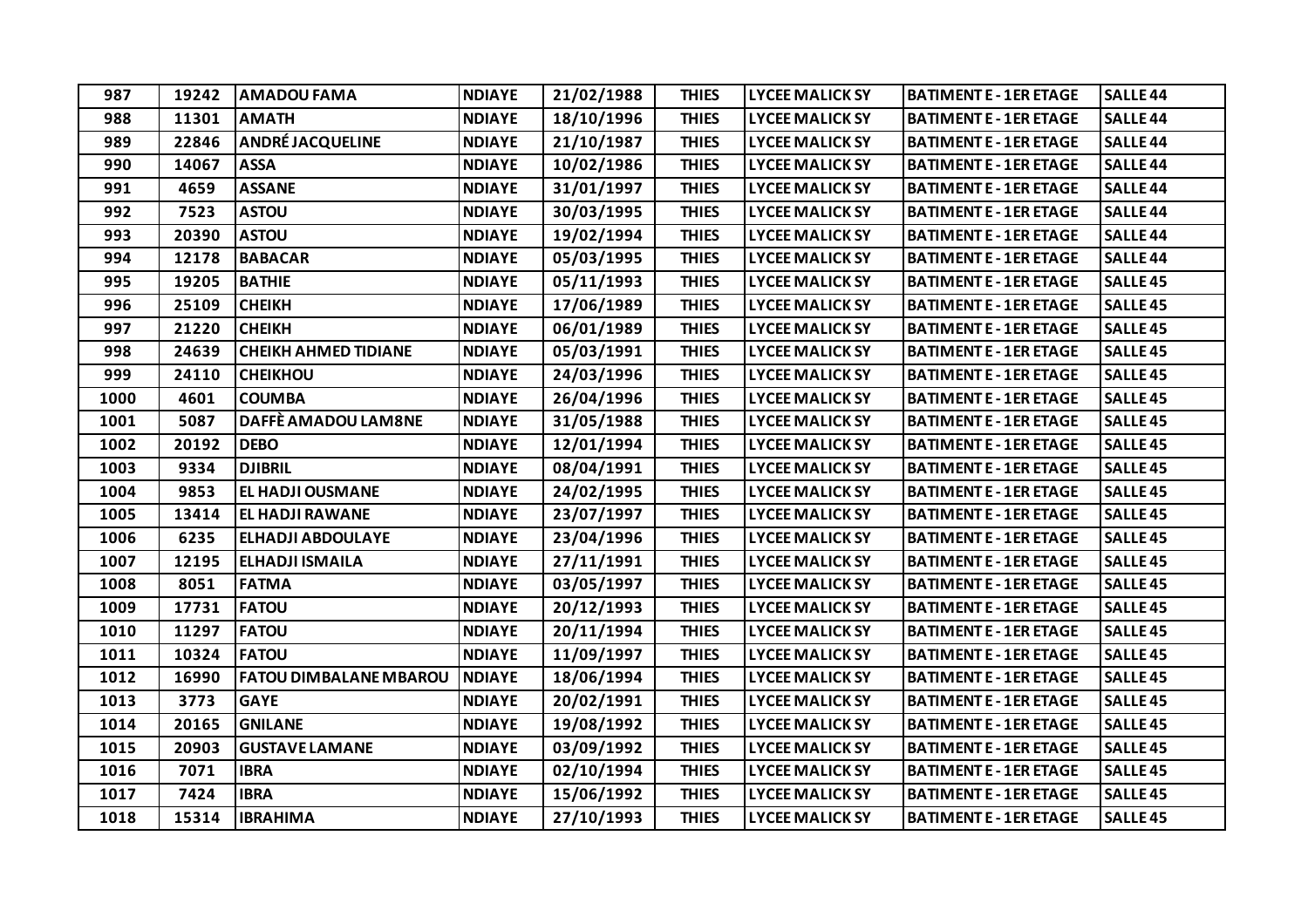| 1019 | 1444  | <b>JEAN JOSEPH MBAGNE BIGUE</b> | <b>NDIAYE</b> | 18/01/1986 | <b>THIES</b> | <b>LYCEE MALICK SY</b> | <b>BATIMENT E - 1ER ETAGE</b> | <b>SALLE45</b>      |
|------|-------|---------------------------------|---------------|------------|--------------|------------------------|-------------------------------|---------------------|
| 1020 | 17938 | <b>KHADIM</b>                   | <b>NDIAYE</b> | 14/07/1993 | <b>THIES</b> | <b>LYCEE MALICK SY</b> | <b>BATIMENT E - 1ER ETAGE</b> | <b>SALLE45</b>      |
| 1021 | 13363 | <b>KHADIM</b>                   | <b>NDIAYE</b> | 05/03/1997 | <b>THIES</b> | <b>LYCEE MALICK SY</b> | <b>BATIMENT E - 1ER ETAGE</b> | <b>SALLE45</b>      |
| 1022 | 8591  | <b>KHADY</b>                    | <b>NDIAYE</b> | 15/02/1994 | <b>THIES</b> | <b>LYCEE MALICK SY</b> | <b>BATIMENT E - 1ER ETAGE</b> | <b>SALLE 46</b>     |
| 1023 | 10287 | <b>KHOUDIA</b>                  | <b>NDIAYE</b> | 02/09/1991 | <b>THIES</b> | <b>LYCEE MALICK SY</b> | <b>BATIMENT E - 1ER ETAGE</b> | SALLE <sub>46</sub> |
| 1024 | 17503 | KÉBA                            | <b>NDIAYE</b> | 19/09/1992 | <b>THIES</b> | <b>LYCEE MALICK SY</b> | <b>BATIMENT E - 1ER ETAGE</b> | SALLE <sub>46</sub> |
| 1025 | 8215  | <b>LAMINE</b>                   | <b>NDIAYE</b> | 08/07/1997 | <b>THIES</b> | <b>LYCEE MALICK SY</b> | <b>BATIMENT E - 1ER ETAGE</b> | <b>SALLE 46</b>     |
| 1026 | 4115  | <b>LIBASSE</b>                  | <b>NDIAYE</b> | 25/08/1997 | <b>THIES</b> | <b>LYCEE MALICK SY</b> | <b>BATIMENT E - 1ER ETAGE</b> | SALLE <sub>46</sub> |
| 1027 | 11076 | <b>LUCIEN EMMANUEL</b>          | <b>NDIAYE</b> | 25/10/1992 | <b>THIES</b> | <b>LYCEE MALICK SY</b> | <b>BATIMENT E - 1ER ETAGE</b> | SALLE <sub>46</sub> |
| 1028 | 12535 | <b>MADARO</b>                   | <b>NDIAYE</b> | 20/04/1997 | <b>THIES</b> | <b>LYCEE MALICK SY</b> | <b>BATIMENT E - 1ER ETAGE</b> | <b>SALLE 46</b>     |
| 1029 | 14196 | <b>MADICKÉ</b>                  | <b>NDIAYE</b> | 10/03/1993 | <b>THIES</b> | <b>LYCEE MALICK SY</b> | <b>BATIMENT E - 1ER ETAGE</b> | <b>SALLE46</b>      |
| 1030 | 5332  | <b>MAGUETTE</b>                 | <b>NDIAYE</b> | 17/01/1994 | <b>THIES</b> | <b>LYCEE MALICK SY</b> | <b>BATIMENT E - 1ER ETAGE</b> | SALLE <sub>46</sub> |
| 1031 | 10844 | <b>MAMADOU</b>                  | <b>NDIAYE</b> | 17/11/1993 | <b>THIES</b> | <b>LYCEE MALICK SY</b> | <b>BATIMENT E - 1ER ETAGE</b> | <b>SALLE 46</b>     |
| 1032 | 25860 | <b>MAMADOU WOLOU</b>            | <b>NDIAYE</b> | 27/06/1990 | <b>THIES</b> | <b>LYCEE MALICK SY</b> | <b>BATIMENT E - 1ER ETAGE</b> | SALLE <sub>46</sub> |
| 1033 | 21715 | <b>MAME AWA</b>                 | <b>NDIAYE</b> | 02/01/1992 | <b>THIES</b> | <b>LYCEE MALICK SY</b> | <b>BATIMENT E - 1ER ETAGE</b> | SALLE <sub>46</sub> |
| 1034 | 11995 | <b>MAME LAYTY DIOP</b>          | <b>NDIAYE</b> | 20/09/1994 | <b>THIES</b> | <b>LYCEE MALICK SY</b> | <b>BATIMENT E - 1ER ETAGE</b> | <b>SALLE 46</b>     |
| 1035 | 3572  | <b>MAME THILOR DIOP</b>         | <b>NDIAYE</b> | 30/05/1990 | <b>THIES</b> | <b>LYCEE MALICK SY</b> | <b>BATIMENT E - 1ER ETAGE</b> | SALLE <sub>46</sub> |
| 1036 | 12455 | <b>MANE</b>                     | <b>NDIAYE</b> | 20/11/1996 | <b>THIES</b> | <b>LYCEE MALICK SY</b> | <b>BATIMENT E - 1ER ETAGE</b> | SALLE <sub>46</sub> |
| 1037 | 6793  | <b>MANSOUR</b>                  | <b>NDIAYE</b> | 11/05/1996 | <b>THIES</b> | <b>LYCEE MALICK SY</b> | <b>BATIMENT E - 1ER ETAGE</b> | SALLE <sub>46</sub> |
| 1038 | 16190 | <b>MARIÉME</b>                  | <b>NDIAYE</b> | 16/08/1989 | <b>THIES</b> | <b>LYCEE MALICK SY</b> | <b>BATIMENT E - 1ER ETAGE</b> | SALLE <sub>46</sub> |
| 1039 | 17309 | <b>MARÉME</b>                   | <b>NDIAYE</b> | 26/10/1994 | <b>THIES</b> | <b>LYCEE MALICK SY</b> | <b>BATIMENT E - 1ER ETAGE</b> | SALLE <sub>46</sub> |
| 1040 | 20292 | <b>MOCTAR</b>                   | <b>NDIAYE</b> | 13/06/1997 | <b>THIES</b> | <b>LYCEE MALICK SY</b> | <b>BATIMENT E - 1ER ETAGE</b> | <b>SALLE 46</b>     |
| 1041 | 7645  | <b>MODOU</b>                    | <b>NDIAYE</b> | 13/05/1990 | <b>THIES</b> | <b>LYCEE MALICK SY</b> | <b>BATIMENT E - 1ER ETAGE</b> | SALLE <sub>46</sub> |
| 1042 | 20816 | <b>MOHAMED IBRAHIMA</b>         | <b>NDIAYE</b> | 25/03/1992 | <b>THIES</b> | <b>LYCEE MALICK SY</b> | <b>BATIMENT E - 1ER ETAGE</b> | SALLE <sub>46</sub> |
| 1043 | 26169 | <b>MOR</b>                      | <b>NDIAYE</b> | 13/06/1989 | <b>THIES</b> | <b>LYCEE MALICK SY</b> | <b>BATIMENT E - 1ER ETAGE</b> | <b>SALLE46</b>      |
| 1044 | 25196 | <b>MOR</b>                      | <b>NDIAYE</b> | 25/01/1993 | <b>THIES</b> | <b>LYCEE MALICK SY</b> | <b>BATIMENT E - 1ER ETAGE</b> | SALLE <sub>46</sub> |
| 1045 | 21740 | <b>MORTALLA</b>                 | <b>NDIAYE</b> | 25/08/1993 | <b>THIES</b> | <b>LYCEE MALICK SY</b> | <b>BATIMENT E - 1ER ETAGE</b> | SALLE <sub>46</sub> |
| 1046 | 26331 | <b>MORY</b>                     | <b>NDIAYE</b> | 05/01/1993 | <b>THIES</b> | <b>LYCEE MALICK SY</b> | <b>BATIMENT E - 1ER ETAGE</b> | <b>SALLE 46</b>     |
| 1047 | 2395  | <b>MOUHAMADOU</b>               | <b>NDIAYE</b> | 22/01/1996 | <b>THIES</b> | <b>LYCEE MALICK SY</b> | <b>BATIMENT E - 1ER ETAGE</b> | SALLE <sub>46</sub> |
| 1048 | 19133 | <b>MOUSSA</b>                   | <b>NDIAYE</b> | 21/08/1989 | <b>THIES</b> | <b>LYCEE MALICK SY</b> | <b>BATIMENT E - 1ER ETAGE</b> | SALLE <sub>46</sub> |
| 1049 | 14841 | <b>MOUSTAPHA</b>                | <b>NDIAYE</b> | 10/06/1995 | <b>THIES</b> | <b>LYCEE MALICK SY</b> | <b>BATIMENT E - 1ER ETAGE</b> | <b>SALLE46</b>      |
| 1050 | 18724 | <b>MOUSTAPHA</b>                | <b>NDIAYE</b> | 11/04/1995 | <b>THIES</b> | <b>LYCEE MALICK SY</b> | <b>BATIMENT E - 1ER ETAGE</b> | <b>SALLE46</b>      |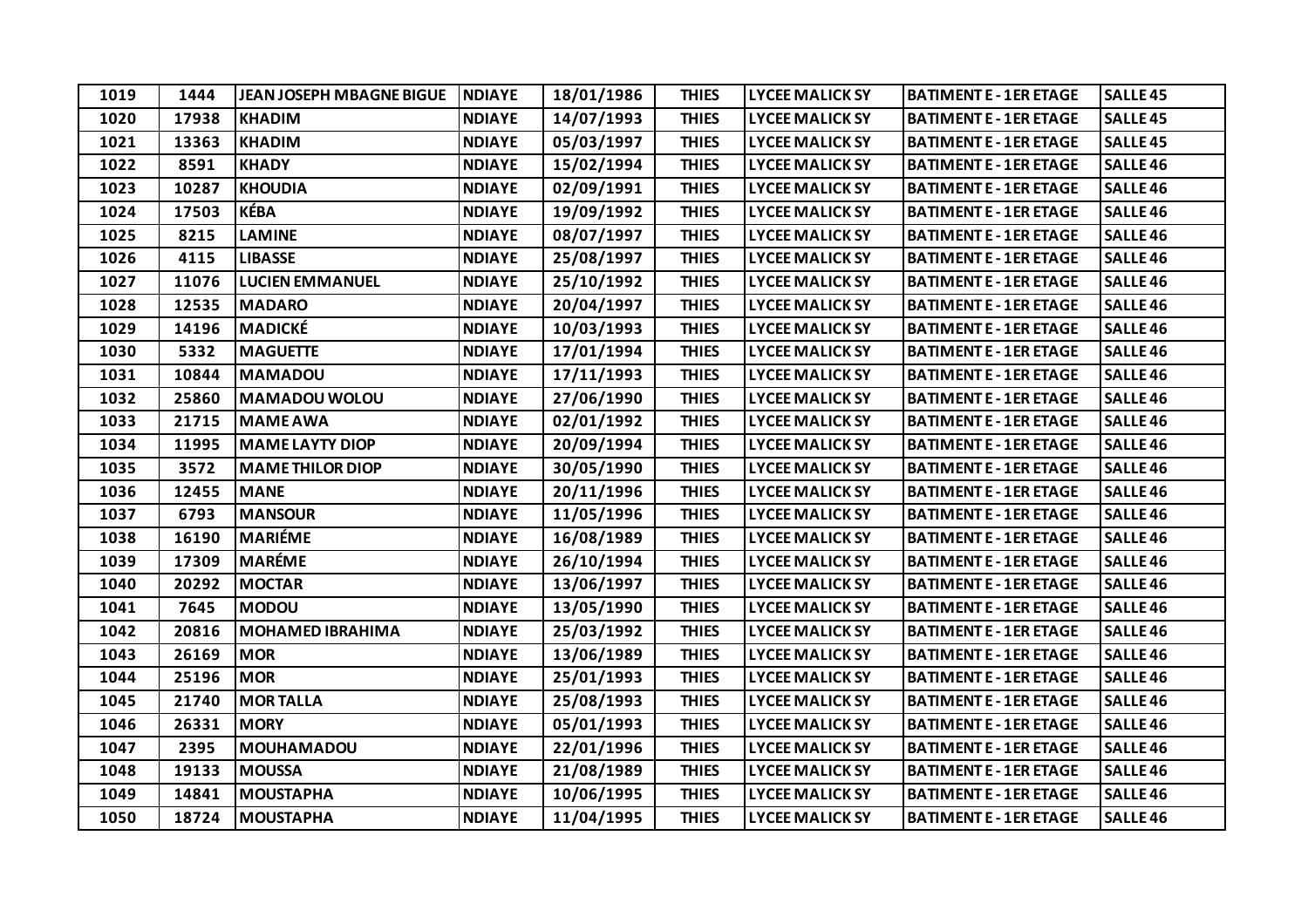| 1051 | 10323 | <b>NDAKHTÉ</b>                                   | <b>NDIAYE</b>        | 23/05/1993 | <b>THIES</b> | <b>LYCEE MALICK SY</b> | <b>BATIMENT E - 1ER ETAGE</b> | <b>SALLE47</b>  |
|------|-------|--------------------------------------------------|----------------------|------------|--------------|------------------------|-------------------------------|-----------------|
| 1052 | 10828 | <b>NDEYE</b>                                     | <b>NDIAYE</b>        | 02/01/1995 | <b>THIES</b> | <b>LYCEE MALICK SY</b> | <b>BATIMENT E - 1ER ETAGE</b> | <b>SALLE47</b>  |
| 1053 | 25791 | <b>NDEYE AMY</b>                                 | <b>NDIAYE</b>        | 25/08/1994 | <b>THIES</b> | <b>LYCEE MALICK SY</b> | <b>BATIMENT E - 1ER ETAGE</b> | <b>SALLE 47</b> |
| 1054 | 15826 | <b>NDEYE FATOU</b>                               | <b>NDIAYE</b>        | 12/05/1995 | <b>THIES</b> | <b>LYCEE MALICK SY</b> | <b>BATIMENT E - 1ER ETAGE</b> | <b>SALLE 47</b> |
| 1055 | 10616 | <b>NDIAGA</b>                                    | <b>NDIAYE</b>        | 18/04/1990 | <b>THIES</b> | <b>LYCEE MALICK SY</b> | <b>BATIMENT E - 1ER ETAGE</b> | <b>SALLE 47</b> |
| 1056 | 26064 | <b>NDIOGOU</b>                                   | <b>NDIAYE</b>        | 01/01/1990 | <b>THIES</b> | <b>LYCEE MALICK SY</b> | <b>BATIMENT E - 1ER ETAGE</b> | <b>SALLE 47</b> |
| 1057 | 24486 | <b>NDÉYE FATOU</b>                               | <b>NDIAYE</b>        | 08/01/1994 | <b>THIES</b> | <b>LYCEE MALICK SY</b> | <b>BATIMENT E - 1ER ETAGE</b> | <b>SALLE 47</b> |
| 1058 | 13142 | <b>NOGAYE</b>                                    | <b>NDIAYE</b>        | 01/01/1992 | <b>THIES</b> | <b>LYCEE MALICK SY</b> | <b>BATIMENT E - 1ER ETAGE</b> | <b>SALLE 47</b> |
| 1059 | 18437 | <b>OUSMANE</b>                                   | <b>NDIAYE</b>        | 15/04/1992 | <b>THIES</b> | <b>LYCEE MALICK SY</b> | <b>BATIMENT E - 1ER ETAGE</b> | <b>SALLE 47</b> |
| 1060 | 13526 | <b>OUSMANE</b>                                   | <b>NDIAYE</b>        | 04/11/1996 | <b>THIES</b> | <b>LYCEE MALICK SY</b> | <b>BATIMENT E - 1ER ETAGE</b> | <b>SALLE 47</b> |
| 1061 | 9280  | <b>OUSMANE</b>                                   | <b>NDIAYE</b>        | 04/04/1995 | <b>THIES</b> | <b>LYCEE MALICK SY</b> | <b>BATIMENT E - 1ER ETAGE</b> | <b>SALLE 47</b> |
| 1062 | 16579 | <b>OUSSEYNOU</b>                                 | <b>NDIAYE</b>        | 01/01/1994 | <b>THIES</b> | <b>LYCEE MALICK SY</b> | <b>BATIMENT E - 1ER ETAGE</b> | <b>SALLE 47</b> |
| 1063 | 25875 | PAPA IBRAHIMA                                    | <b>NDIAYE</b>        | 27/07/1992 | <b>THIES</b> | <b>LYCEE MALICK SY</b> | <b>BATIMENT E - 1ER ETAGE</b> | <b>SALLE47</b>  |
| 1064 | 13612 | <b>PAPE OMAR</b>                                 | <b>NDIAYE</b>        | 13/03/1996 | <b>THIES</b> | <b>LYCEE MALICK SY</b> | <b>BATIMENT E - 1ER ETAGE</b> | <b>SALLE 47</b> |
| 1065 | 14500 | <b>PATHÉ DIARRA</b>                              | <b>NDIAYE</b>        | 10/03/1990 | <b>THIES</b> | <b>LYCEE MALICK SY</b> | <b>BATIMENT E - 1ER ETAGE</b> | <b>SALLE 47</b> |
| 1066 | 3446  | <b>PAUL</b>                                      | <b>NDIAYE</b>        | 04/05/1995 | <b>THIES</b> | <b>LYCEE MALICK SY</b> | <b>BATIMENT E - 1ER ETAGE</b> | <b>SALLE 47</b> |
| 1067 | 15477 | <b>REMY GREGOIRE BENOIT</b><br><b>TANOR GANA</b> | <b>NDIAYE</b>        | 26/09/1990 | <b>THIES</b> | <b>LYCEE MALICK SY</b> | <b>BATIMENT E - 1ER ETAGE</b> | <b>SALLE47</b>  |
| 1068 | 24193 | <b>SAGAR</b>                                     | <b>NDIAYE</b>        | 04/04/1987 | <b>THIES</b> | <b>LYCEE MALICK SY</b> | <b>BATIMENT E - 1ER ETAGE</b> | <b>SALLE 47</b> |
| 1069 | 20488 | <b>SAMBA KHOUDIA</b>                             | <b>NDIAYE</b>        | 07/02/1987 | <b>THIES</b> | <b>LYCEE MALICK SY</b> | <b>BATIMENT E - 1ER ETAGE</b> | <b>SALLE 47</b> |
| 1070 | 10205 | <b>SERIGNE AHMADOU KHADIM</b>                    | <b>NDIAYE</b>        | 01/09/1991 | <b>THIES</b> | <b>LYCEE MALICK SY</b> | <b>BATIMENT E - 1ER ETAGE</b> | <b>SALLE 47</b> |
| 1071 | 10527 | <b>SERIGNE SONHIBOU</b>                          | <b>NDIAYE</b>        | 05/04/1991 | <b>THIES</b> | <b>LYCEE MALICK SY</b> | <b>BATIMENT E - 1ER ETAGE</b> | <b>SALLE 47</b> |
| 1072 | 16391 | <b>SEYDINA ISSA</b>                              | <b>NDIAYE</b>        | 23/04/1996 | <b>THIES</b> | <b>LYCEE MALICK SY</b> | <b>BATIMENT E - 1ER ETAGE</b> | <b>SALLE 47</b> |
| 1073 | 8364  | <b>SODA</b>                                      | <b>NDIAYE</b>        | 09/02/1996 | <b>THIES</b> | <b>LYCEE MALICK SY</b> | <b>BATIMENT E - 1ER ETAGE</b> | <b>SALLE 47</b> |
| 1074 | 20780 | <b>SOKHNA FATY</b>                               | <b>NDIAYE</b>        | 16/10/1989 | <b>THIES</b> | <b>LYCEE MALICK SY</b> | <b>BATIMENT E - 1ER ETAGE</b> | <b>SALLE 47</b> |
| 1075 | 20282 | <b>SOULEYMANE</b>                                | <b>NDIAYE</b>        | 11/05/1996 | <b>THIES</b> | <b>LYCEE MALICK SY</b> | <b>BATIMENT E - 1ER ETAGE</b> | <b>SALLE 47</b> |
| 1076 | 5418  | <b>TALLA</b>                                     | <b>NDIAYE</b>        | 15/05/1995 | <b>THIES</b> | <b>LYCEE MALICK SY</b> | <b>BATIMENT E - 1ER ETAGE</b> | <b>SALLE47</b>  |
| 1077 | 6332  | <b>THIERNO BAFOU</b>                             | <b>NDIAYE</b>        | 21/01/1988 | <b>THIES</b> | <b>LYCEE MALICK SY</b> | <b>BATIMENT E - 1ER ETAGE</b> | <b>SALLE 47</b> |
| 1078 | 23742 | <b>WALY</b>                                      | <b>NDIAYE</b>        | 24/02/1996 | <b>THIES</b> | <b>LYCEE MALICK SY</b> | <b>BATIMENT E - 1ER ETAGE</b> | <b>SALLE 47</b> |
| 1079 | 21599 | YAYE AIDA                                        | <b>NDIAYE</b>        | 25/06/1988 | <b>THIES</b> | <b>LYCEE MALICK SY</b> | <b>BATIMENT E - 2E ETAGE</b>  | <b>SALLE48</b>  |
| 1080 | 10503 | <b>ASSANE</b>                                    | <b>NDIEGUEN</b><br>E | 03/06/1994 | <b>THIES</b> | <b>LYCEE MALICK SY</b> | <b>BATIMENT E - 2E ETAGE</b>  | <b>SALLE48</b>  |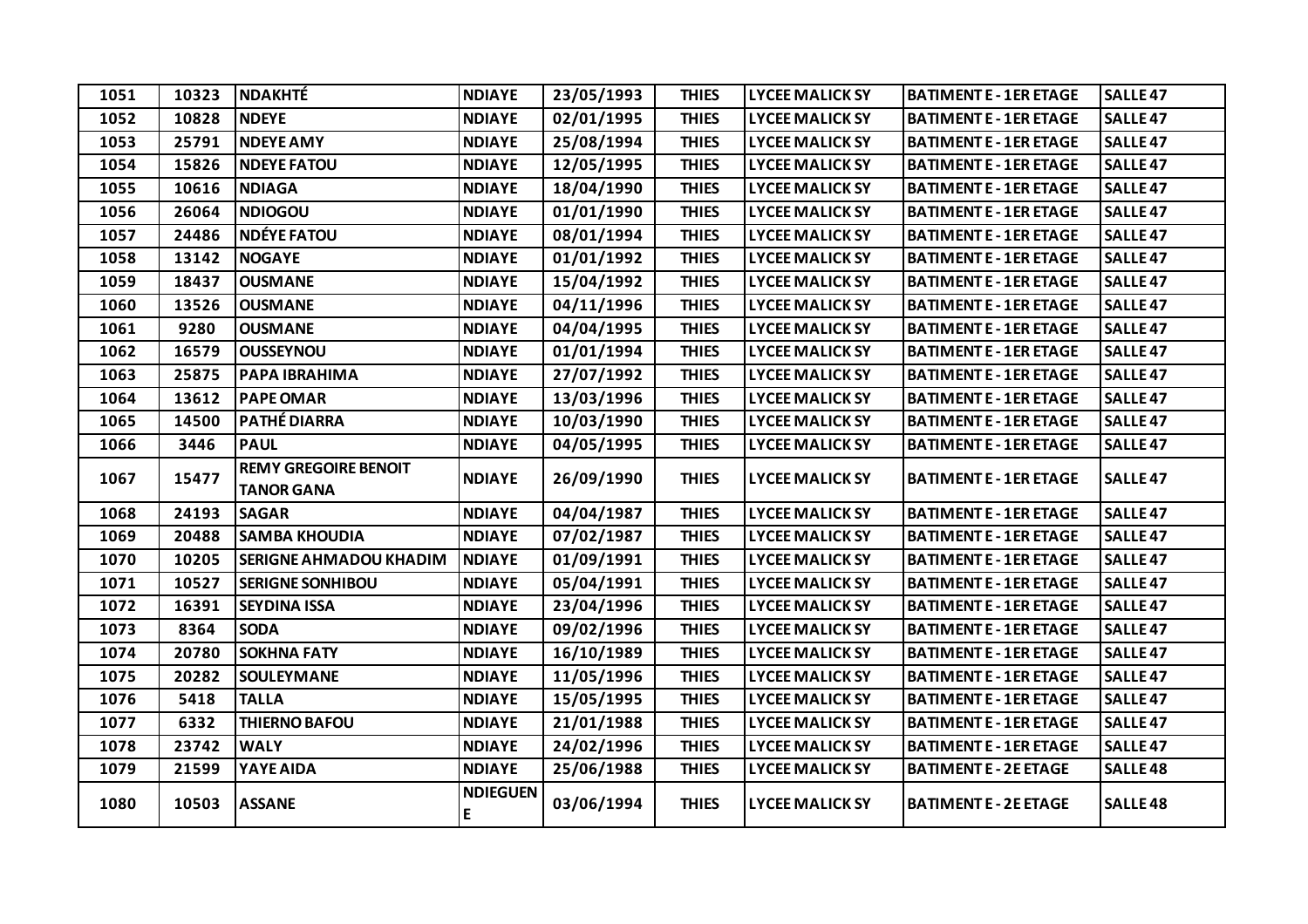| 1081 | 23666 | <b>LOUISA</b>                   | <b>NDIOLENE</b> | 02/04/1994 | <b>THIES</b> | <b>LYCEE MALICK SY</b> | <b>BATIMENT E - 2E ETAGE</b> | <b>SALLE48</b>      |
|------|-------|---------------------------------|-----------------|------------|--------------|------------------------|------------------------------|---------------------|
| 1082 | 23794 | <b>LÉOPOLD BIRANE</b>           | <b>NDIOLENE</b> | 24/08/1996 | <b>THIES</b> | <b>LYCEE MALICK SY</b> | <b>BATIMENT E - 2E ETAGE</b> | <b>SALLE48</b>      |
| 1083 | 10522 | <b>ABDOULAYE</b>                | <b>NDIONE</b>   | 30/03/1991 | <b>THIES</b> | <b>LYCEE MALICK SY</b> | <b>BATIMENT E - 2E ETAGE</b> | <b>SALLE48</b>      |
| 1084 | 21543 | <b>AISSATOU</b>                 | <b>NDIONE</b>   | 06/05/1990 | <b>THIES</b> | <b>LYCEE MALICK SY</b> | <b>BATIMENT E - 2E ETAGE</b> | <b>SALLE 48</b>     |
| 1085 | 21677 | <b>ALPHA</b>                    | <b>NDIONE</b>   | 01/06/1994 | <b>THIES</b> | <b>LYCEE MALICK SY</b> | <b>BATIMENT E - 2E ETAGE</b> | <b>SALLE 48</b>     |
| 1086 | 21856 | <b>ANDRE</b>                    | <b>NDIONE</b>   | 05/09/1995 | <b>THIES</b> | <b>LYCEE MALICK SY</b> | <b>BATIMENT E - 2E ETAGE</b> | <b>SALLE48</b>      |
| 1087 | 22643 | <b>ANGÈLE ANTA</b>              | <b>NDIONE</b>   | 01/07/1994 | <b>THIES</b> | <b>LYCEE MALICK SY</b> | <b>BATIMENT E - 2E ETAGE</b> | <b>SALLE 48</b>     |
| 1088 | 18526 | <b>DJIGNACK</b>                 | <b>NDIONE</b>   | 07/06/1994 | <b>THIES</b> | <b>LYCEE MALICK SY</b> | <b>BATIMENT E - 2E ETAGE</b> | <b>SALLE 48</b>     |
| 1089 | 12907 | EL HADJI SALIOU                 | <b>NDIONE</b>   | 14/09/1991 | <b>THIES</b> | <b>LYCEE MALICK SY</b> | <b>BATIMENT E - 2E ETAGE</b> | <b>SALLE 48</b>     |
| 1090 | 13915 | <b>EMMANUEL</b>                 | <b>NDIONE</b>   | 24/12/1990 | <b>THIES</b> | <b>LYCEE MALICK SY</b> | <b>BATIMENT E - 2E ETAGE</b> | <b>SALLE 48</b>     |
| 1091 | 18921 | <b>GASPARD GANA</b>             | <b>NDIONE</b>   | 08/11/1990 | <b>THIES</b> | <b>LYCEE MALICK SY</b> | <b>BATIMENT E - 2E ETAGE</b> | <b>SALLE 48</b>     |
| 1092 | 16167 | <b>IBRAHIMA</b>                 | <b>NDIONE</b>   | 10/09/1992 | <b>THIES</b> | <b>LYCEE MALICK SY</b> | <b>BATIMENT E - 2E ETAGE</b> | <b>SALLE 48</b>     |
| 1093 | 6751  | <b>JEAN SIMON</b>               | <b>NDIONE</b>   | 14/03/1996 | <b>THIES</b> | <b>LYCEE MALICK SY</b> | <b>BATIMENT E - 2E ETAGE</b> | <b>SALLE 48</b>     |
| 1094 | 12627 | <b>JOSEPH</b>                   | <b>NDIONE</b>   | 01/07/1987 | <b>THIES</b> | <b>LYCEE MALICK SY</b> | <b>BATIMENT E - 2E ETAGE</b> | <b>SALLE 48</b>     |
| 1095 | 12704 | <b>KADIONA SIMON PIERRE</b>     | <b>NDIONE</b>   | 03/02/1995 | <b>THIES</b> | <b>LYCEE MALICK SY</b> | <b>BATIMENT E - 2E ETAGE</b> | <b>SALLE48</b>      |
|      |       | <b>ALBINOU</b>                  |                 |            |              |                        |                              |                     |
| 1096 | 13398 | <b>LOUIS ALPHONSE JEAN PAUL</b> | <b>NDIONE</b>   | 25/08/1994 | <b>THIES</b> | <b>LYCEE MALICK SY</b> | <b>BATIMENT E - 2E ETAGE</b> | <b>SALLE 48</b>     |
| 1097 | 7357  | <b>MANSOUR</b>                  | <b>NDIONE</b>   | 18/09/1995 | <b>THIES</b> | <b>LYCEE MALICK SY</b> | <b>BATIMENT E - 2E ETAGE</b> | <b>SALLE 48</b>     |
| 1098 | 19878 | <b>MBENE</b>                    | <b>NDIONE</b>   | 08/12/1993 | <b>THIES</b> | <b>LYCEE MALICK SY</b> | <b>BATIMENT E - 2E ETAGE</b> | <b>SALLE 48</b>     |
| 1099 | 10134 | <b>MICHEL BIRAME</b>            | <b>NDIONE</b>   | 05/03/1990 | <b>THIES</b> | <b>LYCEE MALICK SY</b> | <b>BATIMENT E - 2E ETAGE</b> | <b>SALLE 48</b>     |
| 1100 | 17590 | <b>MOMAR</b>                    | <b>NDIONE</b>   | 07/11/1997 | <b>THIES</b> | <b>LYCEE MALICK SY</b> | <b>BATIMENT E - 2E ETAGE</b> | <b>SALLE48</b>      |
| 1101 | 10160 | <b>MOUSSA</b>                   | <b>NDIONE</b>   | 30/11/1993 | <b>THIES</b> | <b>LYCEE MALICK SY</b> | <b>BATIMENT E - 2E ETAGE</b> | <b>SALLE 48</b>     |
| 1102 | 16426 | <b>MOUSSA</b>                   | <b>NDIONE</b>   | 15/06/1991 | <b>THIES</b> | <b>LYCEE MALICK SY</b> | <b>BATIMENT E - 2E ETAGE</b> | <b>SALLE 48</b>     |
| 1103 | 17297 | <b>MOUSSA</b>                   | <b>NDIONE</b>   | 03/10/1995 | <b>THIES</b> | <b>LYCEE MALICK SY</b> | <b>BATIMENT E - 2E ETAGE</b> | <b>SALLE48</b>      |
| 1104 | 13566 | <b>PAPA SOULEYMANE</b>          | <b>NDIONE</b>   | 24/04/1996 | <b>THIES</b> | <b>LYCEE MALICK SY</b> | <b>BATIMENT E - 2E ETAGE</b> | <b>SALLE 48</b>     |
| 1105 | 19180 | <b>RODRIGUE SAMBA</b>           | <b>NDIONE</b>   | 07/08/1997 | <b>THIES</b> | <b>LYCEE MALICK SY</b> | <b>BATIMENT E - 2E ETAGE</b> | <b>SALLE 48</b>     |
| 1106 | 17722 | <b>AISSATOU</b>                 | <b>NDIOR</b>    | 02/04/1996 | <b>THIES</b> | <b>LYCEE MALICK SY</b> | <b>BATIMENT E - 2E ETAGE</b> | <b>SALLE48</b>      |
| 1107 | 9891  | <b>IDRISSA</b>                  | <b>NDIOUCK</b>  | 10/03/1995 | <b>THIES</b> | <b>LYCEE MALICK SY</b> | <b>BATIMENT E - 2E ETAGE</b> | <b>SALLE 48</b>     |
| 1108 | 22394 | <b>OUSMANE</b>                  | <b>NDIOUR</b>   | 10/04/1993 | <b>THIES</b> | <b>LYCEE MALICK SY</b> | <b>BATIMENT E - 2E ETAGE</b> | SALLE <sub>49</sub> |
| 1109 | 25574 | <b>ROKHAYA</b>                  | <b>NDIOUR</b>   | 23/08/1993 | <b>THIES</b> | <b>LYCEE MALICK SY</b> | <b>BATIMENT E - 2E ETAGE</b> | <b>SALLE49</b>      |
| 1110 | 22980 | <b>LAHAT</b>                    | <b>NDIR</b>     | 12/02/1993 | <b>THIES</b> | <b>LYCEE MALICK SY</b> | <b>BATIMENT E - 2E ETAGE</b> | SALLE <sub>49</sub> |
| 1111 | 15853 | <b>ALIOUNE NDIAYE</b>           | <b>NDONG</b>    | 14/05/1990 | <b>THIES</b> | <b>LYCEE MALICK SY</b> | <b>BATIMENT E - 2E ETAGE</b> | <b>SALLE49</b>      |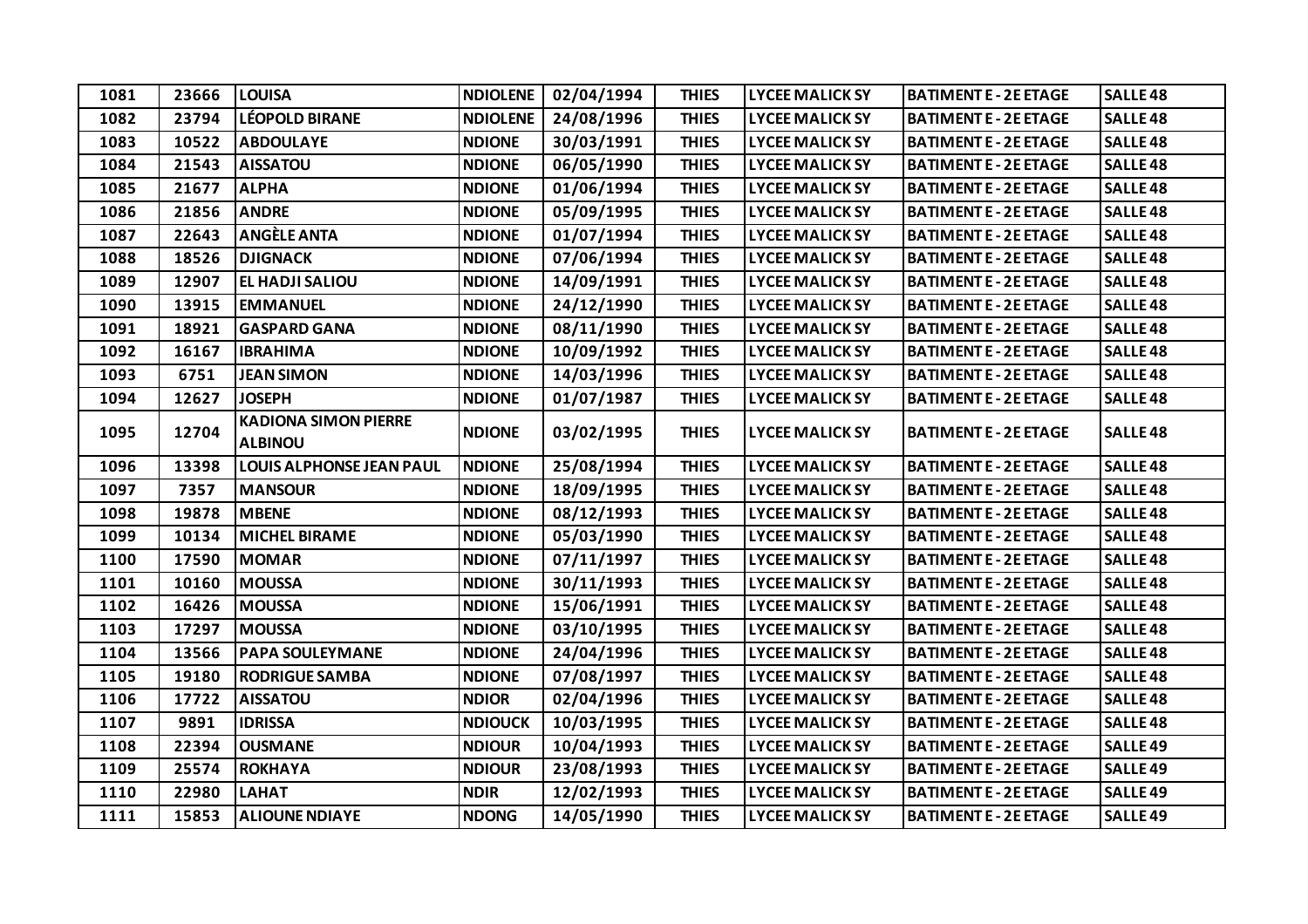| 1112 | 21170 | <b>LAMINE</b>              | <b>NDONG</b> | 10/10/1986 | <b>THIES</b> | <b>LYCEE MALICK SY</b> | <b>BATIMENT E - 2E ETAGE</b> | <b>SALLE49</b>      |
|------|-------|----------------------------|--------------|------------|--------------|------------------------|------------------------------|---------------------|
| 1113 | 20352 | <b>LAMINE</b>              | <b>NDONG</b> | 15/03/1989 | <b>THIES</b> | <b>LYCEE MALICK SY</b> | <b>BATIMENT E - 2E ETAGE</b> | SALLE <sub>49</sub> |
| 1114 | 11152 | <b>SAMBA THIAR</b>         | <b>NDONG</b> | 03/02/1985 | <b>THIES</b> | <b>LYCEE MALICK SY</b> | <b>BATIMENT E - 2E ETAGE</b> | <b>SALLE49</b>      |
| 1115 | 17106 | <b>ABDOU FATAH</b>         | <b>NDOUR</b> | 19/02/1993 | <b>THIES</b> | <b>LYCEE MALICK SY</b> | <b>BATIMENT E - 2E ETAGE</b> | <b>SALLE 49</b>     |
| 1116 | 2160  | <b>ABDOULAYE</b>           | <b>NDOUR</b> | 02/02/1994 | <b>THIES</b> | <b>LYCEE MALICK SY</b> | <b>BATIMENT E - 2E ETAGE</b> | SALLE <sub>49</sub> |
| 1117 | 23202 | <b>AHMADOU BOUSSO</b>      | <b>NDOUR</b> | 21/02/1996 | <b>THIES</b> | <b>LYCEE MALICK SY</b> | <b>BATIMENT E - 2E ETAGE</b> | <b>SALLE49</b>      |
| 1118 | 24653 | <b>ALAIN NGOR</b>          | <b>NDOUR</b> | 06/06/1996 | <b>THIES</b> | <b>LYCEE MALICK SY</b> | <b>BATIMENT E - 2E ETAGE</b> | <b>SALLE 49</b>     |
| 1119 | 10795 | <b>ALIOUNE BADARA</b>      | <b>NDOUR</b> | 10/04/1994 | <b>THIES</b> | <b>LYCEE MALICK SY</b> | <b>BATIMENT E - 2E ETAGE</b> | <b>SALLE49</b>      |
| 1120 | 20061 | <b>AMATH</b>               | <b>NDOUR</b> | 03/03/1993 | <b>THIES</b> | <b>LYCEE MALICK SY</b> | <b>BATIMENT E - 2E ETAGE</b> | <b>SALLE49</b>      |
| 1121 | 23092 | <b>AWA</b>                 | <b>NDOUR</b> | 27/11/1992 | <b>THIES</b> | <b>LYCEE MALICK SY</b> | <b>BATIMENT E - 2E ETAGE</b> | SALLE <sub>49</sub> |
| 1122 | 26274 | <b>BINETA</b>              | <b>NDOUR</b> | 17/12/1997 | <b>THIES</b> | <b>LYCEE MALICK SY</b> | <b>BATIMENT E - 2E ETAGE</b> | SALLE <sub>49</sub> |
| 1123 | 17100 | <b>BOUNE KHATAB</b>        | <b>NDOUR</b> | 26/09/1990 | <b>THIES</b> | <b>LYCEE MALICK SY</b> | <b>BATIMENT E - 2E ETAGE</b> | <b>SALLE49</b>      |
| 1124 | 11934 | <b>DIAMBOGNE</b>           | <b>NDOUR</b> | 13/07/1994 | <b>THIES</b> | <b>LYCEE MALICK SY</b> | <b>BATIMENT E - 2E ETAGE</b> | SALLE <sub>49</sub> |
| 1125 | 4665  | <b>DIARRA</b>              | <b>NDOUR</b> | 05/07/1994 | <b>THIES</b> | <b>LYCEE MALICK SY</b> | <b>BATIMENT E - 2E ETAGE</b> | <b>SALLE49</b>      |
| 1126 | 15357 | <b>LAMINE</b>              | <b>NDOUR</b> | 31/12/1990 | <b>THIES</b> | <b>LYCEE MALICK SY</b> | <b>BATIMENT E - 2E ETAGE</b> | <b>SALLE49</b>      |
| 1127 | 21462 | <b>MAME ABIBATOULAHI</b>   | <b>NDOUR</b> | 03/03/1997 | <b>THIES</b> | <b>LYCEE MALICK SY</b> | <b>BATIMENT E - 2E ETAGE</b> | SALLE <sub>49</sub> |
| 1128 | 16053 | <b>NDIENE</b>              | <b>NDOUR</b> | 20/09/1993 | <b>THIES</b> | <b>LYCEE MALICK SY</b> | <b>BATIMENT E - 2E ETAGE</b> | <b>SALLE49</b>      |
| 1129 | 12297 | <b>OUSSEYNOU</b>           | <b>NDOUR</b> | 13/02/1985 | <b>THIES</b> | <b>LYCEE MALICK SY</b> | <b>BATIMENT E - 2E ETAGE</b> | <b>SALLE49</b>      |
| 1130 | 9957  | <b>PENDA</b>               | <b>NDOUR</b> | 10/01/1992 | <b>THIES</b> | <b>LYCEE MALICK SY</b> | <b>BATIMENT E - 2E ETAGE</b> | SALLE <sub>49</sub> |
| 1131 | 5629  | <b>PIERRE MBISSANE</b>     | <b>NDOUR</b> | 01/01/1995 | <b>THIES</b> | <b>LYCEE MALICK SY</b> | <b>BATIMENT E - 2E ETAGE</b> | <b>SALLE49</b>      |
| 1132 | 18549 | <b>ROCKY</b>               | <b>NDOUR</b> | 20/03/1992 | <b>THIES</b> | <b>LYCEE MALICK SY</b> | <b>BATIMENT E - 2E ETAGE</b> | <b>SALLE49</b>      |
| 1133 | 12764 | <b>ASSANE</b>              | <b>NDOYE</b> | 16/08/1995 | <b>THIES</b> | <b>LYCEE MALICK SY</b> | <b>BATIMENT E - 2E ETAGE</b> | SALLE <sub>49</sub> |
| 1134 | 7921  | <b>BAGOUMA</b>             | <b>NDOYE</b> | 11/09/1988 | <b>THIES</b> | <b>LYCEE MALICK SY</b> | <b>BATIMENT E - 2E ETAGE</b> | <b>SALLE49</b>      |
| 1135 | 13500 | <b>ELHADJI OUMAR</b>       | <b>NDOYE</b> | 05/09/1994 | <b>THIES</b> | <b>LYCEE MALICK SY</b> | <b>BATIMENT E - 2E ETAGE</b> | <b>SALLE49</b>      |
| 1136 | 1397  | <b>FATIM FALL</b>          | <b>NDOYE</b> | 10/03/1997 | <b>THIES</b> | <b>LYCEE MALICK SY</b> | <b>BATIMENT E - 2E ETAGE</b> | <b>SALLE 50</b>     |
| 1137 | 4488  | <b>MAMADOU MANSOUR</b>     | <b>NDOYE</b> | 16/06/1993 | <b>THIES</b> | <b>LYCEE MALICK SY</b> | <b>BATIMENT E - 2E ETAGE</b> | <b>SALLE 50</b>     |
| 1138 | 8849  | <b>NDEYE ANTA</b>          | <b>NDOYE</b> | 04/06/1997 | <b>THIES</b> | <b>LYCEE MALICK SY</b> | <b>BATIMENT E - 2E ETAGE</b> | <b>SALLE 50</b>     |
| 1139 | 7990  | <b>OUSMANE</b>             | <b>NDOYE</b> | 22/08/1992 | <b>THIES</b> | <b>LYCEE MALICK SY</b> | <b>BATIMENT E - 2E ETAGE</b> | <b>SALLE 50</b>     |
| 1140 | 4604  | <b>PAPA ABDOULAYE</b>      | <b>NDOYE</b> | 20/03/1989 | <b>THIES</b> | <b>LYCEE MALICK SY</b> | <b>BATIMENT E - 2E ETAGE</b> | <b>SALLE 50</b>     |
| 1141 | 21158 | <b>PAPA ALIOUNE BADARA</b> | <b>NDOYE</b> | 14/11/1990 | <b>THIES</b> | <b>LYCEE MALICK SY</b> | <b>BATIMENT E - 2E ETAGE</b> | <b>SALLE 50</b>     |
| 1142 | 18769 | <b>FALLOU</b>              | <b>NGAMB</b> | 23/11/1996 | <b>THIES</b> | <b>LYCEE MALICK SY</b> | <b>BATIMENT E - 2E ETAGE</b> | <b>SALLE 50</b>     |
| 1143 | 15767 | <b>ALIOUNE BADARA</b>      | <b>NGOM</b>  | 07/06/1990 | <b>THIES</b> | <b>LYCEE MALICK SY</b> | <b>BATIMENT E - 2E ETAGE</b> | <b>SALLE 50</b>     |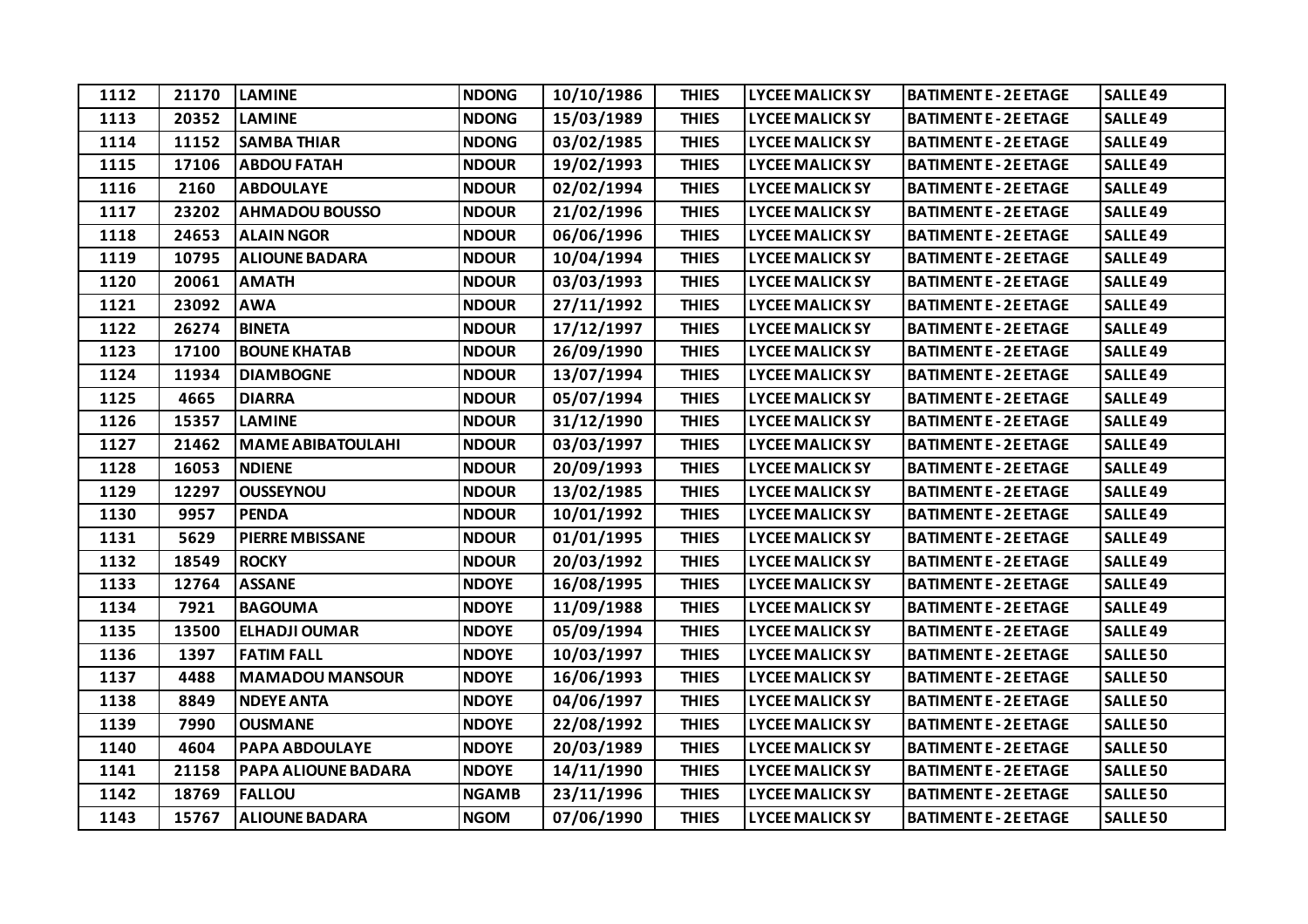| 1144 | 24153 | <b>AWA</b>                                | <b>NGOM</b>                     | 12/06/1996 | <b>THIES</b> | <b>LYCEE MALICK SY</b> | <b>BATIMENT E - 2E ETAGE</b> | <b>SALLE 50</b>     |
|------|-------|-------------------------------------------|---------------------------------|------------|--------------|------------------------|------------------------------|---------------------|
| 1145 | 25716 | <b>AWA</b>                                | <b>NGOM</b>                     | 15/12/1990 | <b>THIES</b> | <b>LYCEE MALICK SY</b> | <b>BATIMENT E - 2E ETAGE</b> | <b>SALLE 50</b>     |
| 1146 | 17732 | <b>BABA</b>                               | <b>NGOM</b>                     | 30/01/1997 | <b>THIES</b> | <b>LYCEE MALICK SY</b> | <b>BATIMENT E - 2E ETAGE</b> | <b>SALLE 50</b>     |
| 1147 | 17995 | <b>BABACAR</b>                            | <b>NGOM</b>                     | 18/04/1995 | <b>THIES</b> | <b>LYCEE MALICK SY</b> | <b>BATIMENT E - 2E ETAGE</b> | <b>SALLE 50</b>     |
| 1148 | 15222 | <b>BASSIROU</b>                           | <b>NGOM</b>                     | 30/11/1992 | <b>THIES</b> | <b>LYCEE MALICK SY</b> | <b>BATIMENT E - 2E ETAGE</b> | <b>SALLE 50</b>     |
| 1149 | 12418 | <b>DIATTA</b>                             | <b>NGOM</b>                     | 17/05/1993 | <b>THIES</b> | <b>LYCEE MALICK SY</b> | <b>BATIMENT E - 2E ETAGE</b> | <b>SALLE 50</b>     |
| 1150 | 12267 | <b>FATOUMATA BINTOU</b><br><b>RASSOUL</b> | <b>NGOM</b>                     | 17/02/1995 | <b>THIES</b> | <b>LYCEE MALICK SY</b> | <b>BATIMENT E - 2E ETAGE</b> | <b>SALLE 50</b>     |
| 1151 | 21513 | <b>GREGOIRE</b>                           | <b>NGOM</b>                     | 12/05/1994 | <b>THIES</b> | <b>LYCEE MALICK SY</b> | <b>BATIMENT E - 2E ETAGE</b> | <b>SALLE 50</b>     |
| 1152 | 29722 | <b>IBRAHIMA</b>                           | <b>NGOM</b>                     | 03/05/1996 | <b>THIES</b> | <b>LYCEE MALICK SY</b> | <b>BATIMENT E - 2E ETAGE</b> | <b>SALLE 50</b>     |
| 1153 | 12638 | <b>IBRAHIMA</b>                           | <b>NGOM</b>                     | 05/07/1995 | <b>THIES</b> | <b>LYCEE MALICK SY</b> | <b>BATIMENT E - 2E ETAGE</b> | <b>SALLE 50</b>     |
| 1154 | 2191  | <b>KHADIM</b>                             | <b>NGOM</b>                     | 09/04/1997 | <b>THIES</b> | <b>LYCEE MALICK SY</b> | <b>BATIMENT E - 2E ETAGE</b> | <b>SALLE 50</b>     |
| 1155 | 29777 | <b>MAME KOR SALIOU</b>                    | <b>NGOM</b>                     | 06/04/1996 | <b>THIES</b> | <b>LYCEE MALICK SY</b> | <b>BATIMENT E - 2E ETAGE</b> | <b>SALLE 50</b>     |
| 1156 | 23475 | <b>MEDOUNE</b>                            | <b>NGOM</b>                     | 01/08/1992 | <b>THIES</b> | <b>LYCEE MALICK SY</b> | <b>BATIMENT E - 2E ETAGE</b> | <b>SALLE 50</b>     |
| 1157 | 8294  | <b>MOR</b>                                | <b>NGOM</b>                     | 13/03/1995 | <b>THIES</b> | <b>LYCEE MALICK SY</b> | <b>BATIMENT E - 2E ETAGE</b> | <b>SALLE 50</b>     |
| 1158 | 9147  | <b>PAPA</b>                               | <b>NGOM</b>                     | 07/12/1996 | <b>THIES</b> | <b>LYCEE MALICK SY</b> | <b>BATIMENT E - 2E ETAGE</b> | <b>SALLE 50</b>     |
| 1159 | 14794 | <b>SALIOU</b>                             | <b>NGOM</b>                     | 22/06/1995 | <b>THIES</b> | <b>LYCEE MALICK SY</b> | <b>BATIMENT E - 2E ETAGE</b> | <b>SALLE 50</b>     |
| 1160 | 24185 | <b>SAMBA</b>                              | <b>NGOM</b>                     | 10/10/1991 | <b>THIES</b> | <b>LYCEE MALICK SY</b> | <b>BATIMENT E - 2E ETAGE</b> | <b>SALLE 50</b>     |
| 1161 | 14504 | <b>SAYNABOU</b>                           | <b>NGOM</b>                     | 18/04/1991 | <b>THIES</b> | <b>LYCEE MALICK SY</b> | <b>BATIMENT E - 2E ETAGE</b> | <b>SALLE 50</b>     |
| 1162 | 9989  | <b>TAMSIR</b>                             | <b>NGOM</b>                     | 20/05/1992 | <b>THIES</b> | <b>LYCEE MALICK SY</b> | <b>BATIMENT E - 2E ETAGE</b> | <b>SALLE 50</b>     |
| 1163 | 25746 | <b>FATOUMATA</b>                          | <b>NIAKHASS</b><br>$\mathbf{o}$ | 13/07/1991 | <b>THIES</b> | <b>LYCEE MALICK SY</b> | <b>BATIMENT E - 2E ETAGE</b> | SALLE <sub>51</sub> |
| 1164 | 26120 | <b>AHMADOU MBACKÉ</b>                     | <b>NIANE</b>                    | 02/07/1987 | <b>THIES</b> | <b>LYCEE MALICK SY</b> | <b>BATIMENT E - 2E ETAGE</b> | <b>SALLE 51</b>     |
| 1165 | 11875 | <b>BABA</b>                               | <b>NIANE</b>                    | 08/03/1997 | <b>THIES</b> | <b>LYCEE MALICK SY</b> | <b>BATIMENT E - 2E ETAGE</b> | <b>SALLE 51</b>     |
| 1166 | 19282 | <b>DJIBRIL</b>                            | <b>NIANE</b>                    | 30/11/1994 | <b>THIES</b> | <b>LYCEE MALICK SY</b> | <b>BATIMENT E - 2E ETAGE</b> | SALLE <sub>51</sub> |
| 1167 | 17285 | <b>MOUHAMED BASSIROU</b>                  | <b>NIANE</b>                    | 17/10/1996 | <b>THIES</b> | <b>LYCEE MALICK SY</b> | <b>BATIMENT E - 2E ETAGE</b> | SALLE <sub>51</sub> |
| 1168 | 12761 | <b>ADAMA</b>                              | <b>NIANG</b>                    | 10/08/1996 | <b>THIES</b> | <b>LYCEE MALICK SY</b> | <b>BATIMENT E - 2E ETAGE</b> | <b>SALLE 51</b>     |
| 1169 | 26030 | <b>AMETH</b>                              | <b>NIANG</b>                    | 11/04/1991 | <b>THIES</b> | <b>LYCEE MALICK SY</b> | <b>BATIMENT E - 2E ETAGE</b> | SALLE <sub>51</sub> |
| 1170 | 17703 | <b>AMINATA DIENE</b>                      | <b>NIANG</b>                    | 29/11/1995 | <b>THIES</b> | <b>LYCEE MALICK SY</b> | <b>BATIMENT E - 2E ETAGE</b> | <b>SALLE 51</b>     |
| 1171 | 9095  | <b>BAYE NDIAME</b>                        | <b>NIANG</b>                    | 13/08/1996 | <b>THIES</b> | <b>LYCEE MALICK SY</b> | <b>BATIMENT E - 2E ETAGE</b> | <b>SALLE 51</b>     |
| 1172 | 17496 | <b>DAOUDA</b>                             | <b>NIANG</b>                    | 10/06/1990 | <b>THIES</b> | <b>LYCEE MALICK SY</b> | <b>BATIMENT E - 2E ETAGE</b> | SALLE <sub>51</sub> |
| 1173 | 12901 | <b>EL HADJ</b>                            | <b>NIANG</b>                    | 22/08/1988 | <b>THIES</b> | <b>LYCEE MALICK SY</b> | <b>BATIMENT E - 2E ETAGE</b> | SALLE <sub>51</sub> |
|      |       |                                           |                                 |            |              |                        |                              |                     |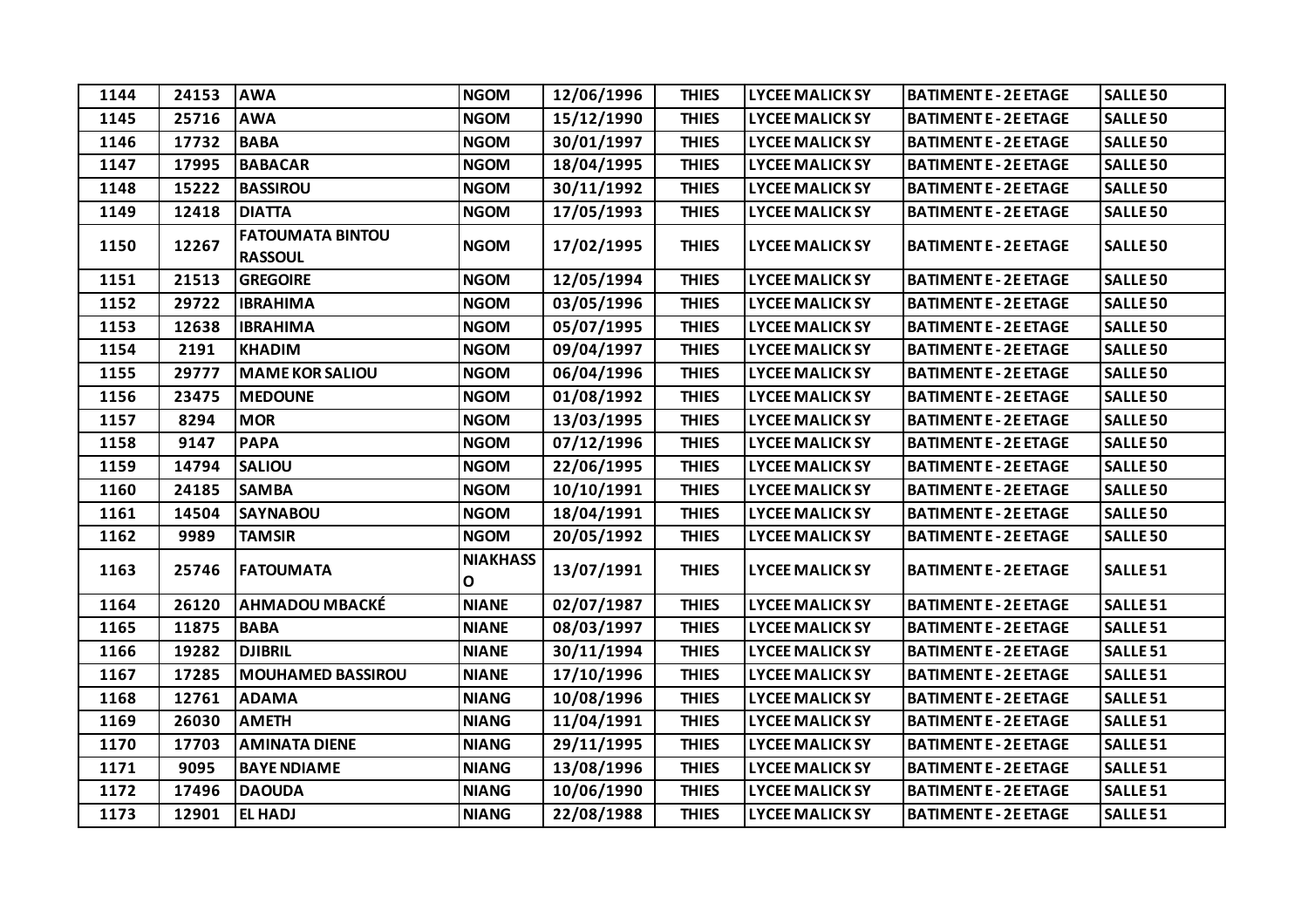| 1174 | 21638 | <b>ELIMANE</b>             | <b>NIANG</b>   | 02/01/1996 | <b>THIES</b> | <b>LYCEE MALICK SY</b> | <b>BATIMENT E - 2E ETAGE</b> | SALLE <sub>51</sub> |
|------|-------|----------------------------|----------------|------------|--------------|------------------------|------------------------------|---------------------|
| 1175 | 22670 | <b>EMMANUEL CORREA</b>     | <b>NIANG</b>   | 20/07/1994 | <b>THIES</b> | <b>LYCEE MALICK SY</b> | <b>BATIMENT E - 2E ETAGE</b> | <b>SALLE 51</b>     |
| 1176 | 20672 | <b>IBRAHIMA</b>            | <b>NIANG</b>   | 08/11/1989 | <b>THIES</b> | <b>LYCEE MALICK SY</b> | <b>BATIMENT E - 2E ETAGE</b> | <b>SALLE 51</b>     |
| 1177 | 9377  | <b>KHADIM</b>              | <b>NIANG</b>   | 11/12/1992 | <b>THIES</b> | <b>LYCEE MALICK SY</b> | <b>BATIMENT E - 2E ETAGE</b> | <b>SALLE 51</b>     |
| 1178 | 11457 | <b>MADIÈYE</b>             | <b>NIANG</b>   | 30/01/1997 | <b>THIES</b> | <b>LYCEE MALICK SY</b> | <b>BATIMENT E - 2E ETAGE</b> | SALLE <sub>51</sub> |
| 1179 | 26326 | <b>MAMADOU</b>             | <b>NIANG</b>   | 15/04/1991 | <b>THIES</b> | <b>LYCEE MALICK SY</b> | <b>BATIMENT E - 2E ETAGE</b> | <b>SALLE 51</b>     |
| 1180 | 10525 | <b>MAMADOU</b>             | <b>NIANG</b>   | 24/07/1984 | <b>THIES</b> | <b>LYCEE MALICK SY</b> | <b>BATIMENT E - 2E ETAGE</b> | <b>SALLE 51</b>     |
| 1181 | 25726 | <b>MAMADOU SÉNE</b>        | <b>NIANG</b>   | 03/02/1992 | <b>THIES</b> | <b>LYCEE MALICK SY</b> | <b>BATIMENT E - 2E ETAGE</b> | <b>SALLE 51</b>     |
| 1182 | 11309 | <b>MOMAR ALY</b>           | <b>NIANG</b>   | 20/06/1996 | <b>THIES</b> | <b>LYCEE MALICK SY</b> | <b>BATIMENT E - 2E ETAGE</b> | <b>SALLE 51</b>     |
| 1183 | 16404 | <b>MOUNTAKHA</b>           | <b>NIANG</b>   | 16/03/1995 | <b>THIES</b> | <b>LYCEE MALICK SY</b> | <b>BATIMENT E - 2E ETAGE</b> | <b>SALLE 51</b>     |
| 1184 | 9036  | <b>NDEYE MBABA</b>         | <b>NIANG</b>   | 13/06/1994 | <b>THIES</b> | <b>LYCEE MALICK SY</b> | <b>BATIMENT E - 2E ETAGE</b> | <b>SALLE 51</b>     |
| 1185 | 10056 | <b>NDEYEFATOU</b>          | <b>NIANG</b>   | 20/11/1997 | <b>THIES</b> | <b>LYCEE MALICK SY</b> | <b>BATIMENT E - 2E ETAGE</b> | <b>SALLE 51</b>     |
| 1186 | 2844  | <b>NDIOP</b>               | <b>NIANG</b>   | 05/05/1996 | <b>THIES</b> | <b>LYCEE MALICK SY</b> | <b>BATIMENT E - 2E ETAGE</b> | <b>SALLE 51</b>     |
| 1187 | 6641  | <b>OUSMANE</b>             | <b>NIANG</b>   | 07/05/1994 | <b>THIES</b> | <b>LYCEE MALICK SY</b> | <b>BATIMENT E - 2E ETAGE</b> | <b>SALLE 52</b>     |
| 1188 | 19400 | <b>PAPA</b>                | <b>NIANG</b>   | 07/10/1991 | <b>THIES</b> | <b>LYCEE MALICK SY</b> | <b>BATIMENT E - 2E ETAGE</b> | <b>SALLE 52</b>     |
| 1189 | 23854 | PAPA MAMADOU               | <b>NIANG</b>   | 27/05/1995 | <b>THIES</b> | <b>LYCEE MALICK SY</b> | <b>BATIMENT E - 2E ETAGE</b> | <b>SALLE 52</b>     |
| 1190 | 13761 | PAPA MAMADOU               | <b>NIANG</b>   | 19/10/1989 | <b>THIES</b> | <b>LYCEE MALICK SY</b> | <b>BATIMENT E - 2E ETAGE</b> | <b>SALLE 52</b>     |
| 1191 | 25937 | <b>PAPA SALIOU</b>         | <b>NIANG</b>   | 05/05/1992 | <b>THIES</b> | <b>LYCEE MALICK SY</b> | <b>BATIMENT E - 2E ETAGE</b> | <b>SALLE 52</b>     |
| 1192 | 18127 | <b>PAPA SALIOU</b>         | <b>NIANG</b>   | 11/01/1994 | <b>THIES</b> | <b>LYCEE MALICK SY</b> | <b>BATIMENT E - 2E ETAGE</b> | <b>SALLE 52</b>     |
| 1193 | 7598  | <b>PAPA SAMBA</b>          | <b>NIANG</b>   | 18/07/1996 | <b>THIES</b> | <b>LYCEE MALICK SY</b> | <b>BATIMENT E - 2E ETAGE</b> | <b>SALLE 52</b>     |
| 1194 | 18103 | <b>SERIGNE SALIOU</b>      | <b>NIANG</b>   | 14/11/1994 | <b>THIES</b> | <b>LYCEE MALICK SY</b> | <b>BATIMENT E - 2E ETAGE</b> | <b>SALLE 52</b>     |
| 1195 | 23982 | YOUSSOU                    | <b>NIANG</b>   | 09/08/1996 | <b>THIES</b> | <b>LYCEE MALICK SY</b> | <b>BATIMENT E - 2E ETAGE</b> | <b>SALLE 52</b>     |
| 1196 | 22542 | <b>BABACAR</b>             | <b>NIASS</b>   | 13/08/1996 | <b>THIES</b> | <b>LYCEE MALICK SY</b> | <b>BATIMENT E - 2E ETAGE</b> | <b>SALLE 52</b>     |
| 1197 | 10469 | <b>MADIENG KHARY DIENG</b> | <b>NIASS</b>   | 30/01/1994 | <b>THIES</b> | <b>LYCEE MALICK SY</b> | <b>BATIMENT E - 2E ETAGE</b> | <b>SALLE 52</b>     |
| 1198 | 3830  | <b>PAPE</b>                | <b>NIASS</b>   | 16/11/1996 | <b>THIES</b> | <b>LYCEE MALICK SY</b> | <b>BATIMENT E - 2E ETAGE</b> | <b>SALLE 52</b>     |
| 1199 | 3633  | <b>EL HADJI SEYNABOU</b>   | <b>NIASSE</b>  | 18/04/1993 | <b>THIES</b> | <b>LYCEE MALICK SY</b> | <b>BATIMENT E - 2E ETAGE</b> | <b>SALLE 52</b>     |
| 1200 | 24922 | <b>KHADIDIATOU</b>         | <b>NIASSE</b>  | 12/07/1993 | <b>THIES</b> | <b>LYCEE MALICK SY</b> | <b>BATIMENT E - 2E ETAGE</b> | <b>SALLE 52</b>     |
| 1201 | 11299 | <b>JEAN BRUNO</b>          | <b>NZALE</b>   | 17/08/1991 | <b>THIES</b> | <b>LYCEE MALICK SY</b> | <b>BATIMENT E - 2E ETAGE</b> | <b>SALLE 52</b>     |
| 1202 | 8332  | <b>GISCARD INSA HONORE</b> | <b>NZALY</b>   | 17/01/1992 | <b>THIES</b> | <b>LYCEE MALICK SY</b> | <b>BATIMENT E - 2E ETAGE</b> | <b>SALLE 52</b>     |
| 1203 | 19510 | <b>ARONA</b>               | <b>PAM</b>     | 09/09/1993 | <b>THIES</b> | <b>LYCEE MALICK SY</b> | <b>BATIMENT E - 2E ETAGE</b> | <b>SALLE 52</b>     |
| 1204 | 19146 | PAPA IBRAHIMA              | <b>POUMANE</b> | 05/09/1992 | <b>THIES</b> | <b>LYCEE MALICK SY</b> | <b>BATIMENT E - 2E ETAGE</b> | <b>SALLE 52</b>     |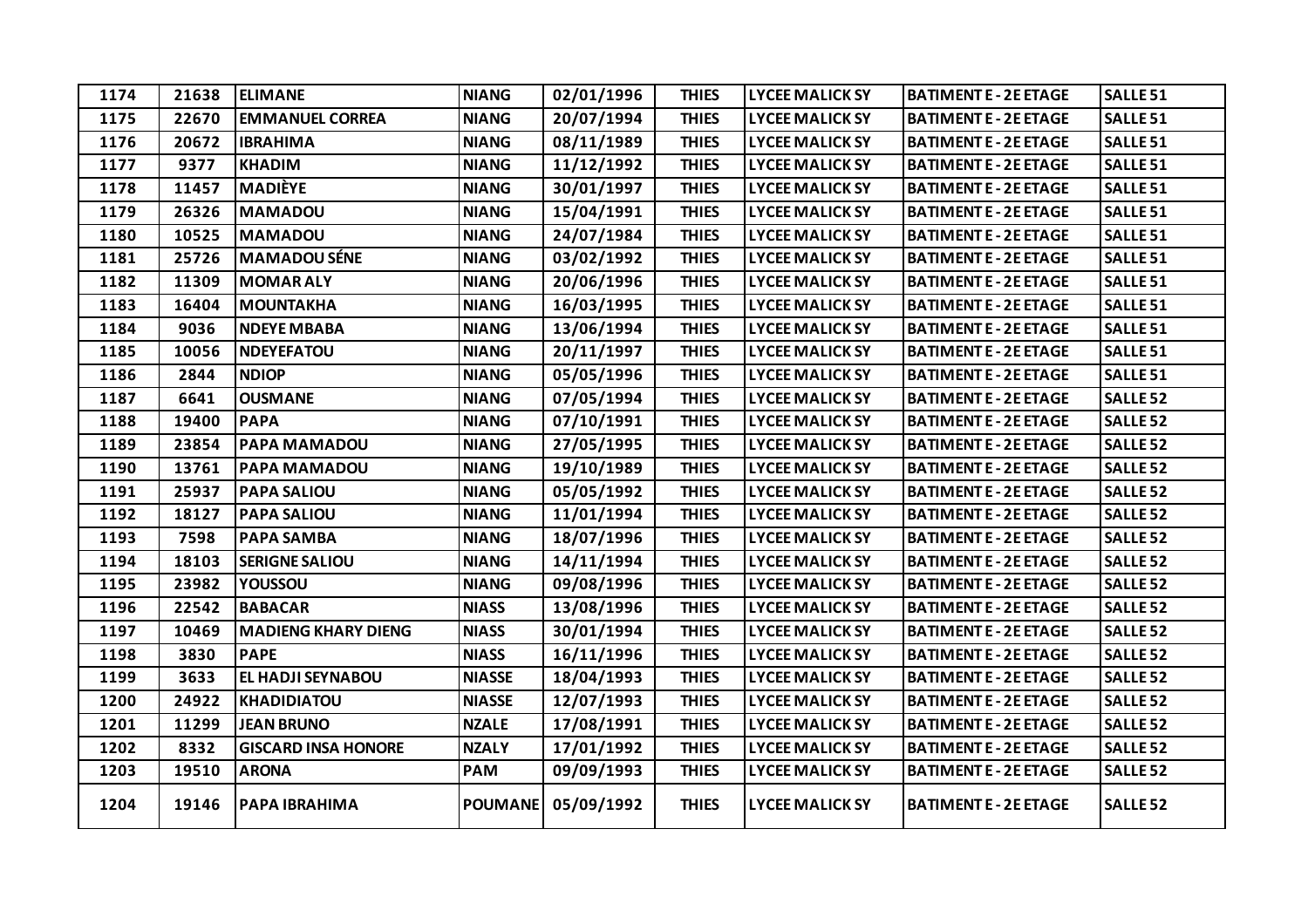| 1205 | 29728 | <b>FATOU</b>                    | <b>POUYE</b>  | 30/12/1991 | <b>THIES</b> | <b>LYCEE MALICK SY</b> | <b>BATIMENT E - 2E ETAGE</b> | <b>SALLE 52</b> |
|------|-------|---------------------------------|---------------|------------|--------------|------------------------|------------------------------|-----------------|
| 1206 | 21670 | <b>MALICK</b>                   | <b>POUYE</b>  | 10/01/1995 | <b>THIES</b> | <b>LYCEE MALICK SY</b> | <b>BATIMENT E - 2E ETAGE</b> | <b>SALLE 52</b> |
| 1207 | 3369  | <b>MATAR</b>                    | <b>POUYE</b>  | 18/10/1997 | <b>THIES</b> | <b>LYCEE MALICK SY</b> | <b>BATIMENT E - 2E ETAGE</b> | <b>SALLE 52</b> |
| 1208 | 23163 | <b>MBACKE</b>                   | <b>POUYE</b>  | 12/01/1995 | <b>THIES</b> | <b>LYCEE MALICK SY</b> | <b>BATIMENT E - 2E ETAGE</b> | <b>SALLE 52</b> |
| 1209 | 10956 | <b>NDEYE MATY</b>               | <b>POUYE</b>  | 20/06/1993 | <b>THIES</b> | <b>LYCEE MALICK SY</b> | <b>BATIMENT E - 2E ETAGE</b> | <b>SALLE 52</b> |
| 1210 | 6301  | <b>NDEYE MATY</b>               | <b>POUYE</b>  | 01/05/1995 | <b>THIES</b> | <b>LYCEE MALICK SY</b> | <b>BATIMENT E - 2E ETAGE</b> | <b>SALLE 52</b> |
| 1211 | 19791 | <b>PAPE ABDOULAYE</b>           | <b>POUYE</b>  | 13/06/1990 | <b>THIES</b> | <b>LYCEE MALICK SY</b> | <b>BATIMENT E - 2E ETAGE</b> | <b>SALLE 52</b> |
| 1212 | 16510 | <b>GISELE CLAUDINE PAULETTE</b> | <b>REAUX</b>  | 24/08/1988 | <b>THIES</b> | <b>LYCEE MALICK SY</b> | <b>BATIMENT E - 2E ETAGE</b> | <b>SALLE 52</b> |
| 1213 | 15356 | <b>MARIE SUZANNE</b>            | <b>RÊAUX</b>  | 06/09/1992 | <b>THIES</b> | <b>LYCEE MALICK SY</b> | <b>BATIMENT E - 2E ETAGE</b> | <b>SALLE 53</b> |
| 1214 | 20365 | <b>RAMATOULAYE</b>              | <b>SABALY</b> | 11/12/1995 | <b>THIES</b> | <b>LYCEE MALICK SY</b> | <b>BATIMENT E - 2E ETAGE</b> | <b>SALLE 53</b> |
| 1215 | 15313 | <b>IBRAHIMA</b>                 | <b>SADIO</b>  | 28/07/1991 | <b>THIES</b> | <b>LYCEE MALICK SY</b> | <b>BATIMENT E - 2E ETAGE</b> | <b>SALLE 53</b> |
| 1216 | 19993 | <b>SEYDINA OMAR</b>             | <b>SADIO</b>  | 18/01/1987 | <b>THIES</b> | <b>LYCEE MALICK SY</b> | <b>BATIMENT E - 2E ETAGE</b> | <b>SALLE 53</b> |
| 1217 | 23075 | <b>SOULEYMANE</b>               | <b>SADIO</b>  | 11/09/1994 | <b>THIES</b> | <b>LYCEE MALICK SY</b> | <b>BATIMENT E - 2E ETAGE</b> | <b>SALLE 53</b> |
| 1218 | 12330 | YAYA                            | <b>SADIO</b>  | 16/05/1994 | <b>THIES</b> | <b>LYCEE MALICK SY</b> | <b>BATIMENT E - 2E ETAGE</b> | <b>SALLE 53</b> |
| 1219 | 12348 | <b>AMINATA</b>                  | <b>SAGNA</b>  | 23/04/1992 | <b>THIES</b> | <b>LYCEE MALICK SY</b> | <b>BATIMENT E - 2E ETAGE</b> | <b>SALLE 53</b> |
| 1220 | 14757 | <b>IBRAHIMA MINA</b>            | <b>SAGNA</b>  | 02/02/1991 | <b>THIES</b> | <b>LYCEE MALICK SY</b> | <b>BATIMENT E - 2E ETAGE</b> | <b>SALLE 53</b> |
| 1221 | 20397 | <b>OULIMATOU</b>                | <b>SAGNA</b>  | 28/01/1993 | <b>THIES</b> | <b>LYCEE MALICK SY</b> | <b>BATIMENT E - 2E ETAGE</b> | <b>SALLE 53</b> |
| 1222 | 20604 | <b>AMINATA</b>                  | <b>SAGNE</b>  | 10/12/1992 | <b>THIES</b> | <b>LYCEE MALICK SY</b> | <b>BATIMENT E - 2E ETAGE</b> | <b>SALLE 53</b> |
| 1223 | 17857 | EL HADJI ABIBOU                 | <b>SAKHO</b>  | 06/03/1987 | <b>THIES</b> | <b>LYCEE MALICK SY</b> | <b>BATIMENT E - 2E ETAGE</b> | <b>SALLE 53</b> |
| 1224 | 13650 | <b>AISSATA</b>                  | <b>SALL</b>   | 08/09/1989 | <b>THIES</b> | <b>LYCEE MALICK SY</b> | <b>BATIMENT E - 2E ETAGE</b> | <b>SALLE 53</b> |
| 1225 | 11679 | <b>AMADOU MOUSSA</b>            | <b>SALL</b>   | 05/11/1996 | <b>THIES</b> | <b>LYCEE MALICK SY</b> | <b>BATIMENT E - 2E ETAGE</b> | <b>SALLE 53</b> |
| 1226 | 12701 | <b>AWA</b>                      | <b>SALL</b>   | 15/08/1996 | <b>THIES</b> | <b>LYCEE MALICK SY</b> | <b>BATIMENT E - 2E ETAGE</b> | <b>SALLE 53</b> |
| 1227 | 9242  | <b>AÏSSATOU</b>                 | <b>SALL</b>   | 07/08/1996 | <b>THIES</b> | <b>LYCEE MALICK SY</b> | <b>BATIMENT E - 2E ETAGE</b> | <b>SALLE 53</b> |
| 1228 | 23700 | <b>BARA</b>                     | <b>SALL</b>   | 03/10/1994 | <b>THIES</b> | <b>LYCEE MALICK SY</b> | <b>BATIMENT E - 2E ETAGE</b> | <b>SALLE 53</b> |
| 1229 | 11337 | <b>CHEIKH TIDIANE</b>           | <b>SALL</b>   | 23/02/1991 | <b>THIES</b> | <b>LYCEE MALICK SY</b> | <b>BATIMENT E - 2E ETAGE</b> | <b>SALLE 53</b> |
| 1230 | 4795  | <b>DEMBA WAR</b>                | <b>SALL</b>   | 18/06/1987 | <b>THIES</b> | <b>LYCEE MALICK SY</b> | <b>BATIMENT E - 2E ETAGE</b> | <b>SALLE 53</b> |
| 1231 | 14740 | <b>MAMADOU FALL</b>             | <b>SALL</b>   | 07/02/1992 | <b>THIES</b> | <b>LYCEE MALICK SY</b> | <b>BATIMENT E - 2E ETAGE</b> | <b>SALLE 53</b> |
| 1232 | 1689  | <b>MAODO</b>                    | <b>SALL</b>   | 10/11/1996 | <b>THIES</b> | <b>LYCEE MALICK SY</b> | <b>BATIMENT E - 2E ETAGE</b> | <b>SALLE 53</b> |
| 1233 | 8569  | <b>MEISSA</b>                   | <b>SALL</b>   | 04/03/1993 | <b>THIES</b> | <b>LYCEE MALICK SY</b> | <b>BATIMENT E - 2E ETAGE</b> | <b>SALLE 53</b> |
| 1234 | 14484 | <b>MOR</b>                      | <b>SALL</b>   | 02/01/1995 | <b>THIES</b> | <b>LYCEE MALICK SY</b> | <b>BATIMENT E - 2E ETAGE</b> | <b>SALLE 53</b> |
| 1235 | 20414 | <b>NDIAKHATE</b>                | <b>SALL</b>   | 15/08/1993 | <b>THIES</b> | <b>LYCEE MALICK SY</b> | <b>BATIMENT E - 2E ETAGE</b> | <b>SALLE 53</b> |
| 1236 | 2326  | <b>OUMAR BOCAR</b>              | <b>SALL</b>   | 15/04/1994 | <b>THIES</b> | <b>LYCEE MALICK SY</b> | <b>BATIMENT E - 2E ETAGE</b> | <b>SALLE 53</b> |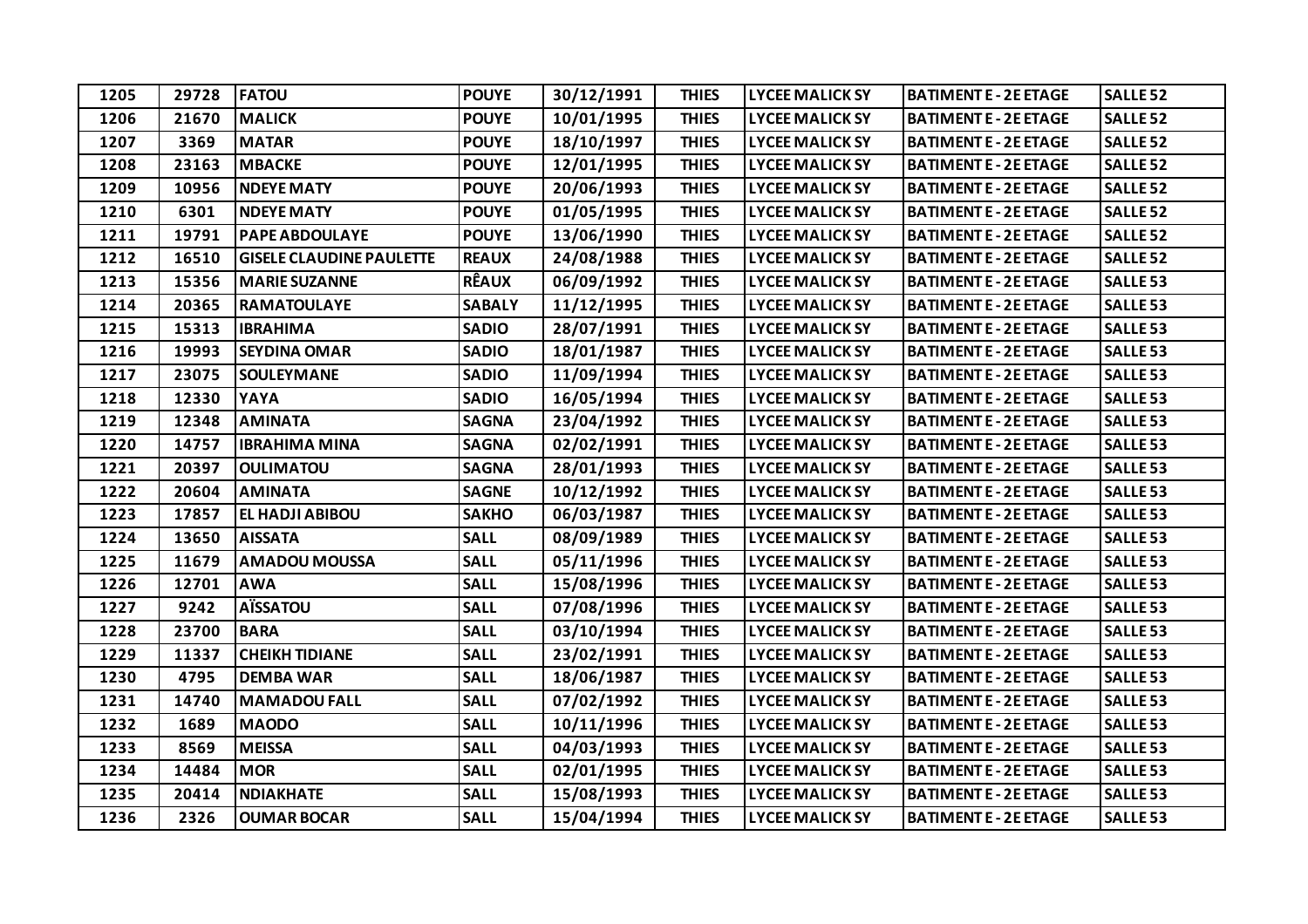| 1237 | 23144 | <b>PAPE BALLA</b>          | <b>SALL</b>    | 03/09/1996 | <b>THIES</b> | <b>LYCEE MALICK SY</b> | <b>BATIMENT E - 2E ETAGE</b> | <b>SALLE 53</b> |
|------|-------|----------------------------|----------------|------------|--------------|------------------------|------------------------------|-----------------|
| 1238 | 2369  | <b>SERIGNE ABDOU LATIF</b> | <b>SALL</b>    | 21/08/1991 | <b>THIES</b> | <b>LYCEE MALICK SY</b> | <b>BATIMENT E - 2E ETAGE</b> | <b>SALLE 54</b> |
| 1239 | 22792 | <b>SOULEYMANE</b>          | <b>SALL</b>    | 01/04/1989 | <b>THIES</b> | <b>LYCEE MALICK SY</b> | <b>BATIMENT E - 2E ETAGE</b> | <b>SALLE 54</b> |
| 1240 | 6727  | <b>ABDOULAYE</b>           | <b>SAMB</b>    | 09/01/1997 | <b>THIES</b> | <b>LYCEE MALICK SY</b> | <b>BATIMENT E - 2E ETAGE</b> | <b>SALLE 54</b> |
| 1241 | 16928 | <b>DEMBA</b>               | <b>SAMB</b>    | 02/02/1994 | <b>THIES</b> | <b>LYCEE MALICK SY</b> | <b>BATIMENT E - 2E ETAGE</b> | <b>SALLE 54</b> |
| 1242 | 7208  | <b>MAGOR</b>               | <b>SAMB</b>    | 18/02/1993 | <b>THIES</b> | <b>LYCEE MALICK SY</b> | <b>BATIMENT E - 2E ETAGE</b> | <b>SALLE 54</b> |
| 1243 | 20942 | <b>MAMADOU FAYE</b>        | <b>SAMB</b>    | 31/10/1995 | <b>THIES</b> | <b>LYCEE MALICK SY</b> | <b>BATIMENT E - 2E ETAGE</b> | <b>SALLE 54</b> |
| 1244 | 4979  | <b>MAMAN NÉNÉ</b>          | <b>SAMB</b>    | 11/06/1994 | <b>THIES</b> | <b>LYCEE MALICK SY</b> | <b>BATIMENT E - 2E ETAGE</b> | <b>SALLE 54</b> |
| 1245 | 20286 | <b>MAME ANTA</b>           | <b>SAMB</b>    | 06/01/1989 | <b>THIES</b> | <b>LYCEE MALICK SY</b> | <b>BATIMENT E - 2E ETAGE</b> | <b>SALLE 54</b> |
| 1246 | 9922  | <b>MATAR</b>               | <b>SAMB</b>    | 17/09/1988 | <b>THIES</b> | <b>LYCEE MALICK SY</b> | <b>BATIMENT E - 2E ETAGE</b> | <b>SALLE 54</b> |
| 1247 | 15907 | <b>MBAYE</b>               | <b>SAMB</b>    | 23/10/1994 | <b>THIES</b> | <b>LYCEE MALICK SY</b> | <b>BATIMENT E - 2E ETAGE</b> | <b>SALLE 54</b> |
| 1248 | 5163  | <b>MOR</b>                 | <b>SAMB</b>    | 07/10/1993 | <b>THIES</b> | <b>LYCEE MALICK SY</b> | <b>BATIMENT E - 2E ETAGE</b> | <b>SALLE 54</b> |
| 1249 | 23375 | <b>NDEYE KHADY</b>         | <b>SAMB</b>    | 16/10/1994 | <b>THIES</b> | <b>LYCEE MALICK SY</b> | <b>BATIMENT E - 2E ETAGE</b> | <b>SALLE 54</b> |
| 1250 | 18673 | <b>TALLA</b>               | <b>SAMB</b>    | 05/01/1997 | <b>THIES</b> | <b>LYCEE MALICK SY</b> | <b>BATIMENT E - 2E ETAGE</b> | <b>SALLE 54</b> |
| 1251 | 2490  | <b>MAMADOU</b>             | <b>SAMBA</b>   | 22/11/1992 | <b>THIES</b> | <b>LYCEE MALICK SY</b> | <b>BATIMENT E - 2E ETAGE</b> | <b>SALLE 54</b> |
| 1252 | 11790 | <b>ALASSANE</b>            | <b>SAMBOU</b>  | 08/01/1996 | <b>THIES</b> | <b>LYCEE MALICK SY</b> | <b>BATIMENT E - 2E ETAGE</b> | <b>SALLE 54</b> |
| 1253 | 23598 | <b>IBRAHIMA</b>            | <b>SAMBOU</b>  | 12/06/1986 | <b>THIES</b> | <b>LYCEE MALICK SY</b> | <b>BATIMENT E - 2E ETAGE</b> | <b>SALLE 54</b> |
| 1254 | 10116 | <b>LAMINE ABANDALI</b>     | <b>SAMBOU</b>  | 05/01/1991 | <b>THIES</b> | <b>LYCEE MALICK SY</b> | <b>BATIMENT E - 2E ETAGE</b> | <b>SALLE 54</b> |
| 1255 | 14449 | <b>LAURANT</b>             | SAMBOU         | 07/02/1991 | <b>THIES</b> | <b>LYCEE MALICK SY</b> | <b>BATIMENT E - 2E ETAGE</b> | <b>SALLE 54</b> |
| 1256 | 15164 | <b>ABABACAR</b>            | <b>SANE</b>    | 10/08/1992 | <b>THIES</b> | <b>LYCEE MALICK SY</b> | <b>BATIMENT E - 2E ETAGE</b> | <b>SALLE 54</b> |
| 1257 | 11455 | <b>ABDOULAYE</b>           | <b>SANE</b>    | 22/11/1995 | <b>THIES</b> | <b>LYCEE MALICK SY</b> | <b>BATIMENT E - 2E ETAGE</b> | <b>SALLE 54</b> |
| 1258 | 15586 | <b>ADAMA</b>               | <b>SANE</b>    | 01/01/1990 | <b>THIES</b> | <b>LYCEE MALICK SY</b> | <b>BATIMENT E - 2E ETAGE</b> | <b>SALLE 54</b> |
| 1259 | 19502 | <b>ALIOU</b>               | <b>SANE</b>    | 20/12/1993 | <b>THIES</b> | <b>LYCEE MALICK SY</b> | <b>BATIMENT E - 2E ETAGE</b> | <b>SALLE 54</b> |
| 1260 | 17842 | <b>CHEIKH YACOUBA</b>      | <b>SANE</b>    | 28/04/1992 | <b>THIES</b> | <b>LYCEE MALICK SY</b> | <b>BATIMENT E - 2E ETAGE</b> | <b>SALLE 54</b> |
| 1261 | 20035 | <b>NDEYE KHADY</b>         | <b>SANE</b>    | 11/04/1988 | <b>THIES</b> | <b>LYCEE MALICK SY</b> | <b>BATIMENT E - 2E ETAGE</b> | <b>SALLE 54</b> |
| 1262 | 18943 | <b>SECOU</b>               | <b>SANE</b>    | 23/03/1990 | <b>THIES</b> | <b>LYCEE MALICK SY</b> | <b>BATIMENT E - 2E ETAGE</b> | <b>SALLE 54</b> |
| 1263 | 21466 | <b>SOULEYMANE</b>          | <b>SANE</b>    | 10/10/1994 | <b>THIES</b> | <b>LYCEE MALICK SY</b> | <b>BATIMENT E - 2E ETAGE</b> | <b>SALLE 56</b> |
| 1264 | 7954  | <b>TIDIANE BODIAN</b>      | <b>SANE</b>    | 15/03/1990 | <b>THIES</b> | <b>LYCEE MALICK SY</b> | <b>BATIMENT E - 2E ETAGE</b> | <b>SALLE 56</b> |
| 1265 | 24809 | <b>ADAMA</b>               | <b>SANGARE</b> | 14/04/1988 | <b>THIES</b> | <b>LYCEE MALICK SY</b> | <b>BATIMENT E - 2E ETAGE</b> | <b>SALLE 56</b> |
| 1266 | 9702  | <b>BOUBACAR</b>            | <b>SANGARE</b> | 08/09/1995 | <b>THIES</b> | <b>LYCEE MALICK SY</b> | <b>BATIMENT E - 2E ETAGE</b> | <b>SALLE 56</b> |
| 1267 | 9198  | <b>CHEIKHNA</b>            | <b>SANOKHO</b> | 22/03/1996 | <b>THIES</b> | <b>LYCEE MALICK SY</b> | <b>BATIMENT E - 2E ETAGE</b> | <b>SALLE 56</b> |
| 1268 | 3574  | <b>ADAMA</b>               | <b>SARR</b>    | 20/09/1995 | <b>THIES</b> | <b>LYCEE MALICK SY</b> | <b>BATIMENT E - 2E ETAGE</b> | <b>SALLE 56</b> |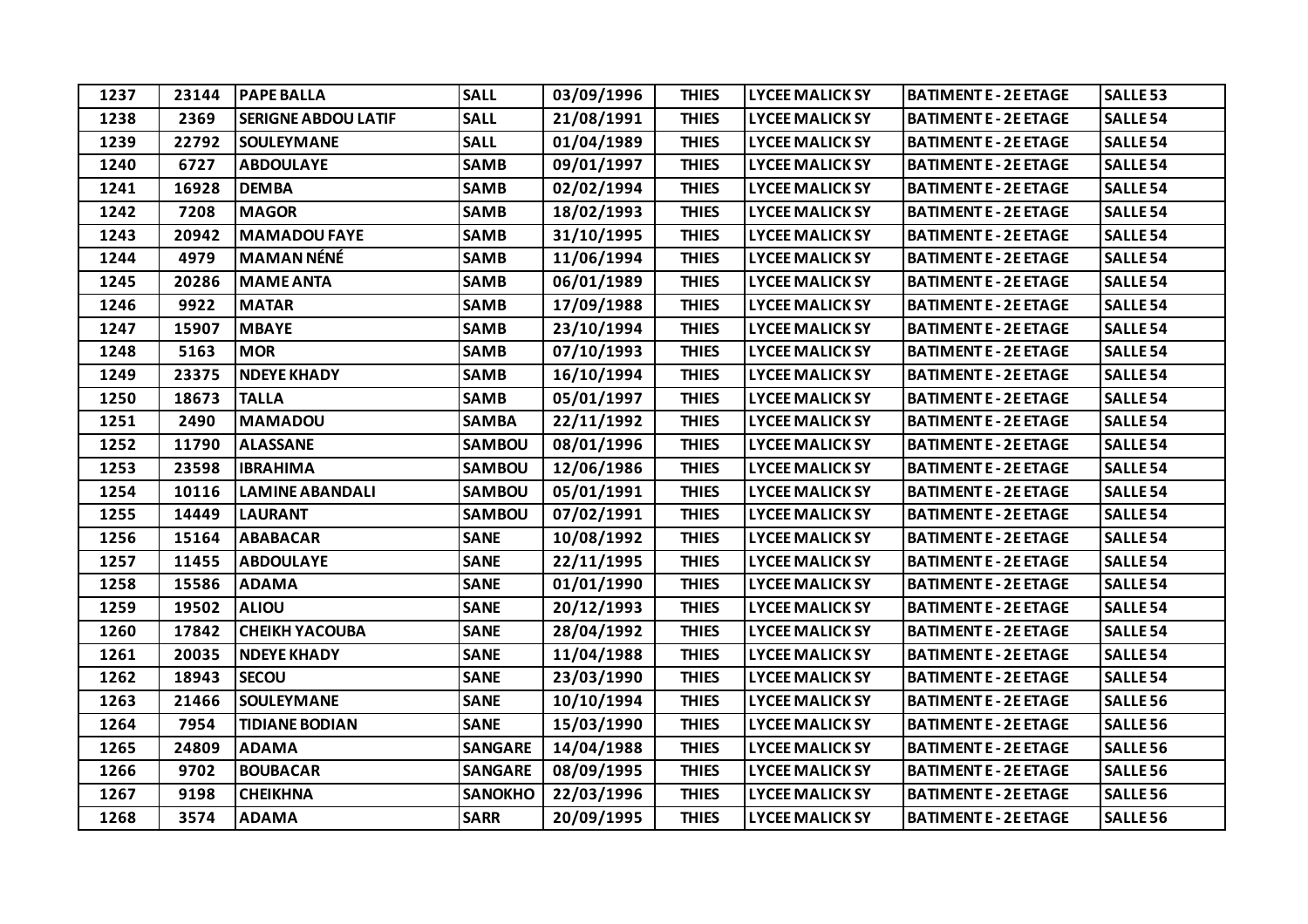| 1269 | 20353 | <b>AISSATOU</b>                            | <b>SARR</b> | 29/10/1990 | <b>THIES</b> | <b>LYCEE MALICK SY</b> | <b>BATIMENT E - 2E ETAGE</b>                  | <b>SALLE 56</b>  |
|------|-------|--------------------------------------------|-------------|------------|--------------|------------------------|-----------------------------------------------|------------------|
| 1270 | 23793 | <b>AMADOU ABIB</b>                         | <b>SARR</b> | 02/02/1991 | <b>THIES</b> | <b>LYCEE MALICK SY</b> | <b>BATIMENT E - 2E ETAGE</b>                  | <b>SALLE 56</b>  |
| 1271 | 11690 | <b>BIRAMA</b>                              | <b>SARR</b> | 01/03/1997 | <b>THIES</b> | <b>LYCEE MALICK SY</b> | <b>BATIMENT E - 2E ETAGE</b>                  | <b>SALLE 56</b>  |
| 1272 | 19711 | <b>BIRAME</b>                              | <b>SARR</b> | 11/10/1995 | <b>THIES</b> | <b>LYCEE MALICK SY</b> | <b>BATIMENT E - 2E ETAGE</b>                  | <b>SALLE 56</b>  |
| 1273 | 17222 | <b>BOUBACAR</b>                            | <b>SARR</b> | 19/02/1986 | <b>THIES</b> | <b>LYCEE MALICK SY</b> | <b>BATIMENT E - 2E ETAGE</b>                  | <b>SALLE 56</b>  |
| 1274 | 11347 | <b>BOUBACAR</b>                            | <b>SARR</b> | 28/07/1990 | <b>THIES</b> | <b>LYCEE MALICK SY</b> | <b>BATIMENT E - 2E ETAGE</b>                  | <b>SALLE 56</b>  |
| 1275 | 13365 | <b>BOURE</b>                               | <b>SARR</b> | 18/09/1994 | <b>THIES</b> | <b>LYCEE MALICK SY</b> | <b>BATIMENT E - 2E ETAGE</b>                  | <b>SALLE 56</b>  |
| 1276 | 5473  | <b>BÉCAYE</b>                              | <b>SARR</b> | 20/05/1992 | <b>THIES</b> | <b>LYCEE MALICK SY</b> | <b>BATIMENT E - 2E ETAGE</b>                  | <b>SALLE 56</b>  |
| 1277 | 11336 | <b>COUMBA</b>                              | <b>SARR</b> | 14/03/1995 | <b>THIES</b> | <b>LYCEE MALICK SY</b> | <b>BATIMENT E - 2E ETAGE</b>                  | <b>SALLE 56</b>  |
| 1278 | 5651  | <b>DEMBA</b>                               | <b>SARR</b> | 10/03/1994 | <b>THIES</b> | <b>LYCEE MALICK SY</b> | <b>BATIMENT E - 2E ETAGE</b>                  | <b>SALLE 56</b>  |
| 1279 | 21177 | <b>ELHADJI FALLOU</b>                      | <b>SARR</b> | 11/03/1984 | <b>THIES</b> | <b>LYCEE MALICK SY</b> | <b>BATIMENT E - 2E ETAGE</b>                  | <b>SALLE 56</b>  |
| 1280 | 10071 | <b>ELISABETH DABA</b>                      | <b>SARR</b> | 17/04/1993 | <b>THIES</b> | <b>LYCEE MALICK SY</b> | <b>BATIMENT E - 2E ETAGE</b>                  | <b>SALLE 56</b>  |
| 1281 | 21095 | <b>FALLOU</b>                              | <b>SARR</b> | 13/04/1995 | <b>THIES</b> | <b>LYCEE MALICK SY</b> | <b>BATIMENT E - 2E ETAGE</b>                  | <b>SALLE 56</b>  |
| 1282 | 9341  | <b>FATOU</b>                               | <b>SARR</b> | 23/04/1986 | <b>THIES</b> | <b>LYCEE MALICK SY</b> | <b>BATIMENT E - 2E ETAGE</b>                  | <b>SALLE 56</b>  |
| 1283 | 9988  | <b>GORA</b>                                | <b>SARR</b> | 07/10/1993 | <b>THIES</b> | <b>LYCEE MALICK SY</b> | <b>BATIMENT E - 2E ETAGE</b>                  | <b>SALLE 56</b>  |
| 1284 | 14637 | <b>IBRAHIMA</b>                            | <b>SARR</b> | 19/10/1994 | <b>THIES</b> | <b>LYCEE MALICK SY</b> | <b>BATIMENT E - 2E ETAGE</b>                  | <b>SALLE 56</b>  |
| 1285 | 23064 | <b>INSSA</b>                               | <b>SARR</b> | 25/12/1992 | <b>THIES</b> | <b>LYCEE MALICK SY</b> | <b>BATIMENT E - 2E ETAGE</b>                  | <b>SALLE 56</b>  |
| 1286 | 10735 | <b>KHADY</b>                               | <b>SARR</b> | 20/01/1986 | <b>THIES</b> | <b>LYCEE MALICK SY</b> | <b>BATIMENT E - 2E ETAGE</b>                  | <b>SALLE 56</b>  |
| 1287 | 5539  | <b>KHOUDIA SALL</b>                        | <b>SARR</b> | 09/10/1991 | <b>THIES</b> | <b>LYCEE MALICK SY</b> | <b>BATIMENT E - 2E ETAGE</b>                  | <b>SALLE 56</b>  |
| 1288 | 16822 | <b>LAMINE DIEGANE</b>                      | <b>SARR</b> | 10/02/1995 | <b>THIES</b> | <b>LYCEE MALICK SY</b> | <b>BATIMENT E - 2E ETAGE</b>                  | <b>SALLE 56</b>  |
| 1289 | 11471 | <b>MAMADOU</b>                             | <b>SARR</b> | 14/08/1994 | <b>THIES</b> | <b>LYCEE MALICK SY</b> | <b>BATIMENT E - 2E ETAGE</b>                  | <b>SALLE 56</b>  |
| 1290 | 13678 | <b>MAMADOU BAMBA</b>                       | <b>SARR</b> | 25/04/1995 | <b>THIES</b> | <b>LYCEE MALICK SY</b> | <b>BATIMENT E - 2E ETAGE</b>                  | <b>SALLE 56</b>  |
| 1291 | 26292 | <b>MANSOUR</b>                             | <b>SARR</b> | 24/07/1988 | <b>THIES</b> | <b>LYCEE MALICK SY</b> | <b>BATIMENT E - 2E ETAGE</b>                  | <b>SALLE 56</b>  |
| 1292 | 16615 | <b>MAURICE DOMINIQUE</b><br><b>ALIOUNE</b> | <b>SARR</b> | 20/01/1993 | <b>THIES</b> | <b>LYCEE MALICK SY</b> | <b>BATIMENT E - 2E ETAGE</b>                  | <b>SALLE 56</b>  |
| 1293 | 21888 | <b>MOR MBAYE</b>                           | <b>SARR</b> | 20/04/1994 | <b>THIES</b> | <b>LYCEE MALICK SY</b> | <b>BATIMENT E - 2E ETAGE</b>                  | <b>SALLE 56</b>  |
| 1294 | 8241  | <b>MOUHAMADOU ABDOULAYE</b>                | <b>SARR</b> | 26/01/1987 | <b>THIES</b> | <b>LYCEE MALICK SY</b> | <b>BATIMENT E - 2E ETAGE</b>                  | <b>SALLE 56</b>  |
| 1295 | 21304 | <b>MÉLANIE DIB</b>                         | <b>SARR</b> | 14/03/1994 | <b>THIES</b> | <b>LYCEE MALICK SY</b> | <b>BATIMENT E - REZ DE</b><br><b>CHAUSSEE</b> | <b>SALLE EPS</b> |
| 1296 | 5642  | <b>NDEYE NGONE</b>                         | <b>SARR</b> | 18/06/1993 | <b>THIES</b> | <b>LYCEE MALICK SY</b> | <b>BATIMENT E - REZ DE</b><br><b>CHAUSSEE</b> | <b>SALLE EPS</b> |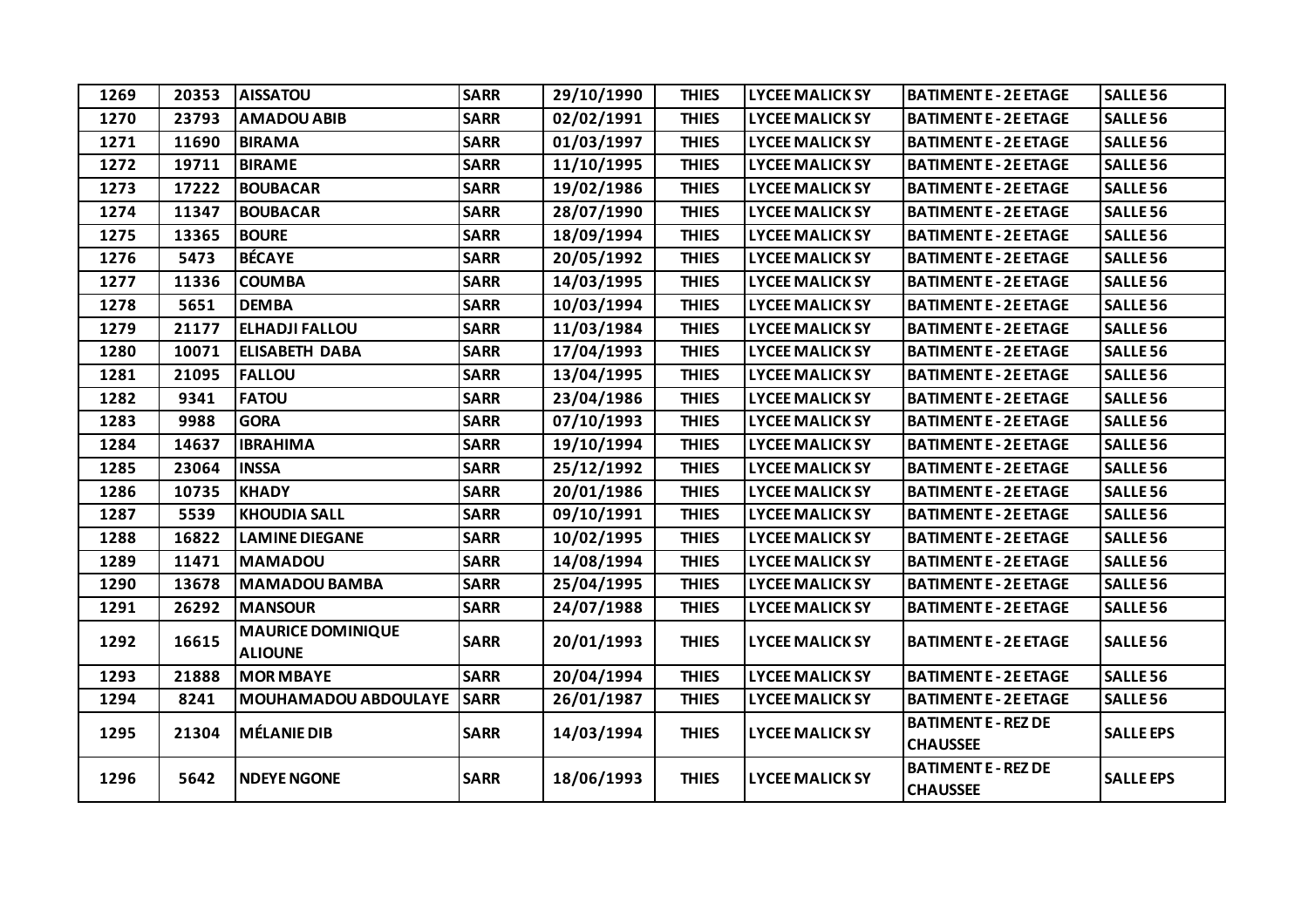| 1297 | 22747 | <b>NICOLAS</b>           | <b>SARR</b>   | 03/09/1988 | <b>THIES</b> | <b>LYCEE MALICK SY</b> | <b>BATIMENT E - REZ DE</b><br><b>CHAUSSEE</b> | <b>SALLE EPS</b> |
|------|-------|--------------------------|---------------|------------|--------------|------------------------|-----------------------------------------------|------------------|
| 1298 | 11375 | <b>OMAR</b>              | <b>SARR</b>   | 05/04/1996 | <b>THIES</b> | <b>LYCEE MALICK SY</b> | <b>BATIMENT E - REZ DE</b><br><b>CHAUSSEE</b> | <b>SALLE EPS</b> |
| 1299 | 29741 | <b>PAPA</b>              | <b>SARR</b>   | 20/07/1987 | <b>THIES</b> | <b>LYCEE MALICK SY</b> | <b>BATIMENT E - REZ DE</b><br><b>CHAUSSEE</b> | <b>SALLE EPS</b> |
| 1300 | 18876 | <b>SALIOU</b>            | <b>SARR</b>   | 01/01/1996 | <b>THIES</b> | <b>LYCEE MALICK SY</b> | <b>BATIMENT E - REZ DE</b><br><b>CHAUSSEE</b> | <b>SALLE EPS</b> |
| 1301 | 12528 | <b>SALIOU</b>            | <b>SARR</b>   | 22/08/1996 | <b>THIES</b> | <b>LYCEE MALICK SY</b> | <b>BATIMENT E - REZ DE</b><br><b>CHAUSSEE</b> | <b>SALLE EPS</b> |
| 1302 | 21087 | <b>SEYDINA MOUHAMETH</b> | <b>SARR</b>   | 04/09/1997 | <b>THIES</b> | <b>LYCEE MALICK SY</b> | <b>BATIMENT E - REZ DE</b><br><b>CHAUSSEE</b> | <b>SALLE EPS</b> |
| 1303 | 22300 | <b>SIMON DOUDOU</b>      | <b>SARR</b>   | 02/01/1992 | <b>THIES</b> | <b>LYCEE MALICK SY</b> | <b>BATIMENT E - REZ DE</b><br><b>CHAUSSEE</b> | <b>SALLE EPS</b> |
| 1304 | 9837  | <b>SOULEYMANE</b>        | <b>SARR</b>   | 07/01/1992 | <b>THIES</b> | <b>LYCEE MALICK SY</b> | <b>BATIMENT E - REZ DE</b><br><b>CHAUSSEE</b> | <b>SALLE EPS</b> |
| 1305 | 10138 | <b>TAMSIR</b>            | <b>SARR</b>   | 12/09/1991 | <b>THIES</b> | <b>LYCEE MALICK SY</b> | <b>BATIMENT E - REZ DE</b><br><b>CHAUSSEE</b> | <b>SALLE EPS</b> |
| 1306 | 7317  | <b>TIMACK</b>            | <b>SARR</b>   | 15/06/1992 | <b>THIES</b> | <b>LYCEE MALICK SY</b> | <b>BATIMENT E - REZ DE</b><br><b>CHAUSSEE</b> | <b>SALLE EPS</b> |
| 1307 | 16127 | <b>CHEIKH</b>            | <b>SAWARE</b> | 18/03/1995 | <b>THIES</b> | <b>LYCEE MALICK SY</b> | <b>BATIMENT E - REZ DE</b><br><b>CHAUSSEE</b> | <b>SALLE EPS</b> |
| 1308 | 6515  | <b>ABDOU AZIZ</b>        | <b>SECK</b>   | 06/03/1992 | <b>THIES</b> | <b>LYCEE MALICK SY</b> | <b>BATIMENT E - REZ DE</b><br><b>CHAUSSEE</b> | <b>SALLE EPS</b> |
| 1309 | 9636  | <b>ABDOU MANAF</b>       | <b>SECK</b>   | 21/01/1994 | <b>THIES</b> | <b>LYCEE MALICK SY</b> | <b>BATIMENT E - REZ DE</b><br><b>CHAUSSEE</b> | <b>SALLE EPS</b> |
| 1310 | 22476 | <b>ABDOULAYE</b>         | <b>SECK</b>   | 03/04/1991 | <b>THIES</b> | <b>LYCEE MALICK SY</b> | <b>BATIMENT E - REZ DE</b><br><b>CHAUSSEE</b> | <b>SALLE EPS</b> |
| 1311 | 15369 | <b>ADAMA</b>             | <b>SECK</b>   | 03/01/1994 | <b>THIES</b> | <b>LYCEE MALICK SY</b> | <b>BATIMENT E - REZ DE</b><br><b>CHAUSSEE</b> | <b>SALLE EPS</b> |
| 1312 | 6520  | <b>AHMADOU MBACKÉ</b>    | <b>SECK</b>   | 11/10/1993 | <b>THIES</b> | <b>LYCEE MALICK SY</b> | <b>BATIMENT E - REZ DE</b><br><b>CHAUSSEE</b> | <b>SALLE EPS</b> |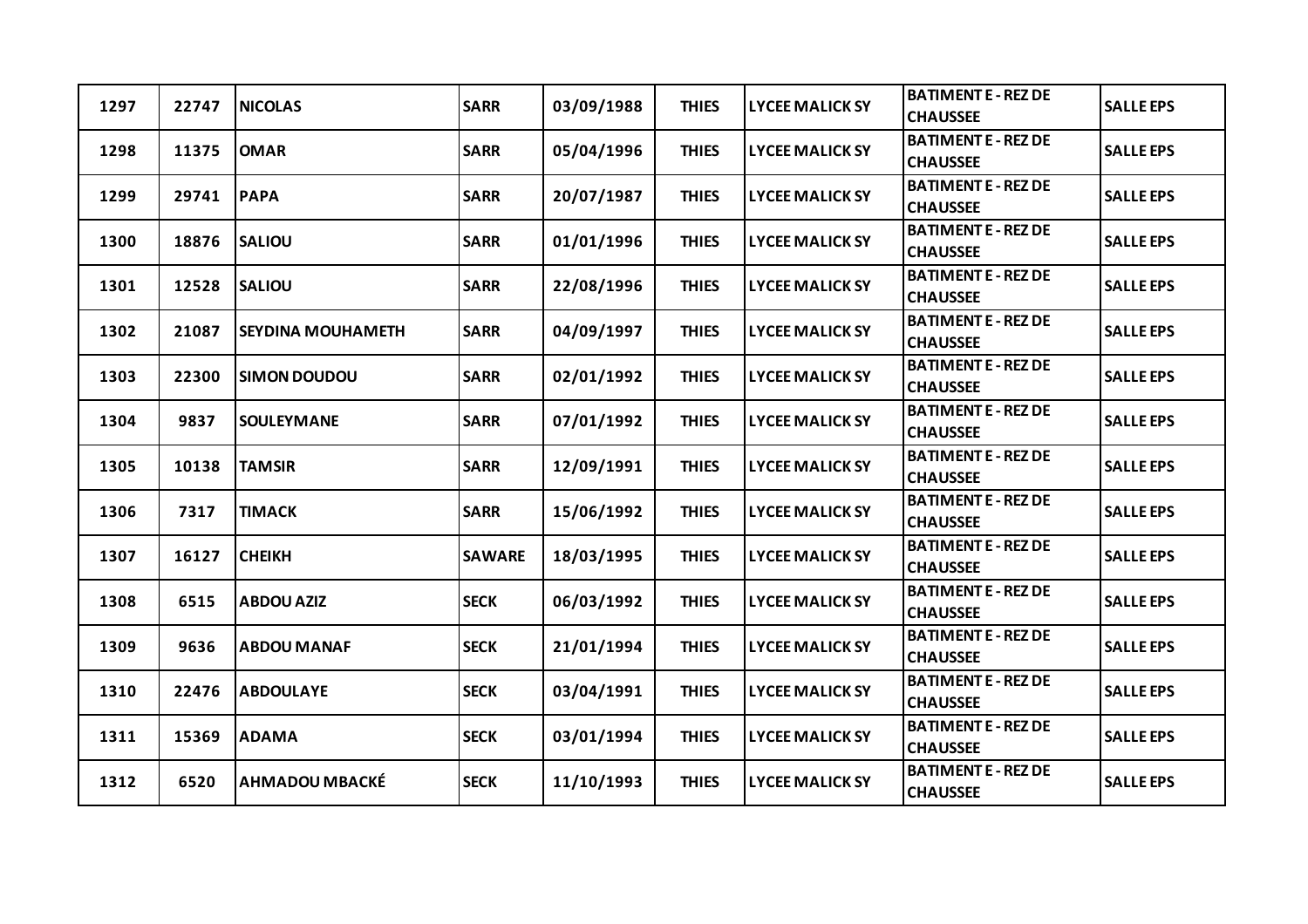| 1313 | 9823  | <b>ASTOU</b>           | <b>SECK</b> | 05/10/1995 | <b>THIES</b> | <b>LYCEE MALICK SY</b> | <b>BATIMENT E - REZ DE</b><br><b>CHAUSSEE</b> | <b>SALLE EPS</b> |
|------|-------|------------------------|-------------|------------|--------------|------------------------|-----------------------------------------------|------------------|
| 1314 | 10224 | <b>AWA</b>             | <b>SECK</b> | 22/06/1986 | <b>THIES</b> | <b>LYCEE MALICK SY</b> | <b>BATIMENT E - REZ DE</b><br><b>CHAUSSEE</b> | <b>SALLE EPS</b> |
| 1315 | 20129 | <b>BABACAR</b>         | <b>SECK</b> | 24/11/1989 | <b>THIES</b> | <b>LYCEE MALICK SY</b> | <b>BATIMENT E - REZ DE</b><br><b>CHAUSSEE</b> | <b>SALLE EPS</b> |
| 1316 | 14130 | <b>BINETA</b>          | <b>SECK</b> | 15/02/1993 | <b>THIES</b> | <b>LYCEE MALICK SY</b> | <b>BATIMENT E - REZ DE</b><br><b>CHAUSSEE</b> | <b>SALLE EPS</b> |
| 1317 | 13962 | <b>BIRANE NDIAYE</b>   | <b>SECK</b> | 07/02/1997 | <b>THIES</b> | <b>LYCEE MALICK SY</b> | <b>BATIMENT E - REZ DE</b><br><b>CHAUSSEE</b> | <b>SALLE EPS</b> |
| 1318 | 18613 | <b>BOUBACAR</b>        | <b>SECK</b> | 20/05/1991 | <b>THIES</b> | <b>LYCEE MALICK SY</b> | <b>BATIMENT E - REZ DE</b><br><b>CHAUSSEE</b> | <b>SALLE EPS</b> |
| 1319 | 9033  | <b>CHEIKH</b>          | <b>SECK</b> | 12/04/1996 | <b>THIES</b> | <b>LYCEE MALICK SY</b> | <b>BATIMENT E - REZ DE</b><br><b>CHAUSSEE</b> | <b>SALLE EPS</b> |
| 1320 | 3981  | <b>DOUDOU</b>          | <b>SECK</b> | 15/01/1997 | <b>THIES</b> | <b>LYCEE MALICK SY</b> | <b>BATIMENT E - REZ DE</b><br><b>CHAUSSEE</b> | <b>SALLE EPS</b> |
| 1321 | 24134 | <b>EL HADJI ASSANE</b> | <b>SECK</b> | 20/03/1991 | <b>THIES</b> | <b>LYCEE MALICK SY</b> | <b>BATIMENT E - REZ DE</b><br><b>CHAUSSEE</b> | <b>SALLE EPS</b> |
| 1322 | 17975 | <b>FATOU BA</b>        | <b>SECK</b> | 17/02/1995 | <b>THIES</b> | <b>LYCEE MALICK SY</b> | <b>BATIMENT E - REZ DE</b><br><b>CHAUSSEE</b> | <b>SALLE EPS</b> |
| 1323 | 18046 | <b>KHADIM</b>          | <b>SECK</b> | 05/01/1992 | <b>THIES</b> | <b>LYCEE MALICK SY</b> | <b>BATIMENT E - REZ DE</b><br><b>CHAUSSEE</b> | <b>SALLE EPS</b> |
| 1324 | 17054 | <b>MALICK</b>          | <b>SECK</b> | 09/07/1988 | <b>THIES</b> | <b>LYCEE MALICK SY</b> | <b>BATIMENT E - REZ DE</b><br><b>CHAUSSEE</b> | <b>SALLE EPS</b> |
| 1325 | 7119  | <b>MBAYE</b>           | <b>SECK</b> | 21/03/1987 | <b>THIES</b> | <b>LYCEE MALICK SY</b> | <b>BATIMENT E - REZ DE</b><br><b>CHAUSSEE</b> | <b>SALLE EPS</b> |
| 1326 | 17156 | <b>MBAYE</b>           | <b>SECK</b> | 21/06/1987 | <b>THIES</b> | <b>LYCEE MALICK SY</b> | <b>BATIMENT E - REZ DE</b><br><b>CHAUSSEE</b> | <b>SALLE EPS</b> |
| 1327 | 12271 | <b>MEDOUNE</b>         | <b>SECK</b> | 07/05/1994 | <b>THIES</b> | <b>LYCEE MALICK SY</b> | <b>BATIMENT E - REZ DE</b><br><b>CHAUSSEE</b> | <b>SALLE EPS</b> |
| 1328 | 6567  | <b>MODOU</b>           | <b>SECK</b> | 18/12/1995 | <b>THIES</b> | <b>LYCEE MALICK SY</b> | <b>BATIMENT E - REZ DE</b><br><b>CHAUSSEE</b> | <b>SALLE EPS</b> |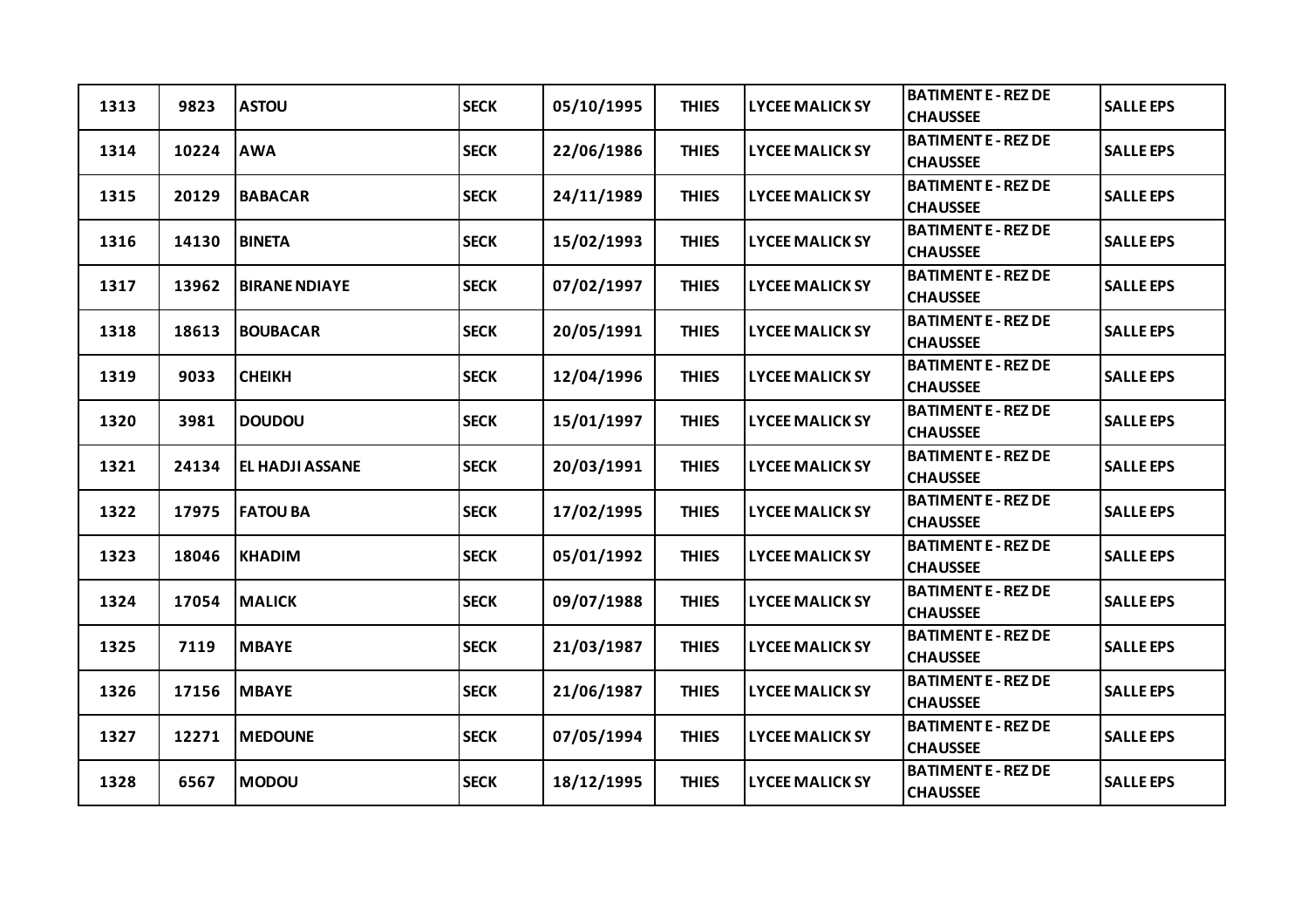| 1329 | 9765  | <b>NDAMBAO</b>        | <b>SECK</b> | 29/04/1997 | <b>THIES</b> | <b>LYCEE MALICK SY</b> | <b>BATIMENT E - REZ DE</b><br><b>CHAUSSEE</b> | <b>SALLE EPS</b> |
|------|-------|-----------------------|-------------|------------|--------------|------------------------|-----------------------------------------------|------------------|
| 1330 | 9223  | <b>NDYE AWA</b>       | <b>SECK</b> | 22/11/1993 | <b>THIES</b> | <b>LYCEE MALICK SY</b> | <b>BATIMENT E - REZ DE</b><br><b>CHAUSSEE</b> | <b>SALLE EPS</b> |
| 1331 | 20056 | <b>PATHE</b>          | <b>SECK</b> | 04/04/1993 | <b>THIES</b> | <b>LYCEE MALICK SY</b> | <b>BATIMENT E - REZ DE</b><br><b>CHAUSSEE</b> | <b>SALLE EPS</b> |
| 1332 | 16538 | <b>SALIOU</b>         | <b>SECK</b> | 24/08/1995 | <b>THIES</b> | <b>LYCEE MALICK SY</b> | <b>BATIMENT E - REZ DE</b><br><b>CHAUSSEE</b> | <b>SALLE EPS</b> |
| 1333 | 4828  | <b>SOULEYMANE</b>     | <b>SECK</b> | 02/02/1994 | <b>THIES</b> | <b>LYCEE MALICK SY</b> | <b>BATIMENT E - REZ DE</b><br><b>CHAUSSEE</b> | <b>SALLE EPS</b> |
| 1334 | 4215  | <b>SOULEYMANE</b>     | <b>SECK</b> | 11/10/1993 | <b>THIES</b> | <b>LYCEE MALICK SY</b> | <b>BATIMENT E - REZ DE</b><br><b>CHAUSSEE</b> | <b>SALLE EPS</b> |
| 1335 | 21314 | <b>TALIBOUYA</b>      | <b>SECK</b> | 08/01/1989 | <b>THIES</b> | <b>LYCEE MALICK SY</b> | <b>BATIMENT E - REZ DE</b><br><b>CHAUSSEE</b> | <b>SALLE EPS</b> |
| 1336 | 6160  | <b>THIORO MARTINE</b> | <b>SECK</b> | 11/12/1995 | <b>THIES</b> | <b>LYCEE MALICK SY</b> | <b>BATIMENT E - REZ DE</b><br><b>CHAUSSEE</b> | <b>SALLE EPS</b> |
| 1337 | 12651 | <b>TINÉ</b>           | <b>SECK</b> | 07/06/1992 | <b>THIES</b> | <b>LYCEE MALICK SY</b> | <b>BATIMENT E - REZ DE</b><br><b>CHAUSSEE</b> | <b>SALLE EPS</b> |
| 1338 | 24253 | <b>ABLAYE</b>         | <b>SENE</b> | 05/01/1992 | <b>THIES</b> | <b>LYCEE MALICK SY</b> | <b>BATIMENT E - REZ DE</b><br><b>CHAUSSEE</b> | <b>SALLE EPS</b> |
| 1339 | 23521 | <b>AISSATOU</b>       | <b>SENE</b> | 17/01/1993 | <b>THIES</b> | <b>LYCEE MALICK SY</b> | <b>BATIMENT E - REZ DE</b><br><b>CHAUSSEE</b> | <b>SALLE EPS</b> |
| 1340 | 11383 | <b>ARONA</b>          | <b>SENE</b> | 01/01/1989 | <b>THIES</b> | <b>LYCEE MALICK SY</b> | <b>BATIMENT E - REZ DE</b><br><b>CHAUSSEE</b> | <b>SALLE EPS</b> |
| 1341 | 2822  | <b>ASSANE</b>         | <b>SENE</b> | 23/12/1992 | <b>THIES</b> | <b>LYCEE MALICK SY</b> | <b>BATIMENT E - REZ DE</b><br><b>CHAUSSEE</b> | <b>SALLE EPS</b> |
| 1342 | 24632 | <b>ASSANE</b>         | <b>SENE</b> | 25/04/1997 | <b>THIES</b> | <b>LYCEE MALICK SY</b> | <b>BATIMENT E - REZ DE</b><br><b>CHAUSSEE</b> | <b>SALLE EPS</b> |
| 1343 | 23707 | <b>BABACAR</b>        | <b>SENE</b> | 14/07/1991 | <b>THIES</b> | <b>LYCEE MALICK SY</b> | <b>BATIMENT E - REZ DE</b><br><b>CHAUSSEE</b> | <b>SALLE EPS</b> |
| 1344 | 20528 | <b>CHARLES</b>        | <b>SENE</b> | 20/11/1986 | <b>THIES</b> | <b>LYCEE MALICK SY</b> | <b>BATIMENT E - REZ DE</b><br><b>CHAUSSEE</b> | <b>SALLE EPS</b> |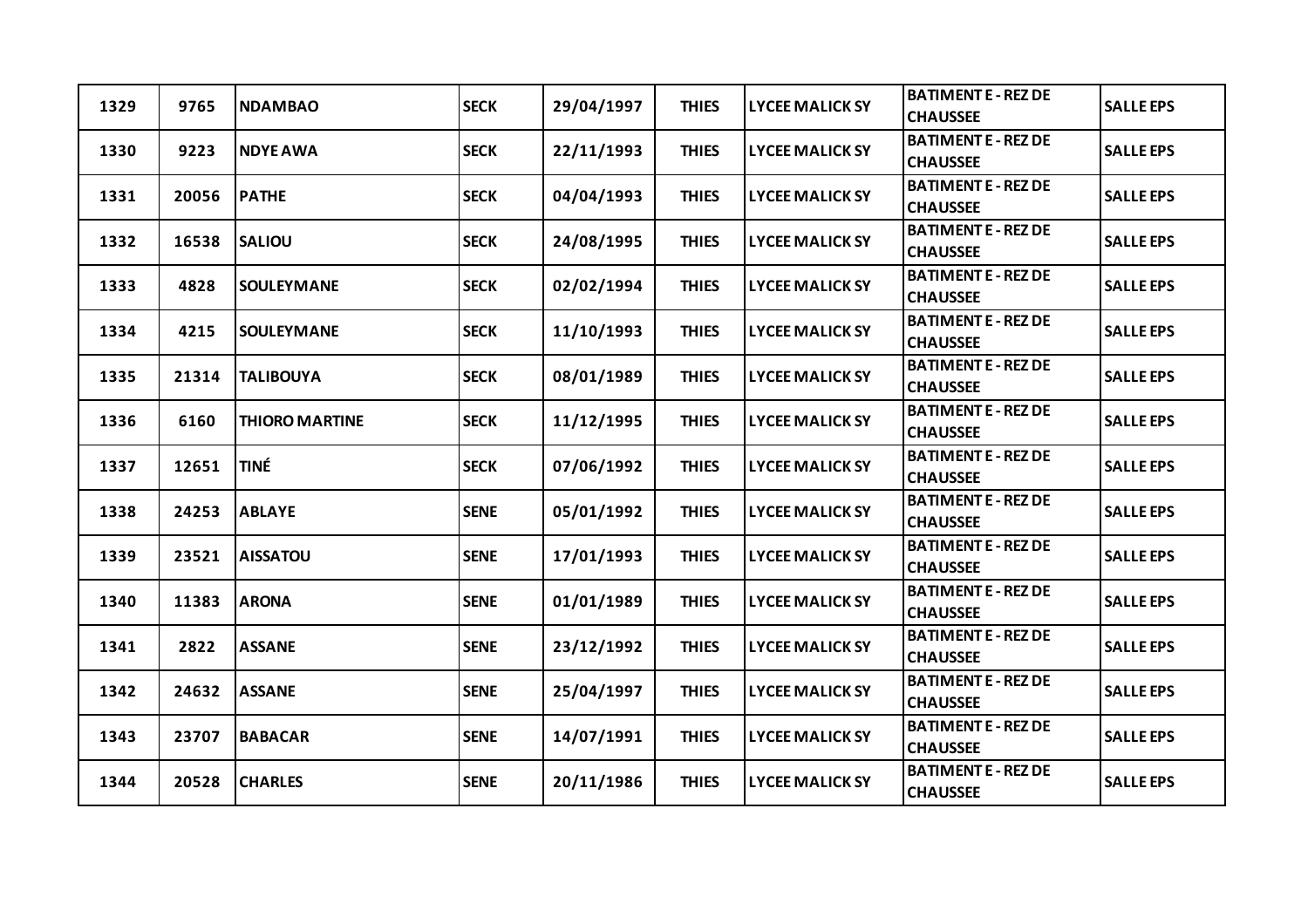| 1345 | 16940 | <b>DAOUDA</b>       | <b>SENE</b> | 05/10/1991 | <b>THIES</b> | <b>LYCEE MALICK SY</b>   | <b>BATIMENT E - REZ DE</b><br><b>CHAUSSEE</b> | <b>SALLE EPS</b>   |
|------|-------|---------------------|-------------|------------|--------------|--------------------------|-----------------------------------------------|--------------------|
| 1346 | 10161 | <b>DIOUMA</b>       | <b>SENE</b> | 01/02/1991 | <b>THIES</b> | <b>ECOLE BEDE YACINE</b> | <b>REZ DE CHAUSSEE</b>                        | SALLE <sub>1</sub> |
| 1347 | 7141  | <b>DJIBRIL</b>      | <b>SENE</b> | 05/01/1990 | <b>THIES</b> | <b>ECOLE BEDE YACINE</b> | <b>REZ DE CHAUSSEE</b>                        | <b>SALLE1</b>      |
| 1348 | 24624 | <b>DJIBY</b>        | <b>SENE</b> | 13/03/1992 | <b>THIES</b> | <b>ECOLE BEDE YACINE</b> | <b>REZ DE CHAUSSEE</b>                        | <b>SALLE1</b>      |
| 1349 | 24068 | <b>FATOU KINÉ</b>   | <b>SENE</b> | 06/02/1996 | <b>THIES</b> | <b>ECOLE BEDE YACINE</b> | <b>REZ DE CHAUSSEE</b>                        | <b>SALLE1</b>      |
| 1350 | 18278 | <b>HAMAD</b>        | <b>SENE</b> | 29/09/1994 | <b>THIES</b> | <b>ECOLE BEDE YACINE</b> | <b>REZ DE CHAUSSEE</b>                        | <b>SALLE1</b>      |
| 1351 | 3631  | <b>IBNOU FALLY</b>  | <b>SENE</b> | 10/08/1997 | <b>THIES</b> | <b>ECOLE BEDE YACINE</b> | <b>REZ DE CHAUSSEE</b>                        | <b>SALLE1</b>      |
| 1352 | 22119 | <b>IBRAHIMA</b>     | <b>SENE</b> | 24/09/1992 | <b>THIES</b> | <b>ECOLE BEDE YACINE</b> | <b>REZ DE CHAUSSEE</b>                        | <b>SALLE1</b>      |
| 1353 | 18606 | <b>IBRAHIMA</b>     | <b>SENE</b> | 22/02/1997 | <b>THIES</b> | <b>ECOLE BEDE YACINE</b> | <b>REZ DE CHAUSSEE</b>                        | <b>SALLE1</b>      |
| 1354 | 9477  | <b>IBRAHIMA</b>     | <b>SENE</b> | 05/08/1994 | <b>THIES</b> | <b>ECOLE BEDE YACINE</b> | <b>REZ DE CHAUSSEE</b>                        | <b>SALLE1</b>      |
| 1355 | 24511 | <b>IBRAHIMA</b>     | <b>SENE</b> | 13/03/1996 | <b>THIES</b> | <b>ECOLE BEDE YACINE</b> | <b>REZ DE CHAUSSEE</b>                        | SALLE <sub>1</sub> |
| 1356 | 14086 | <b>IBRAHIMA</b>     | <b>SENE</b> | 15/10/1994 | <b>THIES</b> | <b>ECOLE BEDE YACINE</b> | <b>REZ DE CHAUSSEE</b>                        | <b>SALLE1</b>      |
| 1357 | 16523 | <b>ISSA</b>         | <b>SENE</b> | 01/01/1993 | <b>THIES</b> | <b>ECOLE BEDE YACINE</b> | <b>REZ DE CHAUSSEE</b>                        | <b>SALLE1</b>      |
| 1358 | 17848 | <b>KHADY</b>        | <b>SENE</b> | 24/06/1993 | <b>THIES</b> | <b>ECOLE BEDE YACINE</b> | <b>REZ DE CHAUSSEE</b>                        | <b>SALLE1</b>      |
| 1359 | 2744  | <b>KHADY</b>        | <b>SENE</b> | 15/02/1997 | <b>THIES</b> | <b>ECOLE BEDE YACINE</b> | <b>REZ DE CHAUSSEE</b>                        | <b>SALLE1</b>      |
| 1360 | 5685  | <b>MACOUMBA</b>     | <b>SENE</b> | 04/04/1994 | <b>THIES</b> | <b>ECOLE BEDE YACINE</b> | <b>REZ DE CHAUSSEE</b>                        | <b>SALLE1</b>      |
| 1361 | 20396 | <b>MAIMOUNA</b>     | <b>SENE</b> | 06/11/1994 | <b>THIES</b> | <b>ECOLE BEDE YACINE</b> | <b>REZ DE CHAUSSEE</b>                        | SALLE <sub>1</sub> |
| 1362 | 13027 | <b>MALICK</b>       | <b>SENE</b> | 10/01/1995 | <b>THIES</b> | <b>ECOLE BEDE YACINE</b> | <b>REZ DE CHAUSSEE</b>                        | <b>SALLE 1</b>     |
| 1363 | 24793 | <b>MALICK</b>       | <b>SENE</b> | 14/01/1996 | <b>THIES</b> | <b>ECOLE BEDE YACINE</b> | <b>REZ DE CHAUSSEE</b>                        | <b>SALLE1</b>      |
| 1364 | 18298 | <b>MAMADOU</b>      | <b>SENE</b> | 05/08/1992 | <b>THIES</b> | <b>ECOLE BEDE YACINE</b> | <b>REZ DE CHAUSSEE</b>                        | SALLE <sub>1</sub> |
| 1365 | 11184 | <b>MAODO MALICK</b> | <b>SENE</b> | 15/01/1990 | <b>THIES</b> | <b>ECOLE BEDE YACINE</b> | <b>REZ DE CHAUSSEE</b>                        | <b>SALLE1</b>      |
| 1366 | 20777 | <b>MARY</b>         | <b>SENE</b> | 29/03/1993 | <b>THIES</b> | <b>ECOLE BEDE YACINE</b> | <b>REZ DE CHAUSSEE</b>                        | <b>SALLE1</b>      |
| 1367 | 24044 | <b>MATAR</b>        | <b>SENE</b> | 05/01/1997 | <b>THIES</b> | <b>ECOLE BEDE YACINE</b> | <b>REZ DE CHAUSSEE</b>                        | <b>SALLE 2</b>     |
| 1368 | 25218 | <b>MAURICE MARY</b> | <b>SENE</b> | 02/06/1993 | <b>THIES</b> | <b>ECOLE BEDE YACINE</b> | <b>REZ DE CHAUSSEE</b>                        | <b>SALLE 2</b>     |
| 1369 | 9855  | <b>MBAYE</b>        | <b>SENE</b> | 01/01/1995 | <b>THIES</b> | <b>ECOLE BEDE YACINE</b> | <b>REZ DE CHAUSSEE</b>                        | <b>SALLE 2</b>     |
| 1370 | 14649 | <b>MBEGANE</b>      | <b>SENE</b> | 07/10/1995 | <b>THIES</b> | <b>ECOLE BEDE YACINE</b> | <b>REZ DE CHAUSSEE</b>                        | <b>SALLE 2</b>     |
| 1371 | 10353 | <b>MINGUE</b>       | <b>SENE</b> | 25/08/1996 | <b>THIES</b> | <b>ECOLE BEDE YACINE</b> | <b>REZ DE CHAUSSEE</b>                        | <b>SALLE 2</b>     |
| 1372 | 21175 | <b>MOUSSA</b>       | <b>SENE</b> | 20/09/1994 | <b>THIES</b> | <b>ECOLE BEDE YACINE</b> | <b>REZ DE CHAUSSEE</b>                        | <b>SALLE 2</b>     |
| 1373 | 9527  | <b>MOUSSA</b>       | <b>SENE</b> | 09/01/1992 | <b>THIES</b> | <b>ECOLE BEDE YACINE</b> | <b>REZ DE CHAUSSEE</b>                        | <b>SALLE 2</b>     |
| 1374 | 23184 | <b>MOUSTAPHA</b>    | <b>SENE</b> | 15/02/1995 | <b>THIES</b> | <b>ECOLE BEDE YACINE</b> | <b>REZ DE CHAUSSEE</b>                        | <b>SALLE 2</b>     |
| 1375 | 5328  | <b>NDIAGA</b>       | <b>SENE</b> | 03/01/1987 | <b>THIES</b> | <b>ECOLE BEDE YACINE</b> | <b>REZ DE CHAUSSEE</b>                        | <b>SALLE 2</b>     |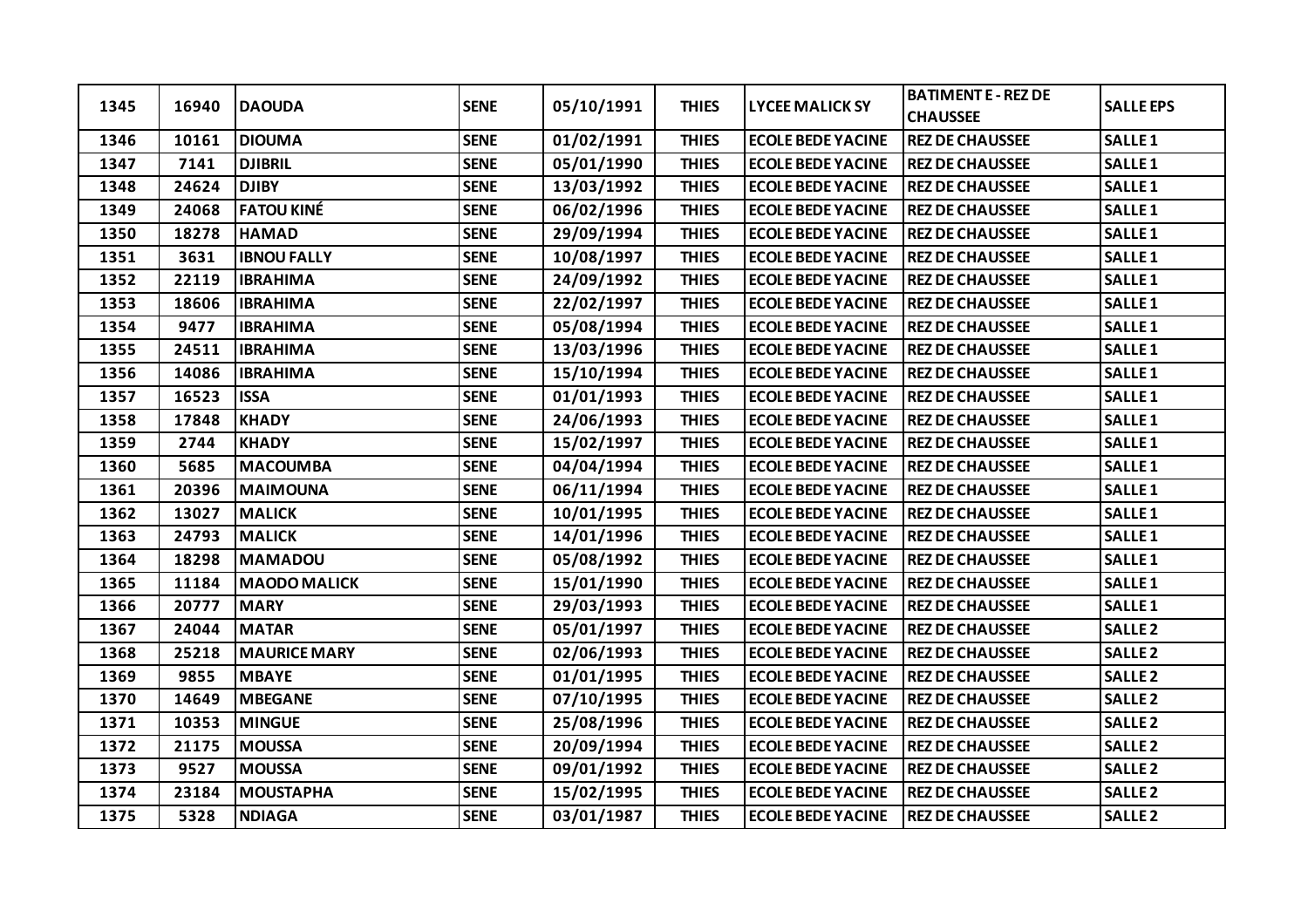| 1376 | 14455 | <b>NICOLAS SILMA</b>           | <b>SENE</b>     | 26/04/1997 | <b>THIES</b> | <b>ECOLE BEDE YACINE</b> | <b>REZ DE CHAUSSEE</b> | <b>SALLE 2</b>     |
|------|-------|--------------------------------|-----------------|------------|--------------|--------------------------|------------------------|--------------------|
| 1377 | 15863 | <b>PENDA</b>                   | <b>SENE</b>     | 17/04/1994 | <b>THIES</b> | <b>ECOLE BEDE YACINE</b> | <b>REZ DE CHAUSSEE</b> | <b>SALLE 2</b>     |
| 1378 | 7933  | <b>SERIGNE BASSIROU MBACKE</b> | <b>SENE</b>     | 12/02/1989 | <b>THIES</b> | <b>ECOLE BEDE YACINE</b> | <b>REZ DE CHAUSSEE</b> | <b>SALLE 2</b>     |
| 1379 | 17911 | <b>SERIGNE MANSOUR</b>         | <b>SENE</b>     | 02/04/1995 | <b>THIES</b> | <b>ECOLE BEDE YACINE</b> | <b>REZ DE CHAUSSEE</b> | <b>SALLE 2</b>     |
| 1380 | 12150 | <b>SERIGNE SALIOU MBACKÉ</b>   | <b>SENE</b>     | 26/06/1996 | <b>THIES</b> | <b>ECOLE BEDE YACINE</b> | <b>REZ DE CHAUSSEE</b> | <b>SALLE 2</b>     |
| 1381 | 15619 | <b>WOLY</b>                    | <b>SENE</b>     | 03/09/1994 | <b>THIES</b> | <b>ECOLE BEDE YACINE</b> | <b>REZ DE CHAUSSEE</b> | <b>SALLE 2</b>     |
| 1382 | 17809 | <b>YACINE</b>                  | <b>SENE</b>     | 07/01/1991 | <b>THIES</b> | <b>ECOLE BEDE YACINE</b> | <b>REZ DE CHAUSSEE</b> | <b>SALLE 2</b>     |
| 1383 | 25956 | <b>AISSATOU</b>                | <b>SENGHOR</b>  | 11/04/1995 | <b>THIES</b> | <b>ECOLE BEDE YACINE</b> | <b>REZ DE CHAUSSEE</b> | <b>SALLE 2</b>     |
| 1384 | 12359 | <b>IBRAHIMA</b>                | <b>SENGHOR</b>  | 22/02/1996 | <b>THIES</b> | <b>ECOLE BEDE YACINE</b> | <b>REZ DE CHAUSSEE</b> | <b>SALLE 2</b>     |
| 1385 | 9081  | <b>SALIF</b>                   | <b>SENGHOR</b>  | 04/06/1997 | <b>THIES</b> | <b>ECOLE BEDE YACINE</b> | <b>REZ DE CHAUSSEE</b> | <b>SALLE 2</b>     |
| 1386 | 9669  | <b>FATMA</b>                   | <b>SEYE</b>     | 09/08/1995 | <b>THIES</b> | <b>ECOLE BEDE YACINE</b> | <b>REZ DE CHAUSSEE</b> | <b>SALLE 2</b>     |
| 1387 | 17306 | <b>KINE</b>                    | <b>SEYE</b>     | 14/04/1991 | <b>THIES</b> | <b>ECOLE BEDE YACINE</b> | <b>1E ETAGE</b>        | SALLE <sub>7</sub> |
| 1388 | 12956 | <b>LAYE</b>                    | <b>SEYE</b>     | 09/03/1997 | <b>THIES</b> | <b>ECOLE BEDE YACINE</b> | <b>1E ETAGE</b>        | SALLE <sub>7</sub> |
| 1389 | 16811 | <b>MACTAR</b>                  | <b>SEYE</b>     | 28/11/1990 | <b>THIES</b> | <b>ECOLE BEDE YACINE</b> | <b>1E ETAGE</b>        | SALLE <sub>7</sub> |
| 1390 | 17447 | <b>MAMADOU</b>                 | <b>SEYE</b>     | 26/12/1993 | <b>THIES</b> | <b>ECOLE BEDE YACINE</b> | <b>1E ETAGE</b>        | SALLE <sub>7</sub> |
| 1391 | 11694 | <b>PAPA YATTE</b>              | <b>SEYE</b>     | 08/11/1997 | <b>THIES</b> | <b>ECOLE BEDE YACINE</b> | <b>1E ETAGE</b>        | SALLE <sub>7</sub> |
| 1392 | 4244  | <b>ADRAME</b>                  | <b>SIDIBE</b>   | 22/01/1988 | <b>THIES</b> | <b>ECOLE BEDE YACINE</b> | <b>1E ETAGE</b>        | SALLE <sub>7</sub> |
| 1393 | 19113 | <b>DEMBA</b>                   | <b>SIDIBE</b>   | 06/02/1995 | <b>THIES</b> | <b>ECOLE BEDE YACINE</b> | <b>1E ETAGE</b>        | <b>SALLE 7</b>     |
| 1394 | 14119 | <b>ISSA</b>                    | <b>SIDIBE</b>   | 10/05/1997 | <b>THIES</b> | <b>ECOLE BEDE YACINE</b> | <b>1E ETAGE</b>        | SALLE <sub>7</sub> |
| 1395 | 19667 | <b>KHADY</b>                   | <b>SIDIBE</b>   | 31/12/1995 | <b>THIES</b> | <b>ECOLE BEDE YACINE</b> | <b>1E ETAGE</b>        | SALLE <sub>7</sub> |
| 1396 | 12331 | <b>OUSMANE</b>                 | <b>SIDIBE</b>   | 01/05/1996 | <b>THIES</b> | <b>ECOLE BEDE YACINE</b> | <b>1E ETAGE</b>        | SALLE <sub>7</sub> |
| 1397 | 19563 | <b>SAMBOU</b>                  | <b>SIDIBE</b>   | 22/05/1984 | <b>THIES</b> | <b>ECOLE BEDE YACINE</b> | <b>1E ETAGE</b>        | SALLE <sub>7</sub> |
| 1398 | 14624 | YATHMA                         | <b>SISSOJHO</b> | 20/12/1994 | <b>THIES</b> | <b>ECOLE BEDE YACINE</b> | <b>1E ETAGE</b>        | SALLE <sub>7</sub> |
| 1399 | 16294 | <b>CHEIKH AHMADOU BAMBA</b>    | <b>SOCK</b>     | 06/03/1989 | <b>THIES</b> | <b>ECOLE BEDE YACINE</b> | <b>1E ETAGE</b>        | <b>SALLE 7</b>     |
| 1400 | 19199 | <b>MOUSTAPHA</b>               | <b>SOCK</b>     | 15/10/1990 | <b>THIES</b> | <b>ECOLE BEDE YACINE</b> | <b>1E ETAGE</b>        | SALLE <sub>7</sub> |
| 1401 | 5363  | <b>MOUHAMED</b>                | <b>SOGUE</b>    | 01/01/1997 | <b>THIES</b> | <b>ECOLE BEDE YACINE</b> | <b>1E ETAGE</b>        | SALLE <sub>7</sub> |
| 1402 | 12444 | <b>MAME OUMAR</b>              | <b>SOKHNA</b>   | 06/05/1989 | <b>THIES</b> | <b>ECOLE BEDE YACINE</b> | <b>1E ETAGE</b>        | SALLE <sub>7</sub> |
| 1403 | 12541 | <b>ANSOU</b>                   | <b>SONKO</b>    | 06/07/1992 | <b>THIES</b> | <b>ECOLE BEDE YACINE</b> | <b>1E ETAGE</b>        | <b>SALLE 7</b>     |
| 1404 | 13912 | <b>BACARY</b>                  | <b>SONKO</b>    | 03/11/1994 | <b>THIES</b> | <b>ECOLE BEDE YACINE</b> | <b>1E ETAGE</b>        | SALLE <sub>7</sub> |
| 1405 | 20382 | <b>PAPA ABDOULAYE</b>          | <b>SONKO</b>    | 01/12/1994 | <b>THIES</b> | <b>ECOLE BEDE YACINE</b> | <b>1E ETAGE</b>        | <b>SALLE 7</b>     |
| 1406 | 22015 | PAPA MAMADOU                   | <b>SONKO</b>    | 15/04/1992 | <b>THIES</b> | <b>ECOLE BEDE YACINE</b> | <b>1E ETAGE</b>        | <b>SALLE 8</b>     |
| 1407 | 21247 | <b>FATOU</b>                   | <b>SOUANE</b>   | 16/05/1993 | <b>THIES</b> | <b>ECOLE BEDE YACINE</b> | <b>1E ETAGE</b>        | SALLE <sub>8</sub> |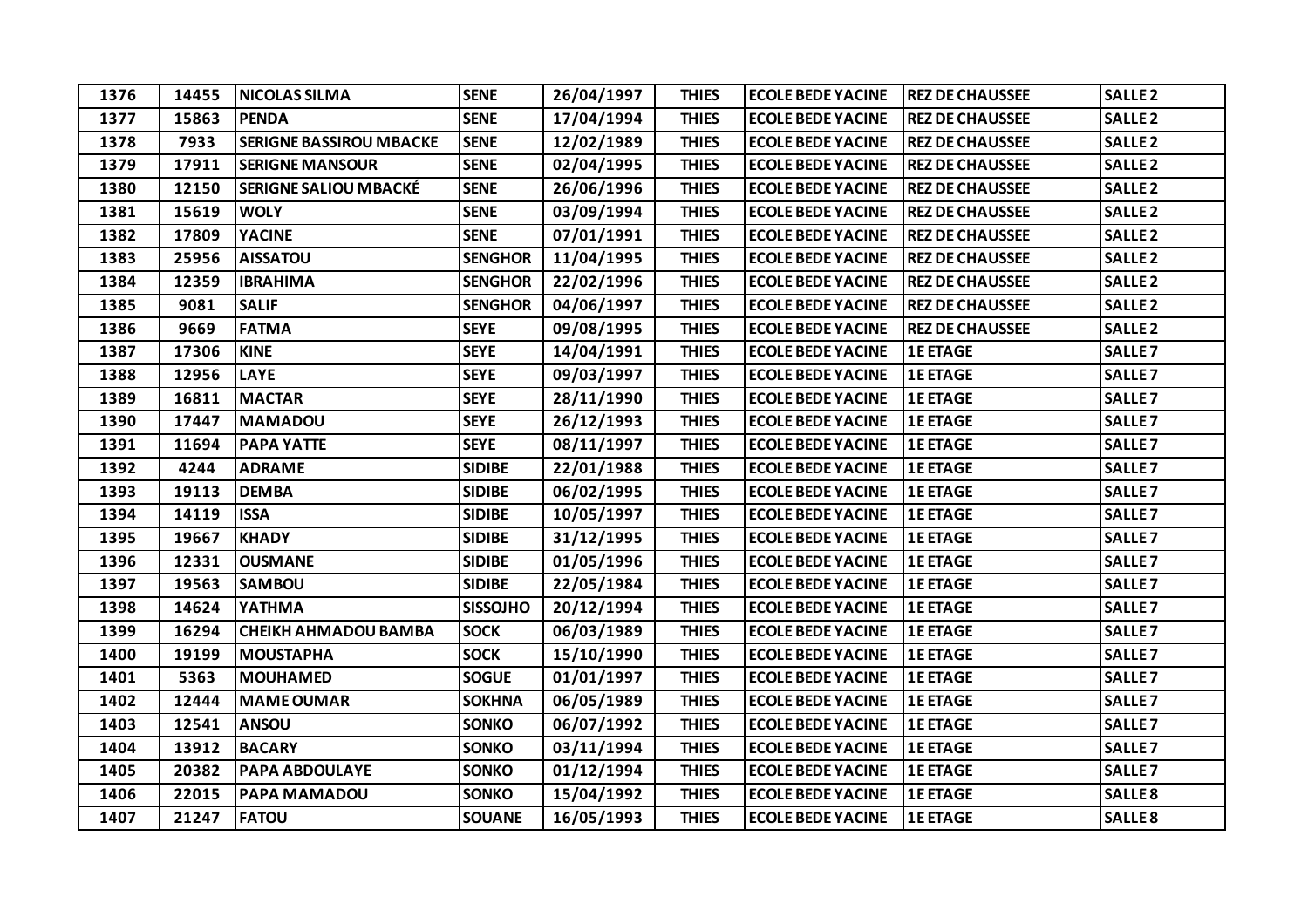| 1408 | 5310  | <b>LAMINE</b>          | <b>SOUANE</b>                | 20/01/1996 | <b>THIES</b> | <b>ECOLE BEDE YACINE</b> | <b>1E ETAGE</b> | SALLE <sub>8</sub> |
|------|-------|------------------------|------------------------------|------------|--------------|--------------------------|-----------------|--------------------|
| 1409 | 14492 | <b>SERIGNE</b>         | <b>SOUGOU</b>                | 06/08/1994 | <b>THIES</b> | <b>ECOLE BEDE YACINE</b> | <b>1E ETAGE</b> | <b>SALLE 8</b>     |
| 1410 | 20449 | <b>EL HADJI OMAR</b>   | <b>SOUGOUF</b><br><b>ARA</b> | 09/12/1996 | <b>THIES</b> | <b>ECOLE BEDE YACINE</b> | <b>1E ETAGE</b> | <b>SALLE 8</b>     |
| 1411 | 10884 | <b>CHEIKH</b>          | <b>SOURANG</b>               | 03/03/1996 | <b>THIES</b> | <b>ECOLE BEDE YACINE</b> | <b>1E ETAGE</b> | <b>SALLE 8</b>     |
| 1412 | 5584  | <b>ABDOULAYE</b>       | <b>SOW</b>                   | 13/02/1995 | <b>THIES</b> | <b>ECOLE BEDE YACINE</b> | <b>1E ETAGE</b> | SALLE <sub>8</sub> |
| 1413 | 11386 | <b>ABIBOU</b>          | <b>SOW</b>                   | 12/05/1996 | <b>THIES</b> | <b>ECOLE BEDE YACINE</b> | <b>1E ETAGE</b> | <b>SALLE 8</b>     |
| 1414 | 19907 | <b>ABOU</b>            | <b>SOW</b>                   | 03/01/1994 | <b>THIES</b> | <b>ECOLE BEDE YACINE</b> | <b>1E ETAGE</b> | <b>SALLE 8</b>     |
| 1415 | 12660 | <b>ALASSANE</b>        | <b>SOW</b>                   | 10/07/1992 | <b>THIES</b> | <b>ECOLE BEDE YACINE</b> | <b>1E ETAGE</b> | SALLE <sub>8</sub> |
| 1416 | 5753  | <b>ALIOUNE</b>         | <b>SOW</b>                   | 27/08/1990 | <b>THIES</b> | <b>ECOLE BEDE YACINE</b> | <b>1E ETAGE</b> | <b>SALLE 8</b>     |
| 1417 | 22407 | <b>ASSANE</b>          | <b>SOW</b>                   | 22/06/1986 | <b>THIES</b> | <b>ECOLE BEDE YACINE</b> | <b>1E ETAGE</b> | <b>SALLE 8</b>     |
| 1418 | 13105 | <b>BABA</b>            | <b>SOW</b>                   | 12/07/1994 | <b>THIES</b> | <b>ECOLE BEDE YACINE</b> | <b>1E ETAGE</b> | <b>SALLE 8</b>     |
| 1419 | 3624  | <b>BABACAR</b>         | <b>SOW</b>                   | 13/11/1995 | <b>THIES</b> | <b>ECOLE BEDE YACINE</b> | <b>1E ETAGE</b> | <b>SALLE 8</b>     |
| 1420 | 20422 | <b>BINETA</b>          | <b>SOW</b>                   | 14/05/1985 | <b>THIES</b> | <b>ECOLE BEDE YACINE</b> | <b>1E ETAGE</b> | <b>SALLE 8</b>     |
| 1421 | 15674 | <b>BINTA MBENGUE</b>   | <b>SOW</b>                   | 08/02/1996 | <b>THIES</b> | <b>ECOLE BEDE YACINE</b> | <b>1E ETAGE</b> | SALLE <sub>8</sub> |
| 1422 | 19211 | <b>CHEIKH TIDIANE</b>  | <b>SOW</b>                   | 20/03/1986 | <b>THIES</b> | <b>ECOLE BEDE YACINE</b> | <b>1E ETAGE</b> | <b>SALLE 8</b>     |
| 1423 | 8360  | <b>CHEIKHOU</b>        | <b>SOW</b>                   | 06/03/1989 | <b>THIES</b> | <b>ECOLE BEDE YACINE</b> | <b>1E ETAGE</b> | <b>SALLE 8</b>     |
| 1424 | 10405 | <b>CHEIKHOUNA</b>      | <b>SOW</b>                   | 02/06/1997 | <b>THIES</b> | <b>ECOLE BEDE YACINE</b> | <b>1E ETAGE</b> | SALLE <sub>8</sub> |
| 1425 | 14881 | <b>DIARY</b>           | <b>SOW</b>                   | 01/02/1997 | <b>THIES</b> | <b>ECOLE BEDE YACINE</b> | <b>1E ETAGE</b> | <b>SALLE 8</b>     |
| 1426 | 9346  | <b>DJIBRIL</b>         | <b>SOW</b>                   | 25/02/1997 | <b>THIES</b> | <b>ECOLE BEDE YACINE</b> | <b>1E ETAGE</b> | <b>SALLE 8</b>     |
| 1427 | 13616 | <b>ELHADJI</b>         | <b>SOW</b>                   | 17/02/1993 | <b>THIES</b> | <b>ECOLE BEDE YACINE</b> | <b>1E ETAGE</b> | SALLE <sub>8</sub> |
| 1428 | 9256  | <b>FAMA</b>            | <b>SOW</b>                   | 12/03/1997 | <b>THIES</b> | <b>ECOLE BEDE YACINE</b> | <b>1E ETAGE</b> | <b>SALLE 8</b>     |
| 1429 | 12844 | <b>KHALIFA ABABCAR</b> | <b>SOW</b>                   | 12/02/1997 | <b>THIES</b> | <b>ECOLE BEDE YACINE</b> | <b>1E ETAGE</b> | <b>SALLE 8</b>     |
| 1430 | 5815  | <b>MAGATTE</b>         | <b>SOW</b>                   | 25/02/1993 | <b>THIES</b> | <b>ECOLE BEDE YACINE</b> | <b>1E ETAGE</b> | SALLE <sub>8</sub> |
| 1431 | 13822 | <b>MAMADOU</b>         | <b>SOW</b>                   | 07/05/1988 | <b>THIES</b> | <b>ECOLE BEDE YACINE</b> | <b>1E ETAGE</b> | <b>SALLE 8</b>     |
| 1432 | 6979  | <b>MAMADOU</b>         | <b>SOW</b>                   | 27/02/1997 | <b>THIES</b> | <b>ECOLE BEDE YACINE</b> | <b>1E ETAGE</b> | <b>SALLE 8</b>     |
| 1433 | 7821  | <b>MOUSTAPHA</b>       | <b>SOW</b>                   | 15/01/1994 | <b>THIES</b> | <b>ECOLE BEDE YACINE</b> | <b>1E ETAGE</b> | SALLE <sub>9</sub> |
| 1434 | 20309 | <b>OUSMANE</b>         | <b>SOW</b>                   | 13/08/1993 | <b>THIES</b> | <b>ECOLE BEDE YACINE</b> | <b>1E ETAGE</b> | <b>SALLE 9</b>     |
| 1435 | 4648  | <b>PAPA OUSMANE</b>    | <b>SOW</b>                   | 17/06/1994 | <b>THIES</b> | <b>ECOLE BEDE YACINE</b> | <b>1E ETAGE</b> | <b>SALLE 9</b>     |
| 1436 | 3770  | <b>ROKHAYA</b>         | <b>SOW</b>                   | 04/06/1995 | <b>THIES</b> | <b>ECOLE BEDE YACINE</b> | <b>1E ETAGE</b> | SALLE <sub>9</sub> |
| 1437 | 11447 | <b>SAFIETOU</b>        | <b>SOW</b>                   | 21/02/1993 | <b>THIES</b> | <b>ECOLE BEDE YACINE</b> | <b>1E ETAGE</b> | SALLE <sub>9</sub> |
| 1438 | 11264 | <b>SAMBA</b>           | <b>SOW</b>                   | 04/03/1996 | <b>THIES</b> | <b>ECOLE BEDE YACINE</b> | <b>1E ETAGE</b> | SALLE <sub>9</sub> |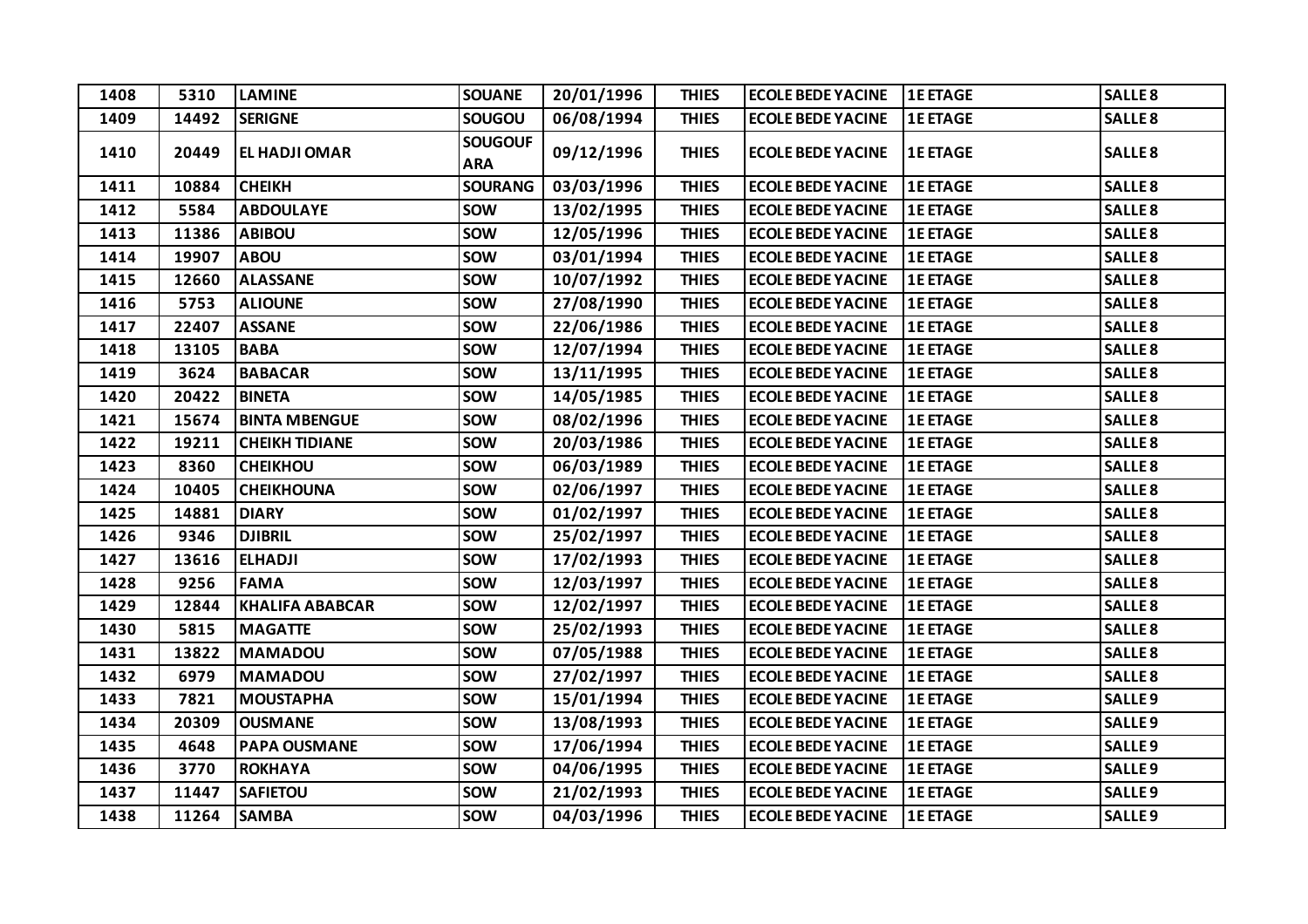| 1439 | 11619 | <b>ALIOU</b>                | <b>SY</b>      | 22/09/1997 | <b>THIES</b> | <b>ECOLE BEDE YACINE</b> | <b>1E ETAGE</b> | <b>SALLE 9</b>     |
|------|-------|-----------------------------|----------------|------------|--------------|--------------------------|-----------------|--------------------|
| 1440 | 2492  | <b>ALY</b>                  | <b>SY</b>      | 10/01/1986 | <b>THIES</b> | <b>ECOLE BEDE YACINE</b> | <b>1E ETAGE</b> | SALLE <sub>9</sub> |
| 1441 | 23994 | <b>ASSANE</b>               | <b>SY</b>      | 08/01/1992 | <b>THIES</b> | <b>ECOLE BEDE YACINE</b> | <b>1E ETAGE</b> | SALLE <sub>9</sub> |
| 1442 | 2704  | <b>AÏSSATOU</b>             | <b>SY</b>      | 15/03/1997 | <b>THIES</b> | <b>ECOLE BEDE YACINE</b> | <b>1E ETAGE</b> | SALLE <sub>9</sub> |
| 1443 | 18539 | <b>BOCAR</b>                | <b>SY</b>      | 16/10/1994 | <b>THIES</b> | <b>ECOLE BEDE YACINE</b> | <b>1E ETAGE</b> | SALLE <sub>9</sub> |
| 1444 | 9767  | <b>BOCAR ALPHA</b>          | <b>SY</b>      | 22/02/1992 | <b>THIES</b> | <b>ECOLE BEDE YACINE</b> | <b>1E ETAGE</b> | <b>SALLE 9</b>     |
| 1445 | 25316 | <b>CHEIKH</b>               | <b>SY</b>      | 23/10/1992 | <b>THIES</b> | <b>ECOLE BEDE YACINE</b> | <b>1E ETAGE</b> | <b>SALLE 9</b>     |
| 1446 | 15955 | <b>MADIAYE</b>              | <b>SY</b>      | 28/09/1996 | <b>THIES</b> | <b>ECOLE BEDE YACINE</b> | <b>1E ETAGE</b> | SALLE <sub>9</sub> |
| 1447 | 17177 | <b>MARANG</b>               | <b>SY</b>      | 27/07/1991 | <b>THIES</b> | <b>ECOLE BEDE YACINE</b> | <b>1E ETAGE</b> | SALLE <sub>9</sub> |
| 1448 | 19658 | <b>MEILITE</b>              | <b>SY</b>      | 15/01/1994 | <b>THIES</b> | <b>ECOLE BEDE YACINE</b> | <b>1E ETAGE</b> | SALLE <sub>9</sub> |
| 1449 | 4777  | <b>MOUHAMED</b>             | <b>SY</b>      | 20/07/1992 | <b>THIES</b> | <b>ECOLE BEDE YACINE</b> | <b>1E ETAGE</b> | SALLE <sub>9</sub> |
| 1450 | 9312  | <b>YALAMBA</b>              | <b>SY</b>      | 06/01/1995 | <b>THIES</b> | <b>ECOLE BEDE YACINE</b> | <b>1E ETAGE</b> | <b>SALLE 9</b>     |
| 1451 | 20247 | <b>ABDOU</b>                | <b>SYLLA</b>   | 01/01/1995 | <b>THIES</b> | <b>ECOLE BEDE YACINE</b> | <b>1E ETAGE</b> | <b>SALLE 10</b>    |
| 1452 | 13062 | <b>AMET</b>                 | <b>SYLLA</b>   | 02/02/1995 | <b>THIES</b> | <b>ECOLE BEDE YACINE</b> | <b>1E ETAGE</b> | <b>SALLE 10</b>    |
| 1453 | 15729 | <b>IBRAHIMA</b>             | <b>SYLLA</b>   | 27/10/1989 | <b>THIES</b> | <b>ECOLE BEDE YACINE</b> | <b>1E ETAGE</b> | <b>SALLE 10</b>    |
| 1454 | 3357  | <b>KARIM</b>                | <b>SYLLA</b>   | 15/05/1985 | <b>THIES</b> | <b>ECOLE BEDE YACINE</b> | <b>1E ETAGE</b> | <b>SALLE 10</b>    |
| 1455 | 8354  | <b>MAMADOU SANOU</b>        | <b>SYLLA</b>   | 14/04/1990 | <b>THIES</b> | <b>ECOLE BEDE YACINE</b> | <b>1E ETAGE</b> | <b>SALLE 10</b>    |
| 1456 | 10155 | <b>PAPE ABDOULAYE</b>       | <b>SYLLA</b>   | 19/03/1997 | <b>THIES</b> | <b>ECOLE BEDE YACINE</b> | <b>1E ETAGE</b> | <b>SALLE 10</b>    |
| 1457 | 21109 | <b>SIDY MBAKHANE</b>        | <b>SYLLA</b>   | 08/11/1987 | <b>THIES</b> | <b>ECOLE BEDE YACINE</b> | <b>1E ETAGE</b> | <b>SALLE 10</b>    |
| 1458 | 29753 | <b>PAU BIRAME</b>           | <b>SYLVA</b>   | 22/06/1990 | <b>THIES</b> | <b>ECOLE BEDE YACINE</b> | <b>1E ETAGE</b> | <b>SALLE 10</b>    |
| 1459 | 10898 | <b>SALIOU</b>               | <b>SÈNE</b>    | 06/01/1991 | <b>THIES</b> | <b>ECOLE BEDE YACINE</b> | <b>1E ETAGE</b> | <b>SALLE 10</b>    |
| 1460 | 14225 | <b>KHADY</b>                | <b>SÉNE</b>    | 22/11/1992 | <b>THIES</b> | <b>ECOLE BEDE YACINE</b> | <b>1E ETAGE</b> | <b>SALLE 10</b>    |
| 1461 | 18762 | <b>NDÉYE AMY</b>            | <b>SÉNE</b>    | 22/01/1990 | <b>THIES</b> | <b>ECOLE BEDE YACINE</b> | <b>1E ETAGE</b> | <b>SALLE 10</b>    |
| 1462 | 5900  | <b>ADAMA</b>                | <b>TALL</b>    | 14/04/1993 | <b>THIES</b> | <b>ECOLE BEDE YACINE</b> | <b>1E ETAGE</b> | <b>SALLE 10</b>    |
| 1463 | 16635 | <b>BINETA</b>               | <b>TALL</b>    | 06/03/1992 | <b>THIES</b> | <b>ECOLE BEDE YACINE</b> | <b>1E ETAGE</b> | <b>SALLE 10</b>    |
| 1464 | 13481 | <b>KHADIM</b>               | <b>TALL</b>    | 04/03/1987 | <b>THIES</b> | <b>ECOLE BEDE YACINE</b> | <b>1E ETAGE</b> | <b>SALLE 10</b>    |
| 1465 | 14309 | <b>MAIMOUNA</b>             | <b>TALL</b>    | 01/02/1993 | <b>THIES</b> | <b>ECOLE BEDE YACINE</b> | <b>1E ETAGE</b> | <b>SALLE 10</b>    |
| 1466 | 7470  | <b>PAPE OMAR</b>            | <b>TALLA</b>   | 28/10/1995 | <b>THIES</b> | <b>ECOLE BEDE YACINE</b> | <b>1E ETAGE</b> | <b>SALLE 10</b>    |
| 1467 | 9838  | <b>ABDOULAYE</b>            | <b>TAMBA</b>   | 01/11/1988 | <b>THIES</b> | <b>ECOLE BEDE YACINE</b> | <b>1E ETAGE</b> | <b>SALLE 10</b>    |
| 1468 | 7965  | <b>MAMADOU</b>              | <b>TAMBA</b>   | 18/04/1986 | <b>THIES</b> | <b>ECOLE BEDE YACINE</b> | <b>1E ETAGE</b> | <b>SALLE 10</b>    |
| 1469 | 22702 | <b>SITAPHA</b>              | <b>TAMBA</b>   | 24/10/1989 | <b>THIES</b> | <b>ECOLE BEDE YACINE</b> | <b>1E ETAGE</b> | <b>SALLE 10</b>    |
| 1470 | 12557 | <b>CHEIKH AHMADOU BAMBA</b> | <b>TANDINE</b> | 11/02/1993 | <b>THIES</b> | <b>ECOLE BEDE YACINE</b> | <b>1E ETAGE</b> | <b>SALLE 10</b>    |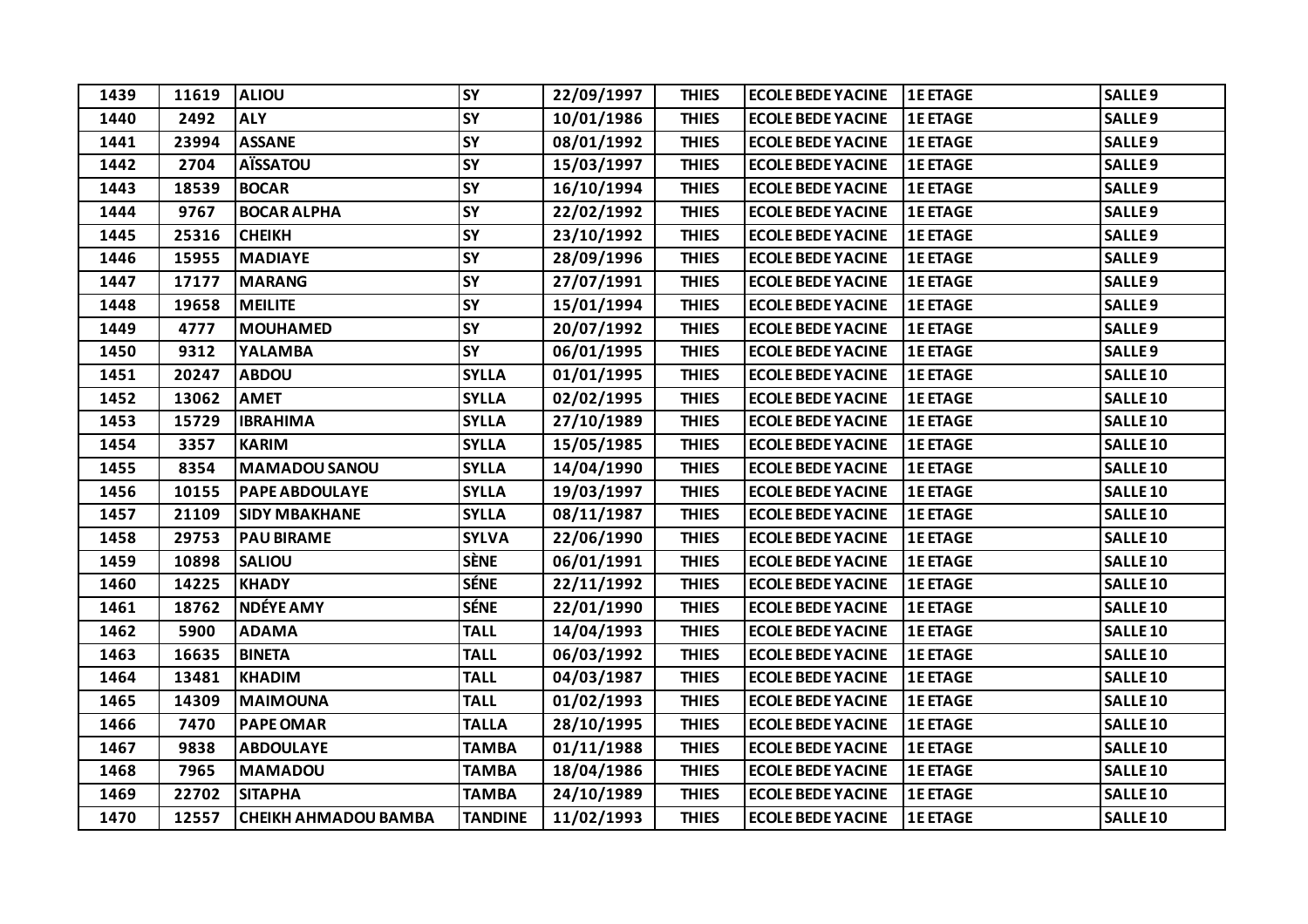| 1471 | 15301 | <b>MAMADOU SABASSY</b>       | <b>TAYE</b>                 | 29/08/1997 | <b>THIES</b> | <b>ECOLE BEDE YACINE</b> | <b>1E ETAGE</b> | <b>SALLE 10</b>     |
|------|-------|------------------------------|-----------------------------|------------|--------------|--------------------------|-----------------|---------------------|
| 1472 | 16394 | <b>JUNIOR STEPHANE</b>       | <b>TENDENG</b>              | 08/01/1997 | <b>THIES</b> | <b>ECOLE BEDE YACINE</b> | <b>1E ETAGE</b> | SALLE <sub>11</sub> |
| 1473 | 19206 | <b>ALBERT YOUNOUSSE BOYE</b> | <b>TENE</b>                 | 23/03/1994 | <b>THIES</b> | <b>ECOLE BEDE YACINE</b> | <b>1E ETAGE</b> | SALLE <sub>11</sub> |
| 1474 | 8876  | <b>DJIBRIL</b>               | <b>THAW</b>                 | 04/06/1993 | <b>THIES</b> | <b>ECOLE BEDE YACINE</b> | <b>1E ETAGE</b> | SALLE <sub>11</sub> |
| 1475 | 6810  | <b>ABDOU</b>                 | <b>THIAM</b>                | 12/04/1995 | <b>THIES</b> | <b>ECOLE BEDE YACINE</b> | <b>1E ETAGE</b> | SALLE <sub>11</sub> |
| 1476 | 24657 | <b>ADJI FATOU KANDJI</b>     | <b>THIAM</b>                | 06/01/1996 | <b>THIES</b> | <b>ECOLE BEDE YACINE</b> | <b>1E ETAGE</b> | SALLE <sub>11</sub> |
| 1477 | 9700  | <b>ADY</b>                   | <b>THIAM</b>                | 07/01/1995 | <b>THIES</b> | <b>ECOLE BEDE YACINE</b> | <b>1E ETAGE</b> | SALLE <sub>11</sub> |
| 1478 | 11271 | <b>AMINATA</b>               | <b>THIAM</b>                | 12/06/1989 | <b>THIES</b> | <b>ECOLE BEDE YACINE</b> | <b>1E ETAGE</b> | SALLE <sub>11</sub> |
| 1479 | 20427 | <b>ARONA</b>                 | <b>THIAM</b>                | 25/02/1988 | <b>THIES</b> | <b>ECOLE BEDE YACINE</b> | <b>1E ETAGE</b> | SALLE <sub>11</sub> |
| 1480 | 18276 | <b>BOUSSO</b>                | <b>THIAM</b>                | 15/03/1996 | <b>THIES</b> | <b>ECOLE BEDE YACINE</b> | <b>1E ETAGE</b> | SALLE <sub>11</sub> |
| 1481 | 25289 | <b>CHEIKH</b>                | <b>THIAM</b>                | 06/11/1987 | <b>THIES</b> | <b>ECOLE BEDE YACINE</b> | <b>1E ETAGE</b> | SALLE <sub>11</sub> |
| 1482 | 23868 | <b>CHEIKH AHMADOU BAMBA</b>  | <b>THIAM</b>                | 17/05/1993 | <b>THIES</b> | <b>ECOLE BEDE YACINE</b> | <b>1E ETAGE</b> | SALLE <sub>11</sub> |
| 1483 | 9455  | <b>EL HADJI MALICK</b>       | <b>THIAM</b>                | 29/10/1986 | <b>THIES</b> | <b>ECOLE BEDE YACINE</b> | <b>1E ETAGE</b> | SALLE <sub>11</sub> |
| 1484 | 20287 | <b>FAMA</b>                  | <b>THIAM</b>                | 19/04/1992 | <b>THIES</b> | <b>ECOLE BEDE YACINE</b> | <b>1E ETAGE</b> | SALLE <sub>11</sub> |
| 1485 | 12227 | <b>HABIB</b>                 | <b>THIAM</b>                | 15/02/1991 | <b>THIES</b> | <b>ECOLE BEDE YACINE</b> | <b>1E ETAGE</b> | SALLE <sub>11</sub> |
| 1486 | 1708  | <b>IBRAHIMA</b>              | <b>THIAM</b>                | 05/01/1995 | <b>THIES</b> | <b>ECOLE BEDE YACINE</b> | <b>1E ETAGE</b> | SALLE <sub>11</sub> |
| 1487 | 17298 | <b>IBRAHIMA</b>              | <b>THIAM</b>                | 05/02/1995 | <b>THIES</b> | <b>ECOLE BEDE YACINE</b> | <b>1E ETAGE</b> | SALLE <sub>11</sub> |
| 1488 | 10550 | <b>KHADIM</b>                | <b>THIAM</b>                | 17/07/1994 | <b>THIES</b> | <b>ECOLE BEDE YACINE</b> | <b>1E ETAGE</b> | SALLE <sub>11</sub> |
| 1489 | 11185 | <b>LIBASSE</b>               | <b>THIAM</b>                | 05/08/1996 | <b>THIES</b> | <b>ECOLE BEDE YACINE</b> | <b>1E ETAGE</b> | SALLE <sub>11</sub> |
| 1490 | 9591  | <b>MAIMOUNA</b>              | <b>THIAM</b>                | 25/04/1986 | <b>THIES</b> | <b>ECOLE BEDE YACINE</b> | <b>1E ETAGE</b> | SALLE <sub>11</sub> |
| 1491 | 8394  | <b>MAMADOU</b>               | <b>THIAM</b>                | 06/08/1994 | <b>THIES</b> | <b>ECOLE BEDE YACINE</b> | <b>1E ETAGE</b> | SALLE <sub>11</sub> |
| 1492 | 19861 | <b>MAMADOU DIONGUE</b>       | <b>THIAM</b>                | 17/08/1993 | <b>THIES</b> | <b>ECOLE BEDE YACINE</b> | <b>1E ETAGE</b> | SALLE <sub>11</sub> |
| 1493 | 25215 | <b>MAME MOR</b>              | <b>THIAM</b>                | 03/01/1996 | <b>THIES</b> | <b>ECOLE BEDE YACINE</b> | <b>1E ETAGE</b> | SALLE <sub>11</sub> |
| 1494 | 4119  | <b>MANIANG</b>               | <b>THIAM</b>                | 10/10/1992 | <b>THIES</b> | <b>ECOLE BEDE YACINE</b> | <b>1E ETAGE</b> | SALLE <sub>11</sub> |
| 1495 | 23600 | <b>MARIEME</b>               | <b>THIAM</b>                | 05/06/1996 | <b>THIES</b> | <b>ECOLE BEDE YACINE</b> | <b>1E ETAGE</b> | <b>SALLE 12</b>     |
| 1496 | 29757 | <b>MATAR</b>                 | <b>THIAM</b>                | 13/11/1995 | <b>THIES</b> | <b>ECOLE BEDE YACINE</b> | <b>1E ETAGE</b> | SALLE <sub>12</sub> |
| 1497 | 21992 | <b>NDEYE FATOU</b>           | <b>THIAM</b>                | 18/11/1992 | <b>THIES</b> | <b>ECOLE BEDE YACINE</b> | <b>1E ETAGE</b> | <b>SALLE 12</b>     |
| 1498 | 10412 | <b>NDÉYE MAGATTE</b>         | <b>THIAM</b>                | 03/06/1993 | <b>THIES</b> | <b>ECOLE BEDE YACINE</b> | <b>1E ETAGE</b> | <b>SALLE 12</b>     |
| 1499 | 15522 | <b>NOGAYE</b>                | <b>THIAM</b>                | 15/03/1992 | <b>THIES</b> | <b>ECOLE BEDE YACINE</b> | <b>1E ETAGE</b> | SALLE <sub>12</sub> |
| 1500 | 22597 | <b>ABDOULAYE</b>             | <b>THIANDO</b><br><b>UM</b> | 23/02/1997 | <b>THIES</b> | <b>ECOLE BEDE YACINE</b> | <b>1E ETAGE</b> | <b>SALLE 12</b>     |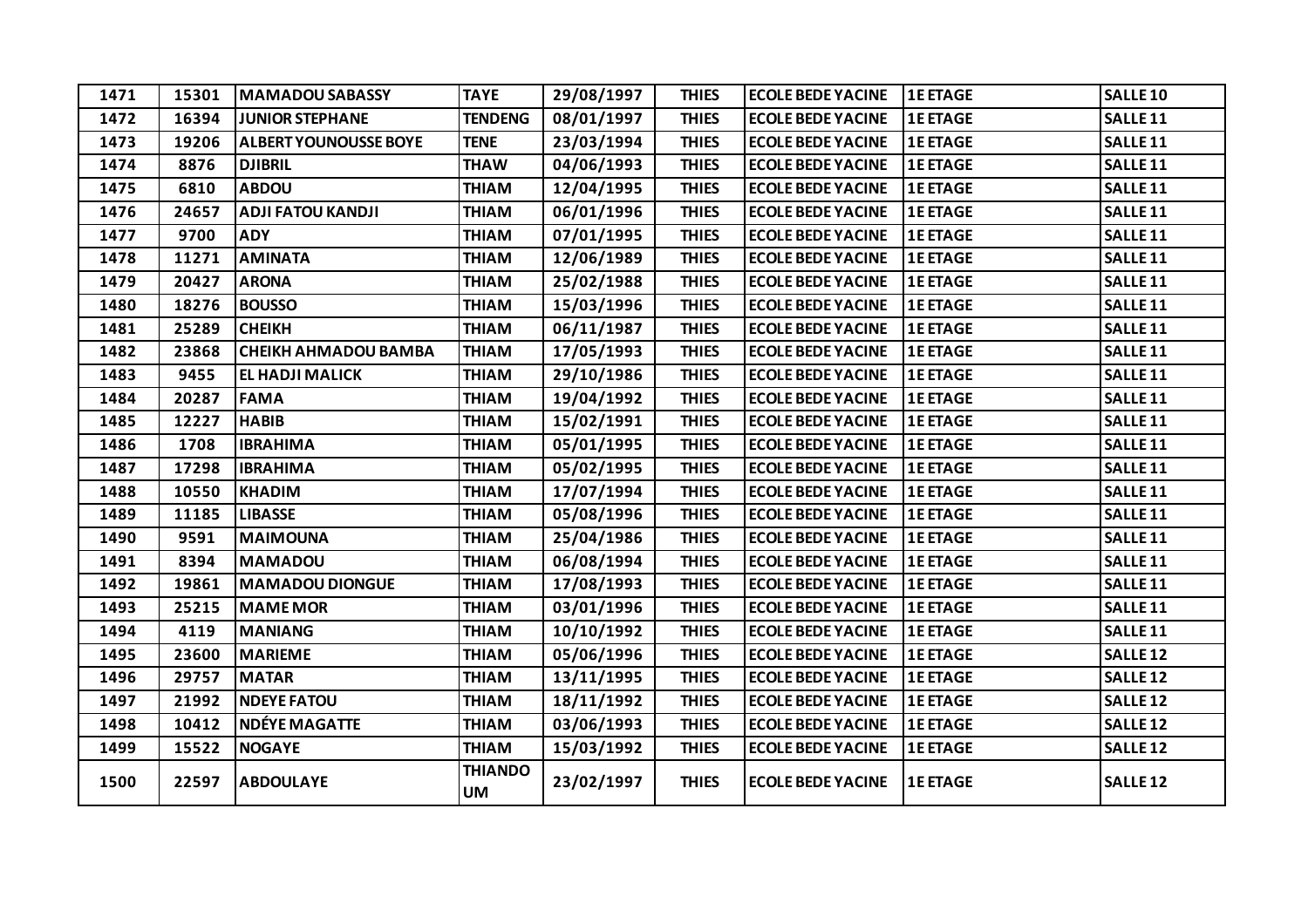| 1501 | 14905 | <b>BABACAR</b>                               | <b>THIANDO</b><br><b>UM</b> | 15/01/1990 | <b>THIES</b> | <b>ECOLE BEDE YACINE</b> | <b>1E ETAGE</b> | <b>SALLE 12</b>     |
|------|-------|----------------------------------------------|-----------------------------|------------|--------------|--------------------------|-----------------|---------------------|
| 1502 | 19311 | <b>CHEIKH MBACKÉ</b>                         | <b>THIANDO</b><br><b>UM</b> | 24/12/1994 | <b>THIES</b> | <b>ECOLE BEDE YACINE</b> | <b>1E ETAGE</b> | SALLE <sub>12</sub> |
| 1503 | 5949  | <b>GUINIANE</b>                              | <b>THIANDO</b><br><b>UM</b> | 16/02/1986 | <b>THIES</b> | <b>ECOLE BEDE YACINE</b> | <b>1E ETAGE</b> | SALLE <sub>12</sub> |
| 1504 | 20278 | <b>IBRAHIMA</b>                              | <b>THIANDO</b><br><b>UM</b> | 12/02/1992 | <b>THIES</b> | <b>ECOLE BEDE YACINE</b> | <b>1E ETAGE</b> | SALLE <sub>12</sub> |
| 1505 | 11109 | <b>MACOUMBA</b>                              | <b>THIANDO</b><br><b>UM</b> | 06/06/1994 | <b>THIES</b> | <b>ECOLE BEDE YACINE</b> | <b>1E ETAGE</b> | SALLE <sub>12</sub> |
| 1506 | 12905 | <b>MALICK</b>                                | <b>THIANDO</b><br><b>UM</b> | 04/03/1995 | <b>THIES</b> | <b>ECOLE BEDE YACINE</b> | <b>1E ETAGE</b> | SALLE <sub>12</sub> |
| 1507 | 24918 | <b>MOUSSA</b>                                | <b>THIANDO</b><br>UM        | 14/04/1994 | <b>THIES</b> | <b>ECOLE BEDE YACINE</b> | <b>1E ETAGE</b> | <b>SALLE 12</b>     |
| 1508 | 12055 | <b>PAPA DEMBA</b>                            | <b>THIAO</b>                | 12/02/1991 | <b>THIES</b> | <b>ECOLE BEDE YACINE</b> | <b>1E ETAGE</b> | <b>SALLE 12</b>     |
| 1509 | 9026  | <b>ASSANE</b>                                | <b>THIARE</b>               | 21/07/1996 | <b>THIES</b> | <b>ECOLE BEDE YACINE</b> | <b>1E ETAGE</b> | SALLE <sub>12</sub> |
| 1510 | 10222 | <b>ABDOU</b>                                 | <b>THIAW</b>                | 26/10/1992 | <b>THIES</b> | <b>ECOLE BEDE YACINE</b> | <b>1E ETAGE</b> | SALLE <sub>12</sub> |
| 1511 | 16318 | <b>MALICK</b>                                | <b>THIAW</b>                | 05/06/1996 | <b>THIES</b> | <b>ECOLE BEDE YACINE</b> | <b>1E ETAGE</b> | <b>SALLE 12</b>     |
| 1512 | 17181 | <b>PASCAL BENJAMIN MBAYE</b>                 | <b>THIAW</b>                | 12/02/1996 | <b>THIES</b> | <b>ECOLE BEDE YACINE</b> | <b>1E ETAGE</b> | <b>SALLE 12</b>     |
| 1513 | 20346 | <b>RENE SONGO</b>                            | <b>THIAW</b>                | 03/11/1990 | <b>THIES</b> | <b>ECOLE BEDE YACINE</b> | <b>1E ETAGE</b> | SALLE <sub>12</sub> |
| 1514 | 23487 | <b>SERIGNE ABDOU KHADRE</b><br><b>MBACKE</b> | <b>THIAW</b>                | 20/02/1995 | <b>THIES</b> | <b>ECOLE BEDE YACINE</b> | <b>1E ETAGE</b> | SALLE <sub>12</sub> |
| 1515 | 9802  | YANDÉ                                        | <b>THIAW</b>                | 08/09/1992 | <b>THIES</b> | <b>ECOLE BEDE YACINE</b> | <b>1E ETAGE</b> | <b>SALLE 12</b>     |
| 1516 | 9035  | <b>MARIAMA</b>                               | <b>NOIHT</b>                | 01/03/1990 | <b>THIES</b> | <b>ECOLE BEDE YACINE</b> | <b>1E ETAGE</b> | SALLE <sub>12</sub> |
| 1517 | 10722 | <b>SÉRIGNE TAMSIR</b>                        | <b>THIOMBA</b><br><b>NE</b> | 11/06/1995 | <b>THIES</b> | <b>ECOLE BEDE YACINE</b> | <b>1E ETAGE</b> | <b>SALLE 12</b>     |
| 1518 | 15374 | <b>BAAY SERIGNE MOR</b>                      | <b>THIOUB</b>               | 17/05/1991 | <b>THIES</b> | <b>ECOLE BEDE YACINE</b> | <b>1E ETAGE</b> | SALLE <sub>12</sub> |
| 1519 | 12257 | <b>MAGAMOU</b>                               | <b>THIOUNE</b>              | 24/07/1991 | <b>THIES</b> | <b>ECOLE BEDE YACINE</b> | <b>1E ETAGE</b> | SALLE <sub>12</sub> |
| 1520 | 22022 | <b>MOR</b>                                   | <b>THIOUNE</b>              | 22/07/1994 | <b>THIES</b> | <b>ECOLE BEDE YACINE</b> | <b>1E ETAGE</b> | <b>SALLE 12</b>     |
| 1521 | 26454 | YACINE NDIAGA                                | <b>THIOUNE</b>              | 01/11/1996 | <b>THIES</b> | <b>ECOLE BEDE YACINE</b> | <b>1E ETAGE</b> | <b>SALLE CM2 A</b>  |
| 1522 | 24357 | <b>BIRAMA</b>                                | <b>THIOYE</b>               | 10/01/1995 | <b>THIES</b> | <b>ECOLE BEDE YACINE</b> | <b>1E ETAGE</b> | <b>SALLE CM2 A</b>  |
| 1523 | 11090 | <b>ABEL FULGENCE DIARAB</b>                  | <b>TINE</b>                 | 02/10/1989 | <b>THIES</b> | <b>ECOLE BEDE YACINE</b> | <b>1E ETAGE</b> | <b>SALLE CM2 A</b>  |
| 1524 | 23376 | <b>DAME</b>                                  | <b>TINE</b>                 | 16/05/1989 | <b>THIES</b> | <b>ECOLE BEDE YACINE</b> | <b>1E ETAGE</b> | <b>SALLE CM2 A</b>  |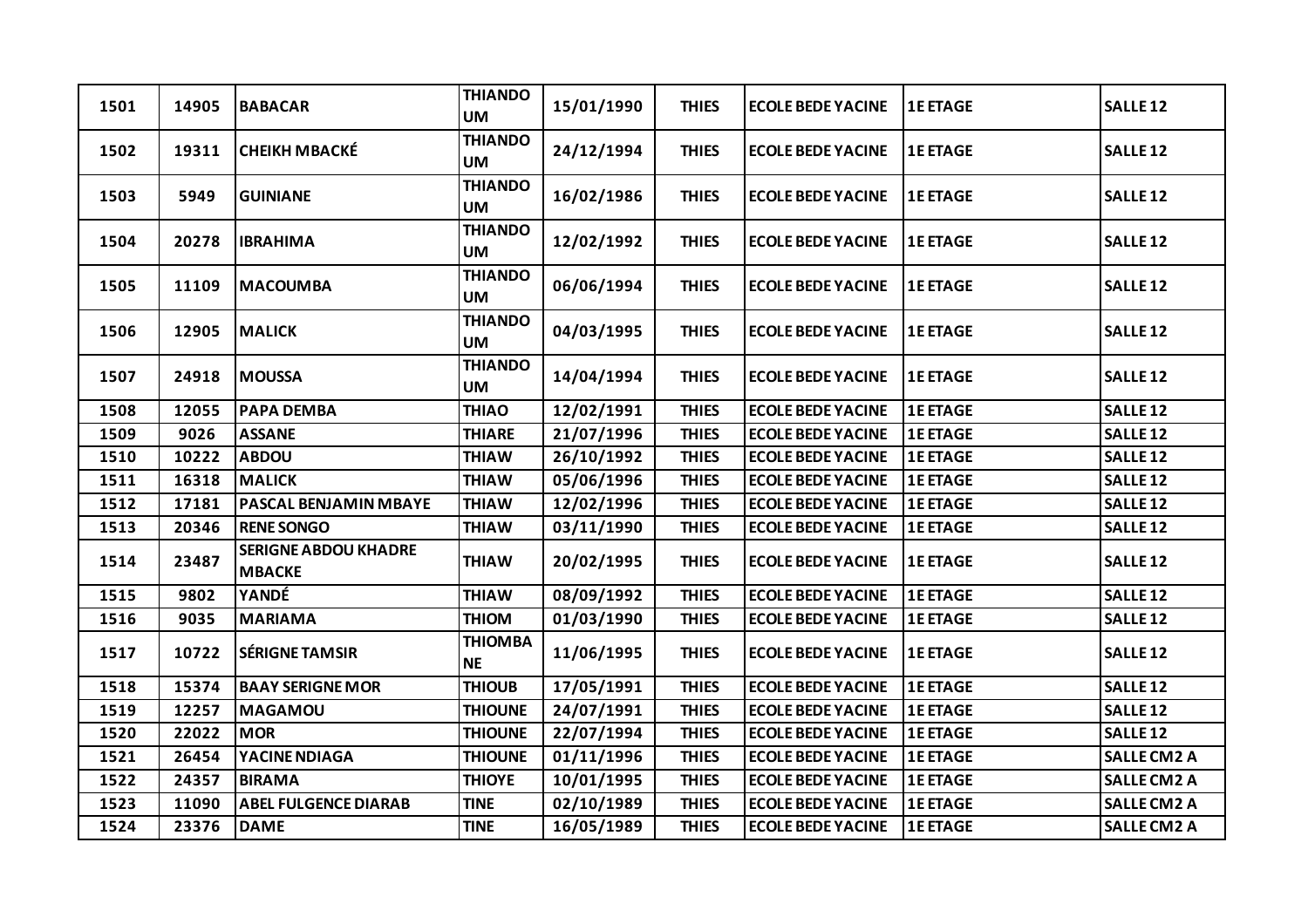| 1525 | 12966 | <b>DIAME</b>                | <b>TINE</b>         | 10/07/1987 | <b>THIES</b> | <b>ECOLE BEDE YACINE</b> | <b>1E ETAGE</b> | <b>SALLE CM2 A</b> |
|------|-------|-----------------------------|---------------------|------------|--------------|--------------------------|-----------------|--------------------|
| 1526 | 23556 | <b>DIEGANE</b>              | <b>TINE</b>         | 13/03/1996 | <b>THIES</b> | <b>ECOLE BEDE YACINE</b> | <b>1E ETAGE</b> | <b>SALLE CM2 A</b> |
| 1527 | 24246 | <b>FLORENT FRANÇOIS</b>     | <b>TINE</b>         | 14/11/1992 | <b>THIES</b> | <b>ECOLE BEDE YACINE</b> | <b>1E ETAGE</b> | <b>SALLE CM2 A</b> |
| 1528 | 10194 | <b>IBRA</b>                 | <b>TINE</b>         | 03/07/1993 | <b>THIES</b> | <b>ECOLE BEDE YACINE</b> | <b>1E ETAGE</b> | <b>SALLE CM2 A</b> |
| 1529 | 12924 | <b>LÉOPOLD HUBERT</b>       | <b>TINE</b>         | 08/07/1994 | <b>THIES</b> | <b>ECOLE BEDE YACINE</b> | <b>1E ETAGE</b> | <b>SALLE CM2 A</b> |
| 1530 | 14918 | <b>MARIO LATYR</b>          | <b>TINE</b>         | 29/06/1994 | <b>THIES</b> | <b>ECOLE BEDE YACINE</b> | <b>1E ETAGE</b> | <b>SALLE CM2 A</b> |
| 1531 | 17730 | <b>MODOU</b>                | <b>TINE</b>         | 03/02/1994 | <b>THIES</b> | <b>ECOLE BEDE YACINE</b> | <b>1E ETAGE</b> | <b>SALLE CM2 A</b> |
| 1532 | 13030 | <b>MONIQUE MATY</b>         | <b>TINE</b>         | 05/05/1987 | <b>THIES</b> | <b>ECOLE BEDE YACINE</b> | <b>1E ETAGE</b> | <b>SALLE CM2 A</b> |
| 1533 | 7838  | <b>NGONE</b>                | <b>TINE</b>         | 12/12/1993 | <b>THIES</b> | <b>ECOLE BEDE YACINE</b> | <b>1E ETAGE</b> | <b>SALLE CM2 A</b> |
| 1534 | 23392 | <b>OMBÉLINA SYLVIE</b>      | <b>TINE</b>         | 23/10/1996 | <b>THIES</b> | <b>ECOLE BEDE YACINE</b> | <b>1E ETAGE</b> | <b>SALLE CM2 A</b> |
| 1535 | 7991  | <b>OUSMANE</b>              | <b>TINE</b>         | 17/09/1994 | <b>THIES</b> | <b>ECOLE BEDE YACINE</b> | <b>1E ETAGE</b> | <b>SALLE CM2 A</b> |
| 1536 | 20190 | <b>SEMOU</b>                | <b>TINE</b>         | 15/01/1987 | <b>THIES</b> | <b>ECOLE BEDE YACINE</b> | <b>1E ETAGE</b> | <b>SALLE CM2 A</b> |
| 1537 | 7510  | <b>SIMONE DOME</b>          | <b>TINE</b>         | 01/01/1997 | <b>THIES</b> | <b>ECOLE BEDE YACINE</b> | <b>1E ETAGE</b> | <b>SALLE CM2 A</b> |
| 1538 | 12499 | <b>SAMBA</b>                | <b>TOP</b>          | 02/08/1991 | <b>THIES</b> | <b>ECOLE BEDE YACINE</b> | <b>1E ETAGE</b> | <b>SALLE CM2 A</b> |
| 1539 | 13958 | <b>MALICK NDIAYE</b>        | <b>TOUNKAR</b><br>А | 24/06/1991 | <b>THIES</b> | <b>ECOLE BEDE YACINE</b> | <b>1E ETAGE</b> | <b>SALLE CM2 A</b> |
| 1540 | 5840  | <b>TINTOU</b>               | <b>TOURAY</b>       | 24/05/1995 | <b>THIES</b> | <b>ECOLE BEDE YACINE</b> | <b>1E ETAGE</b> | <b>SALLE CM2 A</b> |
| 1541 | 11153 | <b>ALASSANE</b>             | <b>TOURE</b>        | 18/01/1993 | <b>THIES</b> | <b>ECOLE BEDE YACINE</b> | <b>1E ETAGE</b> | <b>SALLE CM2 A</b> |
| 1542 | 6136  | <b>AMADOU</b>               | <b>TOURE</b>        | 04/05/1991 | <b>THIES</b> | <b>ECOLE BEDE YACINE</b> | <b>1E ETAGE</b> | <b>SALLE CM2 A</b> |
| 1543 | 14816 | <b>IBRAHIMA</b>             | <b>TOURE</b>        | 02/03/1990 | <b>THIES</b> | <b>ECOLE BEDE YACINE</b> | <b>1E ETAGE</b> | <b>SALLE CM2 A</b> |
| 1544 | 9255  | <b>MODOU</b>                | <b>TOURE</b>        | 05/04/1989 | <b>THIES</b> | <b>ECOLE BEDE YACINE</b> | <b>1E ETAGE</b> | <b>SALLE CM2 A</b> |
| 1545 | 19857 | <b>MUHAMMAD</b>             | <b>TOURE</b>        | 08/02/1988 | <b>THIES</b> | <b>ECOLE BEDE YACINE</b> | <b>1E ETAGE</b> | <b>SALLE CM2 B</b> |
| 1546 | 14564 | <b>OMAR</b>                 | <b>TOURE</b>        | 23/01/1995 | <b>THIES</b> | <b>ECOLE BEDE YACINE</b> | <b>1E ETAGE</b> | <b>SALLE CM2 B</b> |
| 1547 | 3440  | <b>SERIGNE ABDOU KHADRE</b> | <b>TOURE</b>        | 04/02/1992 | <b>THIES</b> | <b>ECOLE BEDE YACINE</b> | <b>1E ETAGE</b> | <b>SALLE CM2 B</b> |
| 1548 | 2779  | <b>SEYNABOU</b>             | <b>TOURE</b>        | 11/10/1996 | <b>THIES</b> | <b>ECOLE BEDE YACINE</b> | <b>1E ETAGE</b> | <b>SALLE CM2 B</b> |
| 1549 | 17491 | <b>CHERIF BACHIR</b>        | <b>TOURÉ</b>        | 18/05/1992 | <b>THIES</b> | <b>ECOLE BEDE YACINE</b> | <b>1E ETAGE</b> | <b>SALLE CM2 B</b> |
| 1550 | 21393 | <b>MADIO</b>                | <b>TOURÉ</b>        | 03/09/1990 | <b>THIES</b> | <b>ECOLE BEDE YACINE</b> | <b>1E ETAGE</b> | <b>SALLE CM2 B</b> |
| 1551 | 10697 | <b>MOUSSA</b>               | <b>TOURÉ</b>        | 28/08/1997 | <b>THIES</b> | <b>ECOLE BEDE YACINE</b> | <b>1E ETAGE</b> | <b>SALLE CM2 B</b> |
| 1552 | 10952 | <b>ALIOUNE</b>              | <b>TRAORE</b>       | 24/04/1993 | <b>THIES</b> | <b>ECOLE BEDE YACINE</b> | <b>1E ETAGE</b> | <b>SALLE CM2 B</b> |
| 1553 | 19756 | <b>ALIOUNE BADARA</b>       | <b>TRAORE</b>       | 28/10/1984 | <b>THIES</b> | <b>ECOLE BEDE YACINE</b> | <b>1E ETAGE</b> | <b>SALLE CM2 B</b> |
| 1554 | 18799 | <b>BOUBACAR FERNANDEZ</b>   | <b>TRAORE</b>       | 10/04/1987 | <b>THIES</b> | <b>ECOLE BEDE YACINE</b> | <b>1E ETAGE</b> | <b>SALLE CM2 B</b> |
| 1555 | 23825 | <b>CHEIKH YANKHOBA</b>      | <b>TRAORE</b>       | 24/02/1993 | <b>THIES</b> | <b>ECOLE BEDE YACINE</b> | <b>1E ETAGE</b> | <b>SALLE CM2 B</b> |